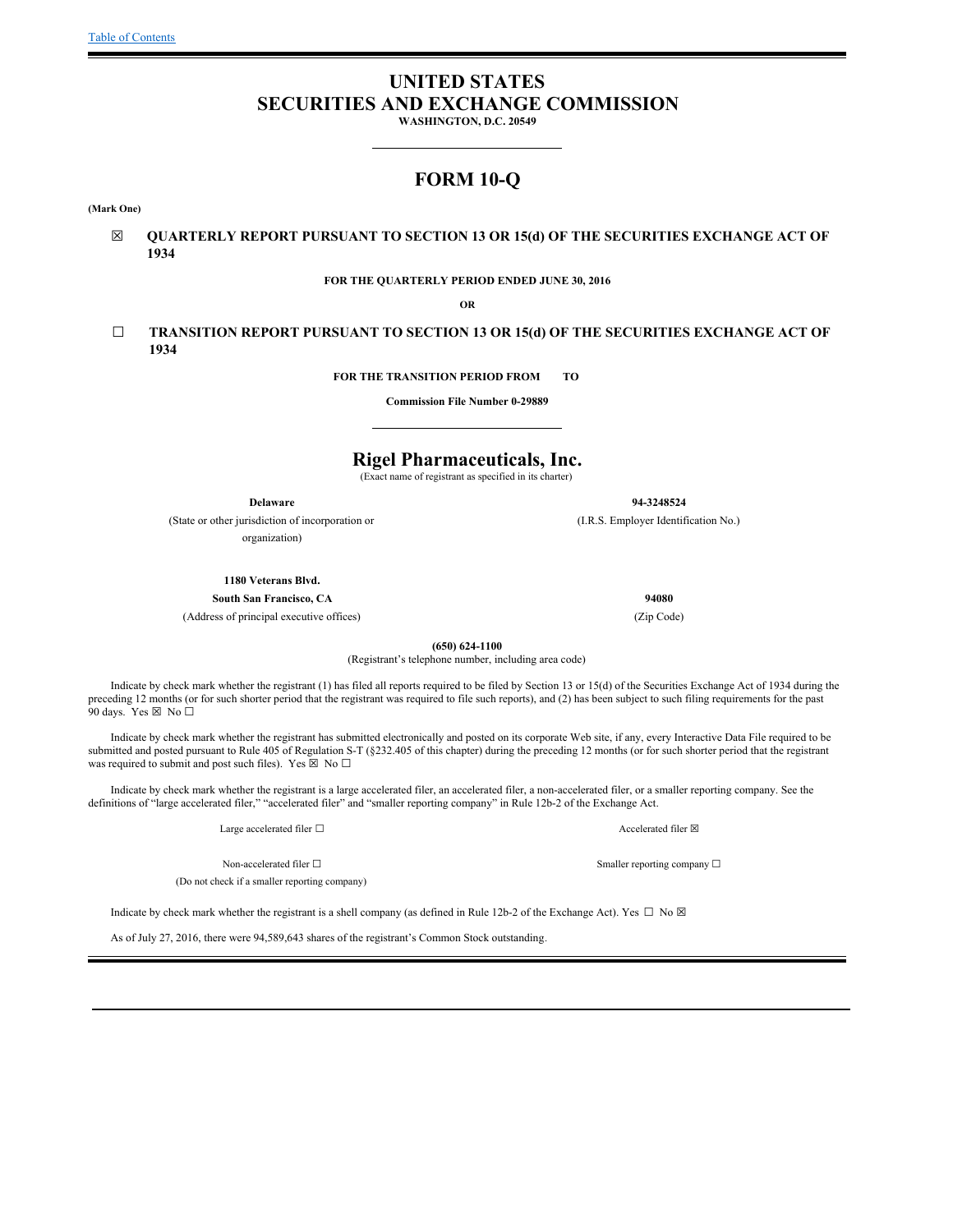#### **RIGEL PHARMACEUTICALS, IN C. QUARTERLY REPORT ON FORM 10-Q FOR THE QUARTERLY PERIOD ENDED JUNE 30, 2016**

## **INDEX**

|                   |                                                                                                           | Page |
|-------------------|-----------------------------------------------------------------------------------------------------------|------|
| <b>PART I</b>     | <b>FINANCIAL INFORMATION</b>                                                                              | 3    |
| Item 1.           | <b>Financial Statements</b>                                                                               | 3    |
|                   | Condensed Balance Sheets — June 30, 2016 (Unaudited) and December 31, 2015                                | 3    |
|                   | Condensed Statements of Operations (Unaudited) —three and six months ended June 30, 2016 and 2015         | 4    |
|                   | Condensed Statements of Comprehensive Loss (Unaudited) —three and six months ended June 30, 2016 and 2015 | 5    |
|                   | Condensed Statements of Cash Flows (Unaudited) —six months ended June 30, 2016 and 2015                   | 6    |
|                   | Notes to Condensed Financial Statements (Unaudited)                                                       | 7    |
| Item 2.           | Management's Discussion and Analysis of Financial Condition and Results of Operations                     | 17   |
| Item 3.           | <b>Quantitative and Qualitative Disclosures About Market Risk</b>                                         | 27   |
| Item 4.           | <b>Controls and Procedures</b>                                                                            | 27   |
| <b>PART II</b>    | <b>OTHER INFORMATION</b>                                                                                  | 28   |
| Item 1.           | <b>Legal Proceedings</b>                                                                                  | 28   |
| Item 1A.          | <b>Risk Factors</b>                                                                                       | 28   |
| Item 2.           | Unregistered Sales of Equity Securities and Use of Proceeds                                               | 44   |
| Item 3.           | <b>Defaults Upon Senior Securities</b>                                                                    | 44   |
| Item 4.           | <b>Mine Safety Disclosures</b>                                                                            | 44   |
| Item 5.           | <b>Other Information</b>                                                                                  | 45   |
| Item 6.           | <b>Exhibits</b>                                                                                           | 46   |
|                   |                                                                                                           |      |
| <b>Signatures</b> |                                                                                                           | 47   |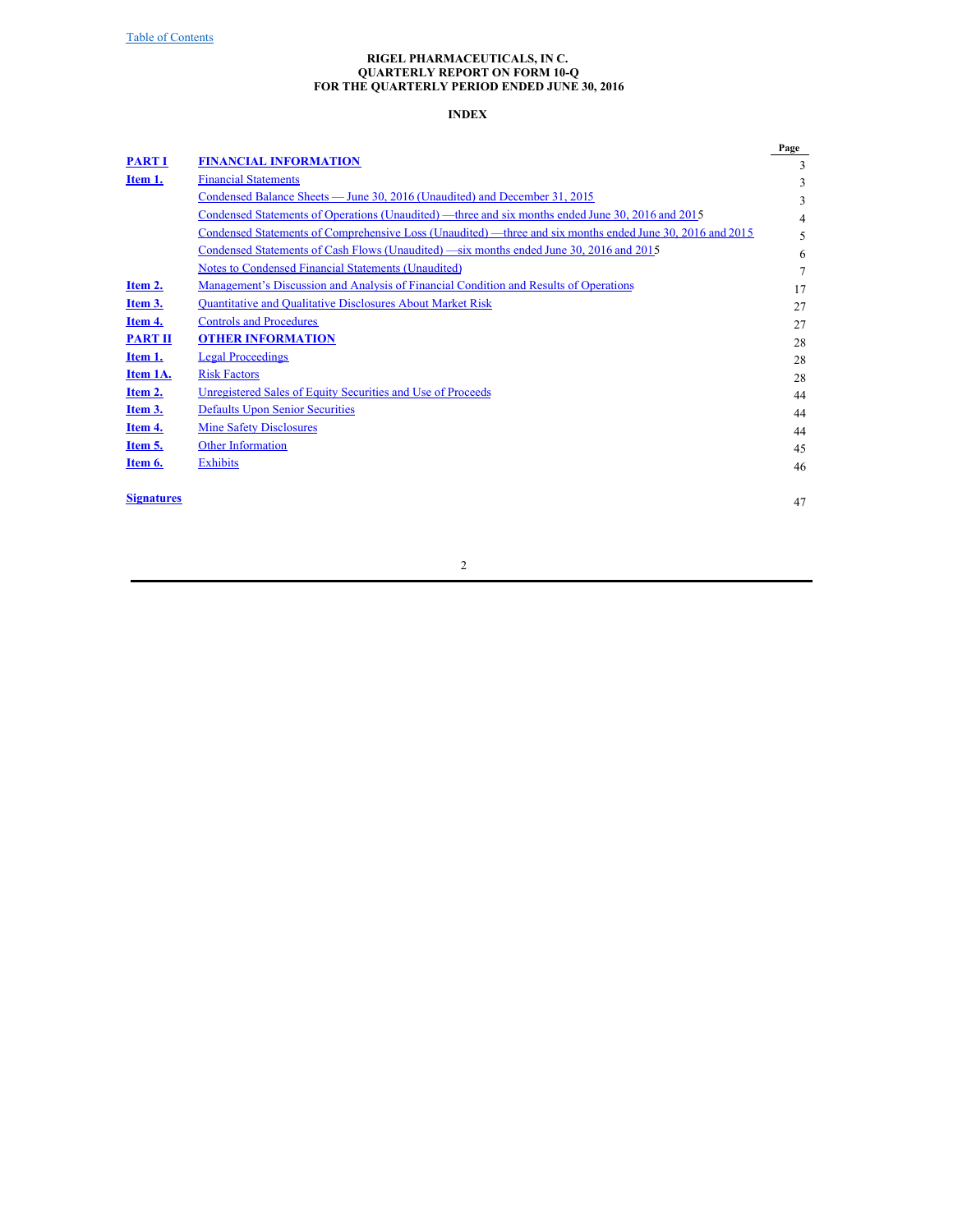## **PART I. FINANCIAL INFORMATIO N**

## **Item 1. Financial Statements**

## <span id="page-2-2"></span><span id="page-2-1"></span><span id="page-2-0"></span>**RIGEL PHARMACEUTICALS, INC. CONDENSED BALANCE SHEET S (In thousands)**

|                                                    | June 30,<br>2016       |              | December 31,<br>2015(1) |
|----------------------------------------------------|------------------------|--------------|-------------------------|
|                                                    | (unaudited)            |              |                         |
| <b>Assets</b>                                      |                        |              |                         |
| Current assets:                                    |                        |              |                         |
| Cash and cash equivalents                          | $\mathbb{S}$<br>24,946 | $\mathbb{S}$ | 43,456                  |
| Short-term investments                             | 69,994                 |              | 82,820                  |
| Accounts receivable                                | 95                     |              | 203                     |
| Prepaid and other current assets                   | 1,862                  |              | 2,545                   |
| Total current assets                               | 96,897                 |              | 129,024                 |
| Property and equipment, net                        | 1,581                  |              | 1,613                   |
| Other assets                                       | 842                    |              | 1,110                   |
|                                                    | \$<br>99,320           | \$           | 131,747                 |
| Liabilities and stockholders' equity               |                        |              |                         |
| Current liabilities:                               |                        |              |                         |
| Accounts payable                                   | $\mathbb{S}$<br>1,506  | $\mathbb{S}$ | 2,763                   |
| Accrued compensation                               | 3,119                  |              | 6,251                   |
| Accrued research and development                   | 6,702                  |              | 4,953                   |
| Other accrued liabilities                          | 1,269                  |              | 1,133                   |
| Deferred revenue                                   | 3,760                  |              | 13,427                  |
| Deferred liability - sublease, current portion     | 3,112                  |              | 3,005                   |
| Deferred rent, current portion                     | 2,533                  |              | 2,264                   |
| Total current liabilities                          | 22,001                 |              | 33,796                  |
|                                                    |                        |              |                         |
| Long-term portion of deferred liability - sublease | 1,877                  |              | 3,460                   |
| Long-term portion of deferred rent                 | 1,707                  |              | 3,083                   |
| Other long-term liabilities                        | 15                     |              | 27                      |
|                                                    |                        |              |                         |
| Commitments                                        |                        |              |                         |
|                                                    |                        |              |                         |
| Stockholders' equity:                              |                        |              |                         |
| Preferred stock                                    |                        |              |                         |
| Common stock                                       | 95                     |              | 91                      |
| Additional paid-in capital                         | 1,096,215              |              | 1,082,980               |
| Accumulated other comprehensive gain (loss)        | 53                     |              | (44)                    |
| Accumulated deficit                                | (1,022,643)            |              | (991, 646)              |
| Total stockholders' equity                         | 73,720                 |              | 91,381                  |
|                                                    | $\mathbb{S}$<br>99,320 | $\mathbb{S}$ | 131,747                 |

(1) The balance sheet at December 31, 2015 has been derived from the audited financial statements included in Rigel's Annual Report on Form 10-K for the year ended December 31, 2015.

See Accompanying Notes.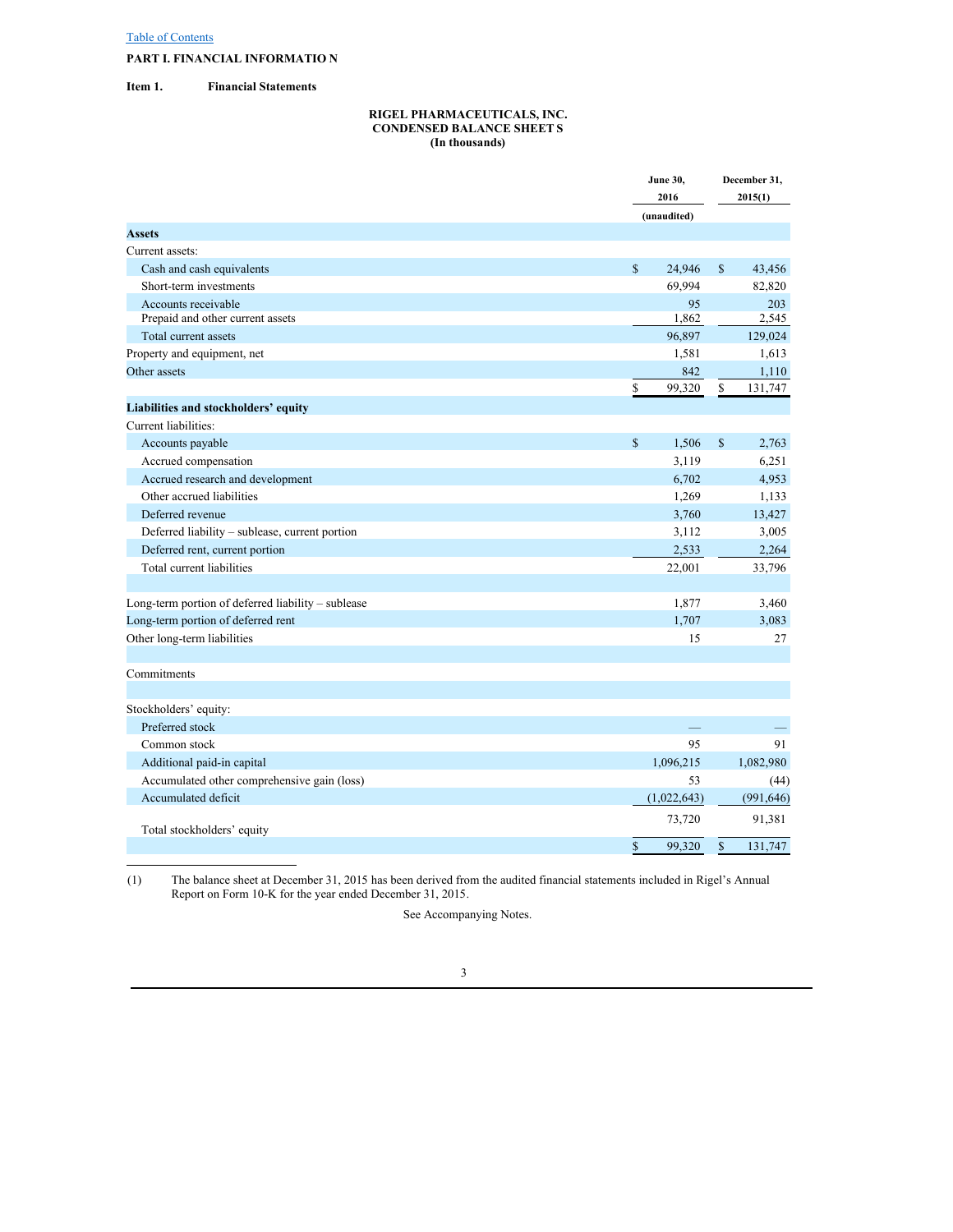## <span id="page-3-0"></span>**RIGEL PHARMACEUTICALS, INC. CONDENSED STATEMENTS OF OPERATION S (In thousands, except per share amounts) (unaudited)**

|                                                                                    | <b>Three Months Ended June 30.</b> |           |               |          |              | <b>Six Months Ended June 30.</b> |           |  |  |
|------------------------------------------------------------------------------------|------------------------------------|-----------|---------------|----------|--------------|----------------------------------|-----------|--|--|
|                                                                                    |                                    | 2016      |               | 2015     | 2016         |                                  | 2015      |  |  |
| Contract revenues from collaborations                                              | \$                                 | 8,594     | \$            | 5,184    | \$<br>13,623 | \$.                              | 7,362     |  |  |
| Costs and expenses:                                                                |                                    |           |               |          |              |                                  |           |  |  |
| Research and development                                                           |                                    | 17.468    |               | 15,059   | 35,641       |                                  | 30,761    |  |  |
| General and administrative                                                         |                                    | 4,774     |               | 4,099    | 9,197        |                                  | 8,816     |  |  |
| Total costs and expenses                                                           |                                    | 22,242    |               | 19,158   | 44,838       |                                  | 39,577    |  |  |
|                                                                                    |                                    |           |               |          |              |                                  |           |  |  |
| Loss from operations                                                               |                                    | (13, 648) |               | (13,974) | (31,215)     |                                  | (32,215)  |  |  |
| Interest income                                                                    |                                    | 115       |               | 62       | 218          |                                  | 110       |  |  |
| Net loss                                                                           |                                    | (13, 533) |               | (13,912) | (30, 997)    |                                  | (32, 105) |  |  |
|                                                                                    |                                    |           |               |          |              |                                  |           |  |  |
| Net loss per share, basic and diluted                                              | \$                                 | (0.15)    | <sup>\$</sup> | (0.16)   | \$<br>(0.34) | <sup>S</sup>                     | (0.36)    |  |  |
|                                                                                    |                                    |           |               |          |              |                                  |           |  |  |
| Weighted average shares used in computing net loss per share,<br>basic and diluted |                                    | 92,495    |               | 88,137   | 91,525       |                                  | 88,090    |  |  |
|                                                                                    |                                    |           |               |          |              |                                  |           |  |  |

See Accompanying Notes.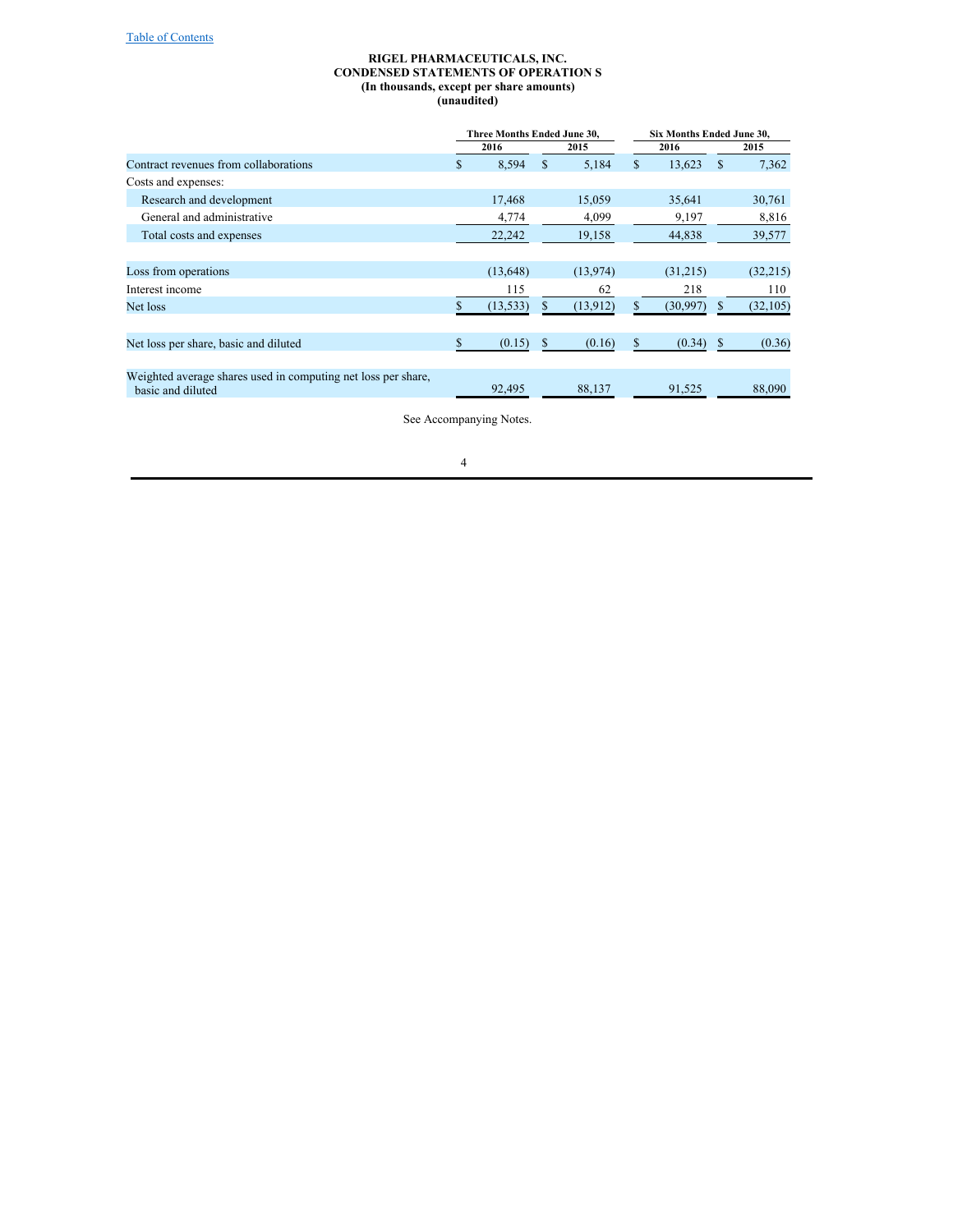## <span id="page-4-0"></span>**RIGEL PHARMACEUTICALS, INC. CONDENSED STATEMENTS OF COMPREHENSIVE LOS S (In thousands) (unaudited)**

|                                                      | Three Months Ended June 30, |   |           |  |          | Six Months Ended June 30. |               |    |           |
|------------------------------------------------------|-----------------------------|---|-----------|--|----------|---------------------------|---------------|----|-----------|
|                                                      |                             |   | 2016      |  | 2015     |                           | 2016          |    | 2015      |
| Net loss                                             |                             | S | (13, 533) |  | (13,912) | \$                        | $(30,997)$ \$ |    | (32, 105) |
| Other comprehensive income (loss):                   |                             |   |           |  |          |                           |               |    |           |
| Net unrealized gain (loss) on short-term investments |                             |   | 4         |  | (6)      |                           | 97            |    | 18        |
| Comprehensive loss                                   |                             |   | (13, 529) |  | (13,918) | S                         | (30,900)      | -S | (32,087)  |
|                                                      | See Accompanying Notes.     |   |           |  |          |                           |               |    |           |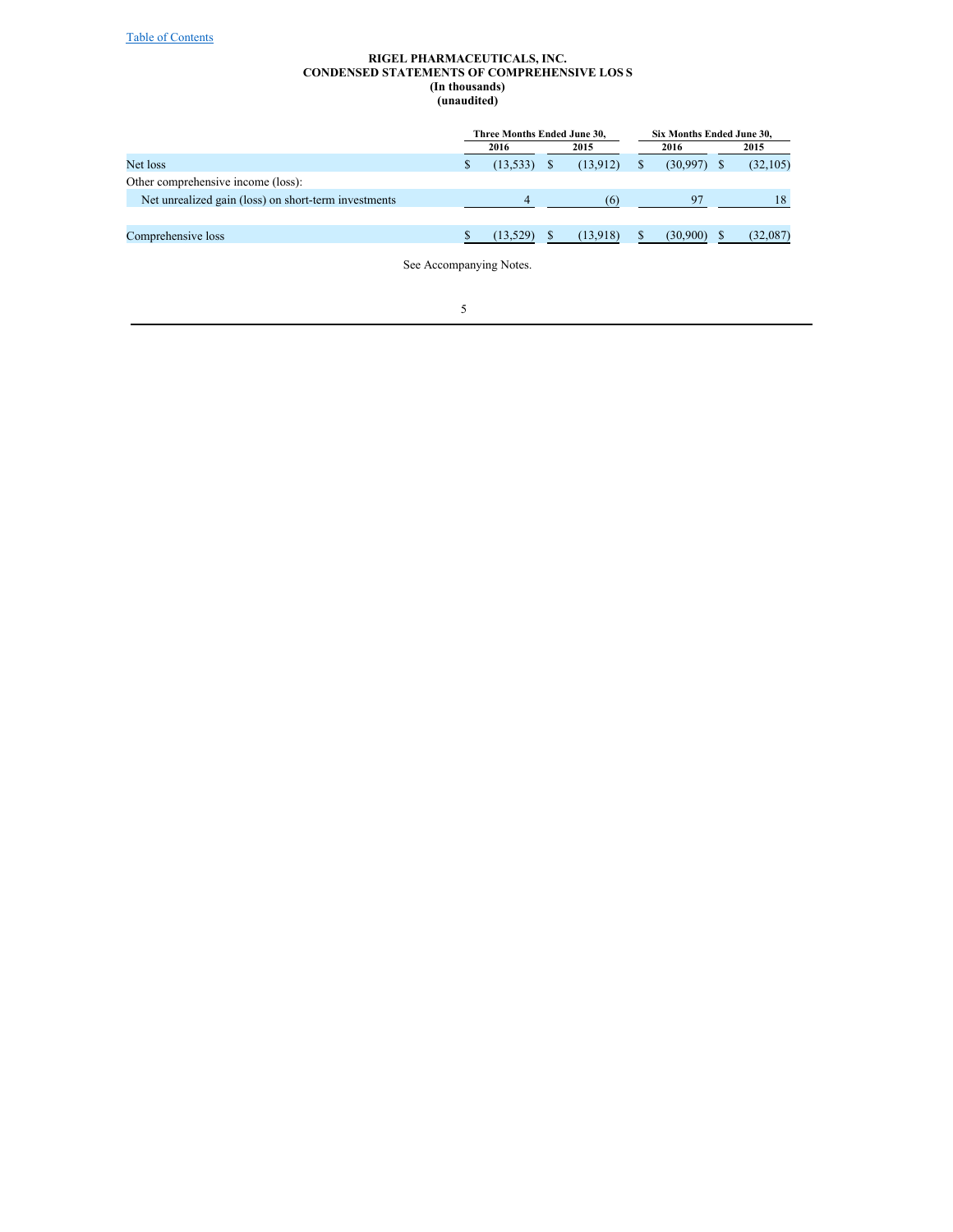## <span id="page-5-0"></span>**RIGEL PHARMACEUTICALS, INC. CONDENSED STATEMENTS OF CASH FLOW S (In thousands) (unaudited)**

|                                                                             | Six Months Ended June 30.<br>2016<br>2015<br>S<br>(30,997)<br>S<br>584<br>3,452 |    |              |  |
|-----------------------------------------------------------------------------|---------------------------------------------------------------------------------|----|--------------|--|
|                                                                             |                                                                                 |    |              |  |
| <b>Operating activities</b>                                                 |                                                                                 |    |              |  |
| Net loss                                                                    |                                                                                 |    | (32, 105)    |  |
| Adjustments to reconcile net loss to net cash used in operating activities: |                                                                                 |    |              |  |
| Depreciation and amortization                                               |                                                                                 |    | 814          |  |
| Stock-based compensation expense                                            |                                                                                 |    | 3,963        |  |
| Changes in assets and liabilities:                                          |                                                                                 |    |              |  |
| Accounts receivable                                                         | 108                                                                             |    | 5,400        |  |
| Prepaid and other current assets                                            | 683                                                                             |    | 398          |  |
| Other assets                                                                | 88                                                                              |    | 68           |  |
| Accounts payable                                                            | (1,263)                                                                         |    | (517)        |  |
| Accrued compensation                                                        | (3, 132)                                                                        |    | 1,168        |  |
| Accrued research and development                                            | 1,749                                                                           |    | 300          |  |
| Other accrued liabilities                                                   | 136                                                                             |    | $\mathbf{1}$ |  |
| Deferred revenue                                                            | (9,667)                                                                         |    | 23,095       |  |
| Deferred rent and other long term liabilities                               | (2,595)                                                                         |    | (2,744)      |  |
| Net cash used in operating activities                                       | (40, 854)                                                                       |    | (159)        |  |
| <b>Investing activities</b>                                                 |                                                                                 |    |              |  |
| Purchases of short-term investments                                         | (67, 895)                                                                       |    | (82,798)     |  |
| Maturities of short-term investments                                        | 80,818                                                                          |    | 84,120       |  |
| Capital expenditures                                                        | (546)                                                                           |    | (105)        |  |
| Net cash provided by investing activities                                   | 12,377                                                                          |    | 1,217        |  |
| <b>Financing activities</b>                                                 |                                                                                 |    |              |  |
| Net proceeds from issuances of common stock upon exercise of options and    |                                                                                 |    |              |  |
| participation in employee stock purchase plan                               | 618                                                                             |    | 1,029        |  |
| Proceeds from sale and issuance of common stock, net of offering costs      | 9,349                                                                           |    |              |  |
| Net cash provided by financing activities                                   | 9,967                                                                           |    | 1,029        |  |
| Net increase (decrease) in cash and cash equivalents                        | (18, 510)                                                                       |    | 2,087        |  |
| Cash and cash equivalents at beginning of period                            | 43,456                                                                          |    | 15,203       |  |
| Cash and cash equivalents at end of period                                  | \$<br>24,946                                                                    | \$ | 17,290       |  |

See Accompanying Notes.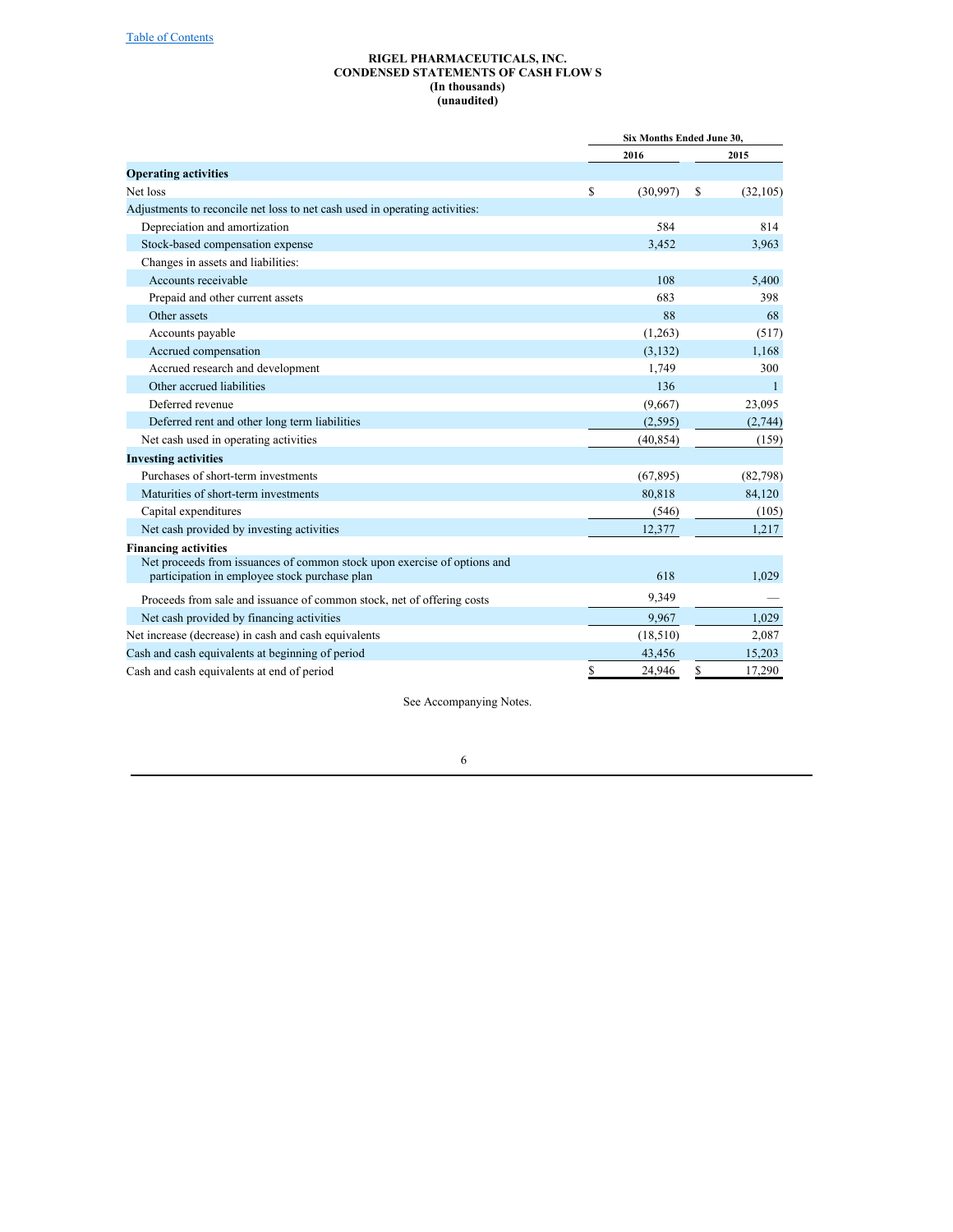## <span id="page-6-0"></span>**Rigel Pharmaceuticals, In c. Notes to Condensed Financial Statements (unaudited)**

In this report, "Rigel," "we," "us" and "our" refer to Rigel Pharmaceuticals, Inc.

## **1. Nature of Operations**

We were incorporated in the state of Delaware on June 14, 1996. We are engaged in the discovery and development of novel, targeted drug candidates in the therapeutic areas of immunology, oncology and immuno-oncology.

## **2. Basis of Presentation**

Our accompanying unaudited condensed financial statements have been prepared in accordance with U.S. generally accepted accounting principles (U.S. GAAP), for interim financial information and pursuant to the instructions to Form 10-Q and Article 10 of Regulation S-X of the Securities Act of 1933, as amended (Securities Act). Accordingly, they do not include all of the information and notes required by U.S. GAAP for complete financial statements. These unaudited condensed financial statements include only normal and recurring adjustments that we believe are necessary to fairly state our financial position and the results of our operations and cash flows. Interim-period results are not necessarily indicative of results of operations or cash flows for a full-year or any subsequent interim period. The balance sheet at December 31, 2015 has been derived from audited financial statements at that date, but does not include all disclosures required by U.S. GAAP for complete financial statements. Because all of the disclosures required by U.S. GAAP for complete financial statements are not included herein, these interim unaudited condensed financial statements and the notes accompanying them should be read in conjunction with our audited financial statements and the notes thereto included in our Annual Report on Form 10-K for the year ended December 31, 2015.

The preparation of financial statements in conformity with U.S. GAAP requires management to make estimates and assumptions that affect the amounts reported in the financial statements and accompanying notes. We base our estimates on historical experience and on various other assumptions that we believe to be reasonable under the circumstances. Actual results could differ from these estimates.

## **3. Recent Accounting Pronouncements**

In August 2014, the Financial Accounting Standards Board (FASB) issued Accounting Standard Update (ASU) No. 2014-15 —*Disclosure of Uncertainties about an Entity's Ability to Continue as a Going Concern,*under Accounting Standards Codification (ASC) Subtopic 205-40*, Presentation of Financial Statements—Going Concern*. ASU No. 2014-15 provides guidance about management's responsibility to evaluate whether there is substantial doubt about an entity's ability to continue as a going concern and to provide related footnote disclosures. Management's evaluation should be based on relevant conditions and events that are known and reasonably knowable at the date that the financial statements are issued (or at the date that the financial statements are available to be issued when applicable). Substantial doubt about an entity's ability to continue as a going concern exists when relevant conditions and events, considered in the aggregate, indicate that it is probable that the entity will be unable to meet its obligations as they become due within one year after the date that the financial statements are issued (or available to be issued). ASU No. 2014-15 is effective for the annual period ending after December 15, 2016 and early adoption is permitted. We plan to adopt this new standard in our annual financial statements for the year ending December 31, 2016. We will continue to evaluate the guidance under ASU No. 2014-15 and present the required disclosures within our financial statements at the time of adoption. The actual impact will be dependent upon our liquidity and the nature or significance of future events or conditions that exist upon the adoption of this new standard.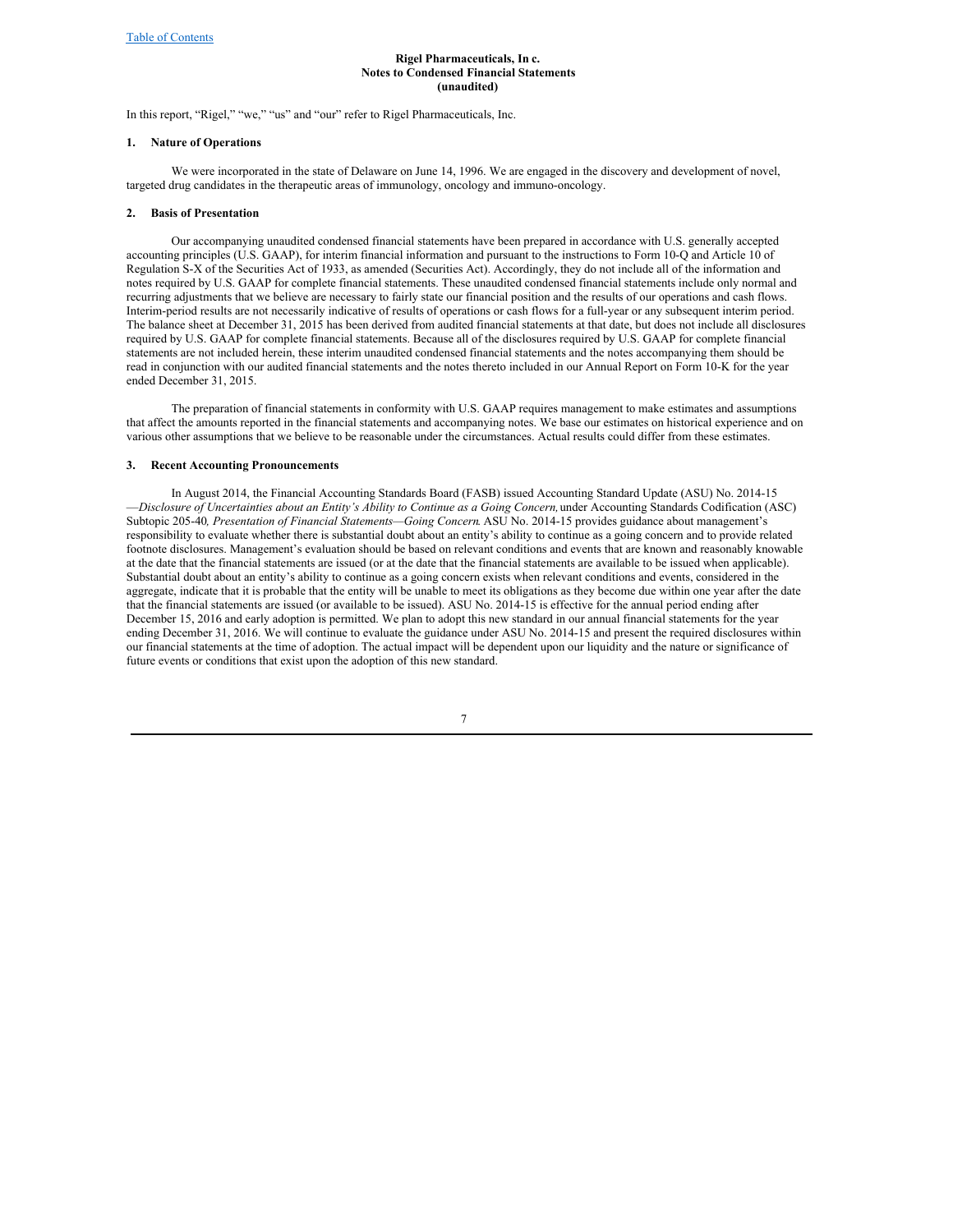In May 2014, the FASB issued ASU No. 2014-09—*Revenue from Contracts with Customers*, which supersedes the revenue recognition requirements under ASC Topic 605, *Revenue Recognition*, and most industry-specific guidance under the ASC. The core principle of ASU No. 2014-09 is that an entity should recognize revenue when it transfers promised goods or services to customers in an amount that reflects the consideration to which the entity expects to be entitled in exchange for those goods or services. ASU No. 2014-09 defines a five step process to achieve this core principle and, in doing so, it is possible more judgment and estimates may be required within the revenue recognition process than required under existing U.S. GAAP including identifying performance obligations in the contract, estimating the amount of variable consideration to include in the transaction price and allocating the transaction price to each separate performance obligation. ASU No. 2014-09 also requires additional disclosures to enable users of financial statements to understand the nature, amount, timing and uncertainty of revenue and cash flows arising from customer contracts. ASU No. 2014-09 allows for either full retrospective or modified retrospective adoption, and we have not yet determined which approach we will apply. In July 2015, the FASB deferred by one year the effective date of ASU No. 2014-09 with the new effective date beginning after December 15, 2017, and the interim periods within that year and will allow early adoption for all entities as of the original effective date for public business entities, which was annual reporting periods beginning after December 15, 2016. We plan to adopt this new standard on January 1, 2018. We are currently evaluating the potential impact of the adoption of ASU No. 2014-09 on our financial statements and cannot estimate the impact of adoption at this time.

In February 2016, the FASB issued ASU No. 2016-02—*Leases*, which is aimed at making leasing activities more transparent, and requires substantially all leases be recognized by lessees on their balance sheet as a right-of-use asset and corresponding lease liability, including leases currently accounted for as operating leases. The guidance is effective for all interim and annual reporting periods beginning after December 15, 2018. Early adoption is permitted. We plan to adopt this new standard on January 1, 2019. We are currently evaluating the potential impact of the adoption of ASU No. 2016-02 on our financial statements and cannot estimate the impact of adoption at this time.

In March 2016, the FASB issued ASU No. 2016-09—*Stock Compensation*, which is intended to simplify several aspects of the accounting for share-based payment award transactions, including the income tax consequences, an option to recognize gross stock compensation expense with actual forfeitures recognized as they occur, as well as certain classifications on the statement of cash flows. The guidance will be effective for the fiscal year beginning after December 15, 2016, including interim periods within that year. We plan to adopt this new standard on January 1, 2017. We are currently evaluating the potential impact of the adoption of ASU No. 2016-09 on our financial statements and cannot estimate the impact of adoption at this time.

#### **4. Stock Award Plans**

We have three stock option plans, our 2011 Equity Incentive Plan (2011 Plan), 2000 Equity Incentive Plan (2000 Plan) and 2000 Non-Employee Directors' Stock Option Plan (Directors' Plan), that provide for granting to our officers, directors and all other employees and consultants options to purchase shares of our common stock. We also have our Employee Stock Purchase Plan (Purchase Plan), wherein eligible employees can purchase shares of our common stock at a price per share equal to the lesser of85% of the fair market value on the first day of the offering period or 85% of the fair market value on the purchase date. The fair value of each option award is estimated on the date of grant using the Black-Scholes option pricing model which considered our stock price, as well as assumptions regarding a number of complex and subjective variables. These variables include, but are not limited to, volatility, expected term, risk-free interest rate and dividends. We estimate volatility over the expected term of the option using historical share price performance. For expected term, we take into consideration our historical data of options exercised, cancelled and expired. The risk-free rate is based on the U.S. Treasury constant maturity rate. We have not paid and do not expect to pay dividends in the foreseeable future. In order to calculate stock-based compensation expense, we also estimate the forfeiture rate using our historical experience with options that cancel before they vest. We review our forfeiture rates each quarter and make any necessary changes to our estimates. We use the straight-line attribution method over the requisite employee service period for the entire award in recognizing stock-based compensation expense.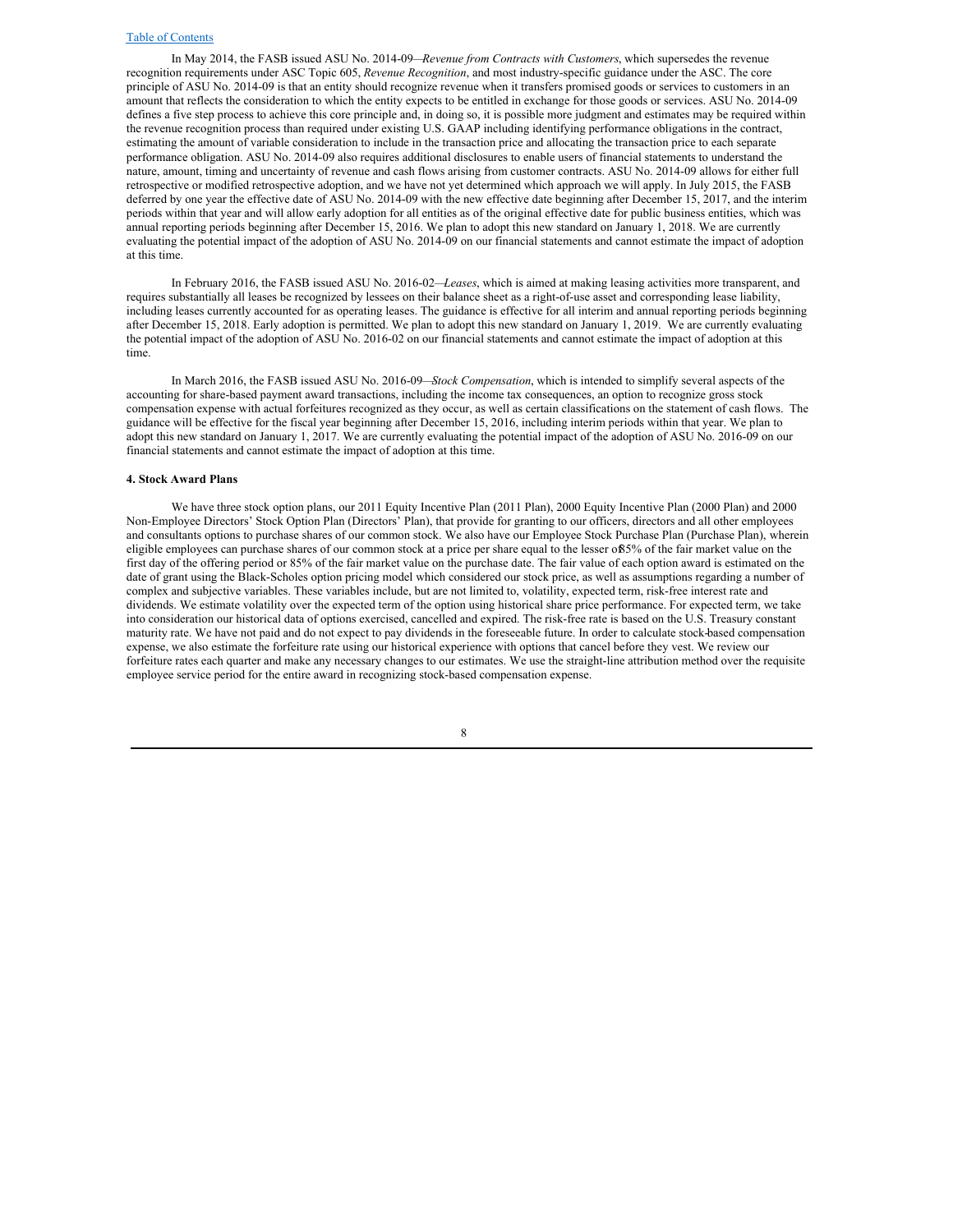We granted performance-based stock options to purchase shares of our common stock which will vest upon the achievement of certain corporate performance-based milestones. We determined the fair values of these performance-based stock options usingthe Black-Scholes option pricing model at the date of grant. For the portion of the performance-based stock options of which the performance condition is considered probable of achievement, we recognized stock-based compensation expense on the related estimated fair value of such options on a straight-line basis from the date of grant up to the date when we expect the performance condition will be achieved. For the performance conditions that are not considered probable of achievement at the grant date or upon quarterly re-evaluation, prior to the event actually occurring, we will recognize the related stock-based compensation expense when the event occurs or when we can determine that the performance condition is probable of achievement. In those cases, we will recognize the change in estimate at the time we determine the condition is probable of achievement (by recognizing stock-based compensation expense as cumulative catch-up adjustment as if we had estimated at the grant date that the performance conditionwould have been achieved) and recognize the remaining compensation cost up to the date when we expect the performance condition will be achieved, if any.

#### **5. Net Loss Per Share**

Basic net loss per share is computed by dividing net loss by the weighted-average number of shares of common stock outstanding during the period. Diluted net loss per share is computed by dividing net loss by the weighted-average number of shares of common stock outstanding during the period and the number of additional shares of common stock that would have been outstanding if potentially dilutive securities had been issued. Potentially dilutive securities include a warrant to purchase our common shares and stock options and shares issuable under our stock award plans. The dilutive effect of these potentially dilutive securities is reflected in diluted earnings per share by application of the treasury stock method. Under the treasury stock method, an increase in the fair market value of our common stock can result in a greater dilutive effect from potentially dilutive securities.

We had securities which could potentially dilute basic loss per share, but were excluded from the computation of diluted net loss per share, as their effect would have been antidilutive. These securities consist of the following (in thousands):

|                                  | <b>Three Months Ended</b> |        | <b>Six Months Ended</b> |        |
|----------------------------------|---------------------------|--------|-------------------------|--------|
|                                  | <b>June 30.</b>           |        | <b>June 30.</b>         |        |
|                                  | 2016                      | 2015   | 2016                    | 2015   |
| Outstanding stock options        | 22,232                    | 20,138 | 22,232                  | 20,138 |
| Warrant to purchase common stock | 200                       | 200    | 200                     | 200    |
| Purchase Plan                    | 247                       | 223    | 156                     | 144    |
|                                  | 22,679                    | 20.561 | 22.588                  | 20.482 |

#### **6. Stock-based Compensation**

Total stock-based compensation expense related to all of our share-based payments that we recognized for the three and six months ended June 30, 2016 and 2015 were as follows (in thousands):

|                                        |                 | <b>Three Months Ended</b> |                 | <b>Six Months Ended</b> |
|----------------------------------------|-----------------|---------------------------|-----------------|-------------------------|
|                                        | <b>June 30.</b> |                           | <b>June 30.</b> |                         |
|                                        | 2016            | 2015                      | 2016            | 2015                    |
| Research and development               | \$1.410         | $$1,056$ $$2,103$         |                 | \$2,216                 |
| General and administrative             | 604             | 853                       | 1.349           | 1,747                   |
| Total stock-based compensation expense | \$2,014         | \$1.909                   | \$ 3.452        | \$3,963                 |

During the quarter ended June 30, 2016, we entered into severance agreements with certain employees. As part of the severance arrangements, we extended the date through which such former employees had the right to exercise their vested options. In addition, we also accelerated the vesting of certain unvested stock options granted to a former employee. As a result of these modifications, we recorded incremental stock-based compensation expense of \$641,000 during the three and six months ended June 30, 2016.The incremental compensation expense was computed based on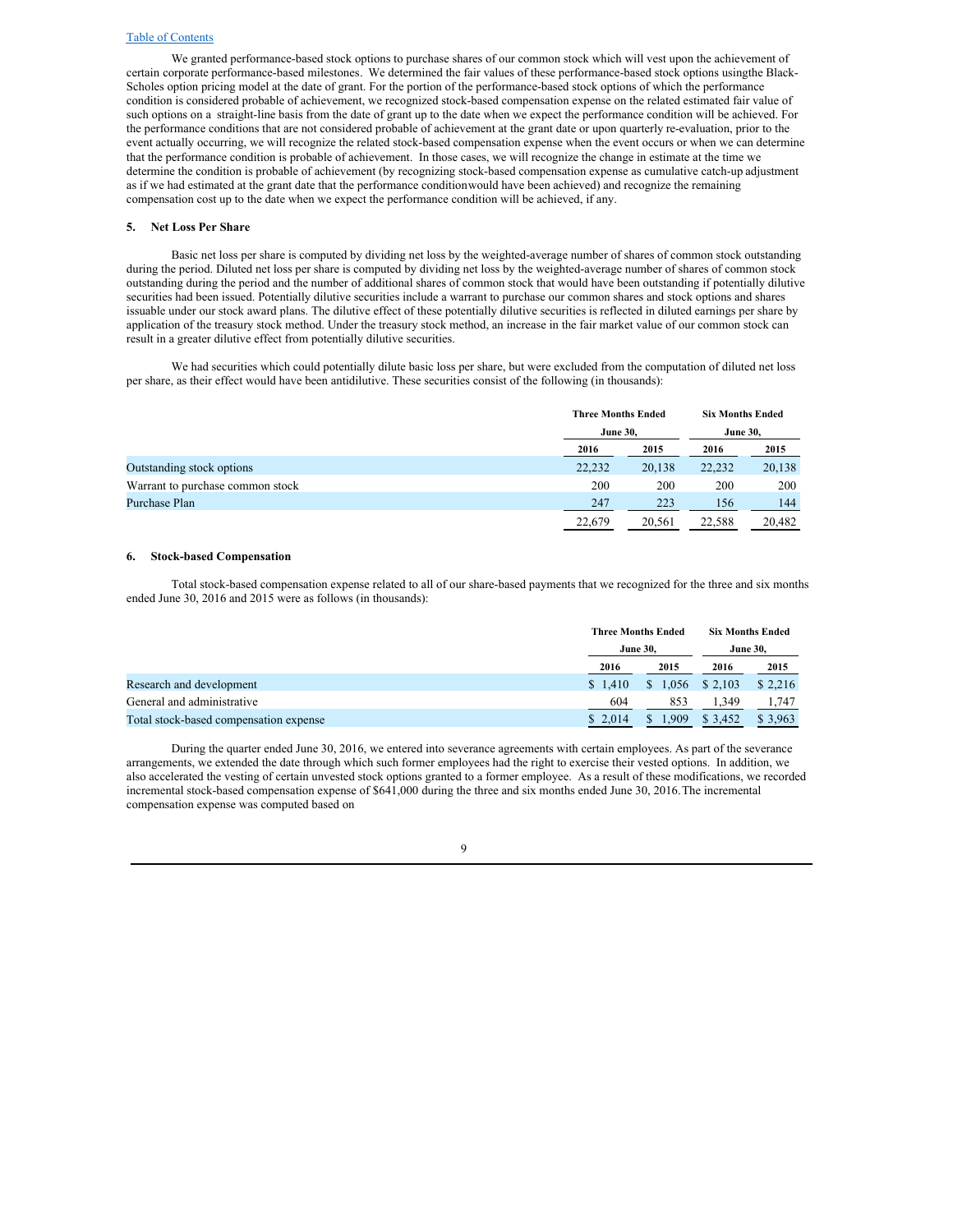the fair values of the modified awards on the respective modification dates. This amount is included as part of "Research and development expense" in the accompanying Condensed Statements of Operations.

The fair value of each option award is estimated on the date of grant using the Black-Scholes option pricing model. We have segregated option awards into the following three homogenous groups for the purposes of determining fair values of options: officers and directors, all other employees, and consultants.

We determined weighted-average valuation assumptions separately for each of these groups as follows:

- · Volatility—We estimated volatility using our historical share price performance over the expected life of the option. We also considered other factors, such as implied volatility, our current clinical trials and other company activities that may affect the volatility of our stock in the future. We determined that at this time historical volatility is more indicative of our expected future stock performance than implied volatility.
- Expected term—For options granted to consultants, we use the contractual term of the option, which is generallyten years, for the initial valuation of the option and the remaining contractual term of the option for the succeeding periods. We analyzed various historical data to determine the applicable expected term for each of the other option groups. This data included: (1) for exercised options, the term of the options from option grant date to exercise date; (2) for cancelled options, the term of the options from option grant date to cancellation date, excluding non-vested option forfeitures; and (3) for options that remained outstanding at the balance sheet date, the term of the options from option grant date to the end of the reporting period and the estimated remaining term of the options. The consideration and calculation of the above data gave us reasonable estimates of the expected term for each employee group. We also considered the vesting schedules of the options granted and factors surrounding exercise behavior of the option groups, our current market price and company activity that may affect our market price. In addition, we considered the optionee type (i.e., officers and directors or all other employees) and other factors that may affect the expected term of the option.
- Risk-free interest rate—The risk-free interest rate is based on U.S. Treasury constant maturity rates with similar terms to the expected term of the options for each option group.
- · Dividend yield—The expected dividend yield is 0% as we have not paid and do not expect to pay dividends in the future.

Pursuant to FASB ASC 718, we are required to estimate the amount of expected forfeitures when calculating compensation costs. We estimated the forfeiture rate using our historical experience with non-vested options. We adjust our stock-based compensation expense as actual forfeitures occur, review our estimated forfeiture rates each quarter and make changes to our estimate as appropriate.

The following table summarizes the weighted-average assumptions relating to options granted pursuant to our equity incentive plans, including the performance-based stock option awards which will vest upon the achievement of a corporate performance-based milestone, for the three and six months ended June 30, 2016 and 2015:

|                          | <b>Three Months Ended</b> |         | <b>Six Months Ended</b> |           |
|--------------------------|---------------------------|---------|-------------------------|-----------|
|                          | <b>June 30,</b>           |         | <b>June 30,</b>         |           |
|                          | 2016                      | 2015    | 2016                    | 2015      |
| Risk-free interest rate  | $1.5\%$                   | $1.9\%$ | $1.7\%$                 | $1.8\%$   |
| Expected term (in years) | 7.0                       | 7.0     | 6.4                     | 6.5       |
| Dividend yield           | $0.0\%$                   | $0.0\%$ | $0.0\%$                 | $0.0\%$   |
| Expected volatility      | 76.9 %                    | 66.9%   | 63.3 %                  | 65.1 $\%$ |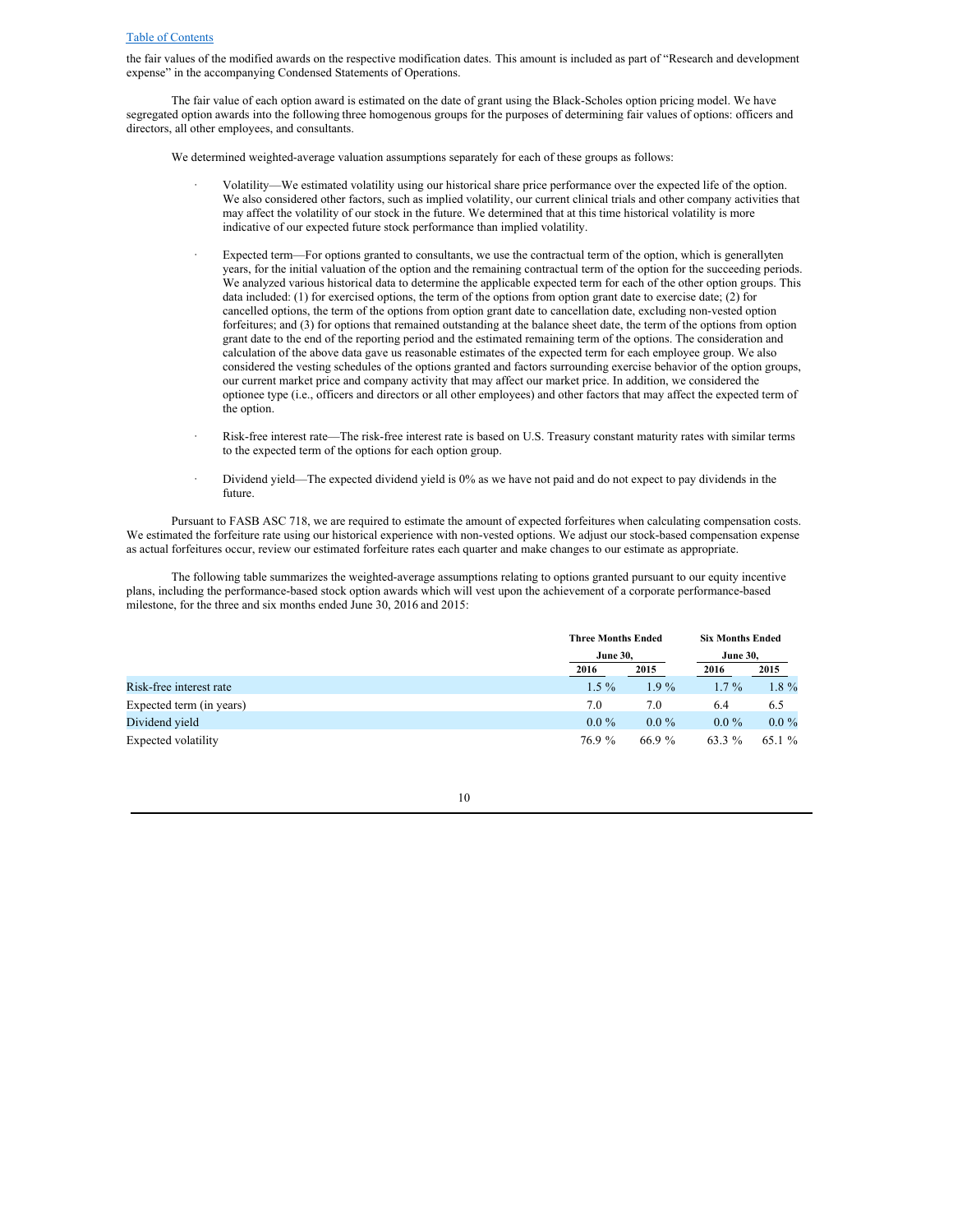The exercise price of stock options is at the market price of our common stock on the date immediately preceding the date of grant. Options become exercisable at varying dates and generally expire 10 years from the date of grant.

We granted options to purchase 3,833,435 shares of common stock during the six months ended June 30, 2016, with a grant-date weighted-average fair value of \$1.59 per share. Of the 3,833,435 common stock options granted,1,015,000 shares were related to performance-based stock option awards. 865,000 shares of these performance-based stock option awardsremained outstanding after the cancellation of the 150,000 shares granted to a former executive, effective July 1, 2016. The outstanding performance-based stock option awards options has a grant date fair value of \$1.4 million and will vest upon the achievement of a corporate performance-based milestone. We did not consider the achievement of the corporate-based milestone as probable as of June 30, 2016. Accordingly, no stock-based compensation cost was recognized during the three and six months ended June 30, 2016 for these performance-based stock option awards.

We granted options to purchase 3,793,420 shares of common stock during the six months ended June 30, 2015, with a grant-date weighted-average fair value of \$1.40 per share. Of the 3,793,420 common stock options granted,1,175,000 shares were related to performance-based stock option awards which vested upon the achievement of a corporate performance-based milestone in the first quarter of 2016.

As of June 30, 2016, there was approximately\$7.0 million of total unrecognized stock-based compensation cost, net of estimated forfeitures, related to all unvested options granted under our equity incentive plans. Of this amount, approximately \$2.1 million of unrecognized stock compensation expense relate to the performance-based stock option awards, of which the underlying corporate performance-based milestone was not probable of achievement as of June 30, 2016.

At June 30, 2016, there were2,108,340 shares of common stock available for future grant under our equity incentive plans and 11,977 options to purchase shares were exercised during the six months ended June 30, 2016.

#### *Employee Stock Purchase Plan*

Our Employee Stock Purchase Plan (Purchase Plan) permits eligible employees to purchase common stock at a discount through payroll deductions during defined offering periods. The price at which the stock is purchased is equal to the lesser of 85% of the fair market value of the common stock on the first day of the offering or 85% of the fair market value of our common stock on the purchase date. The initial offering period commenced on the effective date of our initial public offering.

The fair value of awards granted under our Purchase Plan is estimated on the date of grantusing the Black-Scholes option pricing model, which uses weighted-average assumptions. Our Purchase Plan provides for a twenty-four month offering period comprised of four six-month purchase periods with a look-back option. A look-back option is a provision in our Purchase Plan under which eligible employees can purchase shares of our common stock at a price per share equal to the lesser of 85% of the fair market value on the first day of the offering period or 85% of the fair market value on the purchase date.Our Purchase Plan also includes a feature that provides for a new offering period to begin when the fair market value of our common stock on any purchase date during an offering period falls below the fair market value of our common stock on the first day of such offering period. This feature is called a "reset." Participants are automatically enrolled in the new offering period. We had a "reset" on July 1, 2016 because the fair market value of our stock on June 30, 2016 was lower than the fair market value of our stock on January 5, 2015, the first day of the offering period. We applied modification accounting in accordance with ASC Topic No. 718, *Stock Compensation,* to determine the incremental fair value associated with this Purchase Plan "reset" and will recognize the related stock-based compensation expense according to FASB ASC Subtopic No. 718-50,*Employee Share Purchase Plans*. The total incremental fair value for this Purchase Plan "reset" was approximately\$1.0 million and will be recognized from July 1, 2016 to June 30, 2018.

As of June 30, 2016, there were approximately2,689,635 shares reserved for future issuance under the Purchase Plan. The following table summarizes the weighted-average assumptions related to our Purchase Plan for the six months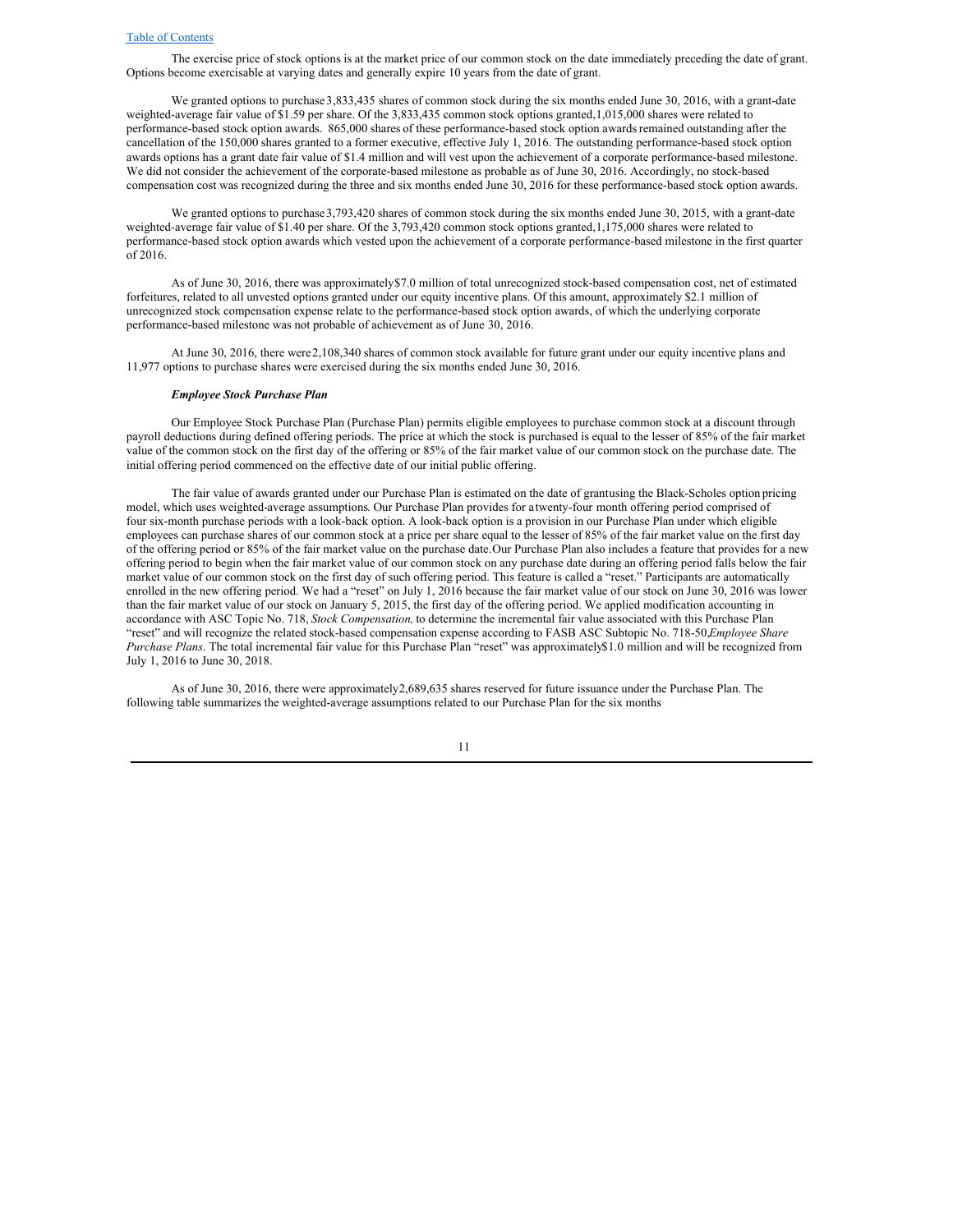ended June 30, 2016 and 2015. Expected volatilities for our Purchase Plan are based on the historical volatility of our stock. Expected term represents the weighted-average of the purchase periods within the offering period. The risk-free interest rate for periods within the expected term is based on U.S. Treasury constant maturity rates.

|                          | <b>Six Months Ended</b> |         |
|--------------------------|-------------------------|---------|
|                          | <b>June 30,</b>         |         |
|                          | 2016                    | 2015    |
| Risk-free interest rate  | $0.7\%$                 | $0.6\%$ |
| Expected term (in years) | 1.8                     | 1.5     |
| Dividend yield           | $0.0\%$                 | $0.0\%$ |
| Expected volatility      | 61.5 $%$                | 61.2 %  |

### **7. Research and Development Accruals**

We have various contracts with third parties related to our research and development activities. Costs that are incurred but not billed to us as of the end of the period are accrued. We make estimates of the amounts incurred in each period based on the information available to us and our knowledge of the nature of the contractual activities generating such costs. Clinical trial contract expenses are accrued based on units of activity. Expenses related to other research and development contracts, such as research contracts, toxicology study contracts and manufacturing contracts are estimated to be incurred generally on a straight-line basis over the duration of the contracts. Raw materials and study materials purchased for us by third parties are expensed at the time of purchase.

## **8. Sponsored Research and License Agreements**

We conduct research and development programs independently and in connection with our corporate collaborators. We area party to a collaboration agreement with Bristol-Myers Squibb Company (BMS) for the discovery, development and commercialization of cancer immunotherapies based on our small molecule TGF beta receptor kinase inhibitors, as discussed below. Our participation in the collaboration is limited to the Joint Research Committee and the performance of research activities based on billable full-time equivalent fees as specified in the collaboration agreement. We do not have ongoing participation obligations under our agreements with Aclaris Therapeutics International Limited (Aclaris) for the development and commercialization of certain janus kinase (JAK) inhibitors for the treatment of alopecia areata and other dermatological conditions, AstraZeneca (AZ) for the development and commercialization of R256, an inhaled JAK inhibitor, BerGenBio AS (BerGenBio) for the development and commercialization of an oncology program, and Daiichi Sankyo (Daiichi) to pursue research related to a specific target from a novel class of drug targets called ligases. Under these agreements, which we entered into in the ordinary course of business, we received or may be entitled to receive upfront cash payments, progress dependent contingent payments on events achieved by such partners and royalties on any net sales of products sold by such partners under the agreements. Total future contingent payments to us under all of these current agreements could exceed \$531.9 million if all potential product candidates achieved all of the payment triggering events under all of our current agreements (based on a single product candidate under each agreement). Of this amount, up to \$148.8 million relates to the achievement of development events, up to\$345.6 million relates to the achievement of regulatory events and up to \$37.5 million relates to the achievement of certain commercial or launch events. This estimated future contingent amount does not include any estimated royalties that could be due to us if the partners successfully commercialize any of the licensed products. Future events that may trigger payments to us under the agreements are based solely on our partners' future efforts and achievements of specified development, regulatory and/or commercial events.

In October 2015, we entered into a non-exclusive license agreement with a third party, pursuant to which we received a payment in the single-digit millions in exchange for granting a non-exclusive license to certain limited intellectual property rights. We concluded that the granting of the license, which was fully delivered to such third party in the fourth quarter of 2015, represents the sole deliverable under this agreement. Accordingly, we recognized the payment as revenue during the fourth quarter of 2015.

In August 2015, we entered into a license agreement with Aclaris, pursuant to which Aclaris will have exclusive rights and will assume responsibility for the continued development of certain JAK inhibitor compounds for the

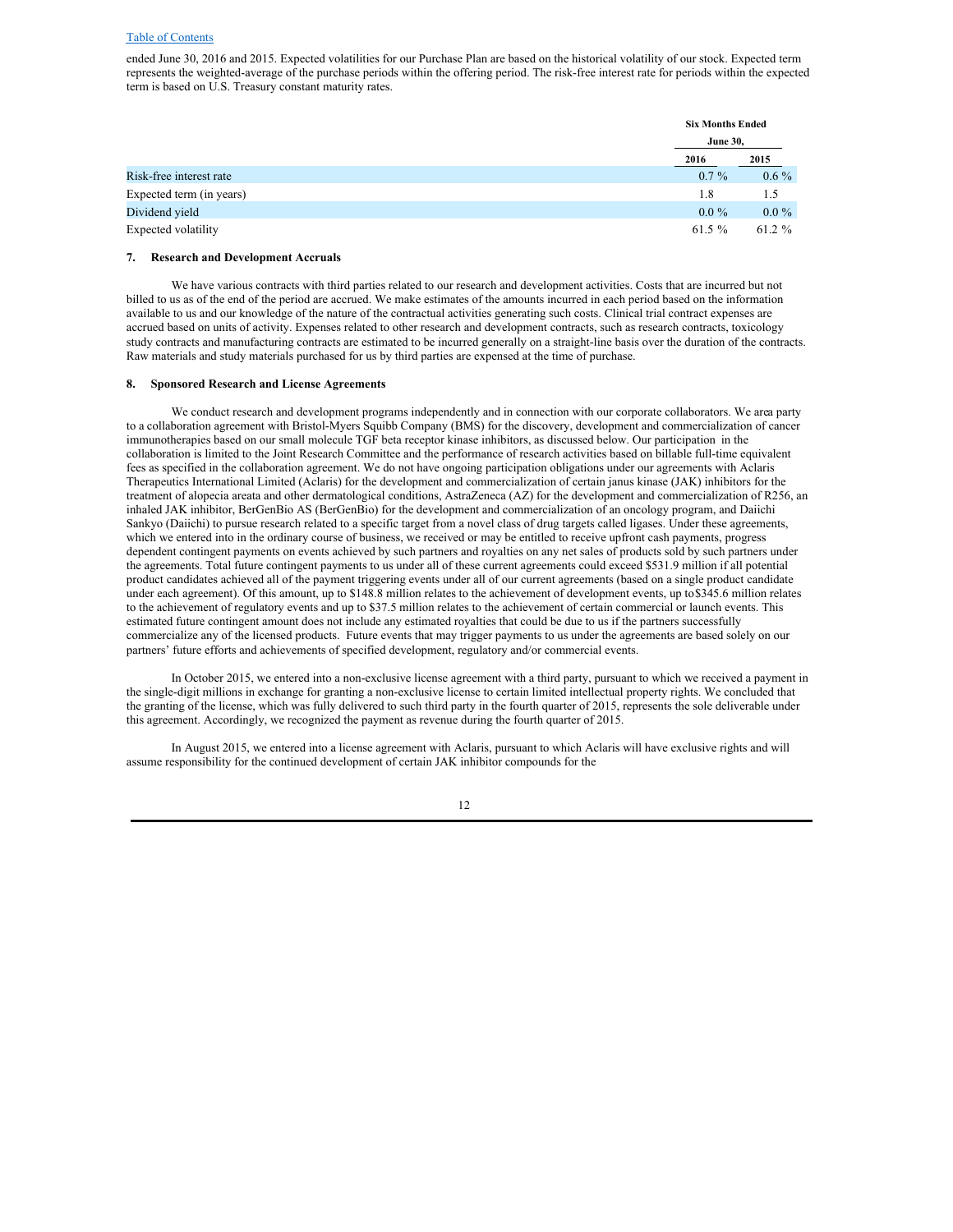treatment of alopecia areata and other dermatological conditions. Under the license agreement, we received a noncreditable and nonrefundable upfront payment of \$8.0 million in September 2015. We are also entitled to receive development and regulatory contingent fees that could exceed \$80.0 million for a successful compound approved in certain indications. In addition, we are also eligible to receive tiered royalties on the net sales of any products under the agreement. We concluded that the granting of the license, which has been fully delivered to Aclaris in the third quarter of 2015, represents the sole deliverable under this agreement. Accordingly, we recognized the \$8.0 million payment as revenue during the third quarter of 2015.

In February 2015, we entered into a collaboration agreement with BMS for the discovery, development and commercialization of cancer immunotherapies based on our extensive portfolio of small molecule TGF beta receptor kinase inhibitors. Under the collaboration agreement, BMS will have exclusive rights and will be solely responsible for the clinical development and commercialization of any products. Pursuant to the collaboration agreement with BMS, we received a noncreditable and non-refundable upfront payment of \$30.0 million in March 2015. We are also entitled to receive development and regulatory contingent fees that could exceed \$309.0 million for a successful compound approved in certain indications. In addition, we are also eligible to receive tiered royalties on the net sales of any products from the collaboration. BMS shall also reimburse us for agreed upon costs based on a contractual cost per full-time equivalent employee in connection with the performance of research activities during the research term.Under the collaboration agreement, we were obligated to provide the following deliverables: (i) granting of license rights to our program, (ii) participation in the Joint Research Committee, and (iii) performance of research activities. We concluded that these deliverables are a single unit of accounting as the license does not have stand-alone value apart from the other deliverables. Accordingly, the \$30.0 million upfront payment is being recognized ratably as revenue from the effective date of the agreement through September 2016, the end of the estimated research term. We believe that straight-line recognition of this revenue is appropriate as the research is expected to be performed ratably over the research period. As of June 30, 2016, we were not notified by BMS of its intention to extend the estimated research term under which we will perform research activities. However, BMS does continue to evaluate compounds from the extensive portfolio under the agreement on its own, for designation of a compound as an early candidate nomination. During the three and six months ended June 30, 2016, we recognized revenue of \$4.8 million and \$9.7 million, respectively, relating to the upfront payment and \$95,000 and \$290,000, respectively, relating to the research activities we performed. During the three and six months ended June 30, 2015, we recognized revenue of \$4.8 million and \$6.9 million, respectively, relating to the upfront payment and \$350,000 and \$456,000, respectively, relating to the research activities we performed. As of June 30, 2016, deferred revenue related to the \$30.0 million upfront payment was \$3.8 million, which will be fully recognized as revenue in the third quarter of 2016.

In June 2011, we entered into an exclusive license agreement with BerGenBio for the development and commercialization of an oncology program. BerGenBio is responsible for all activities it wishes to perform under the license we granted to it. In June 2016, we received contingent payments of \$1.7 million relating to a time-based non-refundable fee and \$2.0 million relating to BerGenBio's exercise of certain option rights before the prescription period to exercise the rights expired. All deliverables under the agreement had been previously delivered, as such, the above payments of \$3.7 million triggered by the above time-based and contingent events were recognized as revenue in the second quarter of 2016.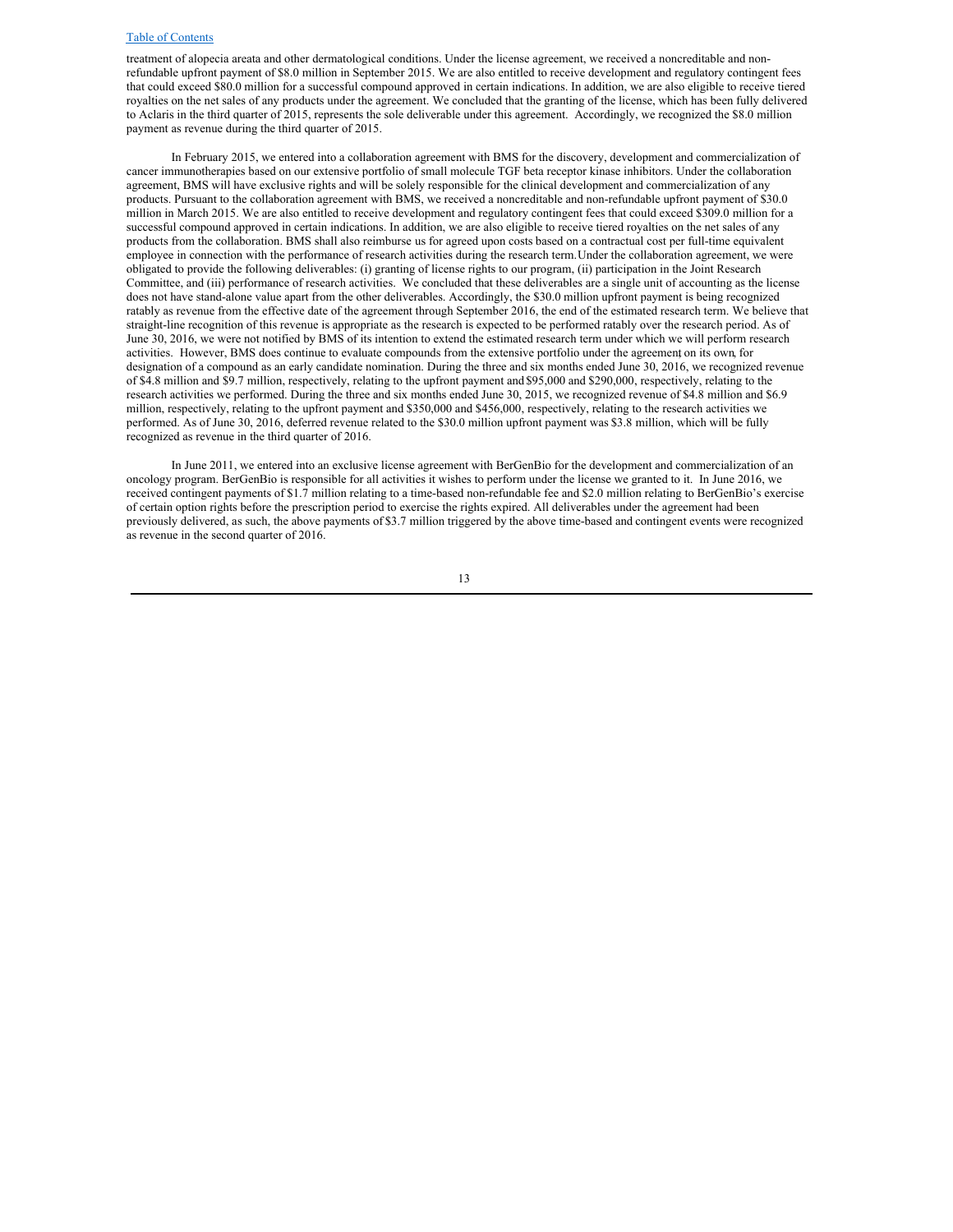#### **9. Cash, Cash Equivalents and Short-Term Investments**

Cash, cash equivalents and short-term investments consisted of the following (in thousands):

|                                            | <b>June 30,</b> |    | December 31, |
|--------------------------------------------|-----------------|----|--------------|
|                                            | 2016            |    | 2015         |
| Cash                                       | 2,380<br>\$     | \$ | 2,118        |
| Money market funds                         | 15,417          |    | 26,291       |
| U. S. treasury bills                       | 8.314           |    | 9,048        |
| Government-sponsored enterprise securities | 20,684          |    | 48,613       |
| Corporate bonds and commercial paper       | 48,145          |    | 40,206       |
|                                            | 94,940          |    | 126,276      |
| Reported as:                               |                 |    |              |
| Cash and cash equivalents                  | S<br>24,946     | S  | 43,456       |
| Short-term investments                     | 69,994          |    | 82,820       |
|                                            | 94.940<br>S     | S  | 126,276      |

Cash equivalents and short-term investments include the following securities with gross unrealized gains and losses (in thousands):

|                                            |           |       | Gross        |               | Gross                    |    |                   |
|--------------------------------------------|-----------|-------|--------------|---------------|--------------------------|----|-------------------|
|                                            | Amortized |       | Unrealized   |               | Unrealized               |    |                   |
| June 30, 2016                              | Cost      | Gains |              | <b>Losses</b> |                          |    | <b>Fair Value</b> |
| U. S. treasury bills                       | \$8,303   |       | $\mathbf{H}$ |               | $\qquad \qquad -$        | S. | 8,314             |
| Government-sponsored enterprise securities | 20.671    |       | 13           |               | $\overline{\phantom{a}}$ |    | 20,684            |
| Corporate bonds and commercial paper       | 48,116    |       | 31           |               | (2)                      |    | 48,145            |
| Total                                      | \$77,090  |       | 55           | S             | (2)                      | D. | 77,143            |

|                                            |           |        |    | Gross                           |  | <b>Gross</b> |   |        |  |                   |
|--------------------------------------------|-----------|--------|----|---------------------------------|--|--------------|---|--------|--|-------------------|
|                                            | Amortized |        |    | Unrealized                      |  | Unrealized   |   |        |  |                   |
| December 31, 2015                          | Cost      |        |    |                                 |  | Gains        |   | Losses |  | <b>Fair Value</b> |
| U. S. treasury bills                       | S         | 9.061  | \$ | $\hspace{0.1mm}-\hspace{0.1mm}$ |  | (13)         | S | 9,048  |  |                   |
| Government-sponsored enterprise securities |           | 48,643 |    |                                 |  | (31)         |   | 48,613 |  |                   |
| Corporate bonds and commercial paper       |           | 40,207 |    |                                 |  | (12)         |   | 40,206 |  |                   |
| Total                                      |           | 97.911 |    | 12                              |  | 36)          |   | 97,867 |  |                   |

As of June 30, 2016, our cash equivalents and short-term investments which have contractual maturities within one year, had a weighted-average time to maturity of approximately 118 days. We view our short-term investments portfolio as available for use in current operations. Accordingly, we have classified our investments as short-term investments. We have the ability to hold all investments as of June 30, 2016 through their respective maturity dates. AtJune 30, 2016, we had no investments that had been in a continuous unrealized loss position for more than 12 months. As of June 30, 2016, a total of 8 individual securities had been in an unrealized loss position for 12 months or less, and the losses were determined to be temporary. The gross unrealized losses above were caused by interest rate increases. No significant facts or circumstances have arisen to indicate that there has been any deterioration in the creditworthiness of the issuers of the securities held by us. Based on our review of these securities, including the assessment of the duration and severity of the unrealized losses and our ability and intent to hold the investments until maturity, there were no other-than-temporary impairments for these securities at June 30, 2016.

The following table shows the fair value and gross unrealized losses of our investments in individual securities that are in an unrealized loss position, aggregated by investment category (in thousands):

| June 30, 2016                        | Value<br>Fair | Unrealized Losses |
|--------------------------------------|---------------|-------------------|
| Corporate bonds and commercial paper |               |                   |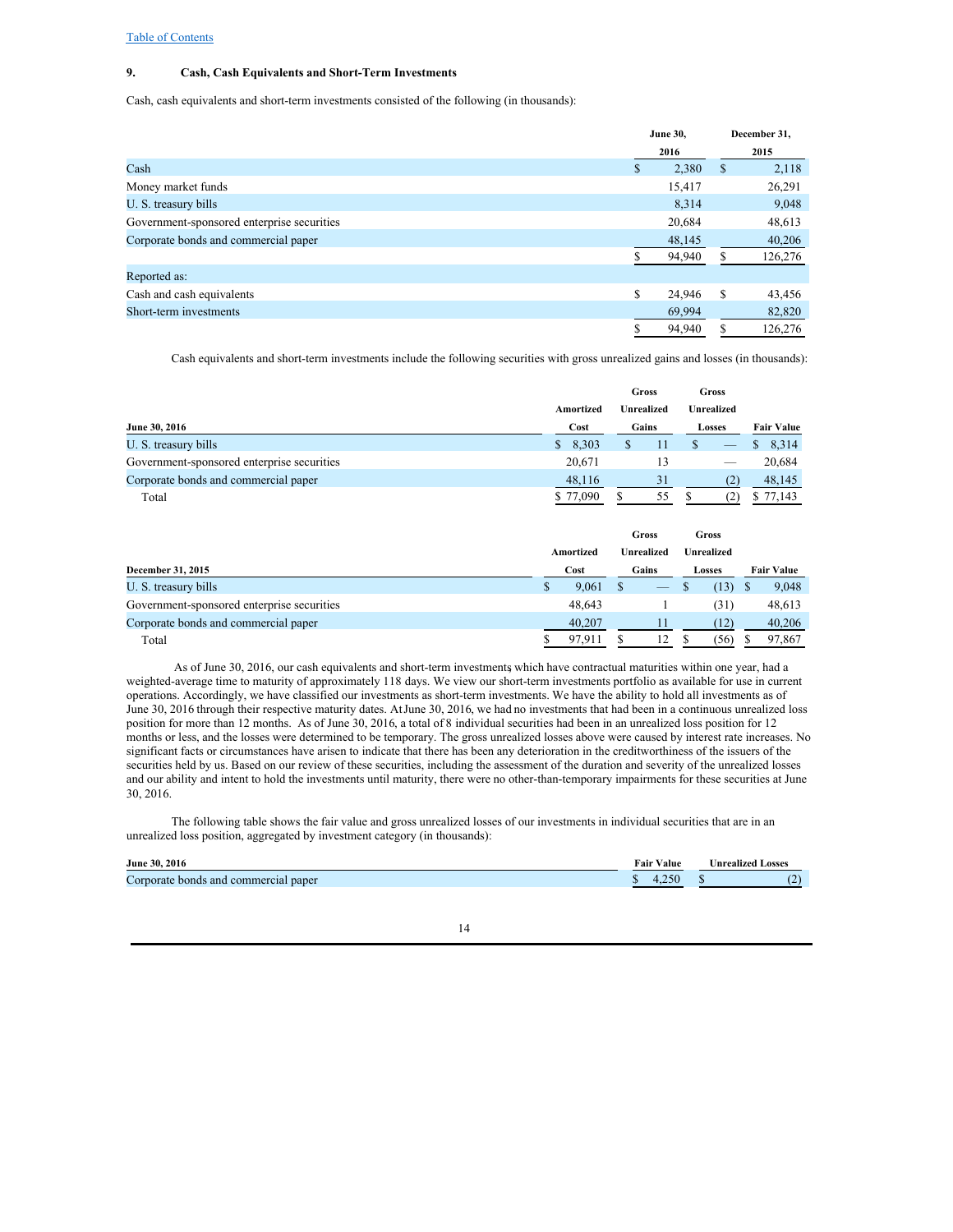### **10. Fair Value**

Under FASB ASC 820,*Fair Value Measurements and Disclosures*, fair value is defined as the price at which an asset could be exchanged or a liability transferred in a transaction between knowledgeable, willing parties in the principal or most advantageous market for the asset or liability. Where available, fair value is based on observable market prices or parameters or derived from such prices or parameters. Where observable prices or parameters are not available, valuation models are applied.

Assets and liabilities recorded at fair value in our financial statements are categorized based upon the level of judgment associated with the inputs used to measure their fair value. Hierarchical levels directly related to the amount of subjectivity associated with the inputs to fair valuation of these assets and liabilities, are as follows:

Level 1—Inputs are unadjusted, quoted prices in active markets for identical assets at the reporting date. Active markets are those in which transactions for the asset or liability occur in sufficient frequency and volume to provide pricing information on an ongoing basis.

The fair valued assets we hold that are generally included under this Level 1 are money market securities where fair value is based on publicly quoted prices.

Level 2—Inputs, other than quoted prices included in Level 1, that are either directly or indirectly observable for the asset or liability through correlation with market data at the reporting date and for the duration of the instrument's anticipated life.

The fair valued assets we hold that are generally assessed under Level 2 included government-sponsored enterprise securities, U.S. treasury bills and corporate bonds and commercial paper. We utilize third party pricing services in developing fair value measurements where fair value is based on valuation methodologies such as models using observable market inputs, including benchmark yields, reported trades, broker/dealer quotes, bids, offers and other reference data. We use quotes from external pricing service providers and other on-line quotation systems to verify the fair value of investments provided by our third party pricing service providers. We review independent auditor's reports from our third party pricing service providers particularly regarding the controls over pricing and valuation of financial instruments and ensure that our internal controls address certain control deficiencies, if any, and complementary user entity controls are in place.

Level 3—Unobservable inputs that are supported by little or no market activity and that are significant to the fair value of the assets or liabilities and which reflect management's best estimate of what market participants would use in pricing the asset or liability at the reporting date. Consideration is given to the risk inherent in the valuation technique and the risk inherent in the inputs to the model.

We do not have fair valued assets classified under Level 3.

## *Fair Value on a Recurring Basis*

Financial assets measured at fair value on a recurring basis are categorized in the tables below based upon the lowest level of significant input to the valuations (in thousands):

|                                            | Assets at Fair Value as of June 30, 2016 |         |         |        |         |    |  |        |  |  |  |  |
|--------------------------------------------|------------------------------------------|---------|---------|--------|---------|----|--|--------|--|--|--|--|
|                                            |                                          | Level 1 | Level 2 |        | Level 3 |    |  | Total  |  |  |  |  |
| Money market funds                         |                                          | 15.417  |         |        |         | _  |  | 15,417 |  |  |  |  |
| U. S. treasury bills                       |                                          |         |         | 8.314  |         |    |  | 8,314  |  |  |  |  |
| Government-sponsored enterprise securities |                                          |         |         | 20,684 |         |    |  | 20,684 |  |  |  |  |
| Corporate bonds and commercial paper       |                                          |         |         | 48.145 |         | __ |  | 48,145 |  |  |  |  |
| Total                                      |                                          | 15.417  |         | 77,143 |         | _  |  | 92.560 |  |  |  |  |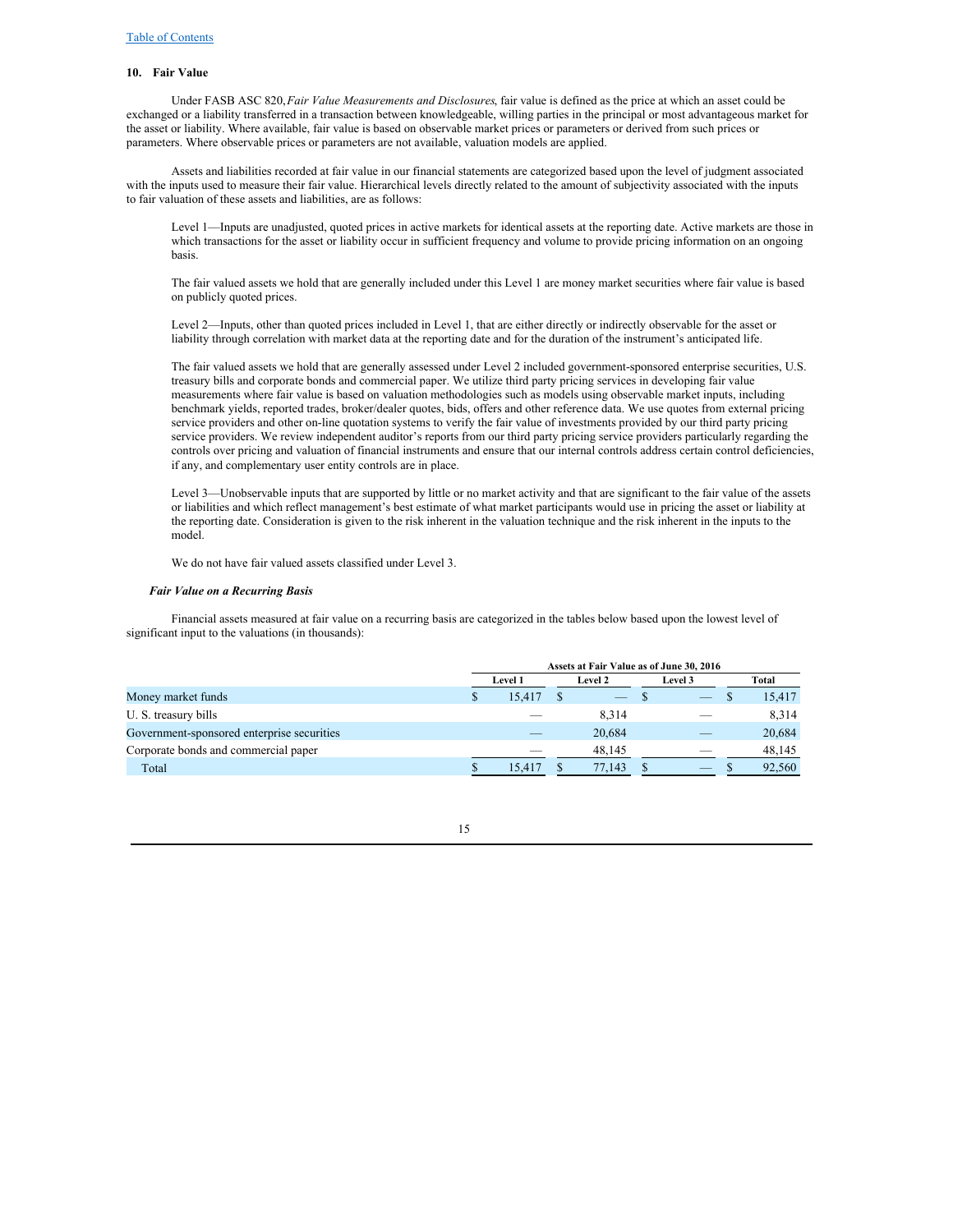|                                            | Assets at Fair Value as of December 31, 2015 |        |   |                          |  |                |  |         |  |  |  |  |
|--------------------------------------------|----------------------------------------------|--------|---|--------------------------|--|----------------|--|---------|--|--|--|--|
|                                            | <b>Level 1</b>                               |        |   | <b>Level 2</b>           |  | <b>Level 3</b> |  | Total   |  |  |  |  |
| Money market funds                         | Ф                                            | 26.291 | S | $\overline{\phantom{a}}$ |  | $-$            |  | 26,291  |  |  |  |  |
| U. S. treasury bills                       |                                              |        |   | 9.048                    |  |                |  | 9,048   |  |  |  |  |
| Government-sponsored enterprise securities |                                              |        |   | 48.613                   |  |                |  | 48,613  |  |  |  |  |
| Corporate bonds and commercial paper       |                                              |        |   | 40.206                   |  | __             |  | 40,206  |  |  |  |  |
| Total                                      |                                              | 26.291 |   | 97.867                   |  | _              |  | 124.158 |  |  |  |  |

## **11. Sublease Agreement**

In December 2014, we entered into a sublease agreement with an unrelated third party to occupy a portion of our research and office space. We expect to receive approximately \$4.4 million in future sublease income (excluding our subtenant's share of facilities operating expenses) over the remaining term of the sublease. In connection with this sublease, we recognized a loss on sublease of \$9.3 million during the fourth quarter of 2014. We record rent expense on a straight-line basis for our lease, net of sublease income, wherein such arrangements contain scheduled rent increases over the term of the lease and sublease, respectively. For our sublease arrangement which we classified as an operating lease, our loss on the sublease was comprised of the present value of our future payments to our landlord less the present value of our future rent payments expected from our subtenant over the term of the sublease. The liability arising from this sublease agreement was determined using a credit-adjusted risk-free rate to discount the estimated future net cash flows. The changes in the liability related to the sublease agreement for the six months ended June 30, 2016 were as follows (in thousands):

| Balance at January 1, 2016         | 6.465   |
|------------------------------------|---------|
| Accretion of deferred liability    | 205     |
| Amortization of deferred liability | (1.681) |
| Balance at June 30, 2016           | 4.989   |

## **12. Controlled Equity Offering**

In August 2015, we entered into a Controlled Equity Offering<sup>SM</sup> Sales Agreement (Sales Agreement) with Cantor Fitzgerald & Co. (Cantor), as sales agent, pursuant to which we may sell, through Cantor, up to an aggregate of \$30.0 million in shares of our common stock. All sales of our common stock will be made pursuant to a shelf registration statement that was declared effective by the Securities and Exchange Commission (SEC) on July 13, 2015. Cantor is acting as our sole sales agent for any sales made under the Sales Agreement for a low single-digit commission on gross proceeds. The common stock is sold at prevailing market prices at the time of the sale. Unless otherwise terminated earlier, the Sales Agreement continues until all shares available under the agreement have been sold. During the six months ended June 30, 2016, 3,711,096 shares of common stock were sold under the Sales Agreement, with an aggregate net proceeds of \$9.3 million. As of June 30, 2016,5,433,408 shares of our common stockhad been issued under the Sales Agreement with aggregate net proceeds of \$14.9 million. As of June 30, 2016, we had approximately\$14.7 million of remaining common stock registered for sale under the Sales Agreement.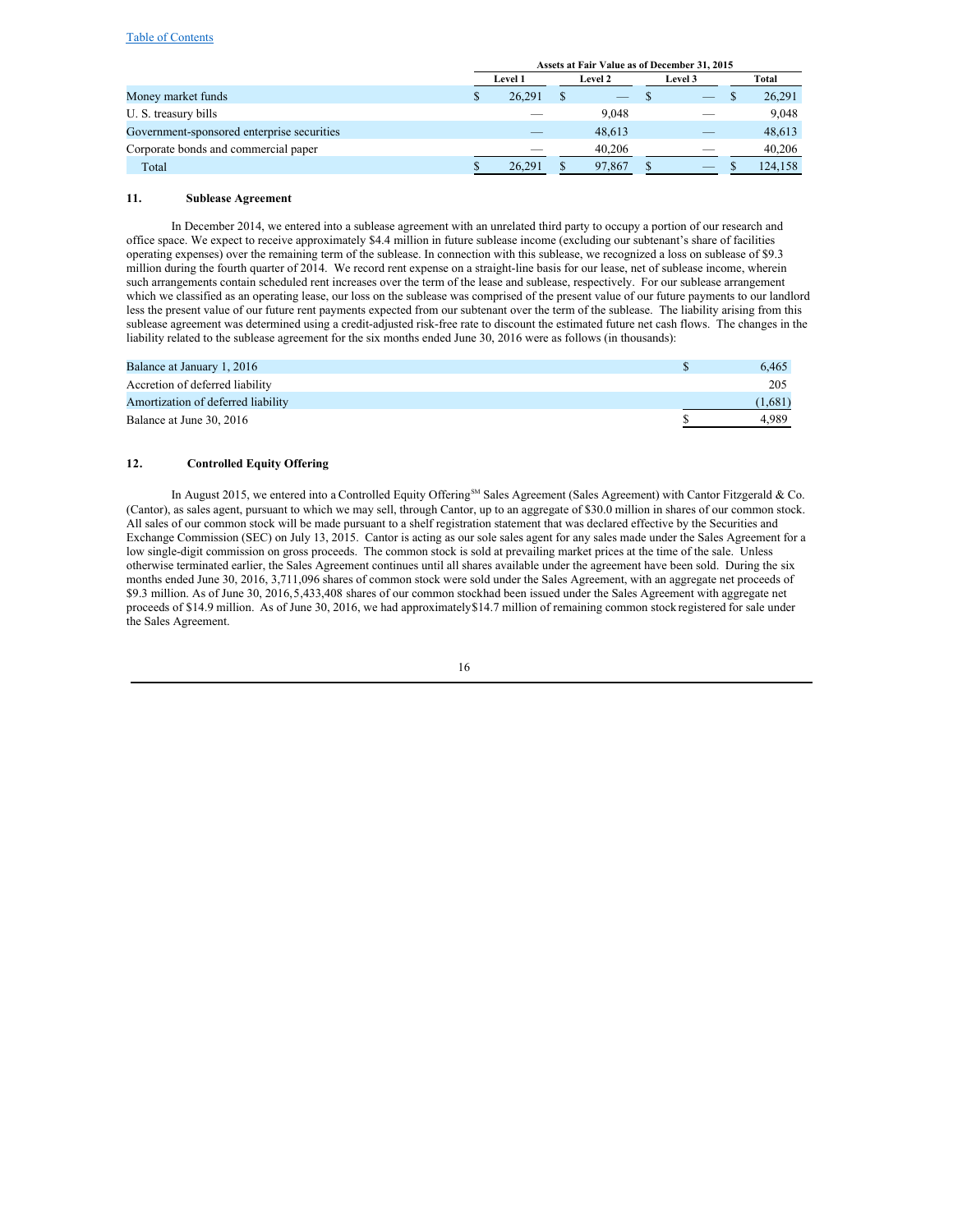#### <span id="page-16-0"></span>**Item 2. Management's Discussion and Analysis of Financial Condition and Results of Operations**

This discussion and analysis should be read in conjunction with our financial statements and the accompanying notes included in this report and the audited financial statements and accompanying notes included in our Annual Report on Form 10-K for the year ended December 31, 2015. Operating results for the three and six months ended June 30, 2016 are not necessarily indicative of results that may *occur in future interim periods or for the full fiscal year.*

This Quarterly Report on Form 10-Q contains statements indicating expectations about future performance and other forwardlooking statements within the meaning of Section 27A of the Securities Act and Section 21E of the Exchange Act, that involve risks and uncertainties. We usually use words such as "may," "will," "should," "could," "expect," "plan," "anticipate," "believe," "estimate," "predict," "intend," or the negative of these terms or similar expressions to identify these forward-looking statements. These statements appear throughout this Quarterly Report on Form 10-Q and are statements regarding our current expectation, belief or intent, primarily with respect to our operations and related industry developments. Examples of these statements include, but are not limited to, statements regarding the following: our business and scientific strategies; the progress of our and our collaborators' product development programs, including clinical testing, and the timing of results thereof; our corporate collaborations and revenues that may be received from our collaborations and the timing of those potential payments; our expectations with respect to regulatory submissions and approvals; our drug discovery technologies; our research and development expenses; protection of our intellectual property; sufficiency of our cash and capital resources and the need for additional capital; and our operations and legal risks. You should not place undue reliance on these forwardlooking statements. Our actual results could differ materially from those anticipated in these forward-looking statements for many reasons, including as a result of the risks and uncertainties discussed under the heading "Risk Factors" in Item 1A of Part II of this Quarterly Report on Form 10-Q. Any forward-looking statement speaks only as of the date on which it is made, and we undertake no obligation to update any forward-looking statement to reflect events or circumstances after the date on which the statement is made or to reflect the occurrence of unanticipated events. New factors emerge from time to time, and it is not possible for us to predict which factors will arise. In addition, we cannot assess the impact of each factor on our business or the extent to which any factor, or combination of factors, may cause *actual results to dif er materially from those contained in any forward-looking statements.*

## **Overview**

We are a clinical-stage biotechnology company dedicated to the discovery and development of novel, targeted drugs in the therapeutic areas of immunology, oncology and immuno-oncology. Our pioneering research focuses on signaling pathways that are critical to disease mechanisms. Our current clinical programs include fostamatinib, an oral spleen tyrosine kinase (SYK) inhibitor, which is in Phase 3 clinical trials for immune thrombocytopenic purpura (ITP); a Phase 2 clinical trial for autoimmune hemolytic anemia (AIHA); and a Phase 2 clinical trial for IgA nephropathy (IgAN). In addition, we have two oncology product candidates in Phase 1 development with partners BerGenBio AS and Daiichi Sankyo.

## **Product Development Programs**

Our product development portfolio features multiple novel, targeted drug candidates in the therapeutic areas of immunology, oncology and immuno-oncology.

## **Recent Developments**

*Change in Executive Team.* On March 7, 2016, Elliott Grossbard, M.D.,resigned from his position as our Chief Medical Officer (CMO), and on June 30, 2016, Dr. Grossbardretired as an employee of the Company after 14 years. Dr. Grossbard will remain with the Company as a consultant, advising on the new drug application (NDA) filing and regulatory strategy for fostamatinib inITP. Anne-Marie Duliege, M.D., M.S. assumed the role of CMO of the Company on March 7, 2016.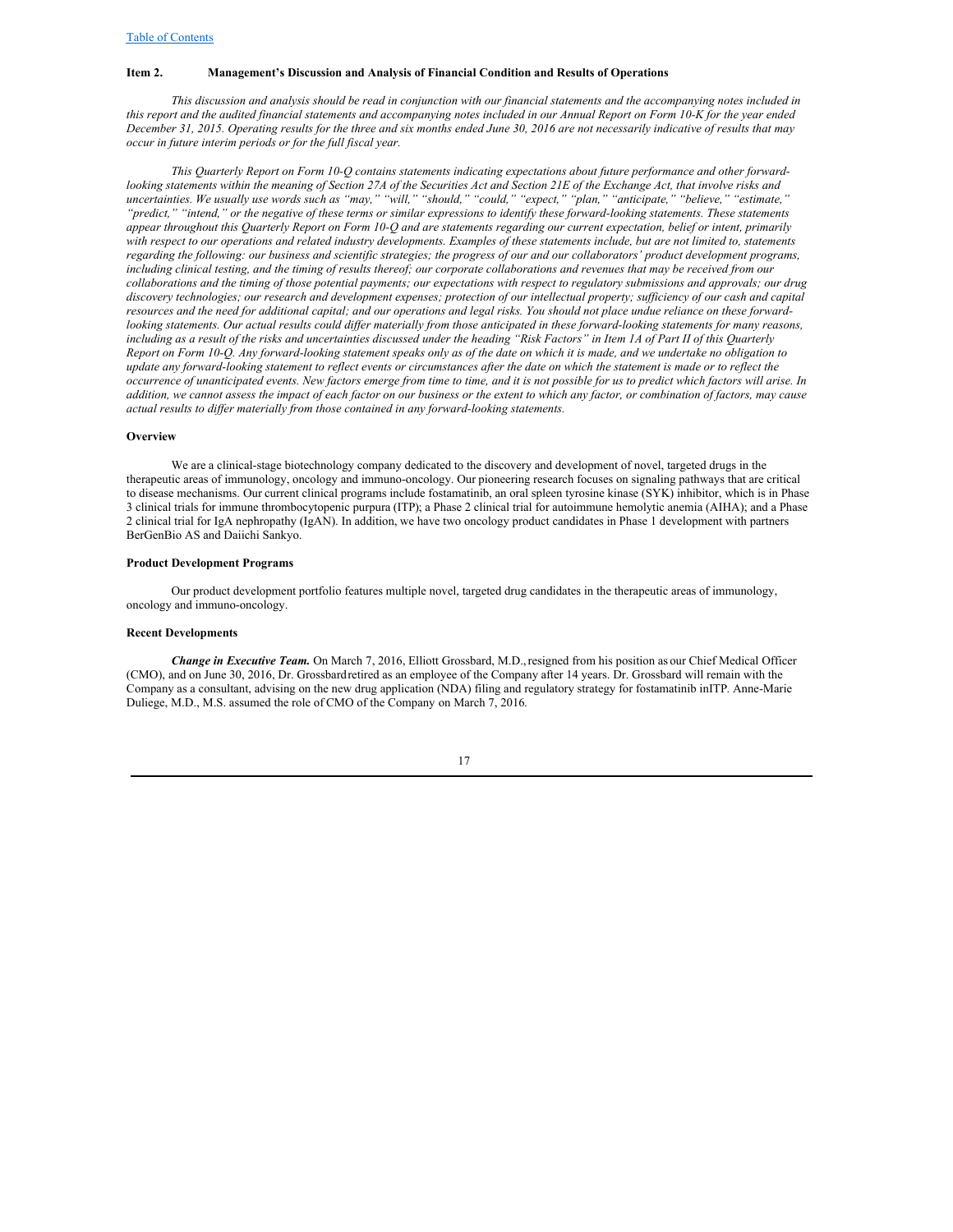## **Clinical Stage Programs**

## *Fostamatinib—Immune Thrombocytopenic Purpura*

*Disease background.* Chronic ITP affects an estimated 60,000 to 125,000 people in the U.S. In patients with ITP, the immune system attacks and destroys the body's own blood platelets, which play an active role in blood clotting and healing. ITP patients can suffer extraordinary bruising, bleeding and fatigue as a result of low platelet counts. Current therapies for ITP include steroids, blood platelet production boosters that imitate thrombopoietin (TPOs) and splenectomy.

*Orally-available SYK inhibitor program.* Taken in tablet form, fostamatinib blocks the activation of SYK inside immune cells. ITP causes the body to produce antibodies that attach to healthy platelets in the blood stream. Immune cells recognize these antibodies and affix to them, which activates the SYK enzyme inside the immune cell, and triggers the destruction of the antibody and the attached platelet. When SYK is inhibited by fostamatinib, it interrupts this immune cell function and allows the platelets to escape destruction. The results of our Phase 2 clinical trial, in which fostamatinib was orally administered to sixteen adults with chronic ITP, published in *Blood*, showed that fostamatinib significantly increased the platelet counts of certain ITP patients, including those who had failed other currently available agents.

In October 2013, we met with the U.S. Food and Drug Administration (FDA) for an end-of-Phase 2 meeting for fostamatinib in ITP. Based on that meeting, we designed a Phase 3 clinical program, called fostamatinib in thrombocytopenia (FIT), in which a total of 150 ITP patients were randomized into two identical multi-center, double-blind, placebo-controlled clinical trials. The patients will have been diagnosed with persistent or chronic ITP, and have blood platelet counts consistently below 30,000 per microliter of blood. Two-thirds of the subjects will receive fostamatinib orally at 100 mg bid (twice daily) and the other third will receive placebo on the same schedule. Subjects are expected to remain on treatment for 24 weeks. At week four of treatment, subjects who meet certain platelet count and tolerability thresholds will have their dosage of fostamatinib (or corresponding placebo) increased to 150 mg bid. The primary efficacy endpoint of this program is a stable platelet response by week 24 with platelet counts at or above 50,000 per microliter of blood for at least four of the final six qualifying blood draws. In August 2015, the FDA granted our request for Orphan Drug designation to fostamatinib, our oral SYK inhibitor, for the treatment of ITP. On April 1, 2016, we announced that we have completed enrollment for both studies in the FIT Phase 3 clinical program of fostamatinib in ITP. The results from the first study are expectedby the end of August 2016, with the results for the second study expected a few months later. We plan to submit a New Drug Application to the FDA inthe first quarter of 2017, subject to the positive results of the program.

#### *Fostamatinib—IgAN*

*Disease background.* IgAN is an autoimmune disease that severely affects the functioning of the kidneys. An estimated 12,000 Americans are diagnosed with this type of glomerulonephritis each year, with 25% of its victims eventually requiring dialysis and/or kidney transplantation over time. IgAN is characterized by the deposition of IgA immune complexes in the glomeruli of the kidneys leading to an inflammatory response and subsequent tissue damage that ultimately disrupts the normal filtering function of the kidneys. By inhibiting SYK in kidney cells, fostamatinib may block the signaling of IgA immune complex receptors and arrest or slow destruction of the glomeruli.

*Orally-available SYK inhibitor program.* Our Phase 2 clinical trial in patients with IgAN, called SIGN (SYK Inhibition for Glomerulonephritis) completed enrollment forthe first cohort and is currently enrolling patients for the second cohort. We expect to report top line results for the first cohort by the end of 2016.

## *Fostamatinib—AIHA*

*Disease background*. AIHA is a rare, serious blood disorder where the immune system produces antibodies that result in the destruction of the body's own red blood cells. Symptoms can include fatigue, shortness of breath, rapid heartbeat, jaundice or enlarged spleen. While no medical treatments are currently approved for AIHA, physicians generally treat acute and chronic cases of the disorder with corticosteroids, other immuno-suppressants, or splenectomy.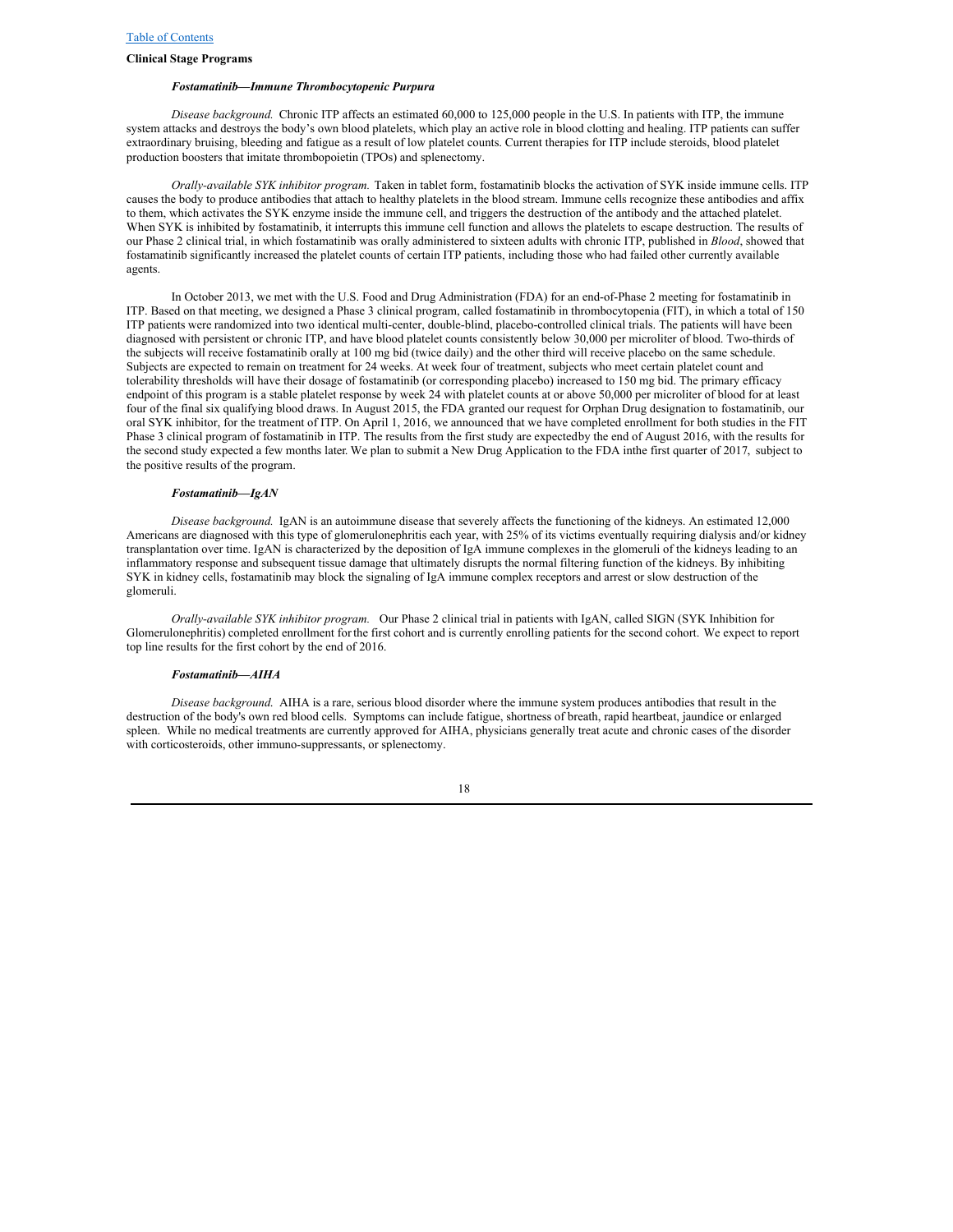Research has shown that inhibiting SYK with fostamatinib may reduce the destruction of red blood cells. This disorder affects an estimated 40,000 Americans, for whom no approved treatment options currently exist.

*Orally available SYK inhibitor program*. We initiated a Phase 2 clinical trial in patients with AIHA in February 2016. The trial is an open-label, multi-center, two-stage study that will evaluate the efficacy and safety of fostamatinib in patients with warm antibody AIHA who have previously received treatment for the disorder, but have relapsed. Stage 1 will enroll 17 patients who will receive 150 mg of fostamatinib orally twice a day for a period of 12 weeks. The patients will return to the clinic every two weeks for blood draws and medical assessment. The primary efficacy endpoint of this study is to achieve increased hemoglobin levels by week 12 of greater than 10 g/dL, and greater than or equal to 2 g/dL higher than baseline. Stage 2 will include an additional 20 patientswho will receive the same treatment protocol as Stage 1. We expect to have results of the Stage 1 segment of the trialin early 2017. With this data, we will evaluate the best way forward and potentially an expedited path for pursuing AIHA.

#### *R348—Dry Eye in Patients with Ocular Graft-Versus-Host Disease (GvHD)*

*Disease background.* According to an article published by the American Academy of Ophthalmology, a significant number (22% to 80%) of patients with acute or chronic GvHD develop a secondary incidence of dry eye (keratoconjunctivitis sicca). In general, these patients are severely ill and have a great medical need for a topical therapy that may better manage their symptoms.

*Topical Ophthalmic JAK/SYK inhibitor program.*We recently completed our Phase 2 study of patients with ocular GvHD to determine if R348, an ophthalmic JAK/SYK inhibitor, reduces inflammation and limits the damage to the eye tissue caused by the disease. The study was comprised of 30 patients that were randomized to receive either R348 at 0.2%, 0.5% or a placebo eye drops for 12 weeks. The primary endpoint was a mean change from baseline at 12 weeks in total fluorescein staining score (CFS) of all corneal regions, a measure of corneal epithelial damage. In the "per protocol" population which is the pre-specified efficacy analysis population, the mean change from baseline at 12 weeks in CFS scores was -2.11 for the placebo group, -4.14 in the R348 0.2% group (p= 0.186 versus placebo group), and -6.00 in the R348 0.5% group (p=0.053 versus placebo, using nonparametric testing). As such, the primary endpoint was not met based on the results of the study. R348 was well tolerated by patientsat both doses.

#### **Research/Preclinical Programs**

We are conducting proprietary research in the broad disease areas of inflammation/immunology, immuno-oncology, cancers and muscle wasting/muscle endurance. Within each disease area, our researchers are investigating mechanisms of action as well as screening compounds against potential novel targets and optimizing those leads that appear to have the greatest potential.

We are conducting preclinical studies to identify a lead molecule for our IRAK program. This program may provide opportunities in both the oncology and immunology areas. We expect to file an Investigational New Drug (IND) with our molecule in the first half of 2017.

Leveraging our extensive immunology expertise, we are continuing to explore novel immuno-oncology approaches to treating various oncology indications. The first of these resulted in a collaboration with BMS for TGF beta receptor kinase inhibitors. Several other projects are currently underway.

#### **Sponsored Research and License Agreements**

We conduct research and development programs independently and in connection with our corporate collaborators. We are aparty to a collaboration agreement with BMS for the discovery, development and commercialization of cancer immunotherapies based on our small molecule TGF beta receptor kinase inhibitors, as discussed below. Our participation in the collaboration is limited to the Joint Research Committee and the performance of research activities based on billable full-time equivalent fees as specified in the collaboration agreement. We do not have ongoing participation obligations under our agreements withAclaris for the development and commercialization of certain JAK inhibitors for the treatment of alopecia areata and other dermatological conditions,AZ for the development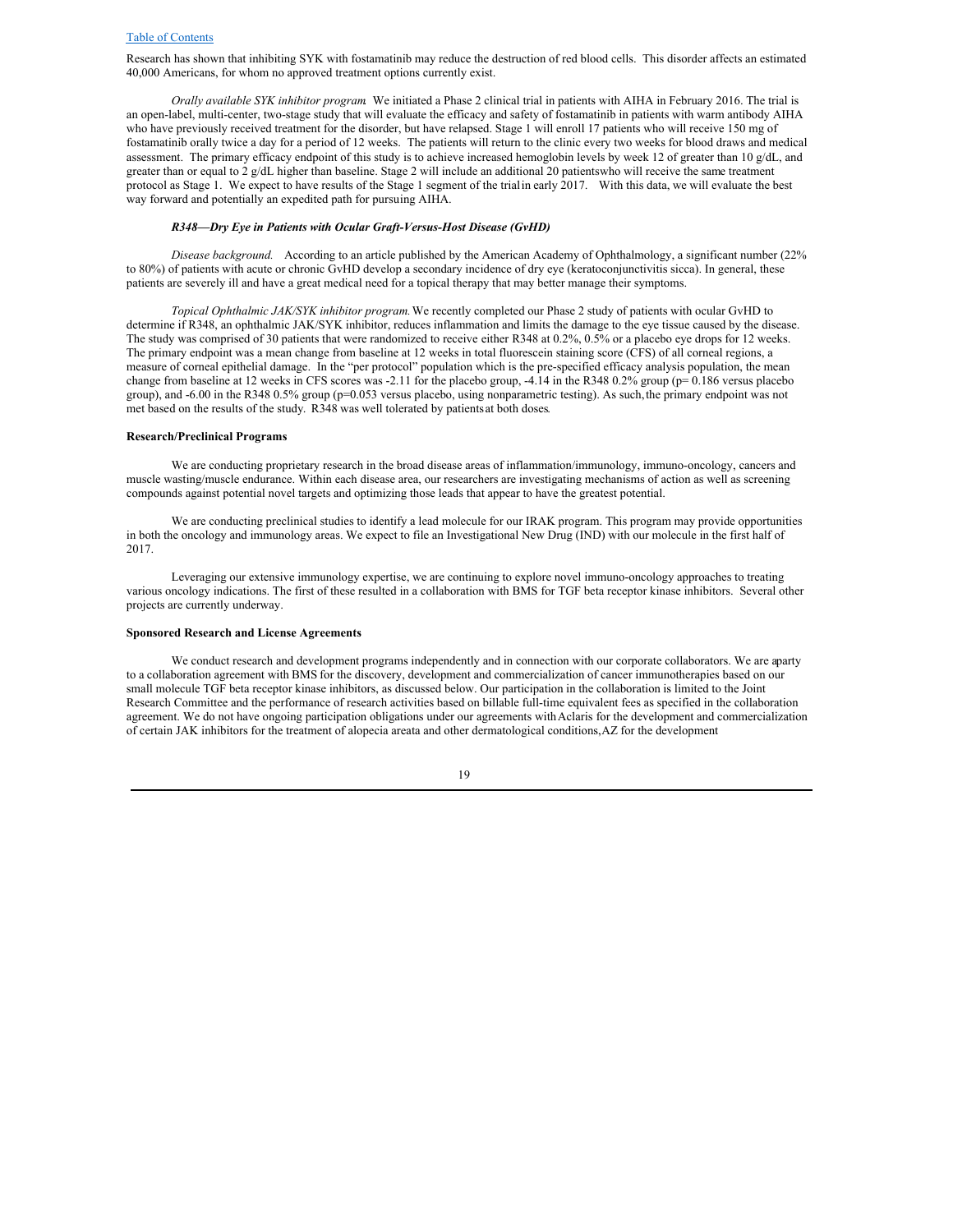and commercialization of R256, an inhaled JAK inhibitor,BerGenBio for the development and commercialization of an oncology program, and Daiichi to pursue research related to a specific target from a novel class of drug targets called ligases. Under these agreements, which we entered into in the ordinary course of business, we received or may be entitled to receive upfront cash payments, progress dependent contingent payments on events achieved by such partners and royalties on any net sales of products sold by such partners under the agreements. Total future contingent payments to us under all of these current agreements could exceed \$531.9 million if all potential product candidates achieved all of the payment triggering events under all of our current agreements (based on a single product candidate under each agreement). Of this amount, up to \$148.8 million relates to the achievement of development events, up to \$345.6 million relates to the achievement of regulatory events and up to \$37.5 million relates to the achievement of certain commercial or launch events. This estimated future contingent amount does not include any estimated royalties that could be due to us if the partners successfully commercialize any of the licensed products. Future events that may trigger payments to us under the agreements are based solely on our partners' future efforts and achievements of specified development, regulatory and/or commercial events.Because we do not control the research, development or commercialization of the product candidates generated under these agreements, we are not able to reasonably estimate when, if at all, any contingent payments would become payable to us. As such, the contingent payments we could receive thereunder involve a substantial degree of risk to achieve and may never be received in the next 12 months or thereafter. Accordingly, we do not expect, and investors should not assume, that we will receive all of the potential contingent payments provided for under these agreements and it is possible that we may never receive any additional significant contingent payments or royalties under these agreements.

In October 2015, we entered into a non-exclusive license agreement with a third party, pursuant to which we received a payment in the single-digit millions in exchange for granting a non-exclusive license to certain limited intellectual property rights. We concluded that the granting of the license, which was fully delivered to such third party in the fourth quarter of 2015, represents the sole deliverable under this agreement. Accordingly, we recognized the payment as revenue during the fourth quarter of 2015.

In August 2015, we entered into a license agreement with Aclaris, pursuant to which Aclaris will have exclusive rights and will assume responsibility for the continued development of certain JAK inhibitor compounds for the treatment of alopecia areata and other dermatological conditions. Under the license agreement, we received a noncreditable and non-refundable upfront payment of \$8.0 million in September 2015. We are also entitled to receive development and regulatory contingent fees that could exceed \$80.0 million for a successful compound approved in certain indications. In addition, we are also eligible to receive tiered royalties on the net sales of any products under the agreement. We concluded that the granting of the license, which has been fully delivered to Aclaris in the third quarter of 2015, represents the sole deliverable under this agreement. Accordingly, we recognized the \$8.0 million payment as revenue during the third quarter of 2015.

In February 2015, we entered into a collaboration agreement with BMS for the discovery, development and commercialization of cancer immunotherapies based on our extensive portfolio of small molecule TGF beta receptor kinase inhibitors. Under the collaboration agreement, BMS will have exclusive rights and will be solely responsible for the clinical development and commercialization of any products. Pursuant to the collaboration agreement with BMS, we received a noncreditable and non-refundable upfront payment of \$30.0 million in March 2015. We are also entitled to receive development and regulatory contingent fees that could exceed \$309.0 million for a successful compound approved in certain indications. In addition, we are also eligible to receive tiered royalties on the net sales of any products from the collaboration. BMS shall also reimburse us for agreed upon costs based on a contractual cost per full-time equivalent employee in connection with the performance of research activities during the research term.Under the collaboration agreement, we were obligated to provide the following deliverables: (i) granting of license rights to our program, (ii) participation in the Joint Research Committee, and (iii) performance of research activities. We concluded that these deliverables are a single unit of accounting as the license does not have stand-alone value apart from the other deliverables. Accordingly, the \$30.0 million upfront payment is being recognized ratably as revenue from the effective date of the agreement through September 2016, the end of the estimated research term. We believe that straight-line recognition of this revenue is appropriate as the research is expected to be performed ratably over the research period. As of June 30, 2016, we were not notified by BMS of its intention to extend the estimated research term under which we wil perform research activities. However, BMS does continue to evaluate compounds from the extensive portfolio under the agreement, on its own, for designation of a compound as an early candidate nomination. During the three and six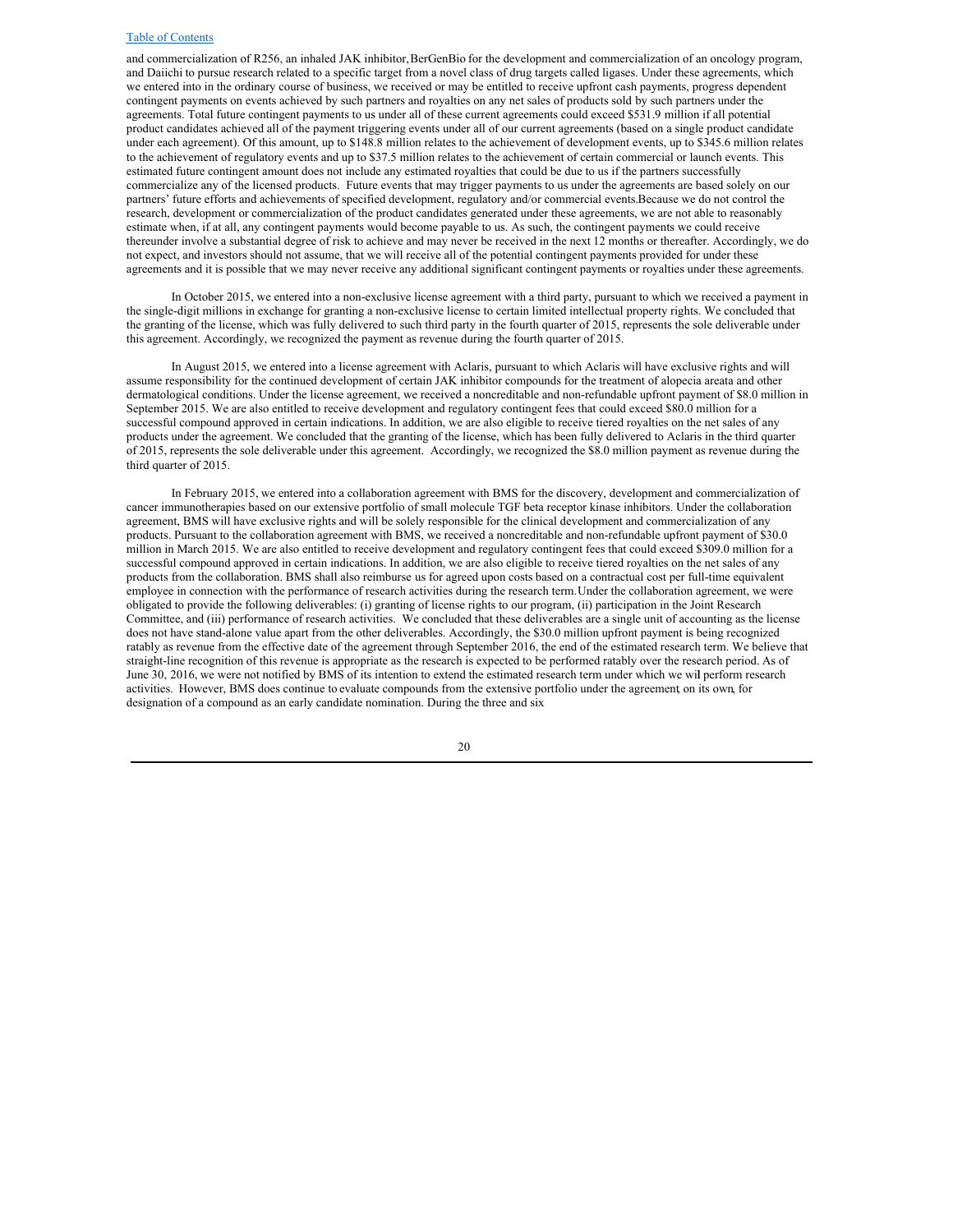months ended June 30, 2016, we recognized revenue of \$4.8 million and \$9.7 million, respectively, relating to the upfront payment and \$95,000 and \$290,000, respectively, relating to the research activities we performed. During the three and six months ended June 30, 2015, we recognized revenue of \$4.8 million and \$6.9 million, respectively, relating to the upfront payment and \$350,000 and \$456,000, respectively, relating to the research activities we performed. As of June 30, 2016, deferred revenue related to the \$30.0 million upfront payment was \$3.8 million, which will be fully recognized as revenue in the third quarter of 2016.

In June 2011, we entered into an exclusive license agreement with BerGenBio for the development and commercialization of an oncology program. BerGenBio is responsible for all activities it wishes to perform under the license we granted to it. In June 2016, we received contingent payments of \$1.7 million relating to a time-based non-refundable fee and \$2.0 million relating to BerGenBio's exercise of certain option rights before the prescription period to exercise the rights expired. All deliverables under the agreement had been previously delivered, as such, the above payments of \$3.7 million triggered by the above time-based and contingent events were recognized as revenue in the second quarter of 2016.

#### **Research and Development Expenses**

Our research and development expenditures include costs related to preclinical and clinical trials, scientific personnel, supplies, equipment, consultants, sponsored research, stock based compensation, and allocated facility costs.

We do not track fully burdened research and development costs separately for each of our drug candidates. We review our research and development expenses by focusing on three categories: research, development, and other. Our research team is focused on creating a portfolio of product candidates that can be developed into small molecule therapeutics in our own proprietary programs or with potential collaborative partners and utilizes our robust discovery engine to rapidly discover and validate new product candidates in our focused range of therapeutic indications. "Research" expenses relate primarily to personnel expenses, lab supplies, fees to third party research consultants and compounds. Our development group leads the implementation of our clinical and regulatory strategies and prioritizes disease indications in which our compounds may be studied in clinical trials. "Development" expenses relate primarily to clinical trials, personnel expenses, lab supplies and fees to third party research consultants. "Other" expenses primarily consist of allocated facilities costs and allocated stock based compensation expense relating to personnel in research and development groups.

In addition to reviewing the three categories of research and development expenses described in the preceding paragraph, we principally consider qualitative factors in making decisions regarding our research and development programs, which include enrollment in clinical trials and the results thereof, the clinical and commercial potential for our drug candidates and competitive dynamics. We also make our research and development decisions in the context of our overall business strategy, which includes the evaluation of potential collaborations for the development of our drug candidates.

The following table presents our total research and development expense by category (in thousands).

|                    | <b>Three Months Ended</b> |        |   |        |    | <b>Six Months Ended</b> |     |                       |   |         |
|--------------------|---------------------------|--------|---|--------|----|-------------------------|-----|-----------------------|---|---------|
|                    | <b>June 30.</b>           |        |   |        |    | <b>June 30.</b>         |     | From January 1, 2007* |   |         |
|                    | 2015<br>2016              |        |   | 2016   |    | 2015                    |     | to June 30, 2016      |   |         |
|                    |                           |        |   |        |    |                         |     |                       |   |         |
| <b>Categories:</b> |                           |        |   |        |    |                         |     |                       |   |         |
| Research           | S                         | 5,814  | S | 5,265  | S  | 12,414                  | - S | 10,803                | S | 208,912 |
| Development        |                           | 7.642  |   | 5,946  |    | 16,070                  |     | 12,157                |   | 299,353 |
| Other              |                           | 4,012  |   | 3,848  |    | 7,157                   |     | 7,801                 |   | 216,522 |
|                    | D                         | 17,468 |   | 15,059 | \$ | 35,641                  |     | 30,761                | S | 724,787 |

We started tracking research and development expense by category on January 1, 2007.

"Other" expenses mainly represent allocated facilities costs of approximately \$2.6 million and \$2.8 million for the three months ended June 30, 2016 and 2015, respectively, and allocated stock-based compensation expenses of

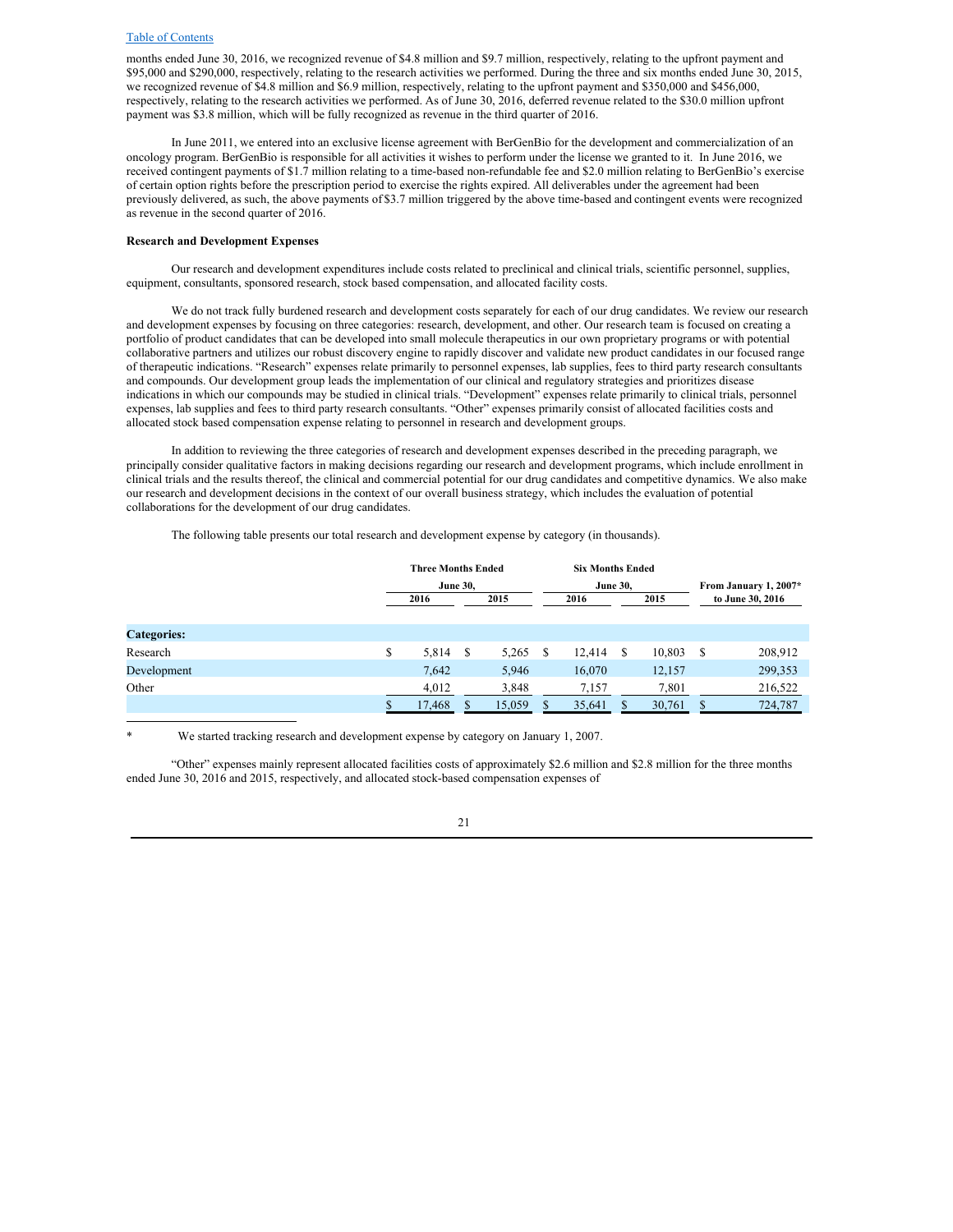approximately \$1.4 million and \$1.1 million for the three months ended June 30, 2016 and 2015, respectively. For the six months ended June 30, 2016 and 2015, allocated facilities costs were approximately \$5.1 million and \$5.6 million, respectively, and allocated stock-based compensation expenses were approximately \$2.1 million and \$2.2 million, respectively.

For the three and six months ended June 30, 2016, a major portion of our total research and development expense was associated with salaries of our research and development personnel, our ITP, AIHA and IgAN programs, and allocated facilities costs. For the three and six months ended June 30, 2015, a major portion of our total research and development expense was associated with our ITP and IgAN programs, salaries of our research and development personnel, and allocated facilities costs.

We do not have reliable estimates regarding the timing of our clinical trials. Preclinical testing and clinical development are long, expensive and uncertain processes. In general, biopharmaceutical development involves a series of steps, beginning with identification of a potential target and including, among others, proof of concept in animals and Phase 1, 2 and 3 clinical trials in humans. Significant delays in clinical testing could materially impact our product development costs and timing of completion of the clinical trials. We do not know whether planned clinical trials will begin on time, will need to be halted or revamped or will be completed on schedule, or at all. Clinical trials can be delayed for a variety of reasons, including delays in obtaining regulatory approval to commence a trial, delays from scale up, delays in reaching agreement on acceptable clinical trial agreement terms with prospective clinical sites, delays in obtaining institutional review board approval to conduct a clinical trial at a prospective clinical site or delays in recruiting subjects to participate in a clinical trial.

We currently do not have reliable estimates of total costs for a particular drug candidate to reach the market. Our potential products are subject to a lengthy and uncertain regulatory process that may involve unanticipated additional clinical trials and may not result in receipt of the necessary regulatory approvals. Failure to receive the necessary regulatory approvals would prevent us from commercializing the product candidates affected. In addition, clinical trials of our potential products may fail to demonstrate safety and efficacy, which could prevent or significantly delay regulatory approval.

For further discussion on research and development activities, see "Research and Development Expense" under "Results of Operations" below.

## **Results of Operations**

## **Three and Six Months Ended June 30, 2016 and 2015**

**Revenues**

|                 | <b>Three Months Ended</b> |       |            |              |  |                 |        |       |                                       |           |
|-----------------|---------------------------|-------|------------|--------------|--|-----------------|--------|-------|---------------------------------------|-----------|
| <b>June 30.</b> |                           |       | Aggregate  |              |  | <b>June 30.</b> |        |       |                                       | Aggregate |
| 2016            | 2015<br>Change            |       |            | 2015<br>2016 |  |                 | Change |       |                                       |           |
|                 |                           | (in   |            |              |  |                 |        | (in   |                                       |           |
|                 |                           |       |            |              |  |                 |        |       |                                       |           |
| 8.594           |                           | 5.184 |            | 3.410        |  | 13.623          |        | 7.362 |                                       | 6.261     |
|                 |                           |       | thousands) |              |  |                 |        |       | <b>Six Months Ended</b><br>thousands) |           |

Contract revenues from collaborations of \$8.6 million during the three months ended June 30, 2016 were comprised of the amortization of the \$30.0 million upfront payment and FTE fees we earned from BMS of \$4.8 million and \$95,000, respectively, as well as the contingent payments amounting to \$3.7 million we received pursuant to our license agreement with BerGenBio. Contract revenues from collaborations of \$13.6 million during the six months ended June 30, 2016 were comprised of the amortization of the upfront payment and FTE fees we earned from BMS of \$9.7 million and \$290,000, respectively, as well as the contingent payments amounting to \$3.7 million we received from BerGenBio. Contract revenues from collaborations of \$5.2 million and \$7.4 million during the three and six months ended June 30, 2015, respectively, were comprised of the amortization of the \$30.0 million upfront payment and FTE fees we earned from BMS.

As of June 30, 2016, deferred revenue related to the \$30.0 million upfront paymentwas \$3.8 million. We expect the remaining unamortized portion of the upfront payment to be fully recognized as revenue in the third quarter of 2016.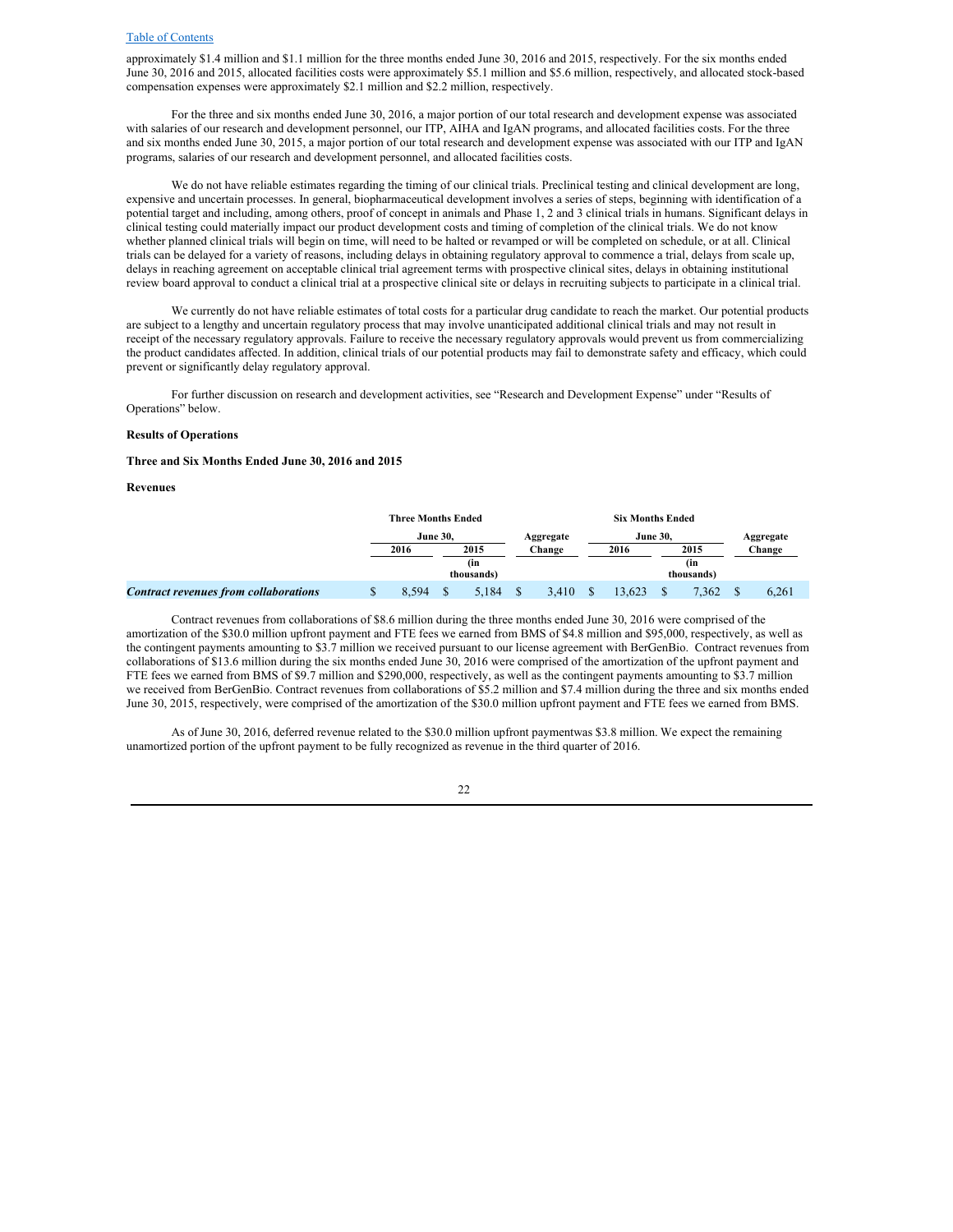Our potential future revenues may include payments from our current partners and from new partners with whom we enter into agreements in the future, if any, the timing and amount of which is unknown at this time.

## **Research and Development Expense**

|                                              | <b>Three Months Ended</b> |  |                |           |       |               | <b>Six Months Ended</b> |  |                |  |           |  |
|----------------------------------------------|---------------------------|--|----------------|-----------|-------|---------------|-------------------------|--|----------------|--|-----------|--|
|                                              | <b>June 30.</b>           |  |                | Aggregate |       |               | <b>June 30.</b>         |  |                |  | Aggregate |  |
|                                              | 2016                      |  | 2015           | Change    |       | 2016          |                         |  | 2015           |  | Change    |  |
|                                              |                           |  | (in thousands) |           |       |               |                         |  | (in thousands) |  |           |  |
| Research and development expense             | \$17,468                  |  | 15,059         | \$        | 2.409 | <sup>\$</sup> | 35.641                  |  | 30.761         |  | 4.880     |  |
| Stock-based compensation expense included in |                           |  |                |           |       |               |                         |  |                |  |           |  |
| research and development expense             | .410                      |  | 1.056          | S         | 354   |               | 2.103                   |  | 2.216          |  | (113)     |  |

The increase in research and development expense for the three months ended June 30, 2016, compared to the same period in 2015, was primarily due to the increase in research and development costs related to our fostamatinib in ITP, AIHA and IgAN programs, as well as the increase in stock-based compensation as discussed below. The increase in research and development expense for the six months ended June 30, 2016, compared to the same period in 2015, was primarily due to the increase in research and development costs related to our fostamatinib in ITP, AIHA and IgAN programs. We expect that our research and development expensewill remain relatively consistent with the previous quarter as we continue to ramp up our efforts related to NDA submission and, at the same time, wind down our Phase 3 clinical trials in ITP.

During the quarter ended June 30, 2016, we entered into severance agreements with certain employees. As part of the severance arrangements, we extended the date through which such former employees had the right to exercise their vested options. In addition, we also accelerated the vesting of certain unvested stock options granted to a former employee. As a result of these modifications, we recorded incremental stock-based compensation expense in the second quarter of 2016 of \$641,000.

## **General and Administrative Expense**

|                                              | <b>Three Months Ended</b> |  |                |           |        |      |                 |      |                |  |        |
|----------------------------------------------|---------------------------|--|----------------|-----------|--------|------|-----------------|------|----------------|--|--------|
|                                              | <b>June 30.</b>           |  |                | Aggregate |        |      | <b>June 30.</b> |      | Aggregate      |  |        |
|                                              | 2016                      |  | 2015           |           | Change | 2016 |                 | 2015 |                |  | Change |
|                                              |                           |  | (in thousands) |           |        |      |                 |      | (in thousands) |  |        |
| General and administrative expense           | 4.774                     |  | 4.099          |           | 675    |      | 9.197           |      | 8.816          |  | 381    |
| Stock-based compensation expense included in |                           |  |                |           |        |      |                 |      |                |  |        |
| general and administrative expense           | 604                       |  | 853            |           | (249)  |      | 1.349           |      | .747           |  | (398)  |

The increase in general and administrative expense for the three and six months ended June 30, 2016, compared to the same periods in 2015, was primarily due the increase in recruitment costs for certainpersonnel, as well as increase in consulting fees and facility costs. This was partially offset by the decrease in stock-based compensation expense due mainly to the full recognition of stock-based compensation expense related to certain performance-based stock options granted in the prior years.

## **Interest Income**

|                 |                 |  | <b>Three Months Ended</b> |                |                 |  | <b>Six Months Ended</b> |  |                |           |     |  |
|-----------------|-----------------|--|---------------------------|----------------|-----------------|--|-------------------------|--|----------------|-----------|-----|--|
|                 | <b>June 30.</b> |  |                           | Aggregate      | <b>June 30.</b> |  |                         |  |                | Aggregate |     |  |
|                 | 2016<br>2015    |  | Change                    |                | 2016            |  | 2015                    |  | Change         |           |     |  |
|                 |                 |  |                           | (in thousands) |                 |  |                         |  | (in thousands) |           |     |  |
| Interest income |                 |  |                           | 62             | 53              |  | 218                     |  | 10             | S         | 108 |  |

Interest income results from our interest-bearing cash and investment balances.The increase in interest income for the three months and six months ended June 30, 2016, as compared to the same periods in 2015 was primarily due to the higher yield on our investments.

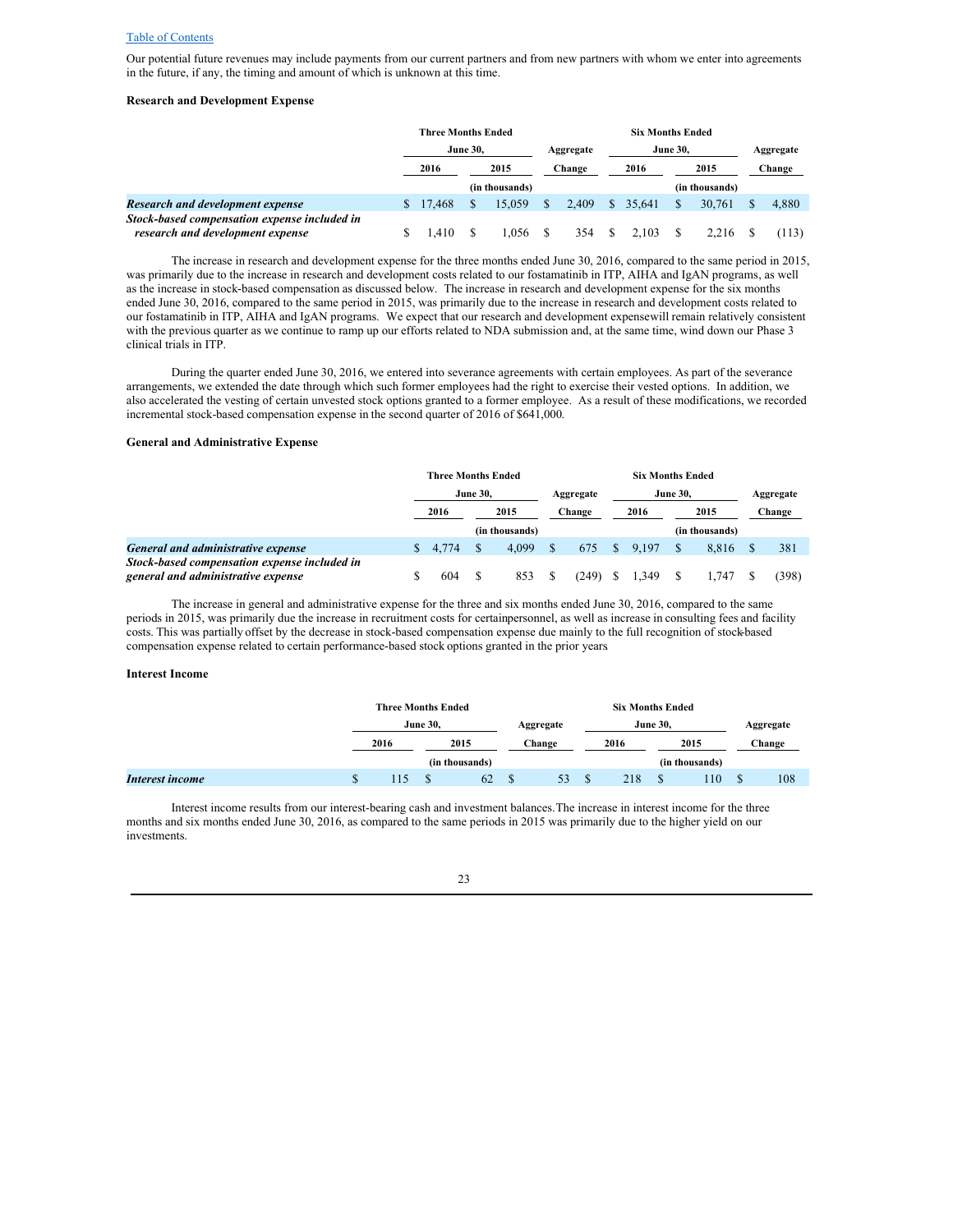#### **Critical Accounting Policies and the Use of Estimates**

Our discussion and analysis of our financial condition and results of operations is based upon our financial statements, which have been prepared in accordance with U.S. generally accepted accounting principles (U.S. GAAP). The preparation of these financial statements requires us to make estimates and assumptions that affect the amounts reported in the financial statements and accompanying notes. We evaluate our estimates, including those related to our stock based compensation, impairment issues, the estimated useful life of assets, estimated research term on our collaboration agreement with BMS, and estimated accruals, particularly research and development accruals, on an ongoing basis. We base our estimates on historical experience and on various other assumptions that we believe to be reasonable under the circumstances, the results of which form the basis for making judgments about the carrying values of assets and liabilities that are not readily apparent from other sources. Actual results may differ from these estimates under different assumptions or conditions. We believe that there have been no significant changes in our critical accounting policies and estimates disclosed in our Annual Report on Form 10-K for the year ended December 31, 2015, as filed with the SEC.

## **Recent Accounting Pronouncements**

In August 2014, the FASB issued ASU No. 2014-15—*Disclosure of Uncertainties about an Entity's Ability to Continue as a Going Concern under ASC Subtopic 205-40, Presentation of Financial Statements—Going Concern*. ASU No. 2014-15 provides guidance about management's responsibility to evaluate whether there is substantial doubt about an entity's ability to continue as a going concern and to provide related footnote disclosures. Management's evaluation should be based on relevant conditions and events that are known and reasonably knowable at the date that the financial statements are issued (or at the date that the financial statements are available to be issued when applicable). Substantial doubt about an entity's ability to continue as a going concern exists when relevant conditions and events, considered in the aggregate, indicate that it is probable that the entity will be unable to meet its obligations as they become due within one year after the date that the financial statements are issued (or available to be issued). ASU No. 2014-15 is effective for the annual period ending after December 15, 2016 and early adoption is permitted. We plan to adopt this new standard in our annual financial statements for the year ending December 31, 2016. We will continue to evaluate the guidance under ASU No. 2014-15 and present the required disclosures within our financial statements at the time of adoption. The actual impact will be dependent upon our liquidity and the nature or significance of future events or conditions that exist upon the adoption of this new standard.

In May 2014, the FASB issued ASU No. 2014-09—*Revenue from Contracts with Customers*, which supersedes the revenue recognition requirements under ASC Topic 605, *Revenue Recognition*, and most industry-specific guidance under the ASC. The core principle of ASU No. 2014-09 is that an entity should recognize revenue when it transfers promised goods or services to customers in an amount that reflects the consideration to which the entity expects to be entitled in exchange for those goods or services. ASU No. 2014-09 defines a five step process to achieve this core principle and, in doing so, it is possible more judgment and estimates may be required within the revenue recognition process than required under existing U.S. GAAP including identifying performance obligations in the contract, estimating the amount of variable consideration to include in the transaction price and allocating the transaction price to each separate performance obligation. ASU No. 2014-09 also requires additional disclosures to enable users of financial statements to understand the nature, amount, timing and uncertainty of revenue and cash flows arising from customer contracts. ASU No. 2014-09 allows for either full retrospective or modified retrospective adoption, and we have not yet determined which approach we will apply. In July 2015, the FASB deferred by one year the effective date of ASU No. 2014-09 with the new effective date beginning after December 15, 2017, and the interim periods within that year and will allow early adoption for all entities as of the original effective date for public business entities, which was annual reporting periods beginning after December 15, 2016. We plan to adopt this new standard on January 1, 2018. We are currently evaluating the potential impact of the adoption of ASU No. 2014-09 on our financial statements and cannot estimate the impact of adoption at this time.

In February 2016, the FASB issued ASU No. 2016-02—*Leases*, which is aimed at making leasing activities more transparent, and requires substantially all leases be recognized by lessees on their balance sheet as a right-of-use asset and corresponding lease liability, including leases currently accounted for as operating leases. The guidance is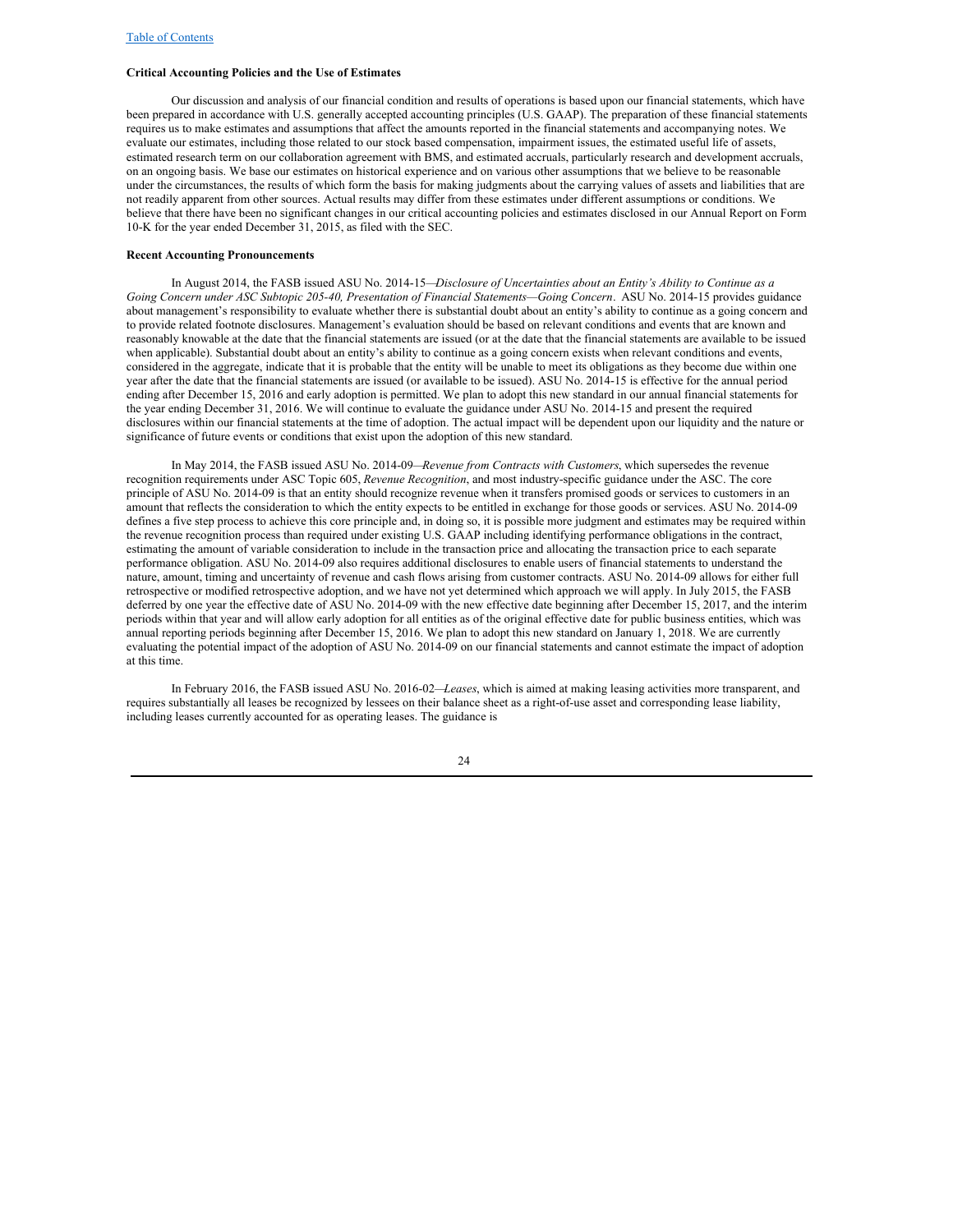effective for all interim and annual reporting periods beginning after December 15, 2018. Early adoption is permitted. We plan to adopt this new standard on January 1, 2019. We are currently evaluating the potential impact of the adoption of ASU No. 2016-02 on our financial statements and cannot estimate the impact of adoption at this time.

In March 2016, the FASB issued ASU No. 2016-09—*Stock Compensation*, which is intended to simplify several aspects of the accounting for share-based payment award transactions, including the income tax consequences, an option to recognize gross stock compensation expense with actual forfeitures recognized as they occur, as well as certain classifications on the statement of cash flows. The guidance will be effective for the fiscal year beginning after December 15, 2016, including interim periods within that year. We plan to adopt this new standard on January 1, 2017. We are currently evaluating the potential impact of the adoption of ASU No. 2016-09 on our financial statements and cannot estimate the impact of adoption at this time.

## **Liquidity and Capital Resources**

#### **Cash Requirements**

From inception, we have financed our operations primarily through sales of equity securities, contract payments under our collaboration agreements and equipment financing arrangements. We have consumed substantial amounts of capital to date as we continue our research and development activities, including preclinical studies and clinical trials.

As of June 30, 2016, we had approximately \$94.9 million in cash, cash equivalents and short term investments, as compared to approximately \$126.3 million as of December 31, 2015, a decrease of approximately \$31.4 million. The decrease was primarily attributable to the payments associated with funding our operating expenses for the six months ended June 30, 2016. In June 2016, we received payments from BerGenBio amounting to \$3.7 million pursuant to our exclusive license agreement which we signed in June 2011. In August 2015, we entered into Controlled Equity Offering<sup>SM</sup> Sales Agreement with Cantor, as sales agent, pursuant to which we may sell, through Cantor, up to an aggregate of \$30.0 million in shares of our common stock. The common stock is sold at prevailing market prices at the time of the sale, and, as a result, prices may vary. During the six months ended June 30, 2016, 3,711,096 shares of common stockwere sold under the Sales Agreement, with an aggregate net proceeds of \$9.3 million. As of June 30, 2016,5,433,408 shares of our common stock had been issued under the Sales Agreement with aggregate net proceedsof \$14.9 million. As of June 30, 2016, we had approximately \$14.7 million of remaining common stock registered for sale under the Sales Agreement. In December 2014, we entered into a sublease agreement with an unrelated third party to occupy a portion of our research and office space. We expect to receive approximately \$4.4 million in future sublease income (excluding our subtenant's share of facility's operating expenses) over the remaining term of the sublease through January 2018. During the six months ended June 30, 2016, we received approximately \$2.2 million of sublease income and reimbursements.

We believe that our existing capital resources will be sufficient to support our current and projected fundingrequirements into the third quarter of 2017. We have based this estimate on assumptions that may prove to be wrong, and we could utilize our available capital resources sooner than we currently expect. Because of the numerous risks and uncertainties associated with the development of our product candidates and other research and development activities, including risks and uncertainties that could impact the rate of progress of our development activities, we are unable to estimate with certainty the amounts of increased capital outlays and operating expenditures associated with our current and anticipated clinical trials and other research and development activities.

Our operations will require significant additional funding for the foreseeable future. Unless and until we are able to generate a sufficient amount of product, royalty or milestone revenue, we expect to finance future cash needs through public and/or private offerings of equity securities, debt financings and/or collaboration and licensing arrangements, and to a much lesser extent through interest income earned on the investment of our excess cash balances and short term investments. With the exception of contingent and royalty payments that we may receive under our existing collaborations, we do not currently have any committed future funding. To the extent we raise additional capital by issuing equity securities, our stockholders could at that time experience substantial dilution. Any debt financing that we are able to obtain may involve operating covenants that restrict our business. To the extent that we raise additional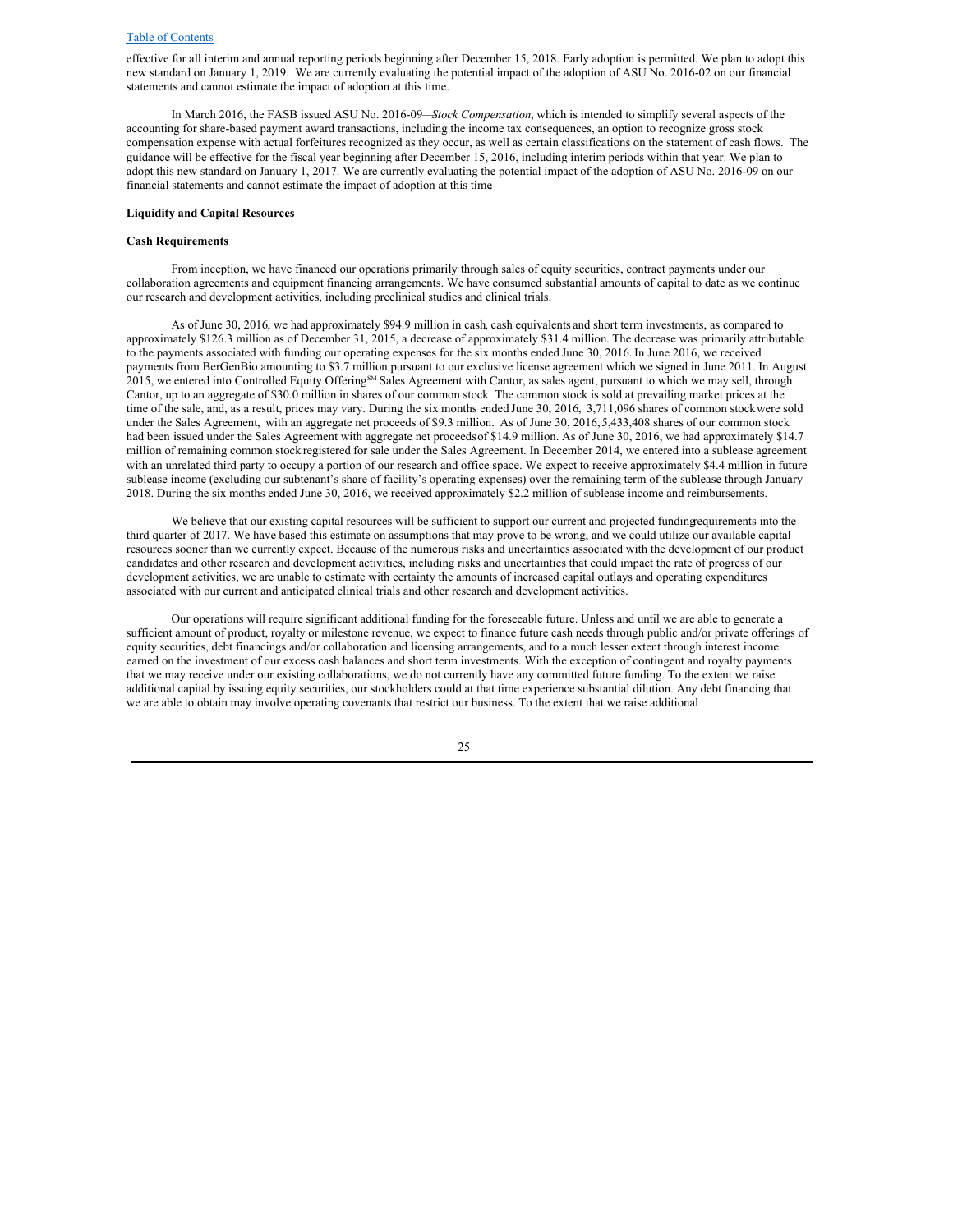funds through collaboration and licensing arrangements, we may be required to relinquish some of our rights to our technologies or product candidates, or grant licenses on terms that are not favorable to us.

Our future funding requirements will depend upon many factors, including, but not limited to:

- the progress and success of our clinical trials and preclinical activities (including studies and manufacture of materials) of our product candidates conducted by us;
- the success of our corporate collaborations or license agreements;
- the progress of research programs carried out by us;
- any changes in the breadth of our research and development programs;
- the ability to achieve the events identified in our collaborative agreements that trigger payments to us from our collaboration partners;
- the progress of the research and development efforts of our collaborative partners;
- our ability to manage our growth;
- competing technological and market developments;
- the costs and timing of obtaining, enforcing and defending our patent and other intellectual property rights; and
- the costs and timing of regulatory filings and approvals by us and our collaborators.

Insufficient funds may require us to delay, scale back or eliminate some or all of our research or development programs, to lose rights under existing licenses or to relinquish greater or all rights to product candidates at an earlier stage of development or on less favorable terms than we would otherwise choose or may adversely affect our ability to operate as a going concern.

For the six months ended June 30, 2016 and 2015, we maintained an investment portfolio primarily in money market funds, U. S. treasury bills, government‑sponsored enterprise securities, and corporate bonds and commercial paper. Cash in excess of immediate requirements is invested with regard to liquidity and capital preservation. Wherever possible, we seek to minimize the potential effects of concentration and degrees of risk. We will continue to monitor the impact of the changes in the conditions of the credit and financial markets to our investment portfolio and assess if future changes in our investment strategy are necessary.

#### **Cash Flows from Operating, Investing and Financing Activities**

|                                                      |   | Six Months Ended June 30. |      |       |  |  |  |  |  |
|------------------------------------------------------|---|---------------------------|------|-------|--|--|--|--|--|
|                                                      |   | 2016                      | 2015 |       |  |  |  |  |  |
|                                                      |   |                           |      |       |  |  |  |  |  |
| Net cash provided by (used in):                      |   |                           |      |       |  |  |  |  |  |
| Operating activities                                 | S | (40, 854)                 |      | (159) |  |  |  |  |  |
| Investing activities                                 |   | 12,377                    |      | 1,217 |  |  |  |  |  |
| Financing activities                                 |   | 9,967                     |      | 1.029 |  |  |  |  |  |
| Net increase (decrease) in cash and cash equivalents |   | (18, 510)                 |      | 2,087 |  |  |  |  |  |

Net cash used in operating activities was approximately \$40.9 million for the six months ended June 30, 2016, compared to approximately \$159,000 for the six months ended June 30, 2015. Net cash used in operating activities for the six months ended June 30, 2016 was primarily due to the cash payments related to our research and development programs, partially offset by the \$3.7 million payments we received from BerGenBio.Net cash used in operating

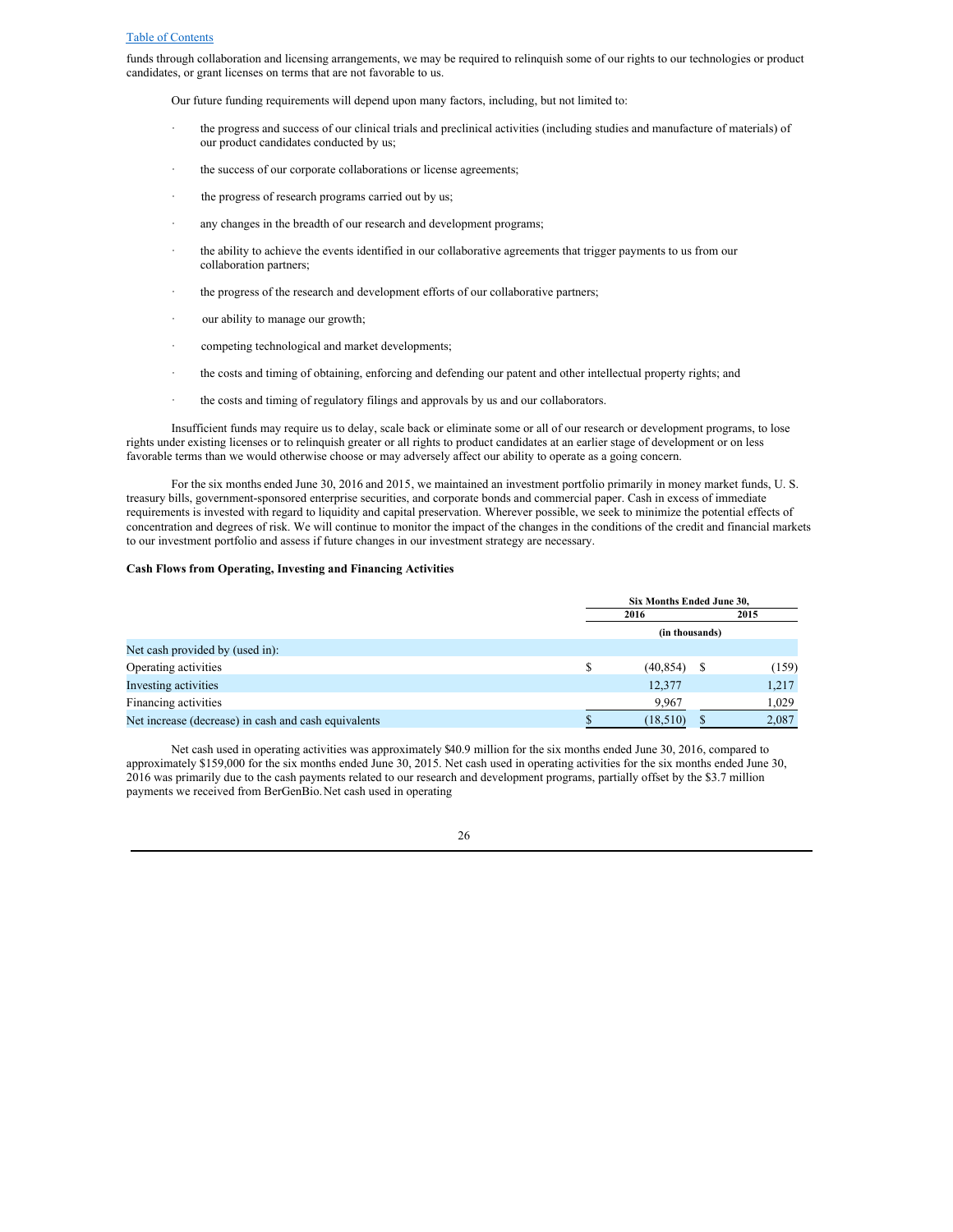activities for the six months ended June 30, 2015 was primarily due to the cash payments related to our research and developmenprograms, partially offset by the \$30.0 million upfront payment we received from BMS. The timing of cash requirements may vary from period to period depending on our research and development activities, including our planned preclinical and clinical trials, and future requirements to establish commercial capabilities for any products that we may develop.

Net cash provided by investing activities was approximately \$12.4 million for the six months ended June 30, 2016, compared to approximately \$1.2 million for the six months ended June 30, 2015. Net cash provided by investing activities in each period related tonet maturities of short-term investments, partially offset by capital expenditures. Capital expenditures were approximately \$546,000 for the six months ended June 30, 2016, compared to approximately \$105,000 for the same period in 2015.

Net cash provided by financing activities wasapproximately \$10.0 million for the six months ended June 30, 2016, compared to approximately \$1.0 million for the six months ended June 30, 2015. Net cash provided by financing activities for the six months ended June 30, 2016 consisted of net proceeds of \$9.3 million from issuance of shares under our Sales Agreement as well as proceeds from exercise of outstanding options and issuance of shares under the Purchase Plan. Net cash provided by financing activities for the six months ended June 30, 2015 was primarily due to the proceeds from the issuance of shares under our Purchase Plan.

#### **Off-Balance Sheet Arrangements**

As of June 30, 2016, we had no off-balance sheet arrangements (as defined in Item 303(a)(4)(ii) of Regulation S-K under the Exchange Act).

### **Contractual Obligations**

We conduct our research and development programs internally and through third parties that include, among others, arrangements with universities, consultants and contract research organizations. We have contractual arrangements with these parties, however our contracts with them are cancelable generally on reasonable notice within one year and our obligations under these contracts are primarily based on services performed. We do not have any purchase commitments under any collaboration arrangements.

<span id="page-26-0"></span>As of June 30, 2016, we had the following contractual commitments:

|                            |                 | Less than |                | <b>Payment Due By Period</b>    | More than |  |  |
|----------------------------|-----------------|-----------|----------------|---------------------------------|-----------|--|--|
|                            | Total<br>l Year |           | 1 - 3 Years    | 3 - 5 Years                     | 5 Years   |  |  |
|                            |                 |           | (in thousands) |                                 |           |  |  |
| <b>Facilities lease(1)</b> | \$25.294        | \$15,841  | - S<br>9.453   | $\hspace{0.1mm}-\hspace{0.1mm}$ |           |  |  |

(1) In December 2014, we entered into asublease agreement with an unrelated third party to lease up a portion of the research and office space. The facilities lease obligations above do not include the sublease income of \$4.4 million over the remaining term of the sublease.

#### **Item 3. Quantitative and Qualitative Disclosures About Market Risk**

During the six months ended June 30, 2016, there were no material changes to our market risk disclosures as set forth in Part II, Item 7A, "Quantitative and Qualitative Disclosures About Market Risk," of our Annual Report on Form 10-K for the year ended December 31, 2015.

## <span id="page-26-1"></span>**Item 4. Controls and Procedures**

*Evaluation of Disclosure Controls and Procedures.*Based on the evaluation of our disclosure controls and procedures (as defined in Rules 13a-15(e) and 15d-15(e) under the Exchange Act), our chief executive officer and chief financial officer have concluded that, as of the end of the period covered by this report, our disclosure controls and procedures were effective.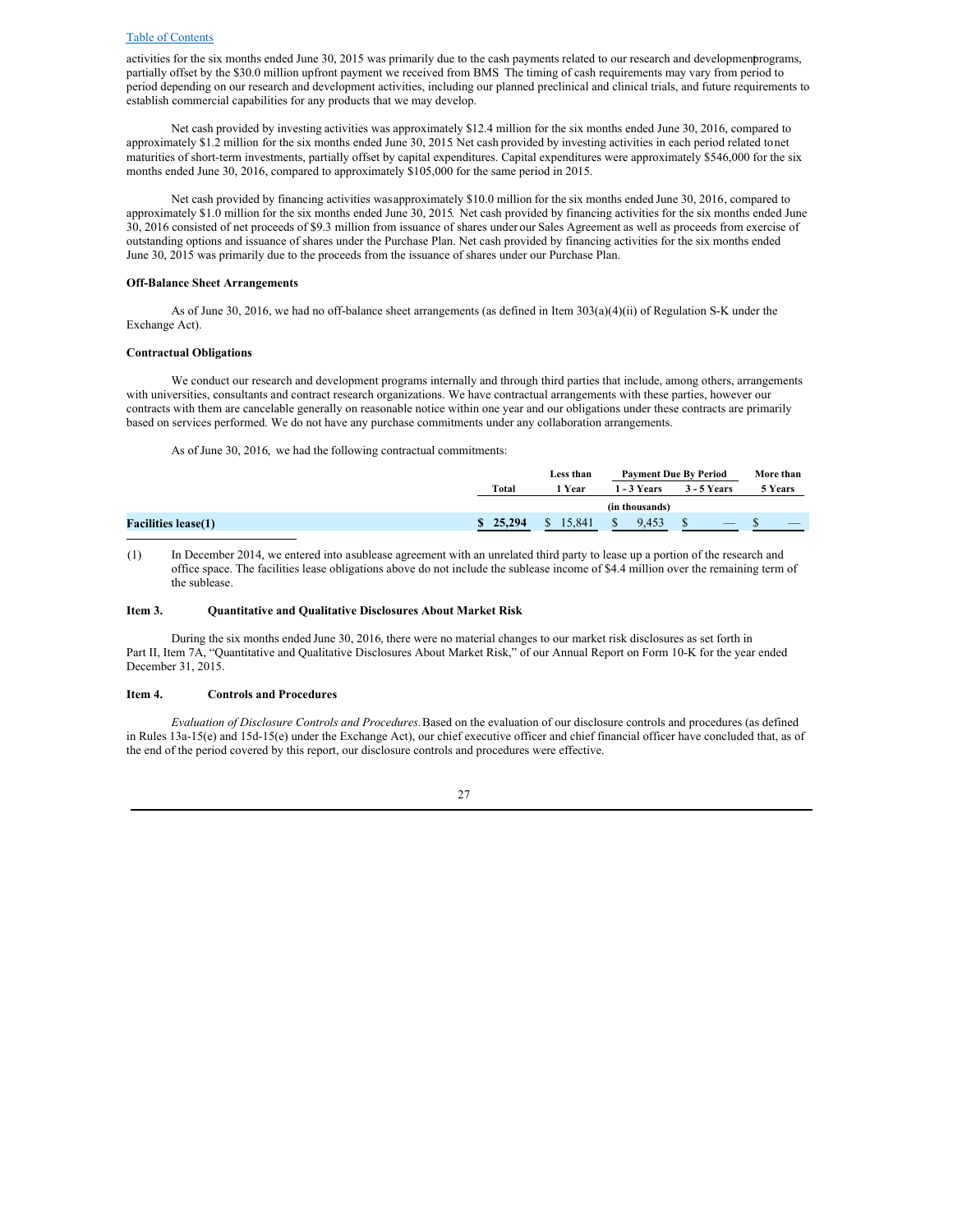*Changes in Internal Controls.* There were no changes in our internal control over financial reporting that occurred during the quarter ended June 30, 2016 that have materially affected, or are reasonably likely to materially affect, our internal control over financial reporting.

*Limitations on the Ef ectiveness of Controls.* A control system, no matter how well conceived and operated, can provide only reasonable, not absolute, assurance that the objectives of the controls are met. Because of the inherent limitations in all control systems, no evaluation of controls can provide absolute assurance that all control issues, if any, within a company have been detected. Accordingly, our disclosure controls and procedures are designed to provide reasonable, not absolute, assurance that the objectives of our disclosure control system are met and, as set forth above, our chief executive officer and chief financial officer have concluded, based on their evaluation as of the end of the period covered by this report, that our disclosure controls and procedures were sufficiently effective to provide reasonable assurance that the objectives of our disclosure control system were met.

## **PART II. OTHER INFORMATION**

#### **Item 1. Legal Proceedings**

<span id="page-27-2"></span><span id="page-27-1"></span><span id="page-27-0"></span>None.

## **Item 1A. Risk Factors**

In evaluating our business, you should carefully consider the following risks, as well as the other information contained in this Quarterly Report on Form 10-Q. These risk factors could cause our actual results to differ materially from those contained in forwardlooking statements we have made in this Quarterly Report on Form 10-Q and those we may make from time to time. If any of the following risks actually occurs, our business, financial condition and operating results could be harmed. The risks and uncertainties described below are not the only ones facing us. Additional risks and uncertainties not presently known to us, or that we currently see as immaterial, may *also harm our business.*

We have marked with an asterisk (\*) those risk factors below that reflect a substantive change from the risk factors included in our Annual *Report on Form 10-K filed with the Securities and Exchange Commission on March 8, 2016.*

#### *We will need additional capital in the future to suf iciently fund our operations and research.*

We have consumed substantial amounts of capital to date as we continue our research and development activities, including preclinical studies and clinical trials. We may seek another collaborator or licensee in the future for further clinical development and commercialization of fostamatinib, as well as our other clinical programs, which we may not be able to obtain on commercially reasonable terms or at all. We believe that our existing capital resources will be sufficient to support our current and projected funding requirements into the third quarter of 2017. We have based this estimate on assumptions that may prove to be wrong, and we could utilize our available capital resources sooner than we currently expect. Because of the numerous risks and uncertainties associated with the development of our product candidates and other research and development activities, including risks and uncertainties that could impact the rate of progress of our development activities, we are unable to estimate with certainty the amounts of increased capital outlays and operating expenditures associated with our current and anticipated clinical trials and other research and development activities. We will continue to need additional capital and the amount of future capital needed will depend largely on the success of our internally developed programs as they proceed in later and more expensive clinical trials, including any additional clinical trials that we may decide to conduct with respect to fostamatinib. Unless and until we are able to generate a sufficient amount of product, royalty or milestone revenue, which may never occur, we expect to finance future cash needs through public and/or private offerings of equity securities, debt financings or collaboration and licensing arrangements, as well as through interest income earned on the investment of our cash balances and short-term investments. With the exception of contingent and royalty payments that we may receive under our existing collaborations, we do not currently have any commitments for future funding. We do not know whether additional financing will be available when needed, or that, if available, we will obtain financing on reasonable terms.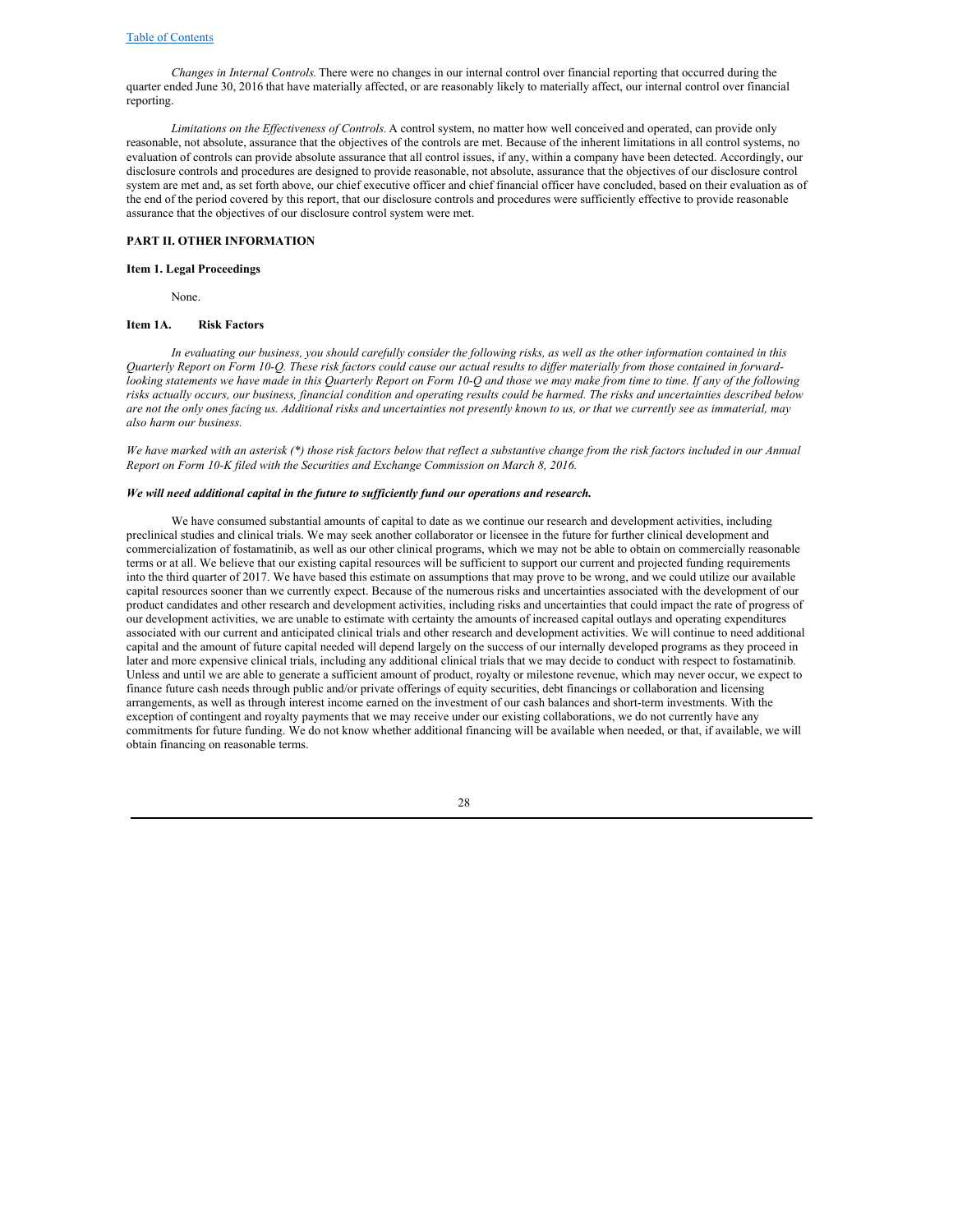To the extent we raise additional capital by issuing equity securities in the future, our stockholders could at that time experience substantial dilution. Any debt financing that we are able to obtain may involve operating covenants that restrict our business. To the extent that we raise additional funds through any new collaboration and licensing arrangements, we may be required to relinquish some rights to our technologies or product candidates, or grant licenses on terms that are not favorable to us.

#### *Our future funding requirements will depend on many uncertain factors.\**

- Our future funding requirements will depend upon many factors, many of which are beyond our control, including, but not limited
- to:
- the progress and success of our clinical trials and preclinical activities (including studies and manufacture of materials) of our product candidates conducted by us;
- the progress of research and development programs carriedout by us and our collaborative partners;
- any changes in the breadth of our research and development programs;
- the ability to achieve the events identified in our collaborative agreements that may trigger payments to us from our collaboration partners;
- our ability to acquire or license other technologies or compounds that wemay seek to pursue;
- our ability to manage our growth;
- · competing technological and market developments;
- · the costs and timing of obtaining, enforcing and defending our patent and other intellectual property rights;
- the costs and timing of regulatory filings and approvals by us and our collaborators; and
- · expenses associated with any unforeseen litigation, including any securities class action lawsuits.

Insufficient funds may require us to delay, scale back or eliminate some or all of our research and development programs, to lose rights under existing licenses or to relinquish greater or all rights to product candidates at an earlier stage of development or on less favorable terms than we would otherwise choose or may adversely affect our ability to operate as a going concern.

## There is a high risk that drug discovery and development efforts might not generate successful product candidates.\*

At the present time, the majority of our operations arefocused on various stages of drug identification and development. We currently have various product candidates in the clinical testing stage. In our industry, it is statistically unlikely that the limited number of compounds that we have identified as potential product candidates will actually lead to successful product development efforts. We have invested a significant portion of our efforts and financial resources into the development of fostamatinib. Our ability to generate product revenue, which will not occur until after regulatory approval, if ever, will depend on the successful development, regulatory approval and eventual commercialization of one of our product candidates. For example, we do not know if our Phase 3 clinical program to study fostamatinib in ITP will be successful, or when fostamatinib in ITPwill be granted regulatory approval, if at all.

Our compounds in clinical trials and our future leads for potential drug compounds are subject to the risks and failures inherent in the development of pharmaceutical products. These risks include, but are not limited to, the inherent difficulty in selecting the right drug and drug target and avoiding unwanted side effects, as well as unanticipated problems relating to product development, testing, enrollment, obtaining regulatory approvals, maintaining regulatory compliance, manufacturing, competition and costs and expenses that may exceed current estimates. In future clinical trials, we or our partners may discover additional side effects and/or higher frequency of side effects than those observed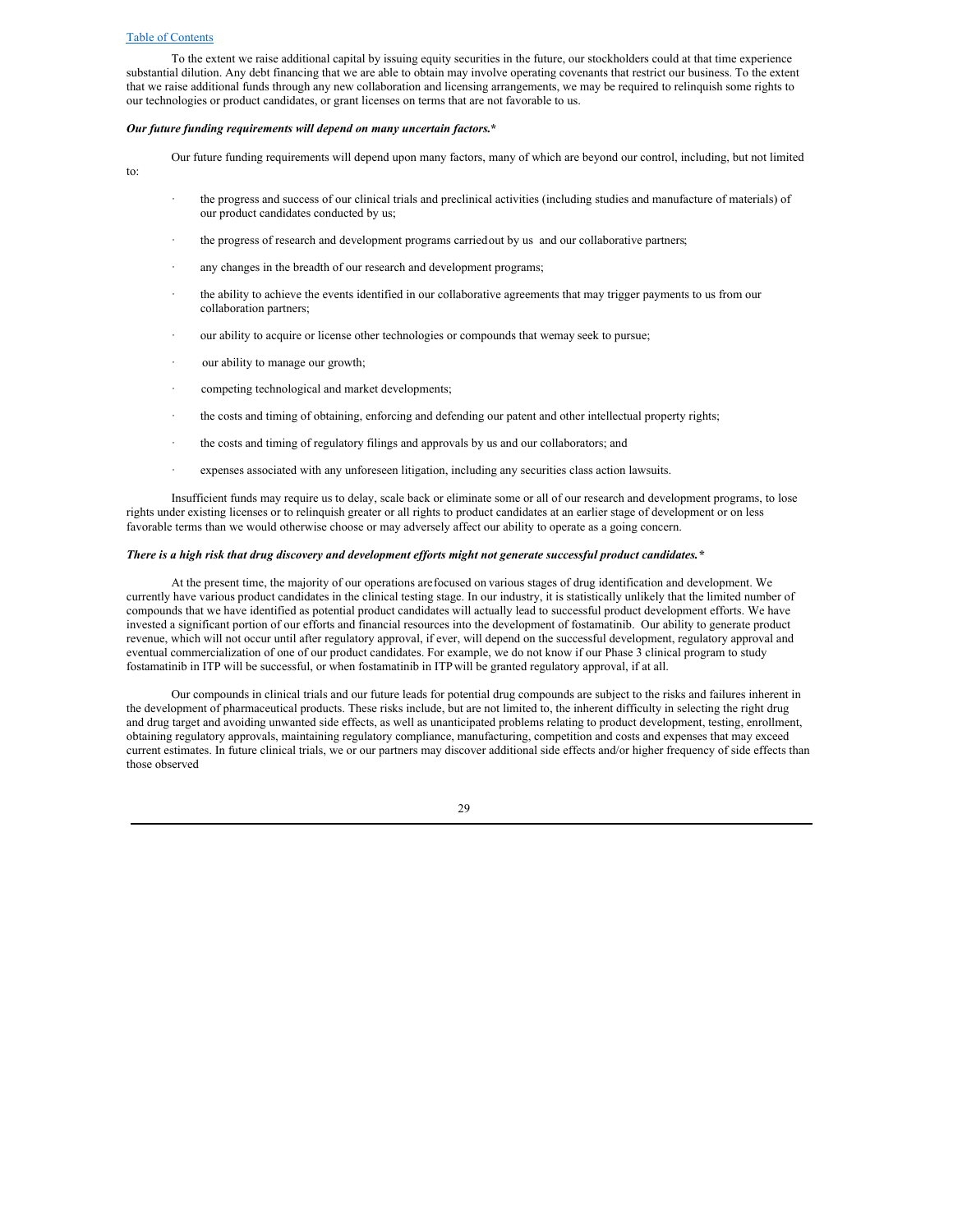in previously completed clinical trials. The results of preliminary and mid-stage clinical trials do not necessarily predict clinical or commercial success, and larger later-stage clinical trials may fail to confirm the results observed in the previous clinical trials. Similarly, a clinical trial may show that a product candidate is safe and effective for certain patient populations in a particular indication, but other clinical trials may fail to confirm those results in a subset of that population or in a different patient population, which may limit the potential market for that product candidate. With respect to our own compounds in development, we have established anticipated timelines with respect to the initiation of clinical trials based on existing knowledge of the compounds. However, we cannot provide assurance that we will meet any of these timelines for clinical development. Additionally, the initial results of the completed Phase 2 clinical trial of fostamatinib in ITP do not necessarily predict final results and the results may not be repeated in later clinical trials.

Because of the uncertainty of whether the accumulated preclinical evidence (pharmacokinetic, pharmacodynamic, safety and/or other factors) or early clinical results will be observed in later clinical trials, we can make no assurances regarding the likely results from our future clinical trials or the impact of those results on our business. If our clinical trials fail to meetthe primary efficacy endpoints, the commercial prospects of our business may be harmed, our ability to generate product revenues may be delayed or eliminated or we may be forced to undertake other strategic alternatives that are in our shareholders' best interests, including cost reduction measures. If we are unable to obtain adequate financing or engage in a strategic transaction on commercially reasonable terms or at all, we may be required to implement further cost reduction strategies which could significantly impact activities related to our research and development of our future product candidates, and could significantly harm our business, financial condition and results of operations. In addition, these cost reduction strategies could cause us to further curtail our operations or take other actions that would adversely impact our shareholders.

## We might not be able to commercialize our product candidates successfully if problems arise in the clinical testing and approval *process.\**

Commercialization of our product candidates depends upon successful completion of extensive preclinical studies and clinical trials to demonstrate their safety and efficacy for humans. Preclinical testing and clinical development are long, expensive and uncertain processes.

In connection with clinical trials of our product candidates, we face the risks that:

- the product candidate may not prove to be effective;
- the product candidate may cause harmful side effects;
- the clinical results may not replicate the results of earlier, smaller trials;
- we, or the FDA or similar foreign regulatory authorities, may terminate or suspend the trials;
- our results may not be statistically significant;
- patient recruitment and enrollment may be slower than expected;
- patients may drop out of the trials; and
- regulatory and clinical trial requirements, interpretations or guidance may change.

We do not know whether we will be permitted to undertake clinical trials of potential products beyond the trials already concluded and the trials currently in process. It will take us, or our collaborative partners several years to complete any such testing, and failure can occur at any stage of testing. Interim results of trials do not necessarily predict final results, and acceptable results in early trials may not be repeated in later trials. A number of companies in the pharmaceutical industry, including biotechnology companies, have suffered significant setbacks in advanced clinical trials, even after achieving promising results in earlier trials. For example, R348, our topical ophthalmic JAK/SYK inhibitor, did not meet the primary or secondary endpoints in a completed Phase 2 clinical trial in patients with dry eye disease. Moreover, we or our collaborative partners or regulators may decide to discontinue development of any or all of these projects at any time for commercial, scientific or other reasons. For example, in August 2014, we have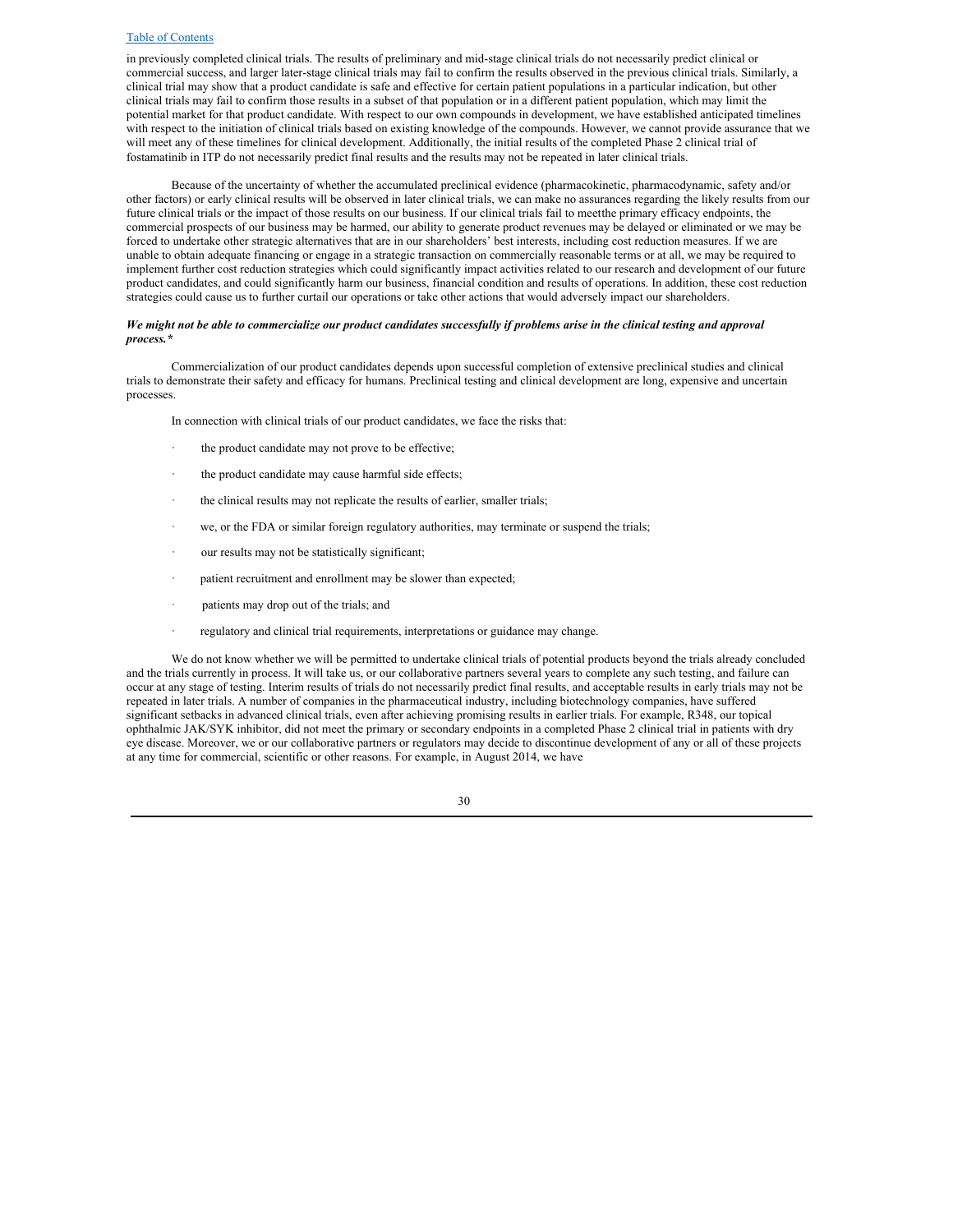discontinued our indirect AMPK activator program, R118, due to its side-effect profile in Phase 1 clinical trials.

We cannot assure you that we will be able to successfully complete the clinical development of our product candidates or receive regulatory approval to ultimately commercialize any of our other product candidates. For example, if we are unable to ultimately commercialize fostamatinib, our business will be harmed.

## If we are unable to obtain regulatory approval to market products in the United States and foreign jurisdictions, we will not be permitted *to commercialize products we or our collaborative partners may develop.*

We cannot predict whether regulatory clearance will be obtained for any product that we, or our collaborative partners, hope to develop. Satisfaction of regulatory requirements typically takes many years, is dependent upon the type, complexity and novelty of the product and requires the expenditure of substantial resources. Of particular significance to us are the requirements relating to research and development and testing.

Before commencing clinical trials in humans in the United States, we, or our collaborative partners, will need to submit and receive approval from the FDA of an IND. Clinical trials are subject to oversight by institutional review boards and the FDA and:

- must be conducted in conformance with the FDA's good clinical practices and other applicable regulations;
- must meet requirements for institutional review board oversight;
- must meet requirements for informed consent;
- are subject to continuing FDA and regulatory oversight;
- may require large numbers of test subjects; and
- may be suspended by us, our collaborators or the FDA at any time if it is believed that the subjects participating in these trials are being exposed to unacceptable health risks or if the FDA finds deficiencies in the IND or the conduct of these trials.

While we have stated that we intend to file additional INDs for future product candidates, this is only a statement of intent, and we may not be able to do so because we may not be able to identify potential product candidates. In addition, the FDA may not approve any IND we or our collaborative partners may submitin a timely manner, or at all.

Before receiving FDA approval to market a product, we must demonstrate with substantial clinical evidence that the product is safe and effective in the patient population and the indication that will be treated. Data obtained from preclinical and clinical activities are susceptible to varying interpretations that could delay, limit or prevent regulatory approvals. In addition, delays or rejections may be encountered based upon additional government regulation from future legislation or administrative action or changes in FDA policy during the period of product development, clinical trials and FDA regulatory review. Failure to comply with applicable FDA or other applicable regulatory requirements may result in criminal prosecution, civil penalties, recall or seizure of products, total or partial suspension of production or injunction, adverse publicity, as well as other regulatory action against our potential products or us. Additionally, we have limited experience in conducting and managing the clinical trials necessary to obtain regulatory approval.

If regulatory approval of a product is granted, this approval will be limited to those indications or disease states and conditions for which the product is demonstrated through clinical trials to be safe and efficacious. We cannot assure you that any compound developed by us, alone or with others, will prove to be safe and efficacious in clinical trials and will meet all of the applicable regulatory requirements needed to receive marketing approval.

Outside the United States, our ability, or that of our collaborative partners, to market a product is contingent upon receiving a marketing authorization from the appropriate regulatory authorities. This foreign regulatory approval process typically includes all of the risks and costs associated with FDA approval described above and may also include

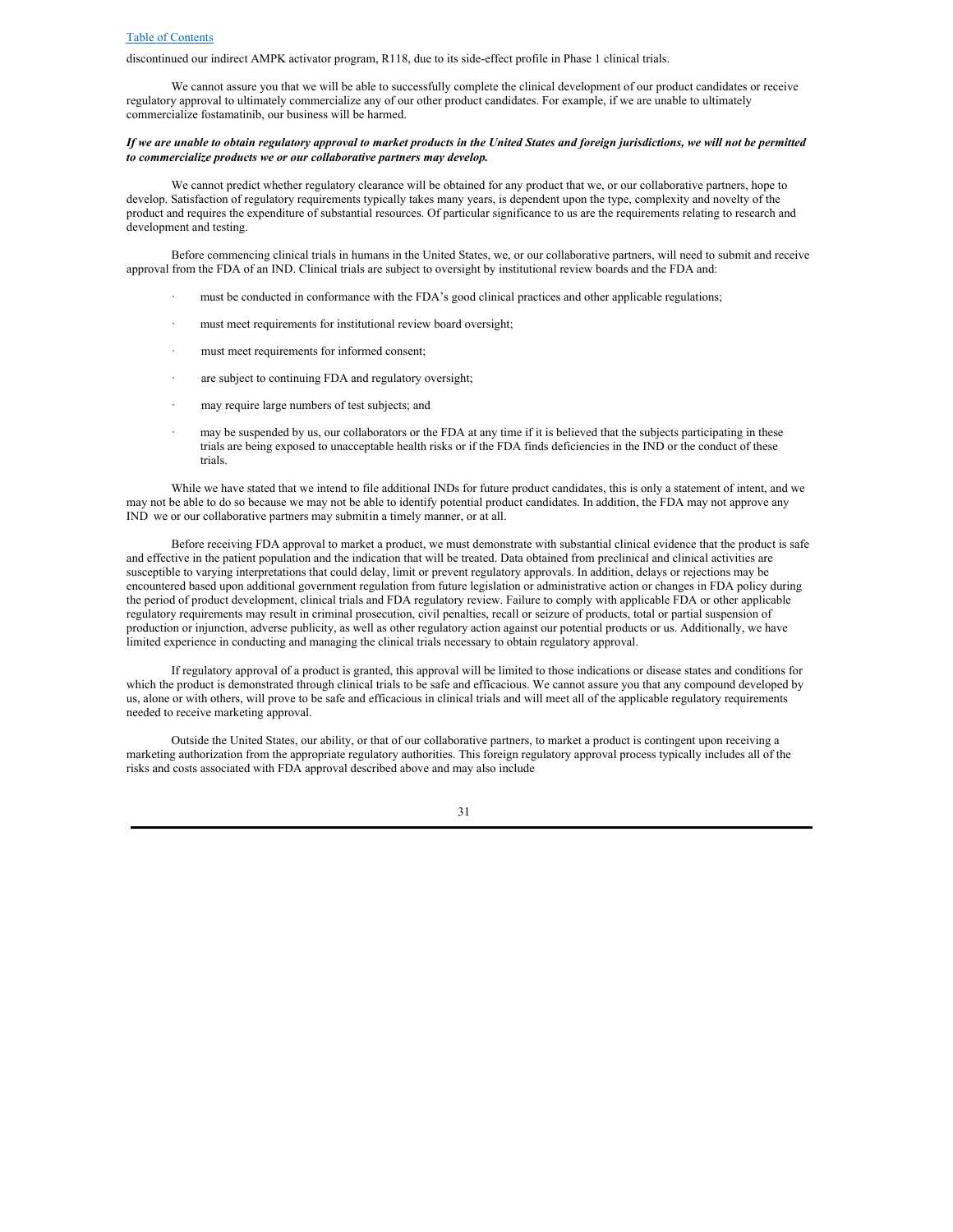additional risks and costs, such as the risk that such foreign regulatory authorities, which often have different regulatory and clinical trial requirements, interpretations and guidance from the FDA, may require additional clinical trials or results for approval of a product candidate, any of which could result in delays, significant additional costs or failure to obtain such regulatory approval. For example, there can be no assurance that we or our collaborative partners will not have to provide additional information or analysis, or conduct additional clinical trials, before receiving approval to market product candidates.

## Even if our product candidates receive regulatory approval, they may fail to achieve the degree of market acceptance by physicians, *patients, healthcare payors and others in the medical community necessary for commercial success.\**

If any of our product candidates receive regulatory approval, they may nonetheless fail to gain sufficient market acceptance by physicians, hospital administrators, patients, healthcare payors and others in the medical community. The degree of market acceptance of our product candidates, if approved for commercial sale, will depend on a number of factors, including the following:

- relative convenience and ease of administration;
- the willingness of the target patient population to try new therapies and of physicians to prescribe these therapies;
- the willingness of physicians to change their current treatment practices;
- the willingness of hospitals and hospital systems to include our product candidates as treatment options;
- demonstration of efficacy and safety in clinical trials;
- the prevalence and severity of any side effects;
- the ability to offer product candidates for sale at competitive prices;
- the price we charge for our product candidates;
- the strength of marketing and distribution support; and
- the availability of third-party coverage or reimbursement.

If any of our product candidates are approved, if at all, but do not achieve an adequate level of acceptance, we may not generate significant product revenue and we may not become profitable on a sustained basis.

## We are in the initial stages of developing our sales, marketing and distribution capabilities. If we are unable to develop effective sales, marketing and distribution capabilities on our own or through collaborations or other marketing partners, we will not be successful in *commercializing one or more of our product candidates.\**

We are in the early stages of developing our sales and marketing infrastructure and have never sold, marketed or distributed therapeutic products. To achieve commercial success for any of our product candidates, if at all approved, we must either develop a sales and marketing organization or outsource these functions to third parties. There are risks involved with establishing our own sales and marketing capabilities, as well as entering into arrangements with third parties to perform these services. Developing an internal sales force is expensive and time-consuming and could delay any product launch. If the commercial launch of one or more of our product candidates for which we recruit a sales force and establish marketing capabilities is delayed or does not occur for any reason, we would have prematurely or unnecessarily incurred these commercialization expenses. This may be costly, and our investment would be lost if we cannot retain or reposition our sales and marketing personnel. On the other hand, if we enter into arrangements with third parties to perform sales, marketing and distribution services, our product revenues will be lower than if we market and sell any products that we develop ourselves.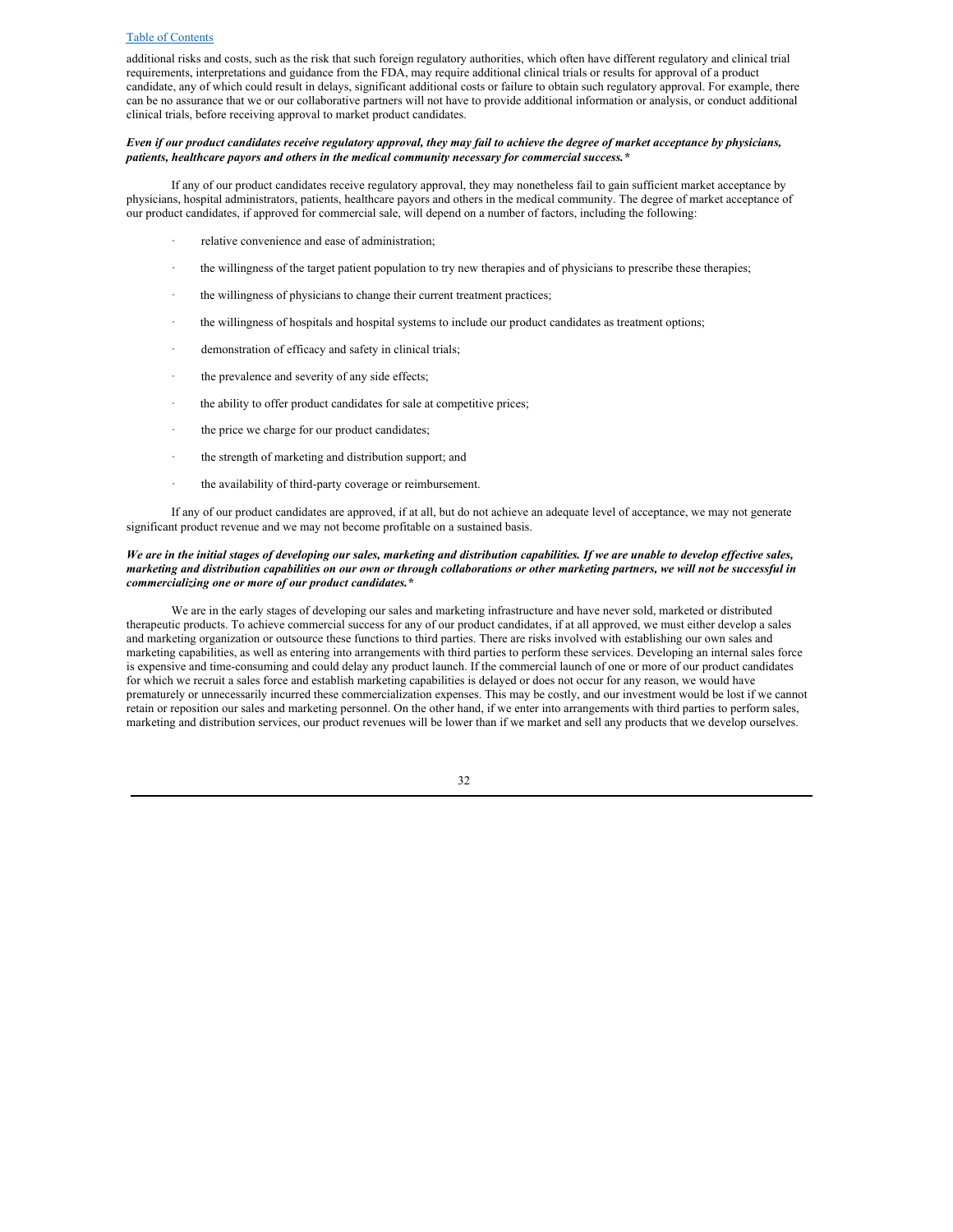We also may not be successful entering into arrangements with third parties to sell and market one or more of our product candidates or may be unable to do so on terms that are favorable to us. We likely will have little control over such third parties, and any of them may fail to devote the necessary resources and attention to sell and market one or more of our product candidates effectively, which could damage our reputation. If we do not establish sales and marketing capabilities successfully, either on our own or in collaboration with third parties, we will not be successful in commercializing our product candidates.

## *Delays in clinical testing could result in increased costs to us.\**

We may not be able to initiate or continue clinical studies or trials for our product candidates if we are unable to locate and enroll a sufficient number of eligible patients to participate in these clinical trials as required by the FDA or other regulatory authorities. Even if we are able to enroll a sufficient number of patients in our clinical trials, if the pace of enrollment is slower than we expect, the development costs for our product candidates may increase and the completion of our clinical trials may be delayed or our clinical trials could become too expensive to complete. Significant delays in clinical testing could materially impact our product development costs and timing. Our estimates regarding timing are based on a number of assumptions, including assumptions based on past experience with our other clinical programs. If we are unable to enroll the patients in these trials at the projected rate, the completion of the clinical program could be delayed and the costs of conducting the program could increase, either of which could harm our business.

Clinical trials can be delayed for a variety of reasons, including delays in obtaining regulatory approval to commence a study, delays from scaling up of a study, delays in reaching agreement on acceptable clinical trial agreement terms with prospective clinical sites, delays in obtaining institutional review board approval to conduct a study at a prospective clinical site or delays in recruiting subjects to participate in a study. In addition, we typically rely on third-party clinical investigators to conduct our clinical trials and other third-party organizations to oversee the operations of such trials and to perform data collection and analysis. The clinical investigators are not our employees, and we cannot control the amount or timing of resources that they devote to our programs. Failure of the third-party organizations to meet their obligations could adversely affect clinical development of our products. As a result, we may face additional delaying factors outside our control if these parties do not perform their obligations in a timely fashion. For example, any number of those issues could arise with our clinical trials causing a delay. Delays of this sort could occur for the reasons identified above or other reasons. If we have delays in conducting the clinical trials or obtaining regulatory approvals, our product development costs will increase. For example, we may need to make additional payments to third-party investigators and organizations to retain their services or we may need to pay recruitment incentives. If the delays are significant, our financial results and the commercial prospects for our product candidates will be harmed, and our ability to become profitable will be delayed. Moreover, these third-party investigators and organizations may also have relationships with other commercial entities, some of which may compete with us. If these third-party investigators and organizations assist our competitors at our expense, it could harm our competitive position.

## We lack the capability to manufacture compounds forclinical development and rely on third parties to manufacture our product candidates, and we may be unable to obtain required material in a timely manner, at an acceptable cost or at a quality level required to *receive regulatory approval. \**

We currently do not have the manufacturing capabilities or experience necessary to produce our product candidates for clinical trials, including fostamatinib for ITP, AIHA and IgAN. For each clinical trial of our unpartnered product candidates, we rely on third-party manufacturers for the active pharmaceutical ingredients, as well as various manufacturers to manufacture starting components, excipients and formulated drug products. We rely on manufacturers to produce and deliver all of the materials required for our clinical trials, and many of our preclinical efforts, on a timely basis and to comply with applicable regulatory requirements, including the FDA's current Good Manufacturing Practices (cGMP). In addition, we rely on our suppliers to deliver sufficient quantities of materials produced under cGMP conditions to enable us to conduct planned preclinical studies and clinical trials.

Our current and anticipated future dependence upon these third-party manufacturers may adversely affect our ability to develop and commercialize product candidates on a timely and competitive basis. These manufacturers may not be able to produce material on a timely basis or manufacture material at the quality level or in the quantity required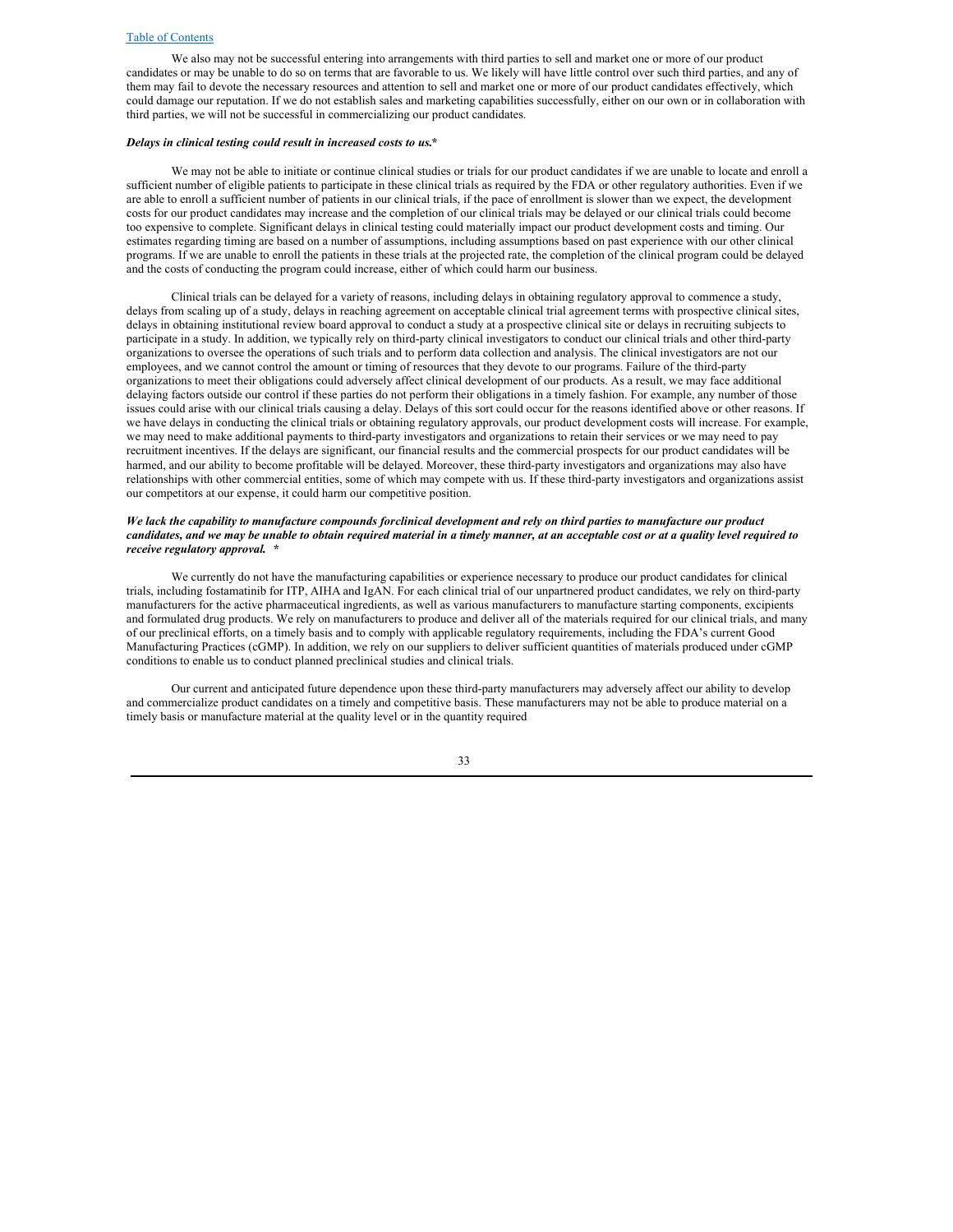to meet our development timelines and applicable regulatory requirements and may also experience a shortage in qualified personnel. We may not be able to maintain or renew our existing third-party manufacturing arrangements, or enter into new arrangements, on acceptable terms, or at all. Our third party manufacturers could terminate or decline to renew our manufacturing arrangements based on their own business priorities, at a time that is costly or inconvenient for us. If we are unable to contract for the production of materials in sufficient quantity and of sufficient quality on acceptable terms, our planned clinical trials may be significantly delayed. Manufacturing delays could postpone the filing of our IND applications and/or the initiation or completion of clinical trials that we have currently planned or may plan in the future.

Drug manufacturers are subject to ongoing periodic unannounced inspection by the FDA, the Drug Enforcement Administration, and other federal and state agencies to ensure strict compliance with cGMP and other government regulations and corresponding foreign standards. We do not have control over third-party manufacturers' compliance with these regulations and standards and they may not be able to comply. Switching manufacturers may be difficult because the number of potential manufacturers is limited. It may be difficult or impossible for us to find a replacement manufacturer quickly on acceptable terms, or at all. Additionally, if we are required to enter into new supply arrangements, we may not be able to obtain approval from the FDA of any alternate supplier in a timely manner, or at all, which could delay or prevent the clinical development and commercialization of any related product candidates. Failure of our third-party manufacturers or us to comply with applicable regulations could result in sanctions being imposed on us, including fines, civil penalties, delays in or failure to grant marketing approval of our product candidates, injunctions, delays, suspension or withdrawal of approvals, license revocation, seizures or recalls of products and compounds, operating restrictions and criminal prosecutions, any of which could significantly and adversely affect our business.

#### We have obtained orphan drug designation from the FDA for fostamatinib for the treatment of ITP, but we may be unable to maintain *the benefits associated with orphan drug designation, including the potential for market exclusivity.*

Under the Orphan Drug Act, the FDA may grant orphan drug designation to a drug or biologic intended to treat a rare disease or condition, which is defined as one occurring in a patient population of fewer than 200,000 in the United States, or a patient population greater than 200,000 in the United States where there is no reasonable expectation that the cost of developing the drug or biologic will be recovered from sales in the United States. In the United States, orphan drug designation entitles a party to financial incentives such as opportunities for grant funding towards clinical trial costs, tax advantages and user-fee waivers. In addition, if a product that has orphan drug designation subsequently receives the first FDA approval for the disease for which it has such designation, the product is entitled to orphan drug exclusivity, which means that the FDA may not approve any other applications, including a full Biologics License Application, or BLA, to market the same biologic for the same indication for seven years, except in limited circumstances, such as a showing of clinical superiority to the product with orphan drug exclusivity or where the manufacturer is unable to assure sufficient product quantity.

Even though we have received orphan drug designation for fostamatinib for the treatment of ITP, we may not be the first to obtain marketing approval for the orphan-designated indication due to the uncertainties associated with developing pharmaceutical products. In addition, exclusive marketing rights in the United States may be limited if we seek approval for an indication broader than the orphandesignated indication or may be lost if the FDA later determines that the request for designation was materially defective or if the manufacturer is unable to assure sufficient quantities of the product to meet the needs of patients with the rare disease or condition. Further, even if we obtain orphan drug exclusivity for a product, that exclusivity may not effectively protect the product from competition because different drugs with different active moieties can be approved for the same condition. Even after an orphan product is approved, the FDA can subsequently approve the same drug with the same active moiety for the same condition if the FDA concludes that the later drug is safer, more effective, or makes a major contribution to patient care. Orphan drug designation neither shortens the development time or regulatory review time of a drug nor gives the drug any advantage in the regulatory review or approval process.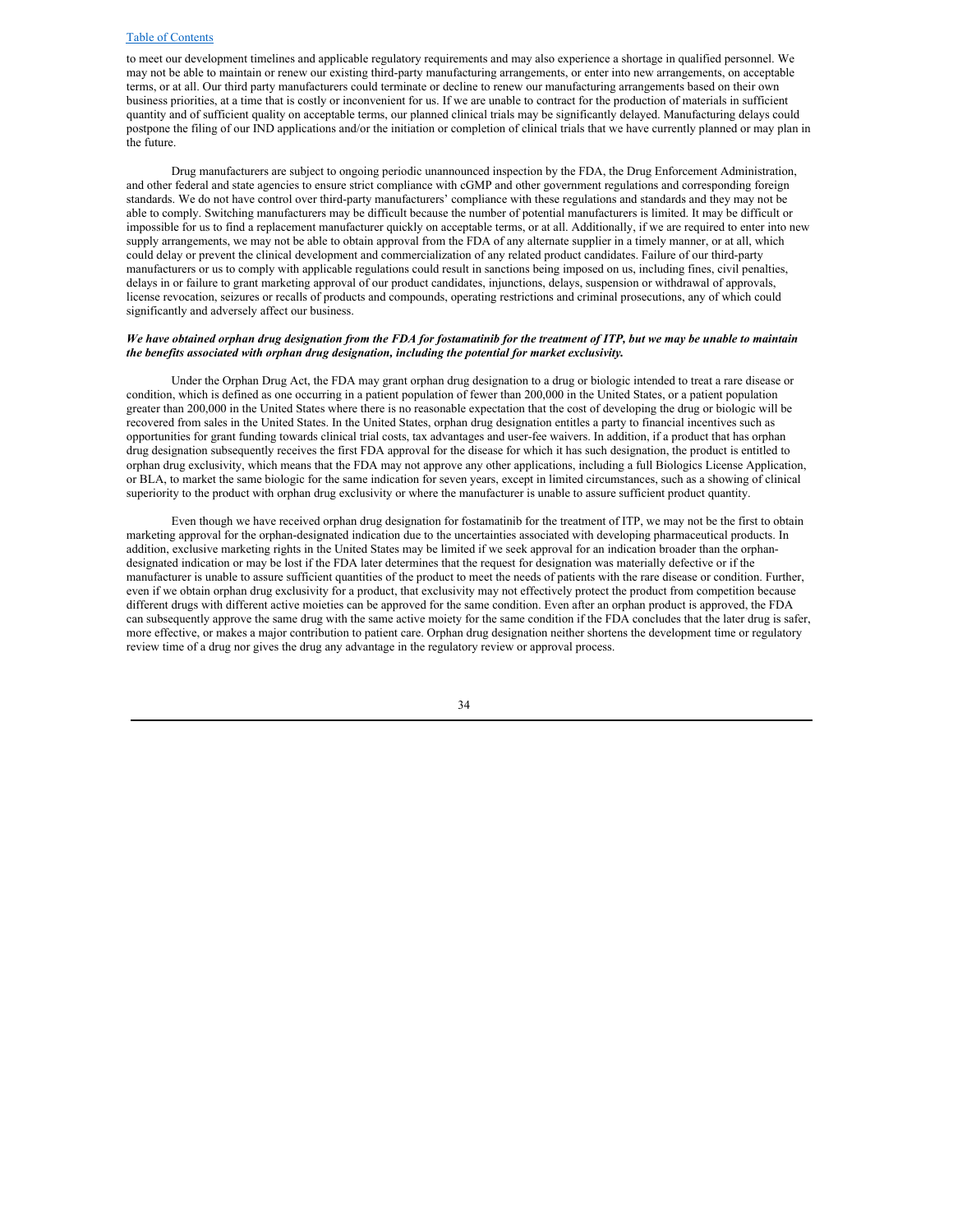## Our success as a company is uncertain due to our history of operating losses and the uncertainty of any future profitability.\*

We incurred a loss from operations of approximately \$31.2 million for the six months ended June 30, 2016. Other than for 2010, we have historically incurred losses from operations each year since we were incorporated in June 1996, due in large part to the significant research and development expenditures required to identify and validate new product candidates and pursue our development efforts. We expect to continue to incur losses from operations and there can be no assurance that we will generate operating income in the foreseeable future. Currently, our only potential sources of revenues are upfront payments, research and development contingent payments and royalty payments pursuant to our collaboration arrangements, which may never materialize if our collaborators do not achieve certain events or generate net sales to which these contingent payments are dependent on. If our drug candidates fail or do not gain regulatory approval, or if our drugs do not achieve market acceptance, we may not be profitable. As of June 30, 2016, we had an accumulated deficitof approximately \$1.0 billion. The extent of our future losses or profitability, if any, is highly uncertain.

## If our corporate collaborations or license agreements are unsuccessful, or if we fail to form new corporate collaborations or license *agreements, our research and development ef orts could be delayed.*

Our strategy depends upon the formation and sustainability of multiple collaborative arrangements and license agreements with third parties now and in the future. We rely on these arrangements for not only financial resources, but also for expertise we need now and in the future relating to clinical trials, manufacturing, sales and marketing, and for licenses to technology rights. To date, we have entered into several such arrangements with corporate collaborators; however, we do not know if these collaborations or additional collaborations with third parties, if any, will dedicate sufficient resources or if any development or commercialization efforts by third parties will be successful. In addition, our corporate collaborators may delay clinical trials, provide insufficient funding for a clinical trial program, stop a clinical trial or abandon a drug candidate or development program. Should a collaborative partner fail to develop or commercialize a compound or product to which it has rights from us for any reason, including corporate restructuring, such failure might delay our ongoing research and development efforts, because we might not receive any future payments, and we would not receive any royalties associated with such compound or product. We conducted a Phase 3 clinical program to study fostamatinib in ITP on our own. We may seek another collaborator or licensee in the future for clinical development and commercialization of fostamatinib, as well as our other clinical programs, which we may not be able to obtain on commercially reasonable terms or at all. If we are unable to form new collaborations or enter into new license agreements, our research and development efforts could be delayed. In addition, the continuation of some of our partnered drug discovery and development programs may be dependent on the periodic renewal of our corporate collaborations.

Each of our collaborations could be terminated by the other party at any time, and we may not be able to renew these collaborations on acceptable terms, if at all, or negotiate additional corporate collaborations on acceptable terms, if at all. If these collaborations terminate or are not renewed, any resultant loss of revenues from these collaborations or loss of the resources and expertise of our collaborative partners could adversely affect our business.

Conflicts also might arise with collaborative partners concerning proprietary rights to particular compounds. While our existing collaborative agreements typically provide that we retain milestone payments and royalty rights with respect to drugs developed from certain derivative compounds, any such payments or royalty rights may be at reduced rates, and disputes may arise over the application of derivative payment provisions to such drugs, and we may not be successful in such disputes. Additionally, the management teams of our collaborators may change for various reasons including due to being acquired. Different management teams or an acquiring company of our collaborators may have different priorities which may have adverse results on the collaboration with us.

We are also a party to various license agreements that give us rights to use specified technologies in our research and development processes. The agreements pursuant to which we have in-licensed technology permit our licensors to terminate the agreements under certain circumstances. If we are not able to continue to license these and future technologies on commercially reasonable terms, our product development and research may be delayed or otherwise adversely affected.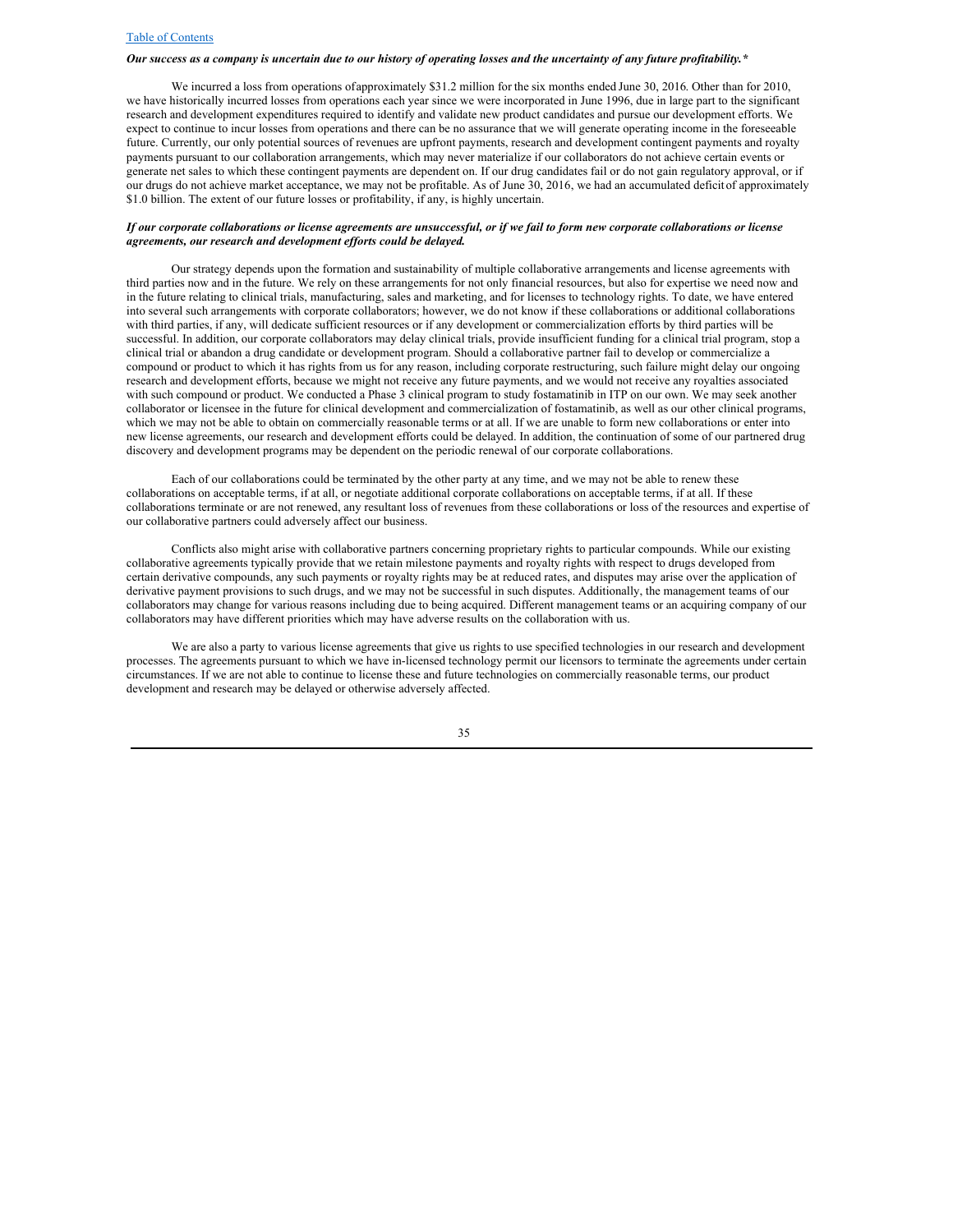### If conflicts arise between our collaborators or advisors and us, any of them may act in their self-interest, which may be adverse to our *stockholders' interests.*

If conflicts arise between us and our corporate collaborators or scientific advisors, the other party may act in its self-interest and not in the interest of our stockholders. Some of our corporate collaborators are conducting multiple product development efforts within each disease area that is the subject of the collaboration with us or may be acquired or merged with a company having a competing program. In some of our collaborations, we have agreed not to conduct, independently or with any third party, any research that is competitive with the research conducted under our collaborations. Our collaborators, however, may develop, either alone or with others, products in related fields that are competitive with the products or potential products that are the subject of these collaborations. Competing products, either developed by our collaborators or to which our collaborators have rights, may result in their withdrawal of support for our product candidates.

If any of our corporate collaborators were to breach or terminate its agreement with us or otherwise fail to conduct the collaborative activities successfully and in a timely manner, the preclinical or clinical development or commercialization of the affected product candidates or research programs could be delayed or terminated. We generally do not control the amount and timing of resources that our corporate collaborators devote to our programs or potential products. We do not know whether current or future collaborative partners, if any, might pursue alternative technologies or develop alternative products either on their own or in collaboration with others, including our competitors, as a means for developing treatments for the diseases targeted by collaborative arrangements with us.

## Our success is dependent on intellectual property rights held by us and third parties, and our interest in such rights is complex and *uncertain.\**

Our success will depend to a large part on our own, our licensees' and our licensors' ability to obtain and defend patents for each party's respective technologies and the compounds and other products, if any, resulting from the application of such technologies. We have about 63 pending patent applications and about 336 issued and active patentsin the United States, as well as corresponding pending foreign patent applications and issued foreign patents. In the future, our patent position might be highly uncertain and involve complex legal and factual questions. For example, we may be involved in post-grant proceedings before the United States Patent and Trademark Office. Postgrant proceedings are complex and expensive legal proceedings and there is no assurance we will be successful in any such proceedings. A post-grant proceeding could result in our losing our patent rights and/or our freedom to operate and/or require us to pay significant royalties. Additional uncertainty may result because no consistent policy regarding the breadth of legal claims allowed in biotechnology patents has emerged to date. Accordingly, we cannot predict the breadth of claims allowed in our or other companies' patents.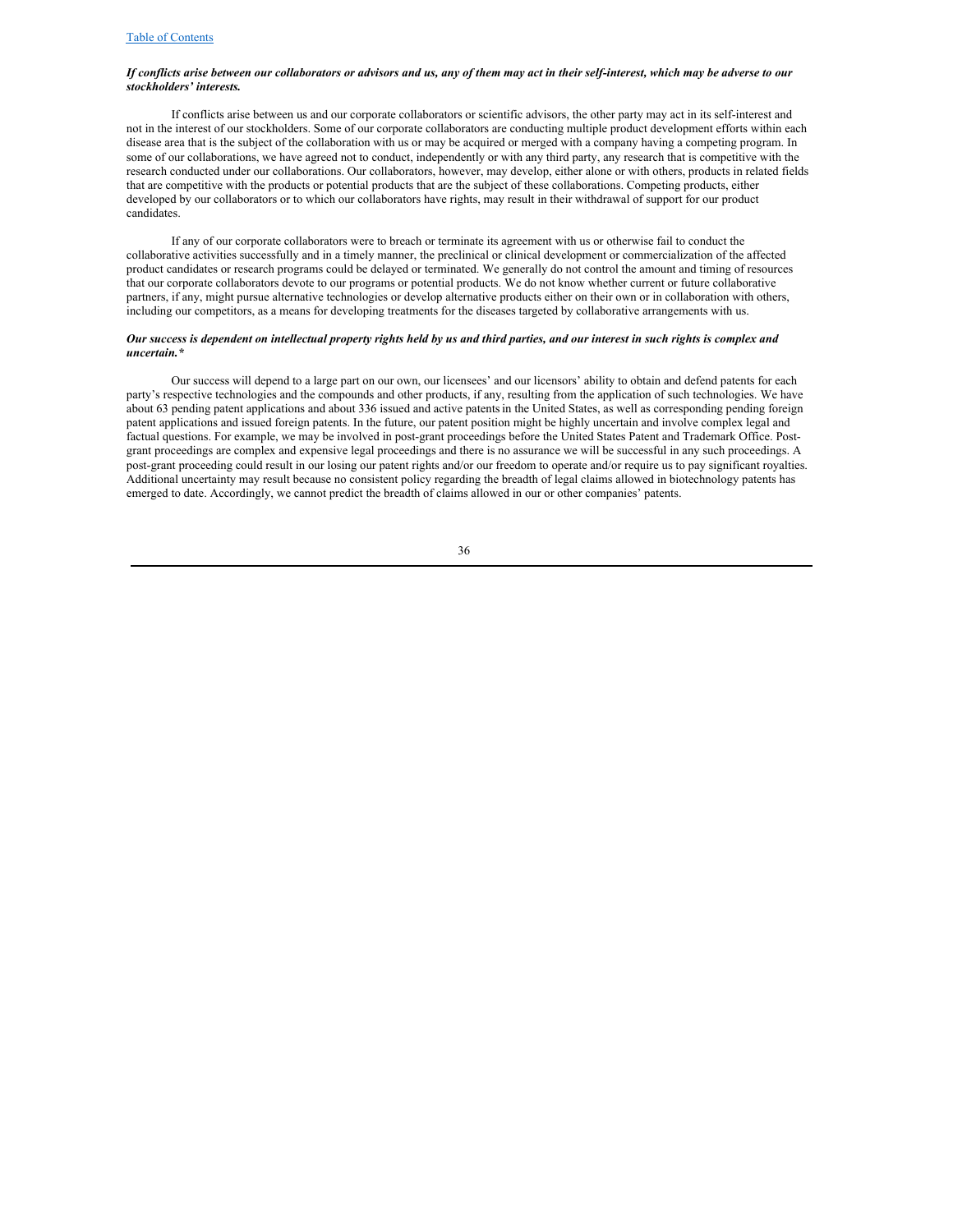Because the degree of future protection for our proprietary rights is uncertain, we cannot assure you that:

- we were the first to make the inventions covered by each of our pending patent applications;
- we were the first to file patent applications for these inventions;
- · others will not independently develop similar or alternative technologies or duplicate any of our technologies;
- any of our pending patent applications will result in issued patents;
- any patents issued to us or our collaborators will provide a basis for commercially-viable products or will provide us with any competitive advantages or will not be challenged by third parties;
- we will develop additional proprietary technologies that are patentable; or
- the patents of others will not have a negative effect on our ability to do business.

We rely on trade secrets to protect technology where we believe patent protection is not appropriate or obtainable; however, trade secrets are difficult to protect. While we require employees, collaborators and consultants to enter into confidentiality agreements, we may not be able to adequately protect our trade secrets or other proprietary information in the event of any unauthorized use or disclosure or the lawful development by others of such information.

We are a party to certain in-license agreements that are important to our business, and we generally do not control the prosecution of in-licensed technology. Accordingly, we are unable to exercise the same degree of control over this intellectual property as we exercise over our internally-developed technology. Moreover, some of our academic institution licensors, research collaborators and scientific advisors have rights to publish data and information in which we have rights. If we cannot maintain the confidentiality of our technology and other confidential information in connection with our collaborations, our ability to receive patent protection or protect our proprietary information may otherwise be impaired. In addition, some of the technology we have licensed relies on patented inventions developed using U.S. government resources.

The U.S. government retains certain rights, as defined by law, in such patents, and may choose to exercise such rights. Certain of our in-licenses may be terminated if we fail to meet specified obligations. If we fail to meet such obligations and any of our licensors exercise their termination rights, we could lose our rights under those agreements. If we lose any of our rights, it may adversely affect the way we conduct our business. In addition, because certain of our licenses are sublicenses, the actions of our licensors may affect our rights under those licenses.

# If a dispute arises regarding the infringement or misappropriation of the proprietary rights of others, such dispute could be costly and *result in delays in our research and development activities and partnering.*

Our success will depend, in part, on our ability to operate without infringing or misappropriating the proprietary rights of others. There are many issued patents and patent applications filed by third parties relating to products or processes that are similar or identical to our licensors or ours, and others may be filed in the future. There may also be copyrights or trademarks that third parties hold. There can be no assurance that our activities, or those of our licensors, will not violate intellectual property rights of others. We believe that there may be significant litigation in the industry regarding patent and other intellectual property rights, and we do not know if our collaborators or we would be successful in any such litigation. Any legal action against our collaborators or us claiming damages or seeking to enjoin commercial activities relating to the affected products, our methods or processes could: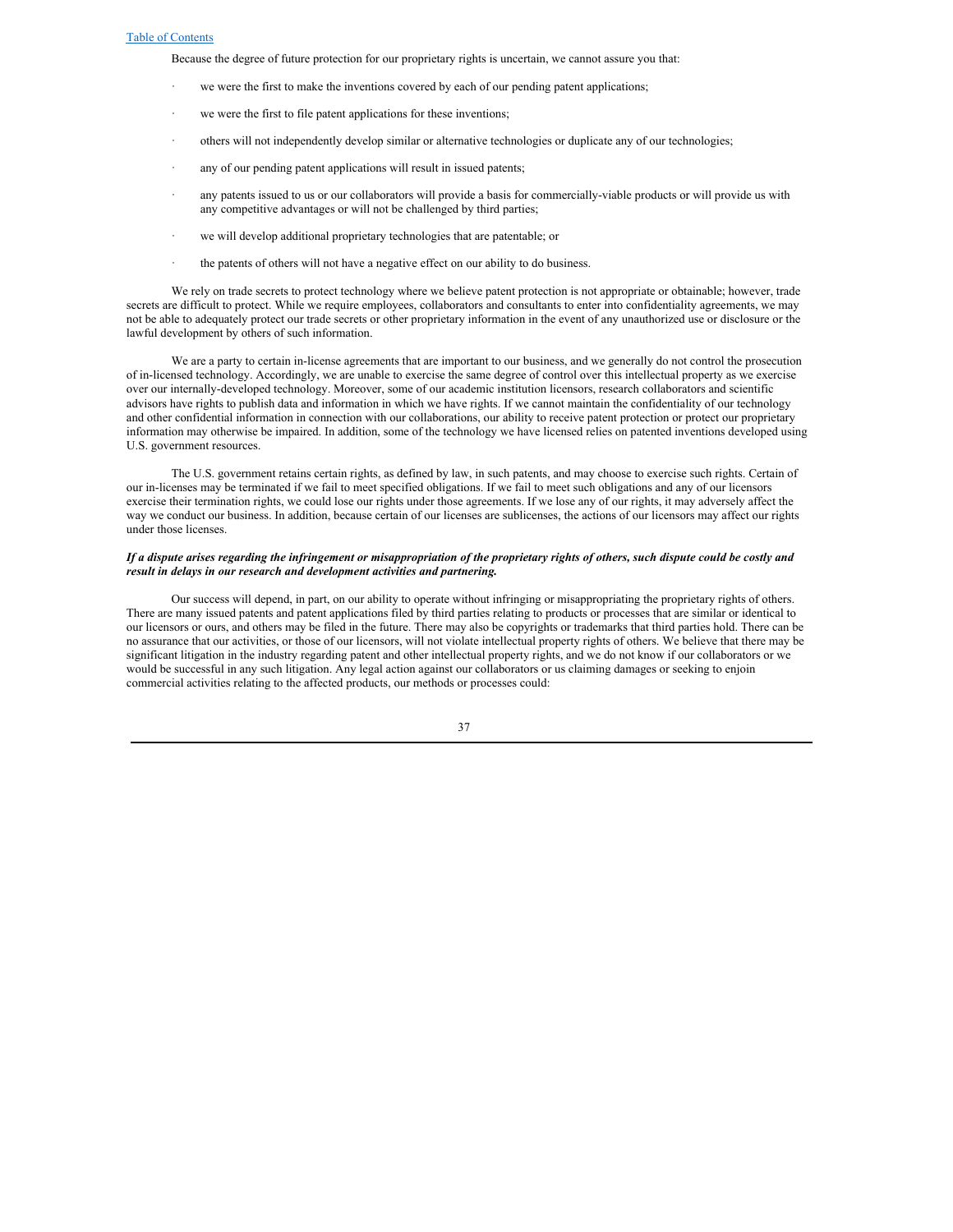- require our collaborators or us to obtain a license to continue to use, manufacture or market the affected products, methods or processes, which may not be available on commercially reasonable terms, if at all;
- prevent us from using the subject matter claimed in the patents held by others;
- subject us to potential liability for damages;
- consume a substantial portion of our managerial and financial resources; and
- result in litigation or administrative proceedings that may be costly, whether we win or lose.

# Our research and development efforts will be seriously jeopardized if we are unable to attract and retain key employees and *relationships.*

As a small company, our success depends on the continued contributions of our principal management and scientific personnel and on our ability to develop and maintain important relationships with leading academic institutions, scientists and companies in the face of intense competition for such personnel. In particular, our research programs depend on our ability to attract and retain highly skilled chemists, other scientists, and development, regulatory and clinical personnel. If we lose the services of any of our key personnel, our research and development efforts could be seriously and adversely affected. Our employees can terminate their employment with us at any time.

#### Our ability to use net operating losses and certain other tax attributes is uncertain and may be limited.

Our ability to use our federal and state net operating losses to offset potential future taxable income and related income taxes that would otherwise be due is dependent upon our generation of future taxable income before the expiration dates of the net operating losses, and we cannot predict with certainty when, or whether, we will generate sufficient taxable income to use all of our net operating losses. In addition, utilization of net operating losses to offset potential future taxable income and related income taxes that would otherwise be due is subject to annual limitations under the "ownership change" provisions of Sections 382 and 383 of the Internal Revenue Code of 1986, as amended (Internal Revenue Code) and similar state provisions, which may result in the expiration of net operating losses before future utilization. In general, under the Code, if a corporation undergoes an "ownership change," generally defined as a greater than 50% change (by value) in its equity ownership over a three-year period, the corporation's ability to use its pre-change net operating losses and other prechange tax attributes (such as research and development credit carryforwards) to offset its post-change taxable income or taxes may be limited. Our equity offerings and other changes in our stock ownership, some of which are outside of our control, may have resulted or could in the future result in an ownership change. Although we have completed studies to provide reasonable assurance that an ownership change limitation would not apply, we cannot be certain that a taxing authority would reach the same conclusion. If, after a review or audit, an ownership change limitation were to apply, utilization of our domestic net operating losses and tax credit carryforwards could be limited in future periods and a portion of the carryforwards could expire before being available to reduce future income tax liabilities.

#### Because we expect to be dependent upon collaborative and license agreements, we might not meet our strategic objectives.

Our ability to generate revenue in the near term depends on the timing of recognition of certain upfront payments, achievement of certain payment triggering events with our existing collaboration agreements and our ability to enter into additional collaborative agreements with third parties. Our ability to enter into new collaborations and the revenue, if any, that may be recognized under these collaborations is highly uncertain. If we are unable to enter into one or more new collaborations, our business prospects could be harmed, which could have an immediate adverse effect on our ability to continue to develop our compounds and on the trading price of our stock. Our ability to enter into a collaboration may be dependent on many factors, such as the results of our clinical trials, competitive factors and the fit of one of our programs with another company's risk tolerance, including toward regulatory issues, patent portfolio, clinical pipeline, the stage of the available data, particularly if it is early, overall corporate goals and financial position.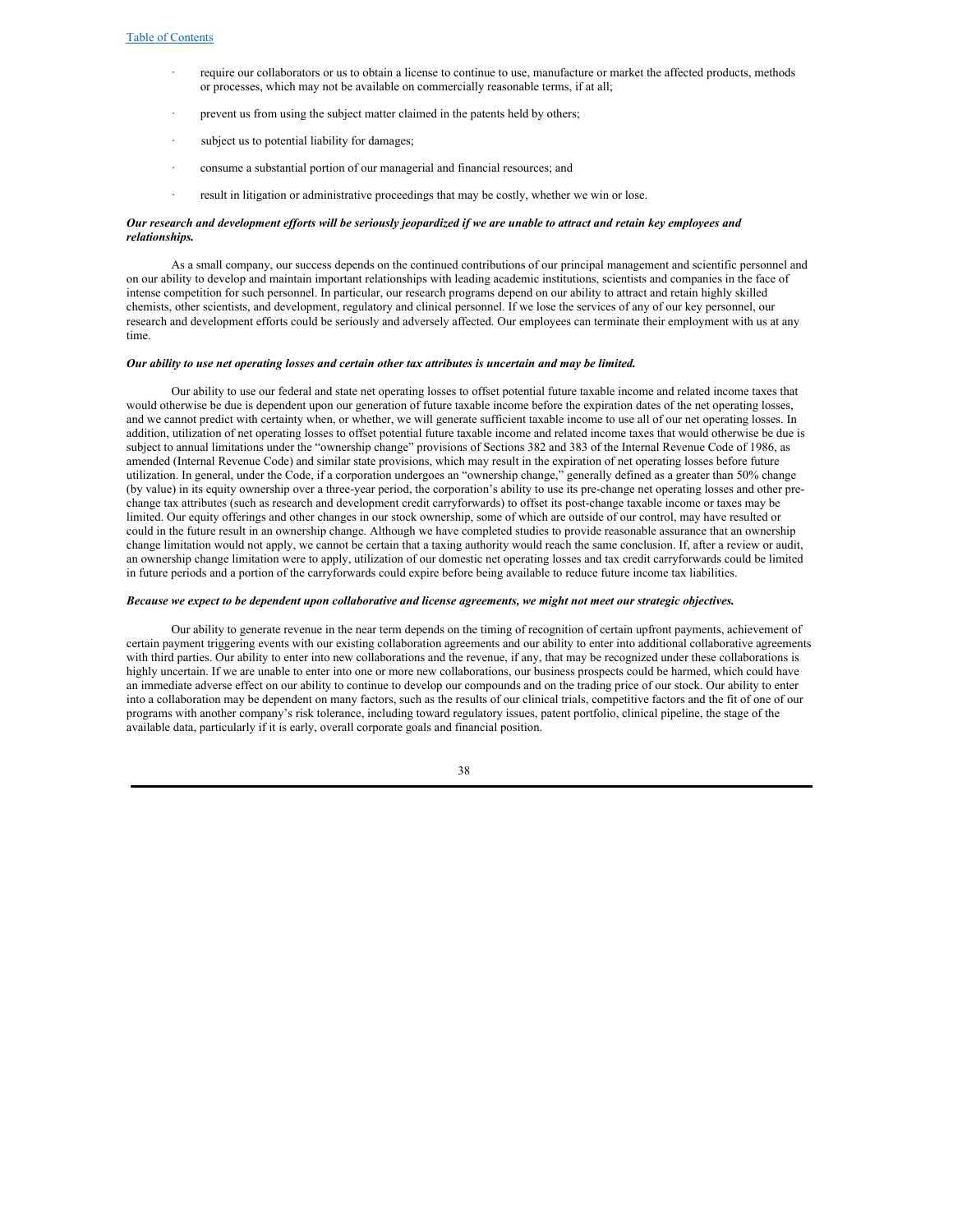To date, a portion of our revenues have been related to the research or transition phase of each of our collaborative agreements. Such revenues are for specified periods, and the impact of such revenues on our results of operations is at least partially offset by corresponding research costs. Following the completion of the research or transition phase of each collaborative agreement, additional revenues may come only from payments triggered by milestones and/or the achievement of other contingent events, and royalties, which may not be paid, if at all, until certain conditions are met. This risk is heightened due to the fact that unsuccessful research efforts may preclude us from receiving any contingent payments under these agreements. Our receipt of revenues from collaborative arrangements is also significantly affected by the timing of efforts expended by us and our collaborators and the timing of lead compound identification. We have received payments from our collaborations with Aclaris, BMS, AZ, BerGenBio, Janssen Pharmaceutica N.V., a division of Johnson & Johnson, Novartis Pharma A.G., Daiichi, Merck & Co., Inc., Merck Serono and Pfizer. Under many agreements, future payments may not be earned until the collaborator has advanced product candidates into clinical testing, which may never occur or may not occur until some time well into the future. If we are not able to generate revenue under our collaborations when and in accordance with our expectations or the expectations of industry analysts, this failure could harm our business and have an immediate adverse effect on the trading price of our common stock.

Our business requires us to generate meaningful revenue from royalties and licensing agreements. To date, we have not received any revenue from royalties for the commercial sale of drugs, and we do not know when we will receive any such revenue, if at all.

# Securities class action lawsuits or other litigation could result in substantial damages and may divert management's time and attention *from our business.*

We have been subject to class action lawsuits in the past, including a securities class action lawsuit commenced in the United States District Court for the Northern District of California in February 2009, that was ultimately dismissed in November 2012. However, we may be subject to similar or completely unrelated claims in the future, such as those that might occur if there was to be a change in our corporate strategy. These and other lawsuits are subject to inherent uncertainties, and the actual costs to be incurred relating to the lawsuit will depend upon many unknown factors. The outcome of litigation is necessarily uncertain, and we could be forced to expend significant resources in the defense of such suits, and we may not prevail. Monitoring and defending against legal actions is time-consuming for our management and detracts from our ability to fully focus our internal resources on our business activities. In addition, we may incur substantial legal fees and costs in connection with any such litigation. We have not established any reserves for any potential liability relating to any such potential lawsuits. It is possible that we could, in the future, incur judgments or enter into settlements of claims for monetary damages. A decision adverse to our interests on any such actions could result in the payment of substantial damages, or possibly fines, and could have a material adverse effect on our cash flow, results of operations and financial position.

# If our competitors develop technologies that are more effective than ours, our commercial opportunity will be reduced or eliminated.

The biotechnology and pharmaceutical industries are intensely competitive and subject to rapid and significant technological change. Many of the drugs that we are attempting to discover will be competing with existing therapies. In addition, a number of companies are pursuing the development of pharmaceuticals that target the same diseases and conditions that we are targeting. For example, there are existing therapies and drug candidates in development for the treatment of ITP that may be alternative therapies to fostamatinib, if it is ultimately approved for commercialization. We face, and will continue to face, intense competition from pharmaceutical and biotechnology companies, as well as from academic and research institutions and government agencies, both in the United States and abroad. Some of these competitors are pursuing the development of pharmaceuticals that target the same diseases and conditions as our research programs. Our major competitors include fully integrated pharmaceutical companies that have extensive drug discovery efforts and are developing novel small-molecule pharmaceuticals. We also face significant competition from organizations that are pursuing the same or similar technologies, including the discovery of targets that are useful in compound screening, as the technologies used by us in our drug discovery efforts.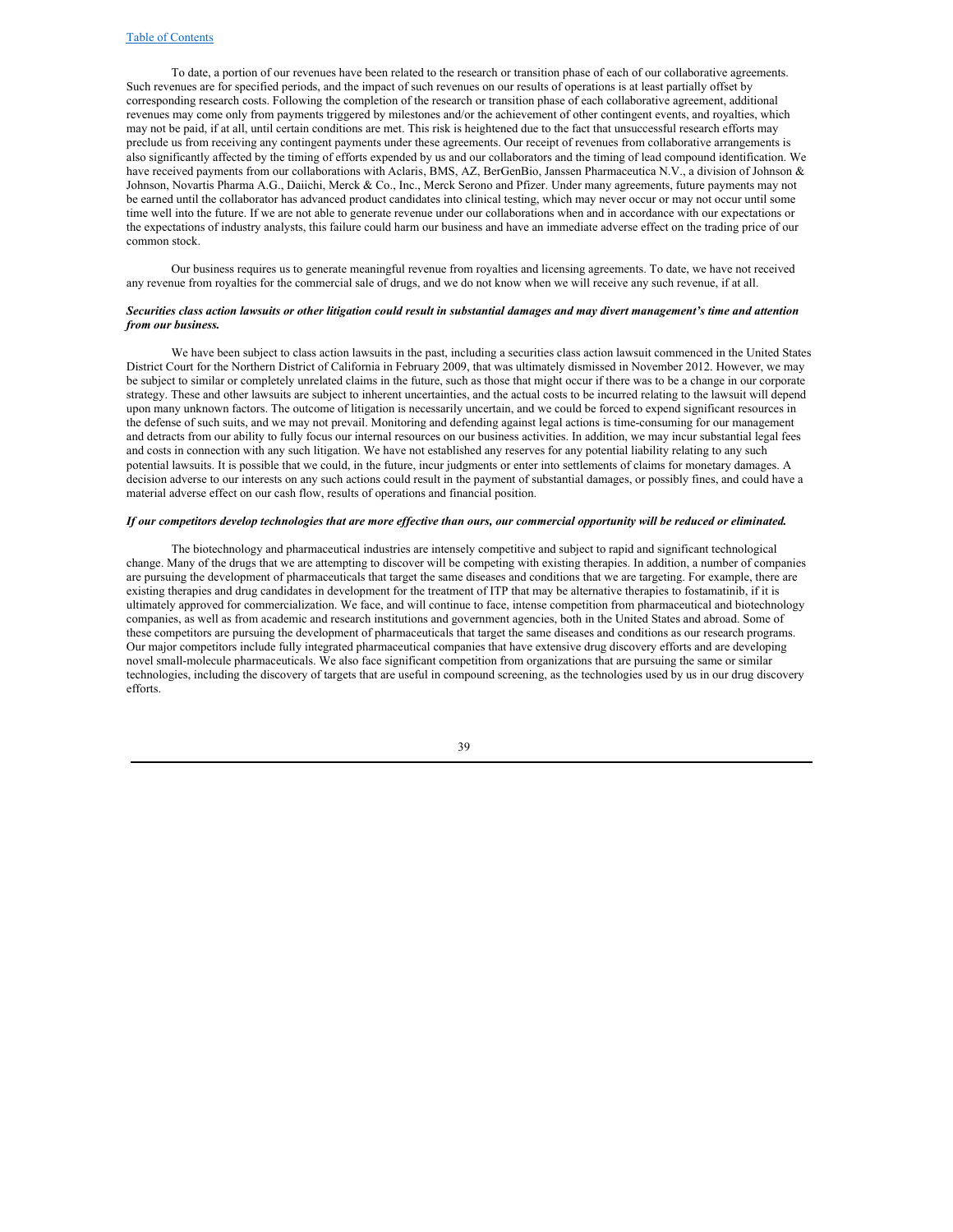Competition may also arise from:

- new or better methods of target identification or validation;
- other drug development technologies and methods of preventing or reducing the incidence of disease;
- new small molecules; or
- · other classes of therapeutic agents.

Our competitors or their collaborative partners may utilize discovery technologies and techniques or partner with collaborators in order to develop products more rapidly or successfully than we or our collaborators are able to do. Many of our competitors, particularly large pharmaceutical companies, have substantially greater financial, technical and human resources and larger research and development staffs than we do. In addition, academic institutions, government agencies and other public and private organizations conducting research may seek patent protection with respect to potentially competitive products or technologies and may establish exclusive collaborative or licensing relationships with our competitors.

We believe that our ability to compete is dependent, in part, upon our ability to create, maintain and license scientifically-advanced technology and upon our and our collaborators' ability to develop and commercialize pharmaceutical products based on this technology, as well as our ability to attract and retain qualified personnel, obtain patent protection or otherwise develop proprietary technology or processes and secure sufficient capital resources for the expected substantial time period between technological conception and commercial sales of products based upon our technology. The failure by any of our collaborators or us in any of those areas may prevent the successful commercialization of our potential drug targets.

Many of our competitors, either alone or together with their collaborative partners, have significantly greater experience than we do in:

- identifying and validating targets;
- screening compounds against targets; and
- undertaking preclinical testing and clinical trials.

Accordingly, our competitors may succeed in obtaining patent protection, identifying or validating new targets or discovering new drug compounds before we do.

Our competitors might develop technologies and drugs that are more effective or less costly than any that are being developed by us or that would render our technology and product candidates obsolete and noncompetitive. In addition, our competitors may succeed in obtaining the approval of the FDA or other regulatory agencies for product candidates more rapidly. Companies that complete clinical trials, obtain required regulatory agency approvals and commence commercial sale of their drugs before us may achieve a significant competitive advantage, including certain patent and FDA marketing exclusivity rights that would delay or prevent our ability to market certain products. Any drugs resulting from our research and development efforts, or from our joint efforts with our existing or future collaborative partners, might not be able to compete successfully with competitors' existing or future products or obtain regulatory approval in the United States or elsewhere.

We face and will continue to face intense competition from other companies for collaborative arrangements with pharmaceutical and biotechnology companies, for establishing relationships with academic and research institutions and for licenses to additional technologies. These competitors, either alone or with their collaborative partners, may succeed in developing technologies or products that are more effective than ours.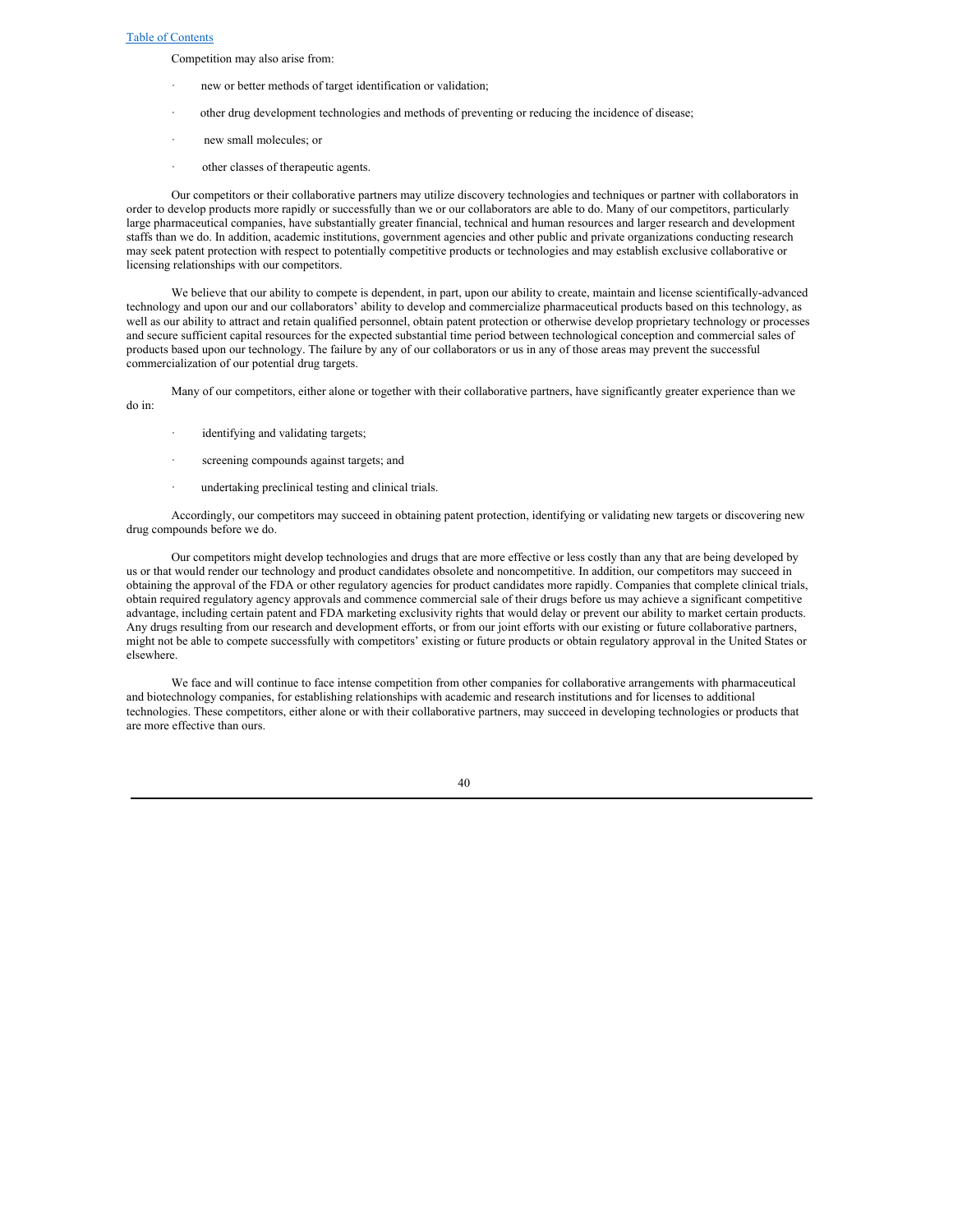#### *Our stock price may be volatile, and our stockholders' investment in our stock could decline in value.*

The market prices for our common stock and the securities of other biotechnology companies have been highly volatile and may continue to be highly volatile in the future. The following factors, in addition to other risk factors described in this section, may have a significant impact on the market price of our common stock:

- the progress and success of our clinical trials and preclinical activities (including studies and manufacture of materials) of our product candidates conducted by us;
- the receipt or failure to receive the additional funding necessary to conduct our business;
- selling by large stockholders;
- presentations of detailed clinical trial data at medical and scientific conferences and investor perception thereof;
- announcements of technological innovations or new commercial products by our competitors or us;
- developments concerning proprietary rights, including patents;
- · developments concerning our collaborations;
- · publicity regarding actual or potential medical results relating to products under development by our competitors or us;
- regulatory developments in the United States and foreign countries;
- litigation or arbitration;
- economic and other external factors or other disaster or crisis; and
- period-to-period fluctuations in financial results.

## If we fail to continue to meet the listing standards of NASDAQ, our common stock may be delisted, which could have a material adverse *ef ect on the liquidity of our common stock.*

Our common stock is currently listed on the Nasdaq Global Market. The NASDAQ Stock Market LLC has requirements that a company must meet in order to remain listed on NASDAQ. In particular, NASDAQ rules require us to maintain a minimum bid price of \$1.00 per share of our common stock. If the closing bid price of our common stock were to fall below \$1.00 per share for 30 consecutive trading days or we do not meet other listing requirements, we would fail to be in compliance with NASDAQ's listing standards. There can be no assurance that we will continue to meet the minimum bid price requirement, or any other requirement in the future. If we fail to meet the minimum bid price requirement, The NASDAQ Stock Market LLC may initiate the delisting process with a notification letter. If we were to receive such a notification, we would be afforded a grace period of 180 calendar days to regain compliance with the minimum bid price requirement. In order to regain compliance, shares of our common stock would need to maintain a minimum closing bid price of at least \$1.00 per share for a minimum of 10 consecutive trading days. In addition, we may be unable to meet other applicable NASDAQ listing requirements, including maintaining minimum levels of stockholders' equity or market values of our common stock in which case, our common stock could be delisted. If our common stock were to be delisted, the liquidity of our common stock would be adversely affected and the market price of our common stock could decrease.

# The vote by the United Kingdom (U.K.) electorate in favor of the U.K.'s exit from the European Union (E.U.) could adversely impact our *business, results of operations and financial condition.\**

The passage of the referendum on the U.K.'s membership in the E.U., referred to as "Brexit," in June 2016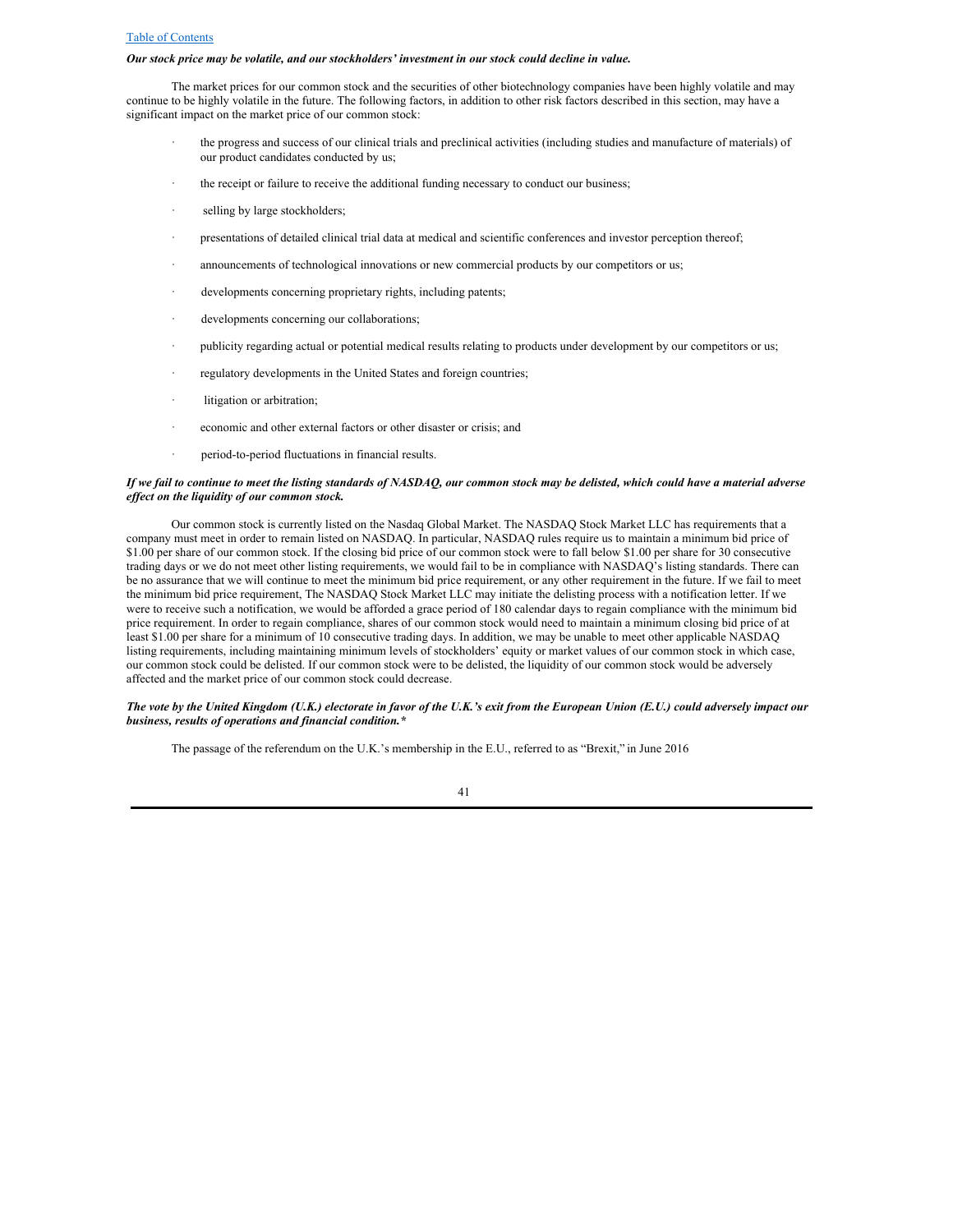resulted in a determination that the U.K. should exit the E.U. Such an exit from the E.U.could cause uncertainty in the credit markets and financial services industry which could result to lower interest paid on certain of our investments and the value of certain securities we hold may decline in the future, which could negatively affect our financial condition, results of operations and cash flow, as well as limit our future access to the capital markets. The Brexit could also cause disruptions to and create uncertainty surrounding the business environment in which we operate. For example, we conduct clinical trials in the U.K. and other E.U. member states. Although the terms of U.K.'s exit from and its future relationship with E.U. are unknown, it is possible that there will be increased regulatory complexities which can disrupt the timing of our clinical trials and regulatory approvals, if any, of our current and future product candidates.

# Our ability to generate revenues will be diminished if we or our collaborative partners fail to obtain acceptable prices or an adequate *level of reimbursement for products from third-party payers or government agencies.*

The drugs we hope to develop may be rejected by the marketplace due to many factors, including cost. Our ability to commercially exploit a drug may be limited due to the continuing efforts of government and third-party payers to contain or reduce the costs of health care through various means. For example, in some foreign markets, pricing and profitability of prescription pharmaceuticals are subject to government control. In the United States, we expect that there will continue to be a number of federal and state proposals to implement similar government control. In addition, increasing emphasis on managed care in the United States will likely continue to put pressure on the pricing of pharmaceutical products. Cost control initiatives could decrease the price that we or any of our collaborators would receive for any products in the future. Further, cost control initiatives could adversely affect our and our collaborators' ability to commercialize our products and our ability to realize royalties from this commercialization.

Our ability to commercialize pharmaceutical products with collaborators may depend, in part, on the extent to which reimbursement for the products will be available from:

- government and health administration authorities;
- private health insurers; and
- other third-party payers.

Significant uncertainty exists as to the reimbursement status of newly-approved healthcare products. Third-party payers, including Medicare, are challenging the prices charged for medical products and services. Government and other third-party payers increasingly are attempting to contain healthcare costs by limiting both coverage and the level of reimbursement for new drugs and by refusing, in some cases, to provide coverage for uses of approved products for disease indications for which the FDA has not granted labeling approval. Thirdparty insurance coverage may not be available to patients for any products we discover and develop, alone or with collaborators. If government and other third-party payers do not provide adequate coverage and reimbursement levels for our products, the market acceptance of these products may be reduced.

# If product liability lawsuits are successfully brought against us, we may incur substantial liabilities and may be required to limit *commercialization of our products.*

The testing and marketing of medical products entail an inherent risk of product liability. If we cannot successfully defend ourselves against product liability claims, we may incur substantial liabilities or be required to limit commercialization of our products. We carry product liability insurance that is limited in scope and amount and may not be adequate to fully protect us against product liability claims. Our inability to obtain sufficient product liability insurance at an acceptable cost to protect against potential product liability claims could prevent or inhibit the commercialization of pharmaceutical products we develop, alone or with corporate collaborators. We, or our corporate collaborators, might not be able to obtain insurance at a reasonable cost, if at all. While under various circumstances we are entitled to be indemnified against losses by our corporate collaborators, indemnification may not be available or adequate should any claim arise.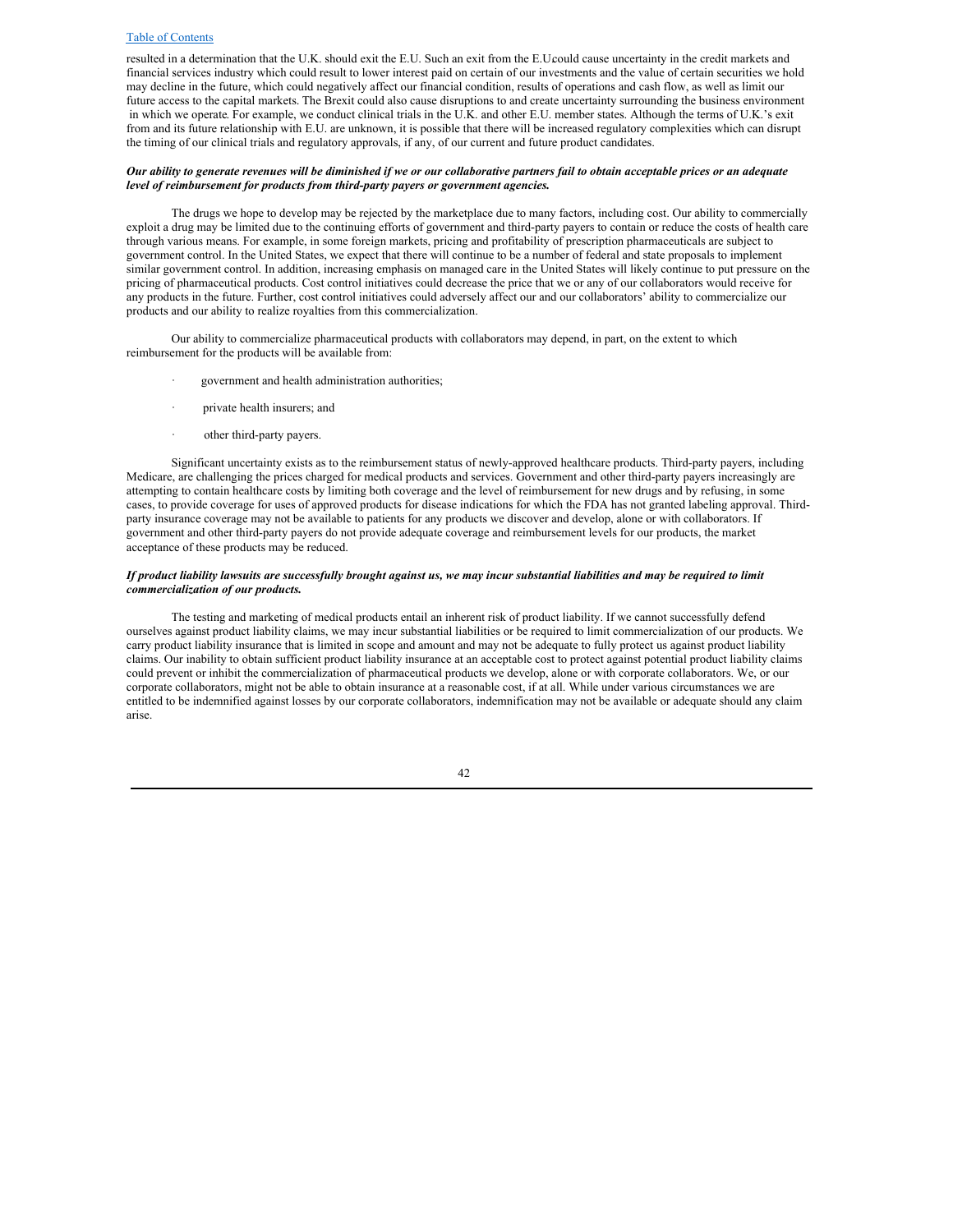## We depend on various scientific consultants and advisors for the success and continuation of our research and development efforts.

We work extensively with various scientific consultants and advisors. The potential success of our drug discovery and development programs depends, in part, on continued collaborations with certain of these consultants and advisors. We, and various members of our management and research staff, rely on certain of these consultants and advisors for expertise in our research, regulatory and clinical efforts. Our scientific advisors are not our employees and may have commitments to, or consulting or advisory contracts with, other entities that may limit their availability to us. We do not know if we will be able to maintain such consulting agreements or that such scientific advisors will not enter into consulting arrangements, exclusive or otherwise, with competing pharmaceutical or biotechnology companies, any of which would have a detrimental impact on our research objectives and could have a material adverse effect on our business, financial condition and results of operations.

# If we use biological and hazardous materials in a manner that causes injury or violates laws, we may be liable for damages, penalties or *fines.*

Our research and development activities involve the controlled use of potentially harmful biological materials as well as hazardous materials, chemicals and various radioactive compounds. We cannot completely eliminate the risk of accidental contamination or injury from the use, storage, handling or disposal of these materials. In the event of contamination or injury, we could be held liable for damages that result or for penalties or fines that may be imposed, and such liability could exceed our resources. We are also subject to federal, state and local laws and regulations governing the use, storage, handling and disposal of these materials and specified waste products. The cost of compliance with, or any potential violation of, these laws and regulations could be significant.

## Our internal computer systems, or those used by our contract research organizations or other contractors or consultants, may fail or *suf er security breaches.*

Despite the implementation of security measures, our internal computer systems and those of our contract research organizations and other contractors and consultants are vulnerable to damage from computer viruses, unauthorized access, natural disasters, terrorism, war and telecommunication and electrical failures. While we have not experienced any such system failure, accident or security breach to date, if such an event were to occur and cause interruptions in our operations, it could result in a disruption of our drug development programs. For example, the loss of clinical trial data from completed or ongoing clinical trials for a product candidate could result in delays in our regulatory approval efforts and significantly increase our costs to recover or reproduce the data. To the extent that any disruption or security breach were to result in a loss of or damage to our data or applications, or inappropriate disclosure of confidential or proprietary information, we could incur liability and the further development of any product candidates could be delayed.

# Our facilities are located near known earthquake fault zones, and the occurrence of an earthquake or other catastrophic disaster could *cause damage to our facilities and equipment, which could require us to cease or curtail operations.*

Our facilities are located in the San Francisco Bay Area near known earthquake fault zones and are vulnerable to significant damage from earthquakes. We are also vulnerable to damage from other types of disasters, including fires, floods, power loss, communications failures and similar events. If any disaster were to occur, our ability to operate our business at our facilities would be seriously, or potentially completely, impaired, and our research could be lost or destroyed. In addition, the unique nature of our research activities and of much of our equipment could make it difficult for us to recover from a disaster. The insurance we maintain may not be adequate to cover our losses resulting from disasters or other business interruptions.

# Future equity issuances or a sale of a substantial number of shares of our common stock may cause the price of our common stock to *decline.*

Because we will continue to need additional capital in the future to continue to expand our business and our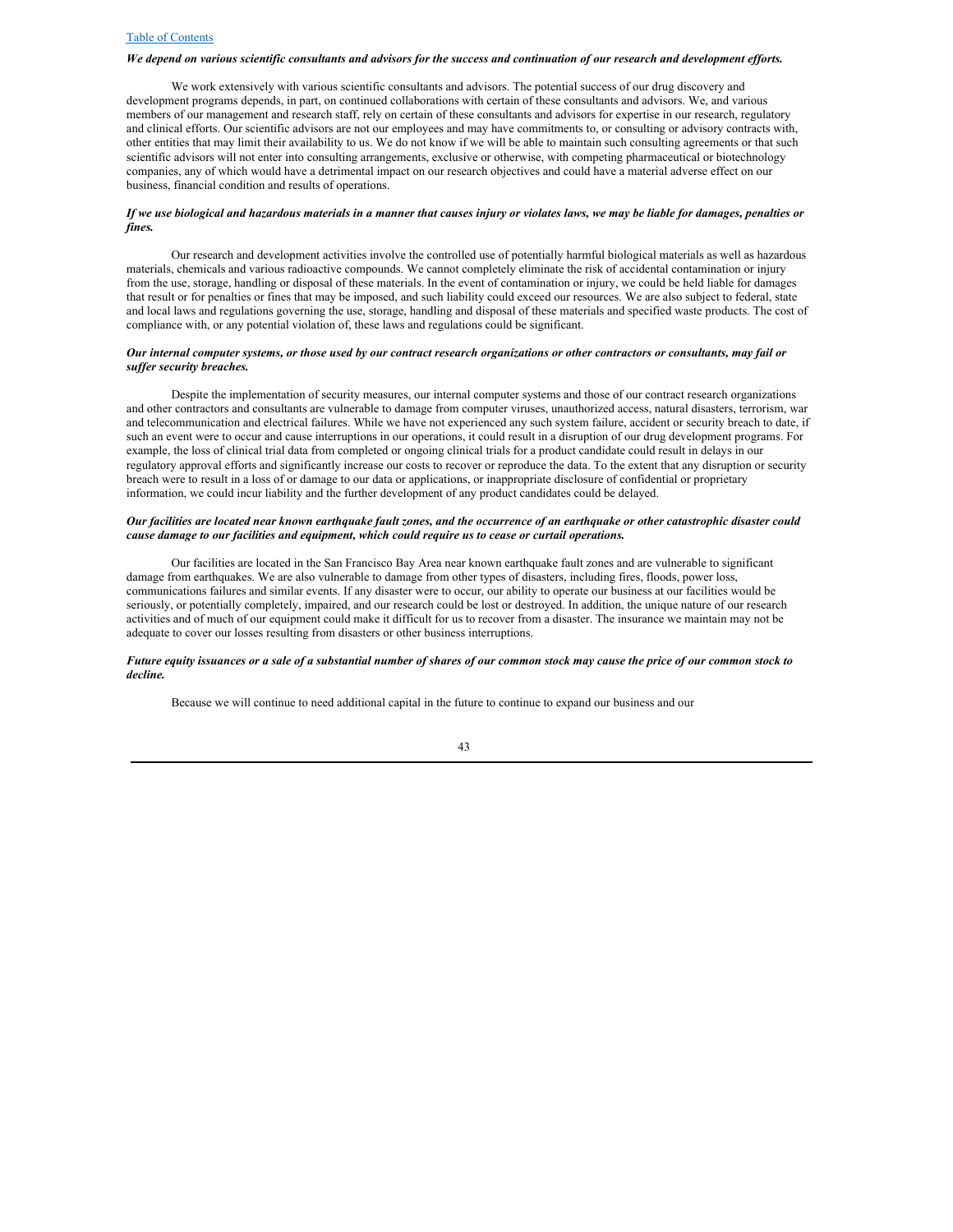research and development activities, among other things, we may conduct additional equity offerings. For example, under the universal shelf registration statement filed by us in May 2015 and declared effective by the SEC in July 2015, we may offer and sell any combination of common stock, preferred stock, debt securities and warrants in one or more offerings, up to a cumulative value of \$150 million. If we or our stockholders sell, or if it is perceived that we or they will sell, substantial amounts of our common stock (including pursuant to our Sales Agreement with Cantor or shares issued upon the exercise of options and warrants) in the public market, the market price of our common stock could fall. A decline in the market price of our common stock could make it more difficult for us to sell equity or equity-related securities in the future at a time and price that we deem appropriate. In addition, future sales by us of our common stock, including pursuant to our Sales Agreement with Cantor, may be dilutive to existing stockholders. Furthermore, if we obtain funds through a credit facility or through the issuance of debt or preferred securities, these securities would likely have rights senior to the rights of our common stockholders, which could impair the value of our common stock.

# Anti-takeover provisions in our charter documents and under Delaware law may make an acquisition of us, which may be beneficial to *our stockholders, more dif icult.*

Provisions of our amended and restated certificate of incorporation and bylaws, as well as provisions of Delaware law, could make it more difficult for a third party to acquire us, even if doing so would benefit our stockholders. These provisions:

- establish that members of the board of directors may be removed only for cause upon the affirmative vote of stockholders owning a majority of our capital stock;
- authorize the issuance of "blank check" preferred stock that could be issued by our board of directors to increase the number of outstanding shares and thwart a takeover attempt;
- limit who may call a special meeting of stockholders;
- prohibit stockholder action by written consent, thereby requiring all stockholder actions to be taken at a meeting of our stockholders;
- establish advance notice requirements for nominations for election to the board of directors or for proposing matters that can be acted upon at stockholder meetings;
- provide for a board of directors with staggered terms; and
- provide that the authorized number of directors may be changed only by a resolution of our board of directors.

In addition, Section 203 of the Delaware General Corporation Law, which imposes certain restrictions relating to transactions with major stockholders, may discourage, delay or prevent a third party from acquiring us.

# **Item 2. Unregistered Sales of Equity Securities and Use of Proceeds**

None.

**Item 3. Defaults Upon Senior Securities**

None.

# **Item 4. Mine Safety Disclosures**

Not applicable.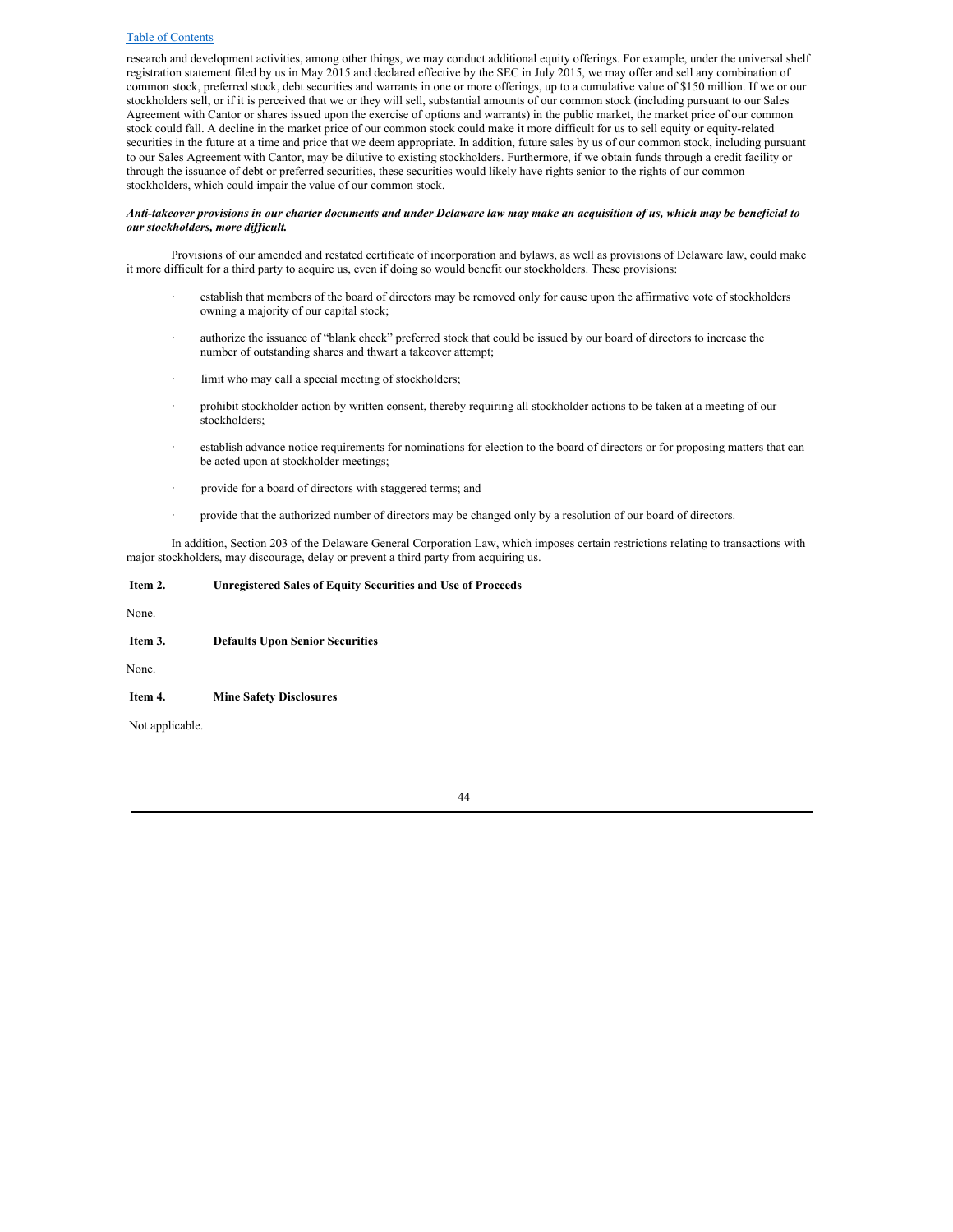# **Item 5. Other Information**

None.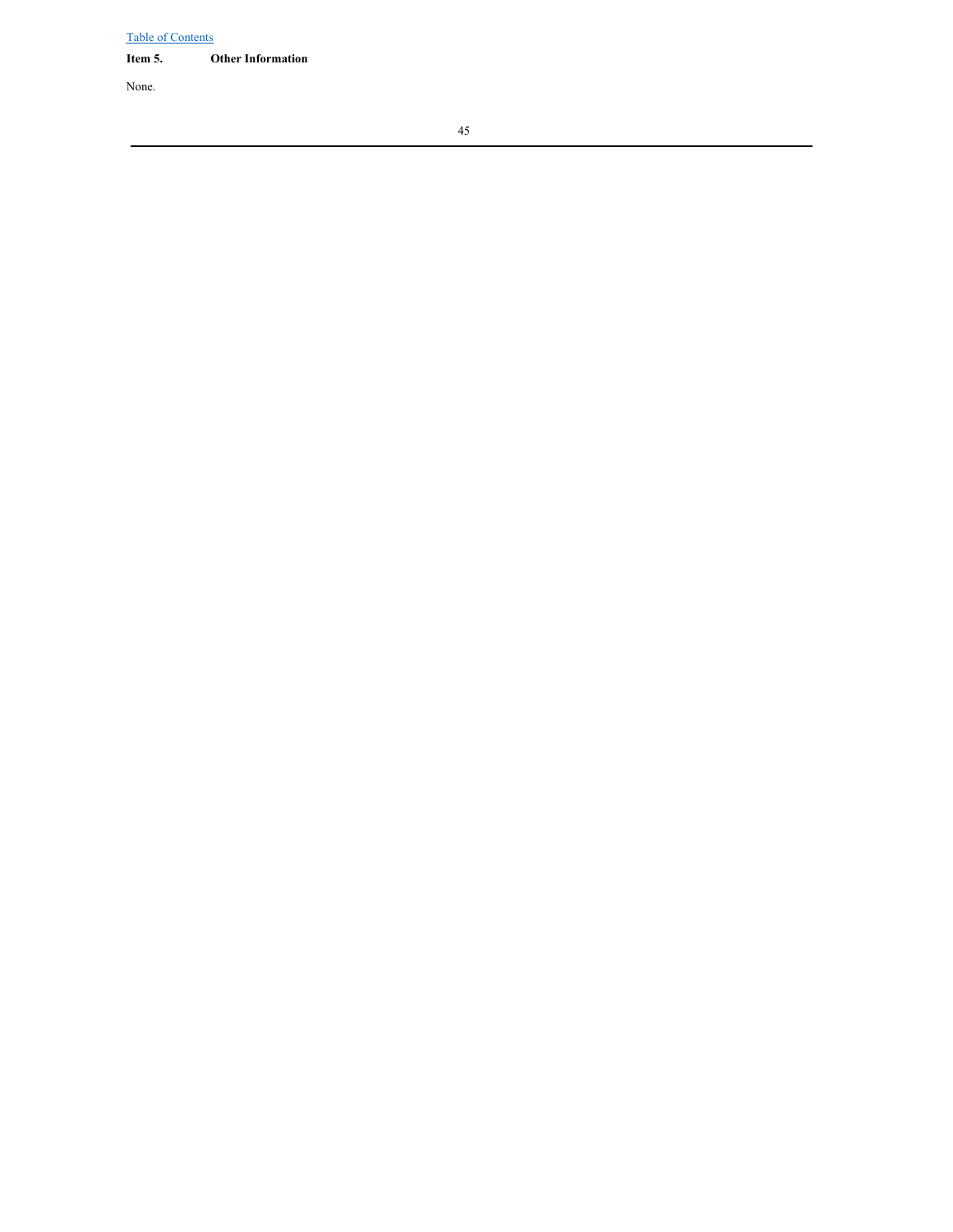# **Item 6. Exhibits**

The exhibits listed on the accompanying index to exhibits are filed or incorporated by reference (as stated therein) as part of this Quarterly Report on Form 10-Q.

| Exhibit<br>Number |            | <b>Description of Document</b>                                                                                                                                           |  |  |  |  |  |  |  |  |
|-------------------|------------|--------------------------------------------------------------------------------------------------------------------------------------------------------------------------|--|--|--|--|--|--|--|--|
|                   | 3.1        | Amended and Restated Certificate of Incorporation. (1)                                                                                                                   |  |  |  |  |  |  |  |  |
|                   | 3.2        | Amended and Restated Bylaws. (2)<br>Form of warrant to purchase shares of common stock. (3)                                                                              |  |  |  |  |  |  |  |  |
|                   | 4.1        |                                                                                                                                                                          |  |  |  |  |  |  |  |  |
|                   | 4.2        | Specimen Common Stock Certificate. (4)<br>Warrant issued to HCP BTC, LLC for the purchase of shares of common stock. (5)                                                 |  |  |  |  |  |  |  |  |
|                   | 4.3        |                                                                                                                                                                          |  |  |  |  |  |  |  |  |
|                   | 10.1       | Separation Agreement by and between Rigel Pharmaceuticals, Inc. and Elliot Grossbard, M.D., dated June 30, 2016.                                                         |  |  |  |  |  |  |  |  |
|                   | 10.2       | Clinical Research Consulting Agreement by and between Rigel Pharmaceuticals, Inc. and Elliot Grossbard, M.D., dated<br>June 27, 2016.                                    |  |  |  |  |  |  |  |  |
|                   | 10.3       | 2000 Non-Employee Directors' Stock Option Plan, as amended.                                                                                                              |  |  |  |  |  |  |  |  |
|                   | 10.4       | 2011 Equity Incentive Plan, as amended.                                                                                                                                  |  |  |  |  |  |  |  |  |
|                   | 31.1       | Certification required by Rule $13a-14(a)$ or Rule $15d-14(a)$ of the Exchange Act.                                                                                      |  |  |  |  |  |  |  |  |
|                   | 31.2       | Certification required by Rule 13a-14(a) or Rule 15d-14(a) of the Exchange Act.                                                                                          |  |  |  |  |  |  |  |  |
|                   | 32.1       | Certification required by Rule 13a-14(b) or Rule 15d-14(b) of the Exchange Act and Section 1350 of Chapter 63 of Title<br>18 of the United States Code (18 U.S.C. 1350). |  |  |  |  |  |  |  |  |
|                   | 101.INS    | <b>XBRL Instance Document</b>                                                                                                                                            |  |  |  |  |  |  |  |  |
|                   | 101.SCH    | XBRL Taxonomy Extension Schema Document                                                                                                                                  |  |  |  |  |  |  |  |  |
|                   | 101.CAL    | XBRL Taxonomy Extension Calculation Linkbase Document                                                                                                                    |  |  |  |  |  |  |  |  |
|                   | 101.LAB    | XBRL Taxonomy Extension Labels Linkbase Document                                                                                                                         |  |  |  |  |  |  |  |  |
|                   | 101.PRE    | XBRL Taxonomy Extension Presentation Linkbase Document                                                                                                                   |  |  |  |  |  |  |  |  |
|                   | 101.DEF    | XBRL Taxonomy Extension Definition Linkbase Document                                                                                                                     |  |  |  |  |  |  |  |  |
|                   | reference. | (1) Filed as an exhibit to Rigel's Current Report on Form 8-K (No. 000-29889) filed on May 29, 2012 and incorporated herein by                                           |  |  |  |  |  |  |  |  |
|                   | reference. | (2) Filed as an exhibit to Rigel's Current Report on Form 8-K (No. 000-29889) filed on February 2, 2007 and incorporated herein by                                       |  |  |  |  |  |  |  |  |
|                   | reference. | (3) Filed as an exhibit to Rigel's Registration Statement on Form S-1 (No. 333-45864), as amended, and incorporated herein by                                            |  |  |  |  |  |  |  |  |
|                   | reference. | (4) Filed as an exhibit to Rigel's Current Report on Form 8-K (No. 000-29889) filed on June 24, 2003, and incorporated herein by                                         |  |  |  |  |  |  |  |  |

(5) Filed as an exhibit to Rigel's Quarterly Report on Form 10-Q (No. 000-29889) for the quarter ended March 31, 2009, and incorporated herein by reference.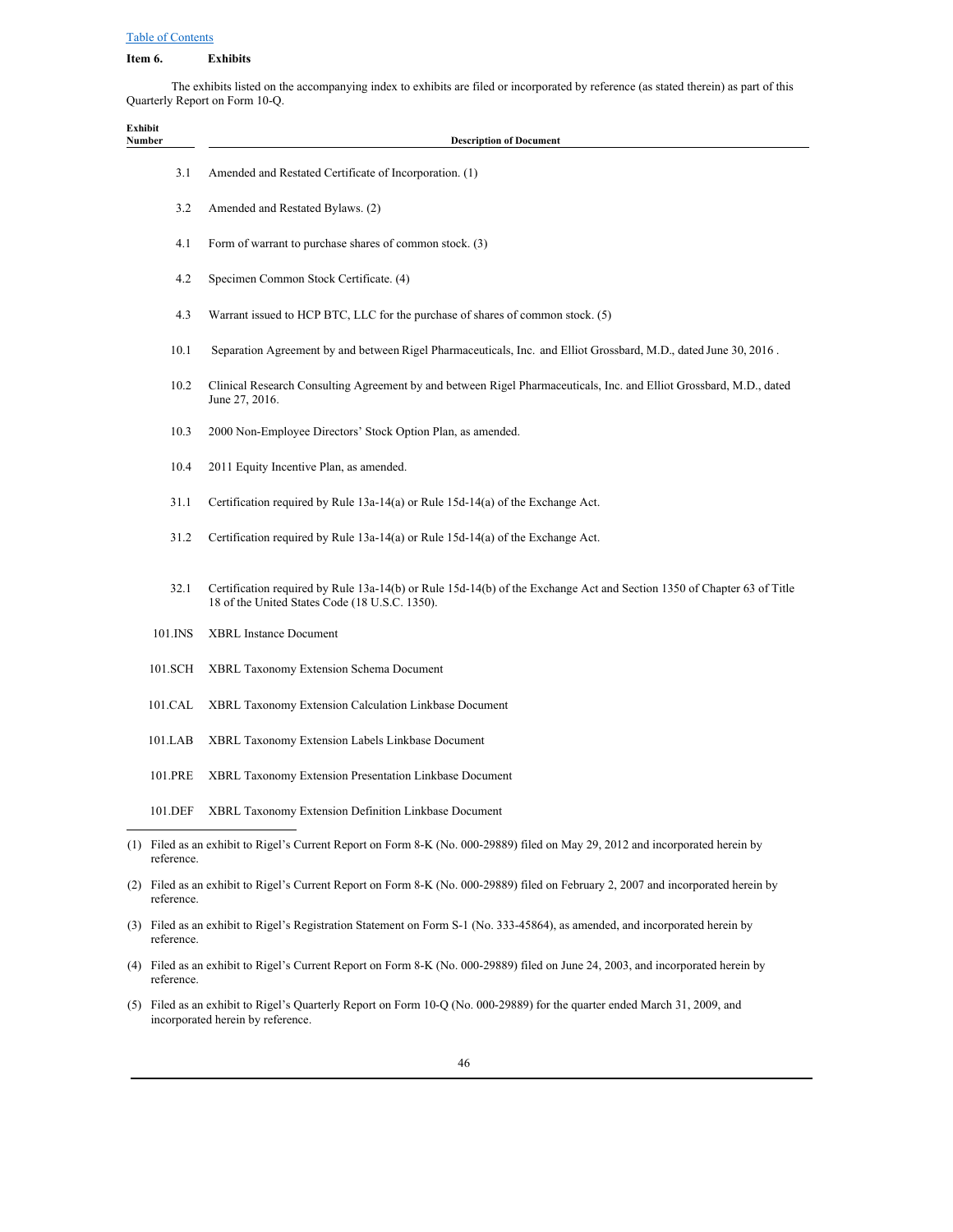# **SIGNATURES**

Pursuant to the requirements of the Securities Exchange Act of 1934, as amended, the registrant has duly caused this report to be signed on its behalf by the undersigned, thereunto duly authorized.

RIGEL PHARMACEUTICALS, INC.

By: /s/ RAUL R. RODRIGUEZ

Raul R. Rodriguez Chief Executive Officer (Principal Executive Officer)

- Date: August 2, 2016
- By: /s/ RYAN D. MAYNARD Ryan D. Maynard Executive Vice President and Chief Financial Officer (Principal Financial and Accounting Officer)

Date: August 2, 2016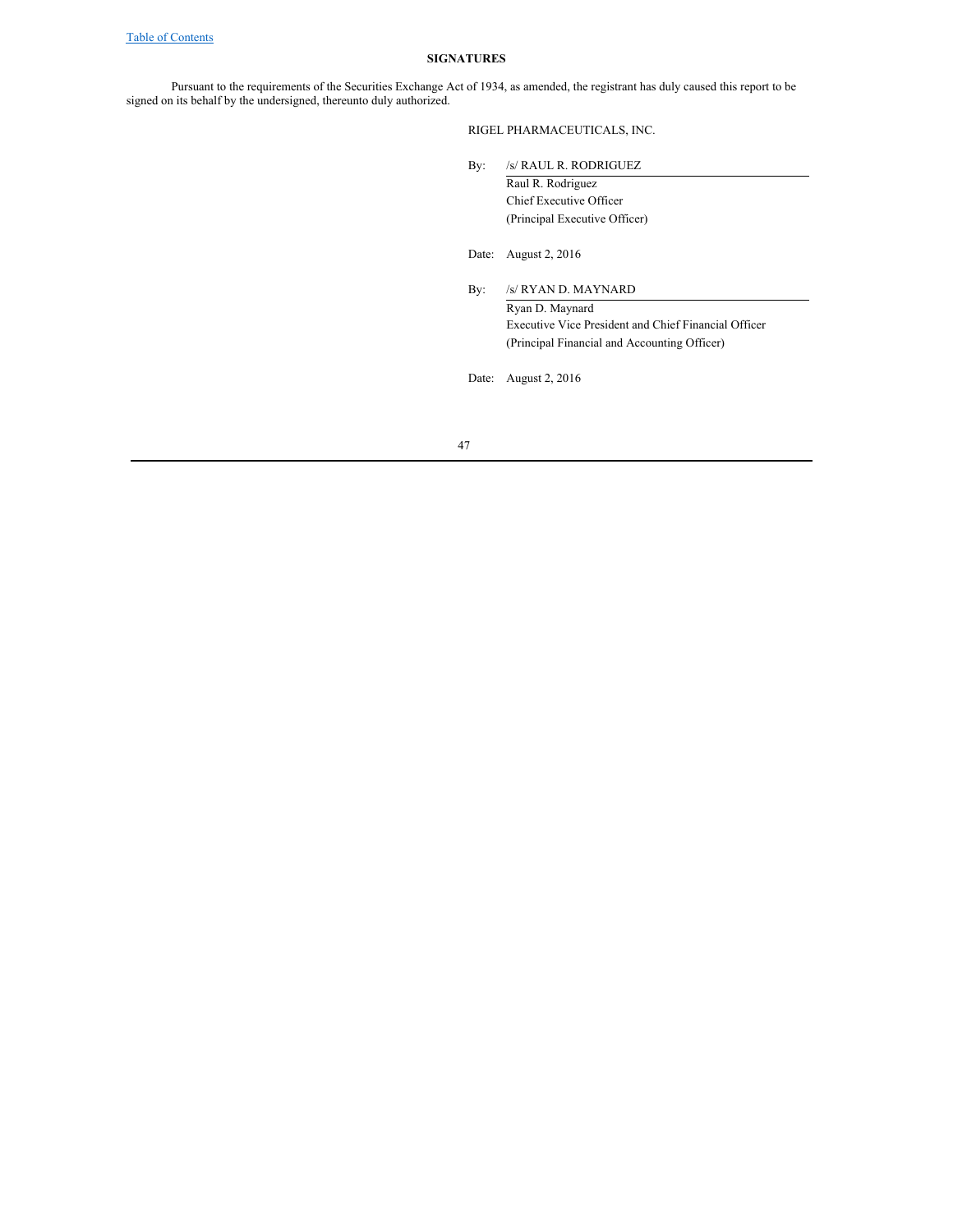# **INDEX TO EXHIBIT S**

| Exhibit<br>Number |            | <b>Description of Document</b>                                                                                                                                           |  |  |  |  |  |  |  |
|-------------------|------------|--------------------------------------------------------------------------------------------------------------------------------------------------------------------------|--|--|--|--|--|--|--|
|                   | 3.1        | Amended and Restated Certificate of Incorporation. (1)                                                                                                                   |  |  |  |  |  |  |  |
|                   | 3.2        | Amended and Restated Bylaws. (2)                                                                                                                                         |  |  |  |  |  |  |  |
|                   | 4.1        | Form of warrant to purchase shares of common stock. (3)                                                                                                                  |  |  |  |  |  |  |  |
|                   | 4.2        | Specimen Common Stock Certificate. (4)                                                                                                                                   |  |  |  |  |  |  |  |
|                   | 4.3        | Warrant issued to HCP BTC, LLC for the purchase of shares of common stock. (5)                                                                                           |  |  |  |  |  |  |  |
|                   | 10.1       | Separation Agreement by and between Rigel Pharmaceuticals, Inc. and Elliot Grossbard, M.D., dated June 30, 2016.                                                         |  |  |  |  |  |  |  |
|                   | 10.2       | Clinical Research Consulting Agreement by and between Rigel Pharmaceuticals, Inc. and Elliot Grossbard, M.D., dated<br>June 27, 2016.                                    |  |  |  |  |  |  |  |
|                   | 10.3       | 2000 Non-Employee Directors' Stock Option Plan, as amended.                                                                                                              |  |  |  |  |  |  |  |
|                   | 10.4       | 2011 Equity Incentive Plan, as amended.                                                                                                                                  |  |  |  |  |  |  |  |
|                   | 31.1       | Certification required by Rule 13a-14(a) or Rule 15d-14(a) of the Exchange Act.                                                                                          |  |  |  |  |  |  |  |
|                   | 31.2       | Certification required by Rule $13a-14(a)$ or Rule $15d-14(a)$ of the Exchange Act.                                                                                      |  |  |  |  |  |  |  |
|                   | 32.1       | Certification required by Rule 13a-14(b) or Rule 15d-14(b) of the Exchange Act and Section 1350 of Chapter 63 of Title<br>18 of the United States Code (18 U.S.C. 1350). |  |  |  |  |  |  |  |
|                   | 101.INS    | <b>XBRL Instance Document</b>                                                                                                                                            |  |  |  |  |  |  |  |
|                   | 101.SCH    | XBRL Taxonomy Extension Schema Document                                                                                                                                  |  |  |  |  |  |  |  |
|                   | 101.CAL    | XBRL Taxonomy Extension Calculation Linkbase Document                                                                                                                    |  |  |  |  |  |  |  |
|                   | 101.LAB    | XBRL Taxonomy Extension Labels Linkbase Document                                                                                                                         |  |  |  |  |  |  |  |
|                   | 101.PRE    | XBRL Taxonomy Extension Presentation Linkbase Document                                                                                                                   |  |  |  |  |  |  |  |
|                   | 101.DEF    | XBRL Taxonomy Extension Definition Linkbase Document                                                                                                                     |  |  |  |  |  |  |  |
|                   | reference. | (1) Filed as an exhibit to Rigel's Current Report on Form 8-K (No. 000-29889) filed on May 29, 2012 and incorporated herein by                                           |  |  |  |  |  |  |  |
|                   | reference. | (2) Filed as an exhibit to Rigel's Current Report on Form 8-K (No. 000-29889) filed on February 2, 2007 and incorporated herein by                                       |  |  |  |  |  |  |  |
|                   | reference. | (3) Filed as an exhibit to Rigel's Registration Statement on Form S-1 (No. 333-45864), as amended, and incorporated herein by                                            |  |  |  |  |  |  |  |
|                   |            | (4) Filed as an exhibit to Rigel's Current Report on Form 8-K (No. 000-29889) filed on June 24, 2003, and incorporated herein by                                         |  |  |  |  |  |  |  |

reference. (5) Filed as an exhibit to Rigel's Quarterly Report on Form 10-Q (No. 000-29889) for the quarter ended March 31, 2009, and

incorporated herein by reference.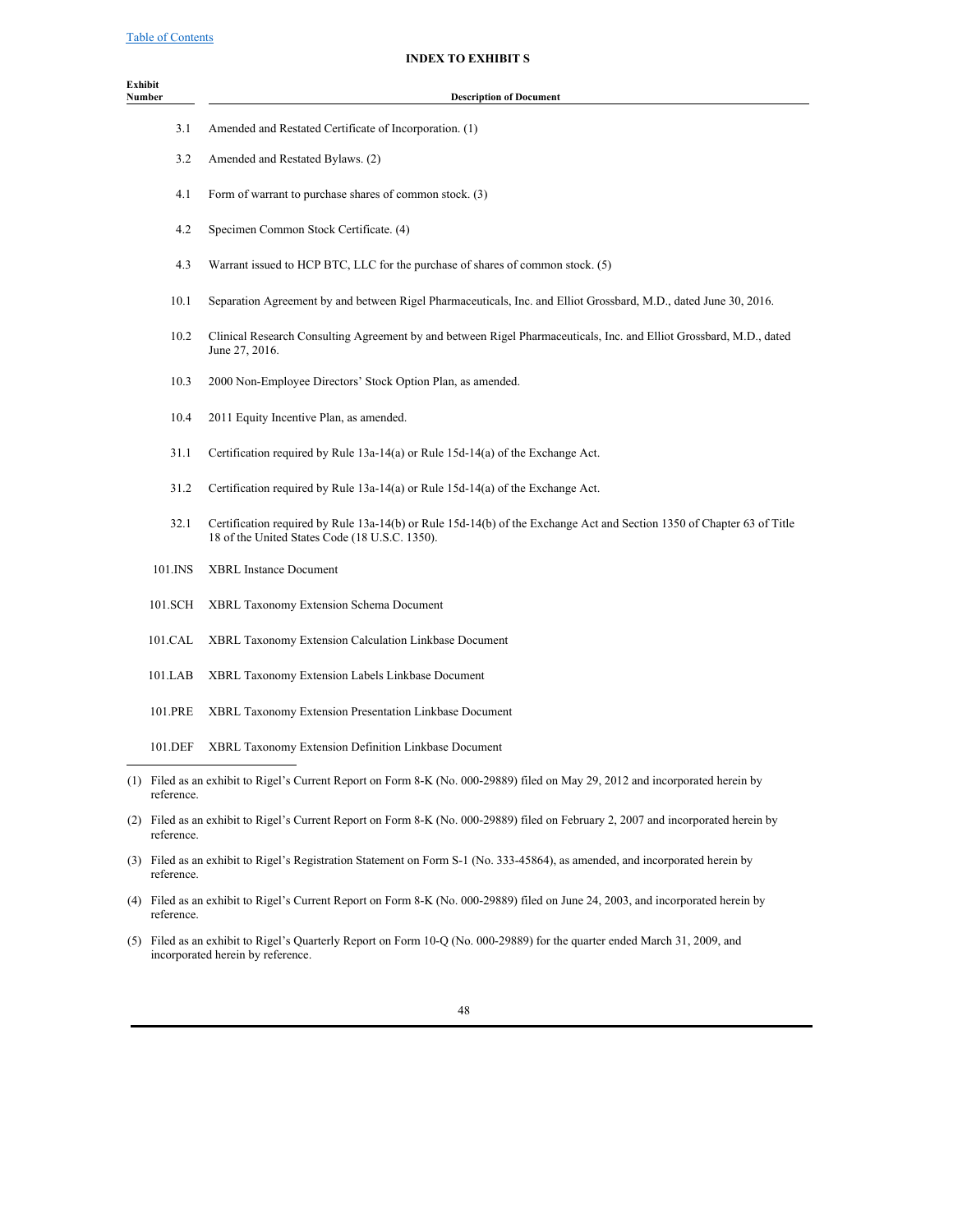# **SEVERANCE AGREEMENT AND GENERAL RELEASE**

This Severance Agreement and General Release (hereinafter "Agreement") is made and voluntarily entered into between Elliott Grossbard ("Employee") and Rigel Pharmaceuticals, Inc., its affiliated companies, subsidiaries, agents, attorneys, successors, assigns, and representatives (hereinafter collectively, the "Company"). The Company and Employee are collectively referred to herein as the "Parties."

WHEREAS, Employee's employment with the Company terminated effective June 30, 2016;

WHEREAS, Employee is not aware of any work-related injury or illness that has not already been disclosed to the

Company;

WHEREAS, Employee represents that Employee has not initiated, and is not aware of, any action in any forum, including any state or federal court or agency, on his behalf that involves the Company;

WHEREAS, in exchange for separation compensation, Employee releases the Company from any claims arising from or related to the employment relationship and the termination thereof;

WHEREAS, Employee has agreed to resolve any and all disputes, claims, complaints, grievances, charges, actions, petitions and demands that Employee may have, including, but not limited to, any and all claims arising or in any way related to Employee's employment with, or termination from, the Company;

WHERE AS, Employee also understands that in order to receive severance compensation under this Agreement, Employee must sign and return this Agreement to Dolly Vance, Executive Vice President and General Counsel on or before July 21, 2016 and not revoke the Agreement as set forth below.

NOW, THEREFORE, in consideration of the mutual covenants and promises herein contained and other good and valuable consideration, receipt of which is hereby acknowledged, it is hereby agreed by and between the Parties as follows:

# 1. Company's Consideration.

a. In consideration for the release of all claims as set forth below and other obligations under this Agreement, and upon Employee's delivery on or before July 21, 2016 to Dolly Vance, Executive Vice President and General Counsel, of a fully signed original of this Agreement and does not revoke this Agreement as described below, the Company shall cause all unvested time-vesting stock options as of Employee's last day of employment to become vested (*see* Exhibit A) and the period for the Employee to exercise all stock options vested on the last day of his employment to be extended until March 31, 2018. Such extension of exercise term shall be made no sooner than the seventh day and no later than the twelfth day following the Company's receipt of a signed copy of this Agreement, provided that Employee does not revoke this Agreement by the means identified below. Finally, the Compensation Committee of the Board of Directors of Company will grant to Employee a cash bonus equal to the total percentage of goals reached under the Rigel 2016 Cash Incentive Plan at 50% of Employee's salary and consulting fees earned during calendar year 2016, subject to all applicable taxes and other withholdings authorized by Employee or required by law and provided that Employee does not terminate his consulting agreement before the end of 2016.

b. Employee agrees that the foregoing acceleration of unvested stock options, extension of term to exercise stock options and eligibility for cash bonus, hereinafter called "Severance Benefits", shall constitute the entire amount of monetary consideration provided to Employee under this Agreement and that Employee will not seek any further compensation for any claimed damages, costs or attorney's fees in connection with the matters encompassed by this Agreement.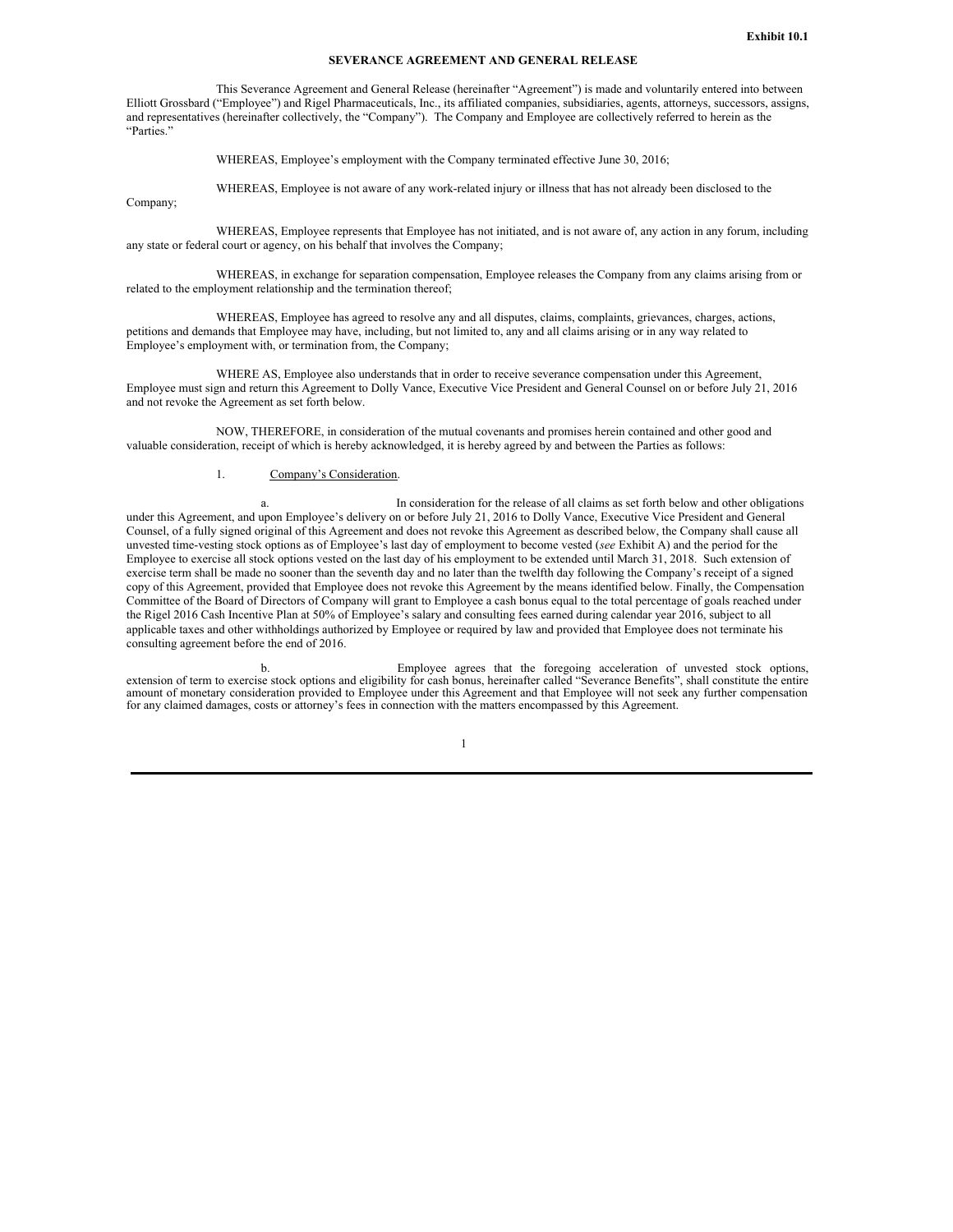2. Tax Indemnification. Employee acknowledges and agrees that the Company has made no<br>representations or warranties regarding the tax consequences of any amounts paid by the Company pursuant to this Agreement. Employee agrees to pay all federal or state taxes owed by Employee, if any, which are required by law to be paid with respect to the payments herein. Employee further agrees to indemnify and hold the Company harmless from any taxes owed by Employee, including interest or penalties owed by Employee, on account of this Agreement. Employee further agrees to reimburse Company for any attorney's fees and costs incurred by Company as a result of having to obtain indemnification under this Agreement.

Effective Dates. The "Effective Date" of this Agreement is the date it is signed by Employee and not revoked within seven (7) calendar days after signing as described in Paragraph 7, below. The "Effective Date" of the ADEA is 12:01 a.m. on the eighth (8th) calendar day from the signature date.

4. Consent to Amendment of Incentive Stock Options. Employee holds certain options to purchase<br>common stock of the Company, which were granted pursuant to the Company's 2000 Equity Incentive Plan and 2011 Equity Incentive (the *"Plans"*) and, as of June 30, 2016, such options will not be all vested, and the remaining vested options would not be exercisable for a period longer than three (3) months from the date of termination of Employee's continuous service with the Company (the<br>
"Options"). Certain of the Options are "incentive stock options" (within the meaning of Section 422 o Directors of the Company (the "Board") will approve an amendment to the Options to accelerate vesting of all unvested Options to be fully vested on the Effective Date and to extend the exercise period for all of the Option employment status (the "Amendment"). The Amendment impacts the status of some of the Options that are incentive stock options, as summarized in this Paragraph 4 and the attached Exhibit B. The Plans permit the Board to ame that Employee's rights and obligations under the Options shall not be impaired by any such amendment unless the Company obtains Employee's consent and Employee consents to the amendment in writing. Employee acknowledges that because the Amendment adversely impacts the incentive stock option status of many of the Options, the Amendment will not be effective as to the Options unless and until Employee consents to the Amendment, as part of this Agreement. Employee understands that Employee is under no obligation to consent to the Amendment. Employee acknowledges that she has read this Paragraph 4 and attached Exhibit B and has had sufficient time to review and discuss this matter. Employee further understands that this Paragraph 4 and Exhibit B are intended as a brief summary of the amendment to the Options and, thus, if there is any inconsistency between the information included in this Paragraph 4 and the Options, the terms of the Options shall govern. Employee acknowledges that the Amendment shall not override any contrary provision in the terms of the Options, the applicable Plan and option agreement under which the Options were granted that would provide for earlier termination of any Options in connection with a corporate transaction, change in control, or other similar transaction, and that in any event, the Options may not be exercised beyond their original termination date. Employee acknowledges that neither the Company nor its agents have recommended or influenced his decision to consent to the amendment of the Options. Employee further acknowledges that she has had the opportunity to seek independent advice regarding this matter from his legal counsel and tax advisor and she is not relying on any tax advice from the Company or its agents. After due consideration of the above, by signing and not revoking this Agreement, Employee agrees to the Amendment of all of the Options as described in this Paragraph 4.

5. Payment in Full. Employee acknowledges and agrees that Employee has received all salary, wages, accrued vacation, bonuses, commissions, expense reimbursements, or other such sums due to Employee other than amounts to be paid pursuant to this Agreement. In light of the payment by the Company of all wages due, the Parties further acknowledge and agree that California Labor Code § 206.5 is not violated by virtue of Employees execution of this Agreement. That section provides in pertinent part as follows:

No employer shall require the execution of any release of any claim or right on account of wages due, or to become due, or made as an advance on wages to be earned, unless payment of such wages has been made.

6. Release of Claims. In consideration for the Company's promises and premium contributions set forth above, all of which are in excess of any regular Company policy, Employee agrees (except as otherwise indicated in the final paragraph of this Paragraph 6) to forever and fully release and discharge the Company, defined to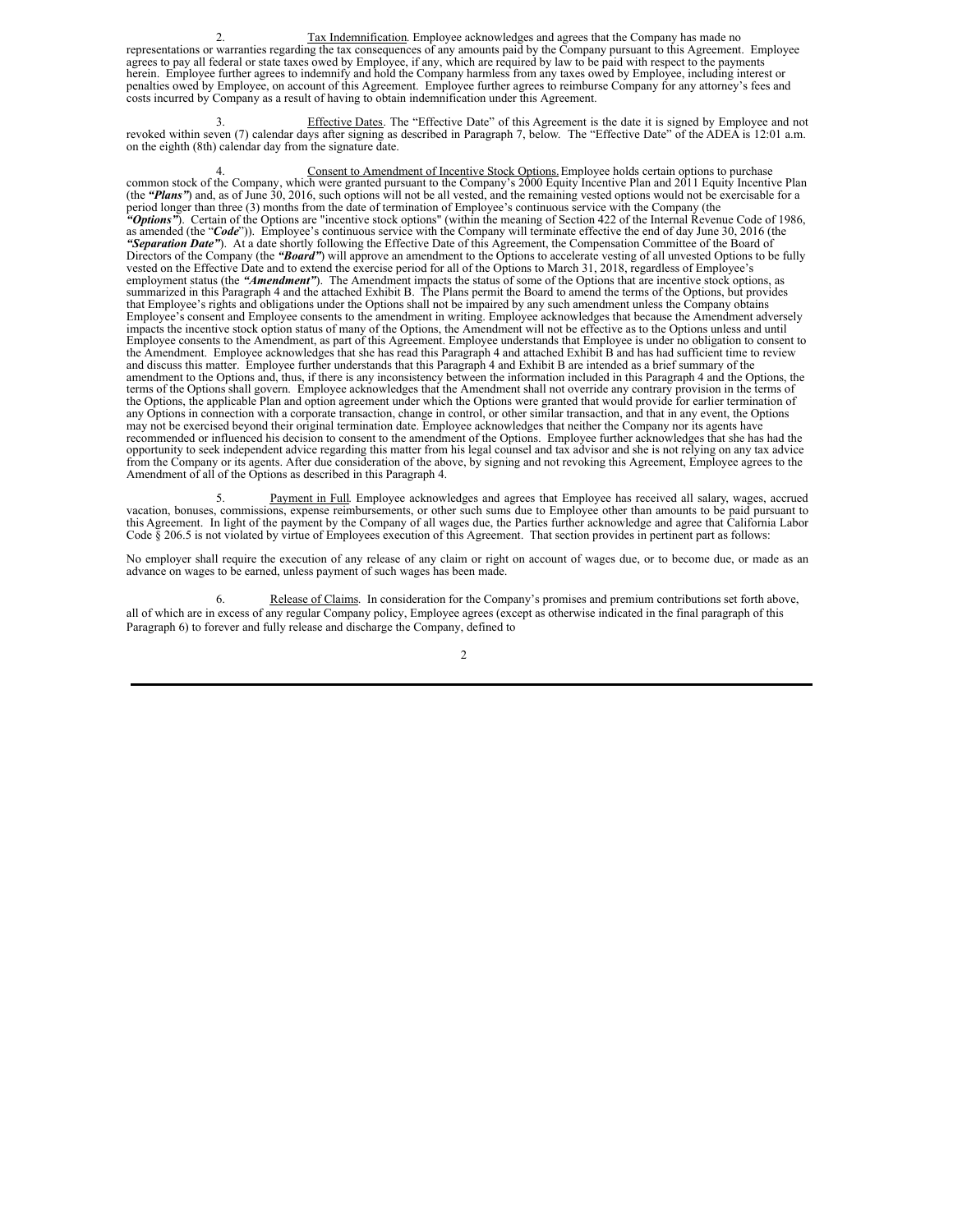include its successors, affiliates, subsidiaries, assigns, executives, directors, employees, managers, officers, investors, insurers, and attorneys, from all claims and damages of every kind and nature, known and unknown, which exist or can arise out of Employee's employment and/or termination of employment with the Company, through and including the date of his signing of this Agreement. This release includes, but is not limited to, any rights or claims arising under the California Constitution; California statutory and common law (including contract law, employment law and tort law); the California Fair Employment and Housing Act; the California Labor Code; the Age Discrimination in Employment Act (ADEA); Title VII of the Civil Rights Act of 1964; the Americans with Disabilities Act; federal and state family leave statutes; and any and all other federal, state and local laws, statutes, executive orders, regulations and common law; any claim for any loss, cost, damage, or expense arising out of any dispute over the non-withholding or other tax treatment of any of the proceeds received by Employee as a result of this Agreement; any and all claims for attorneys' fees and costs; and any and all claims relating to, or arising from, Employee's right to purchase, or actual purchase of shares of stock of the Company, including, without limitation, any claims for fraud, misrepresentation, breach of fiduciary duty, breach of duty under applicable state corporate law, and securities fraud under any state or federal law. Employee and the Company agree that this is a compromise settlement of all such claims and therefore, this Agreement does not constitute any admission of liability on the part of the Company.

Employee further agrees and acknowledges that the release provided for in this Section shall apply to all unknown and unanticipated injuries and/or damages (as well as those now disclosed). Employee acknowledges and understands that Section 1542 of the Civil Code of the State of California provides as follows:

A general release does not extend to claims which the creditor does not know or suspect to exist in his/her favor at the time of executing the release, which if known by him/her must have materially affected his/her settlement with the debtor. Being aware of Section 1542 of the California Civil Code, Employee by signing this Agreement expressly waives the

provisions of Section 1542 of the California Civil Code and any other similar provisions of law that may be applicable.

Notwithstanding the release of claims otherwise provided for in this Section of the Agreement, it is expressly understood that nothing in this Agreement will prevent Employee from filing a charge of discrimination with any state or federal agency, including but not limited to the National Labor Relations Board or the Equal Employment Opportunity Commission or any of its state or local deferral agencies, or participating in any investigation by the National Labor Relations Board, the Equal Employment Opportunity Commission or any of its state or local deferral agencies, although Employee understands and agrees that by signing this Agreement she waives his right (if any) to any monetary or other recovery should any governmental agency or other third party pursue any claims on Employee's behalf, either individually, or as part of any class, collective or representative action. Further, shall be construed to be a waiver by Employee of any benefit that vested in any benefit plan prior to his termination date or as a waiver of his right to continue any benefit in accordance with the terms of a benefit plan. Likewise nothing in this Agreement shall be construed to waive any right that is not subject to waiver by private agreement, including any right that Employee may have under California Labor Code Section 2802 to indemnification of any employee expenses or losses incurred in discharging his duties. It is also expressly understood that nothing in this Agreement shall in any way prohibit Employee from bringing any complaint, claim or action seeking to challenge the validity of this Agreement and/or bringing any complaint claim or action alleging a breach of this Agreement by the Company.

7. **Acknowledgement of Waiver of Claims Under ADEA** Employee acknowledges waiving and<br>releasing any rights under the Age Discrimination in Employment Act of 1967 ("ADEA") and that this waiver and release is knowing and<br>vol ADEA after the Effective Date of this Agreement. Employee acknowledges that the consideration given for this waiver and release Agreement is in addition to anything of value to which Employee was already entitled. Employee further acknowledges notice by this writing that:

> (a) Employee should consult with an attorney prior to executing this Agreement; (b) Employee has up to twenty-one (21) calendar days within which to consider this Agreement;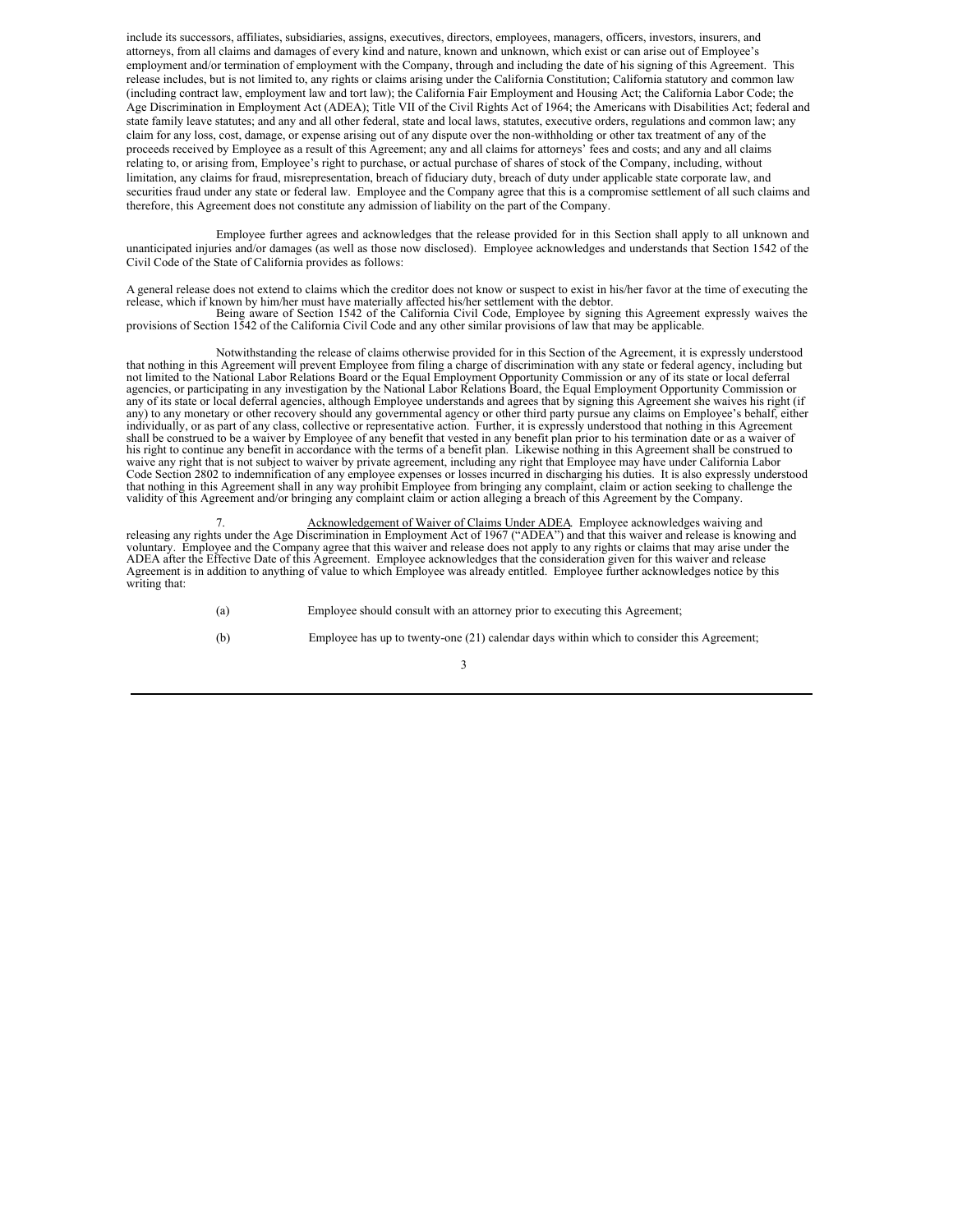the Agreement;

(c) Employee has seven (7) calendar days following Employee's execution of this Agreement to revoke

(d) the ADEA waiver in this Agreement shall not be effective until the seven (7) day revocation period has expired; and

(e) nothing in this Agreement prevents or precludes Employee from challenging or seeking a<br>determination in good faith of the validity of this waiver under the ADEA, nor does it impose any condition precedent, penalties or doing so, unless specifically authorized by federal law;

Employee understands that, notwithstanding any contrary language in this Agreement, rights or claims that may not be released, waived or compromised by private agreement are not waived, and that nothing in this Agreement prevents him from filing any charges or claims with the EEOC, the NLRB or any other federal agency, or from participating fully in any investigation or matter pending before any state or federal agency.

(g) in order to revoke this Agreement, Employee must deliver to**Dolly Vance**'s attention at the following address a written revocation before 12:00 a.m. (midnight) p.s.t. on the seventh calendar day following the date Employee signs the Agreement:

> Dolly Vance Executive Vice President and General Counsel 1180 Veterans Boulevard South San Francisco, CA 94080 Fax: 650-624-1101

8. No Pending or Future Lawsuits. Employee attests that Employee has not filed any lawsuits, administrative complaints or made any other charges, either in Employee's name or on behalf of any other person or entity, against the Company in any local, state or federal court or with any local, state, federal or administrative agency. Employee further represents that Employee will not bring any action in the future in which Employee seeks to recover any damages from the Company relating to or arising from Employee's employment or the termination of Employee's employment with the Company, other than an action to enforce Employee's rights under this Agreement. If any organization (governmental or nongovernmental) brings an action against the Company for any reason, and any money or other benefit is given to Employee as a result of the action, Employee agrees to give the proceeds of said action given to Employee to the Company.

9. Confidentiality. Employee understands that the terms and existence of this Agreement are personal to Employee and that maintaining the confidential nature of this Agreement is a material term of the Agreement. Employee covenants that Employee has not disclosed and will not disclose the existence or terms of this Agreement to anyone other than Employee's spouse, registered domestic partner, attorney, and accountant. It is further provided that any party hereto may make such disclosures as is required by law and as is necessary for legitimate law enforcement or compliance purposes.

10. Liquidated Damages. The Parties acknowledge and agree that the time and expense involved in proving actual damages of the confidentiality agreement set forth in Paragraph 9 render any breach appropriate for liquidated damages. Accordingly, in lieu of requiring actual proof of damages or losses, the Parties agree that the liquidated damage for any breach of the confidentiality agreement (but not as a penalty), the Employee shall pay the Company the sum of \$1,000. This liquidated damage amount shall be enforceable pursuant to final and binding arbitration as set forth below. The party seeking liquidated damages shall have the burden of proof by a preponderance of the evidence. Attorneys' fees and costs shall be awarded to the prevailing party. Neither the breach of the confidentiality agreement nor the payment of liquidated damages shall affect the continuing validity or enforceability of this Agreement.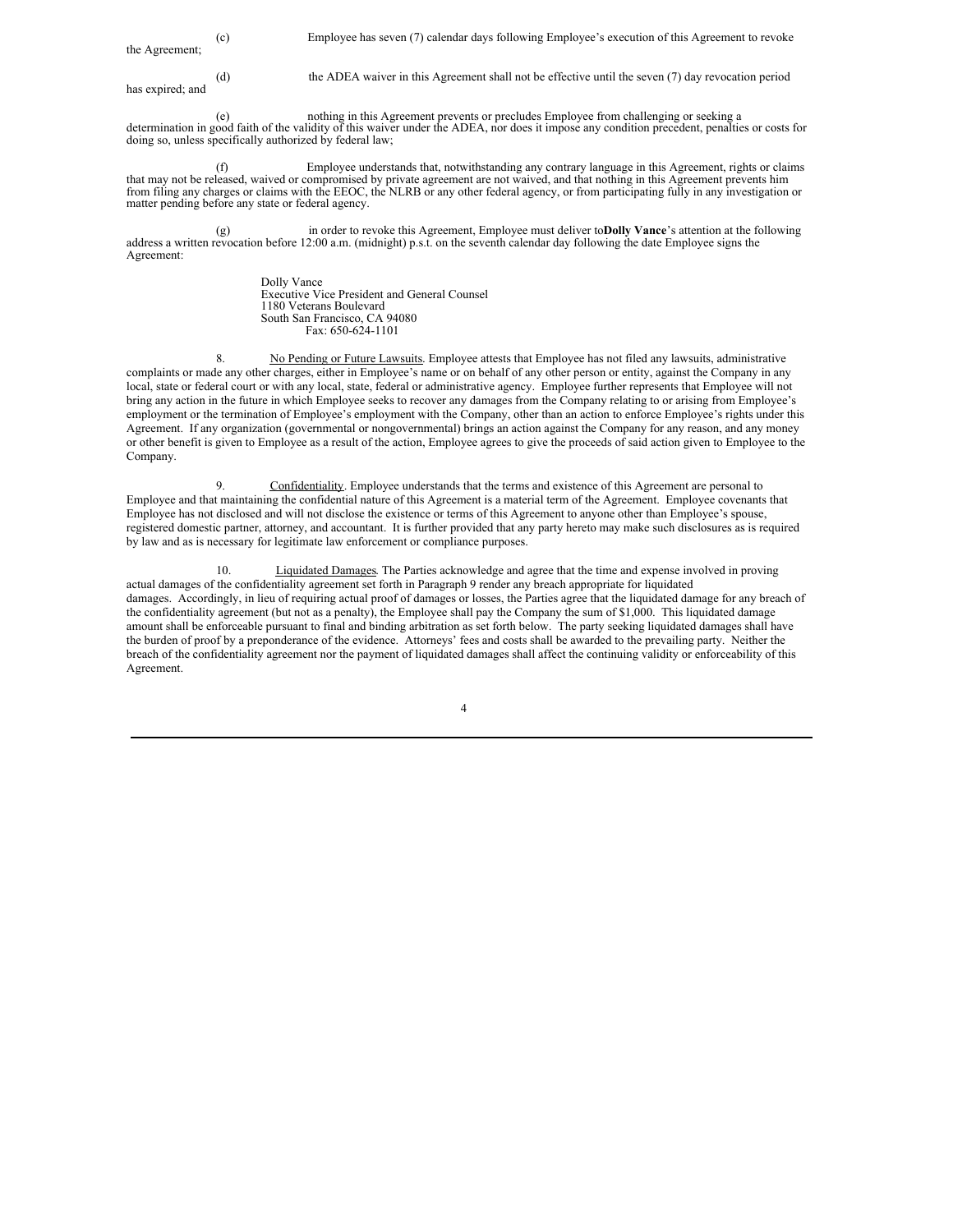11. Future Employment. While Employee is free to apply for future positions with the Company, Employee understands and agrees that Employee will not receive any special treatment or position in the reapplication process.

12. Non-Disclosure of Confidential and Proprietary Information. Employee specifically acknowledges<br>that Employee's employment with the Company created a relationship of trust between Employee and the Company with respect t information of a confidential or secret nature of which Employee became aware during the period of his employment and which (i) relates to the business of the Company, or to the business of any customer or supplier of the Company; or (ii) is processed by the Company and has been created, discovered, or developed by, or has otherwise become known to the Company that has commercial value to the business in which the Company is engaged. All said information is herein called "Proprietary Information." By way of illustration, and not in limitation, proprietary information includes trade secrets, patents, patent applications, inventions, processes, computer programs, data, know how, strategies, forecasts, customer lists, pricing, policies, operational procedures, staffing, billing, and collection practices, contract provisions, philosophies or other intellectual property rights of the Company. At all times Employee will keep in confidence and trust all<br>such proprietary information and will not use or disclose any such Proprietary Info consent of the Company. Employee hereby agrees that all Proprietary Information shall be the sole and exclusive property of the Company and its assigns. Employee further acknowledges and agrees that Employee's Proprietary Information and Inventions Agreement with the Company remains in full force and effect and is unaffected by this Agreement.

13. <u>Return of Company Property</u>. Within five (5) days of Employee's signing this agreement, Employee will deliver to the Company all property, documents, data, and proprietary information of any nature pertaining to the Company or its<br>affiliated companies. Employee also affirms that employee has not taken from the Company data of any description or any reproduction containing or pertaining to any Proprietary Information nor has Employee utilized nor will<br>Employee utilize Proprietary Information outside of Employee's duties as an Employee of

14. Non-Disparagement. Employee agrees to refrain from communicating any disparaging, derogatory, libelous, or scandalous statements to any third party regarding the Company, including its employees. Employee further agree from tortious interference with the contracts and relationships of the Company. Employee further agrees that Employee shall not act, in any way, as an agent of the Company, or state or imply that Employee has any authority to bind the Company.

15. No Admission of Liability. This Agreement and compliance with this Agreement shall not be construed as an admission by the Company of any liability whatsoever, or as an admission by the Company of any violation of the rights of Employee or any person, or of the violation of any order, law, statute, duty, or contract whatsoever against Employee or any person. The Company specifically disclaims any liability to Employee or any other person for any alleged violation of the rights of Employee or any person, or for any alleged violation of any order, law, statute, duty, or contract on the part of the Company, its employees or agents or related companies or their employees or agents.

16. No Representations. Each party represents that it has had the opportunity to consult with an attorney, and has carefully read and understands the scope and effect of the provisions of this Agreement. The Parties hereto further represent and acknowledge that in executing this Agreement they do not rely and have not relied upon any representation or statement made by any of the Parties or by any of the Parties' agents, attorneys, or representatives with regard to the subject matter, basis, or effect of the Agreement or otherwise, other than those specifically stated in this written Agreement.

17. Final and Binding. This Agreement shall be binding upon the Parties hereto and upon their heirs, administrators, representatives, executors, successors, and assigns, and shall inure to the benefit of said Parties and each of them and to their heirs, administrators, representatives, executors, successors, and assigns. Employee expressly warrants that such Employee has not transferred to any person or entity any rights, causes of action, or claims released in the Agreement.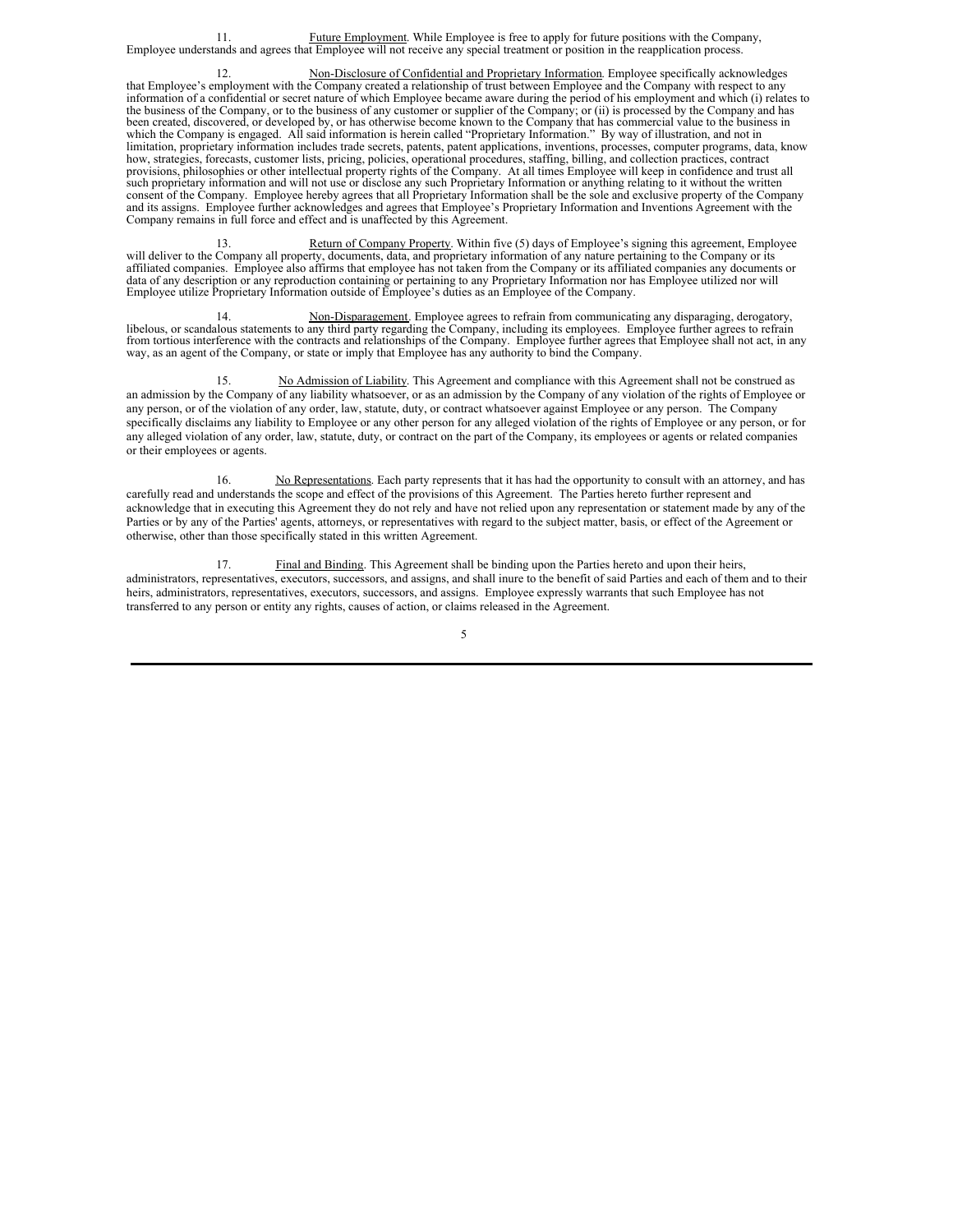18. Severability. Should any provision of this Agreement be found by a court of competent jurisdiction or an arbitrator to be illegal, invalid, unenforceable or void, that provision shall be considered severable and the remaining provisions shall remain in full force and effect without said provision.

19. Entire Agreement. With the exception of any agreement with the Company pertaining to proprietary, trade secret, or other confidential information, which shall remain in full force and effect, this Agreement sets forth the entire agreement and understanding between the Parties hereto concerning the subject matter of this Agreement and fully supersedes any and all prior agreements or understandings, written or oral, between the Parties hereto pertaining to the subject matter hereof.

20. Plain Meaning. This Agreement shall be interpreted in accordance with the plain meaning of its terms and not strictly for or against any of the Parties hereto.

21. Governing Law. This Agreement shall be deemed to have been executed and delivered within the State of California, and it shall be construed, interpreted, governed, and enforced in accordance with the laws of the State of California, without regard to the State of California's conflict of law principles.

22. No Knowledge of Wrongdoing. Employee represents that Employee has no knowledge of any wrongdoing involving a federal or state governmental agency, or any other wrongdoing that involves Employee or other present or former Company employees.

Agreement.

23. Costs. The Parties shall each bear their own attorneys' fees and other fees incurred in connection with this

24. Arbitration. The Parties agree that any dispute regarding any aspect of this Agreement, including the confidentiality provisions, shall be submitted exclusively to final and binding arbitration before a mutually agreed upon arbitrator in accordance with the Federal Arbitration Act ("FAA"), 9 U.S.C. §§ 1, *et seq*. In the event the FAA does not apply for any reason, then the arbitration will proceed pursuant to the California Arbitration Act, California Code of Civil Procedure §§ 1280, *et seq*. The arbitrator shall be empowered to award any appropriate relief, including remedies at law, in equity or injunctive relief. Arbitration proceedings shall be held in San Francisco, California or at any other location mutually agreed upon by the Parties. The Parties agree that this arbitration shall be the exclusive means of resolving any dispute under this Agreement and that no other action will be brought by them in any court or other forum. If the Parties cannot agree on an arbitrator, then an arbitrator will be selected using the alternate striking method from a list of five (5) neutral arbitrators provided by JAMS (Judicial Arbitration & Mediation Services). Employee will have the option of making the first strike. Each Party will pay the fees for their own counsel, subject to any remedies to which that party may later be entitled under applicable law. However, in all cases where required by applicable law, the Company will pay the arbitrator's fees and the arbitration costs. If under applicable law the Company is not required to pay the arbitrator's fees and the arbitration costs, then such fees and costs will be apportioned equally between each set of adverse parties.

25. Authority. The Company represents and warrants that the undersigned has the authority to act on behalf of the Company and to bind the Company and all that may claim through it, to the terms and conditions of this Agreement. Employee represents and warrants that Employee has the capacity to act on Employee's own behalf, and on behalf of all others, to bind them to the terms and conditions of this Agreement. Each party warrants and represents that there are no liens or claims of lien, or assignments in law or equity or otherwise, of or against any of the claims or causes of action released herein.

26. No Waiver. The failure of any party to insist upon the performance of any of the terms and conditions in this Agreement, or the failure to prosecute any breach of any of the terms and conditions of this Agreement, shall not be construed thereafter as a waiver of any such terms or conditions. This entire Agreement shall remain in full force and effect as if no such forbearance or failure of performance had occurred.

27. No Oral Modification. Any modification or amendment of this Agreement, or additional obligation assumed by either party in connection with this Agreement, shall be effective only if placed in writing and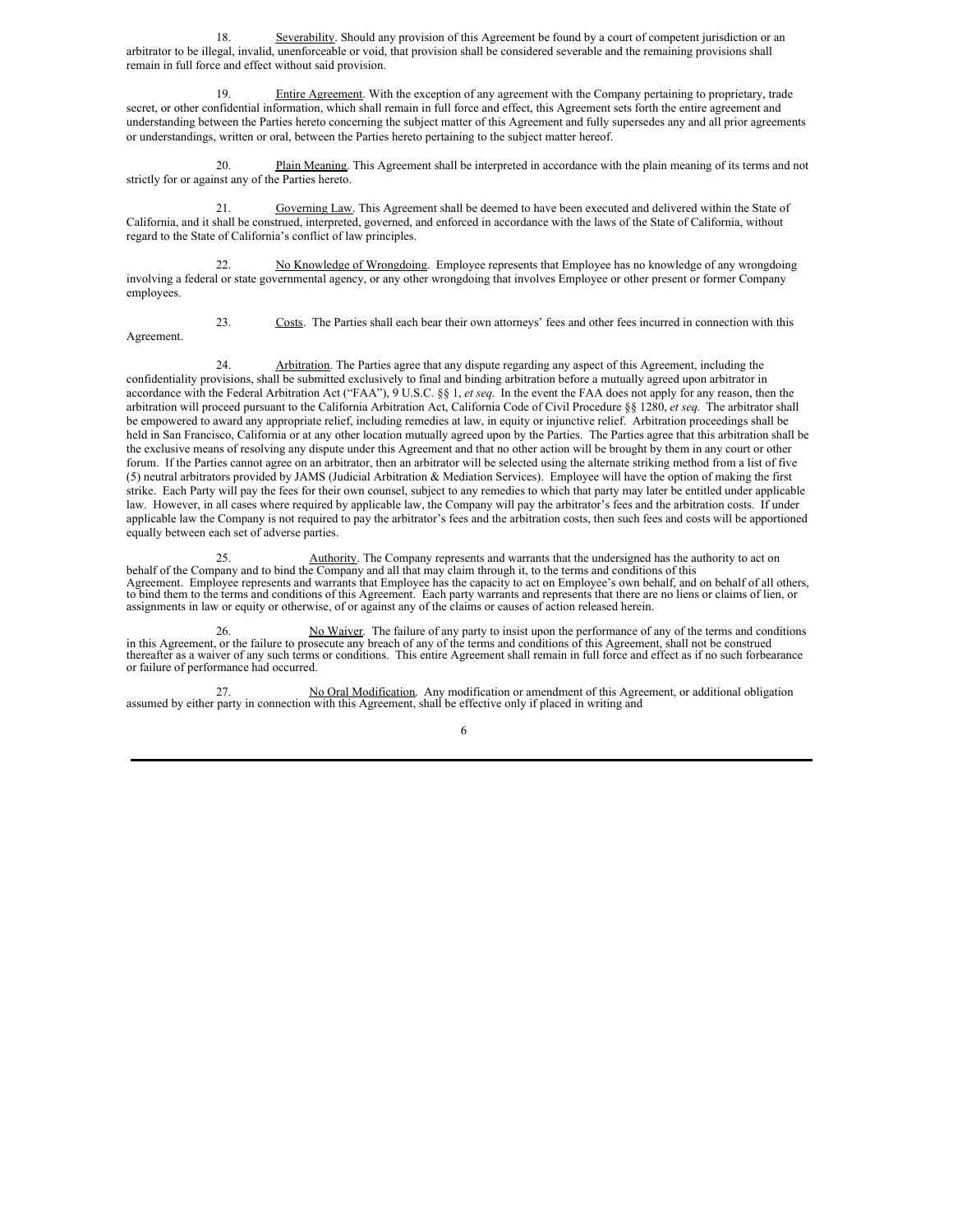signed by both Parties or by authorized representatives of each party. No provision of this Agreement can be changed, altered, modified, or waived except by an executed writing by the Parties.

28. Attorneys' Fees. In the event that either Party brings an action to enforce or affect its rights under this Agreement, the prevailing party shall be entitled to recover its costs and expenses, including the costs of me and court fees, plus reasonable attorneys' fees, incurred in connection with such an action, provided that such recovery is consistent with applicable law.

29. Counterparts. This Agreement may be executed in counterparts and each counterpart, when executed, shall have the efficacy of a second original. Photographic copies of such signed counterparts may be used in lieu of the original for any purpose.

30. Voluntary Execution of Agreement. This Agreement is executed voluntarily and without any duress or undue influence on the part or behalf of the Parties hereto, with the full intent of releasing all claims. The Parties acknowledge that:

(a) they have read this Agreement;

(b) they have been represented in the preparation, negotiation, and execution of this Agreement by legal counsel of their own choice or that they have voluntarily declined to seek such counsel;

(c) they understand the terms and consequences of this Agreement and of the releases it contains; and

(d) they are fully aware of the legal and binding effect of this Agreement.

IN WITNESS WHEREOF, the Parties have executed this Agreement on the respective dates set forth below.

Dated: June 30, 2016 /s/ Elliott Grossbard

Employee

For Rigel Pharmaceuticals, Inc.

Dated: June 30, 2016 /s/ Dolly Vance

Title: General Counsel, EVP, Corp. Affairs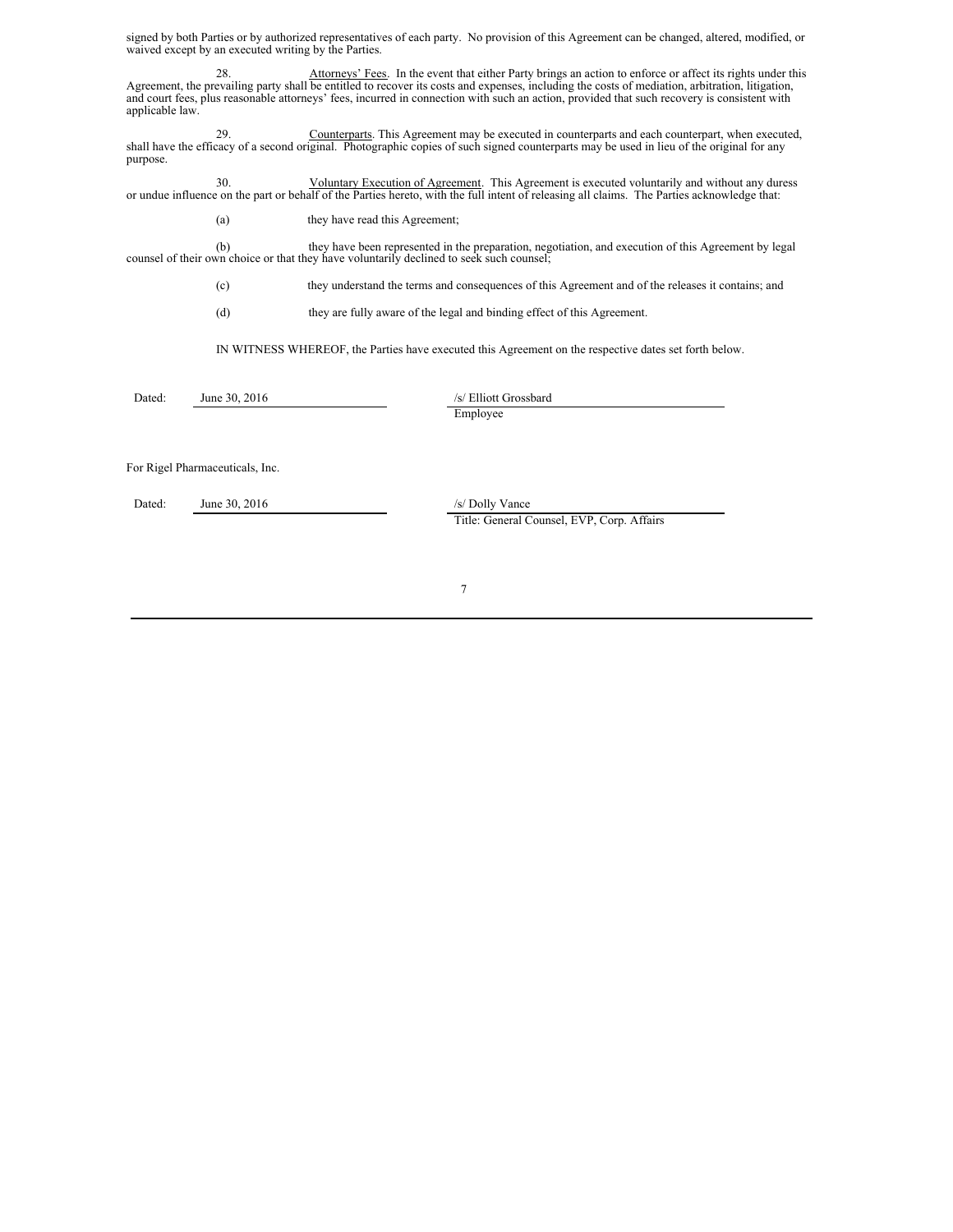# **Exhibit A**

# ELLIOTT GROSSBARD OPTION GRANTS AS OF 06/30/2016

| Grant#   | Grant<br>Date | Plan/Type | <b>Shares</b>       | Price | <b>Exercised</b> | <b>Vested</b> | Cancelled      | <b>Unvested</b> | Outstanding  | Exercisable |
|----------|---------------|-----------|---------------------|-------|------------------|---------------|----------------|-----------------|--------------|-------------|
| 00000815 | 07/16/2003    | 2000/NO   | 15,277 \$           | 8.25  | $\mathbf{0}$     | $\Omega$      | 15,277         | $\theta$        | $\theta$     |             |
| 00000816 | 07/16/2003    | 2000/NO   | 134,723 \$          | 8.25  | $\mathbf{0}$     | $\mathbf{0}$  | 134,723        | $\mathbf{0}$    | $\mathbf{0}$ | $\Omega$    |
| R0000131 | 07/28/2003    | 2000/NO   | 24,064 \$           | 9.20  | $\mathbf{0}$     | $\Omega$      | 24.064         | $\theta$        | $\theta$     |             |
| R0000132 | 07/28/2003    | 2000/NO   | 3,714 S             | 9.20  | $\mathbf{0}$     | $\Omega$      | 3,714          | $\theta$        | $\Omega$     |             |
| 00001000 | 06/03/2004    | 2000/NO   | 7,378 S             | 17.66 | $\mathbf{0}$     | $\mathbf{0}$  | 7,378          | $\mathbf{0}$    | $\mathbf{0}$ | $\theta$    |
| 00001001 | 06/03/2004    | 2000/NO   | 27,622 \$           | 17.66 | $\mathbf{0}$     | $\mathbf{0}$  | 27,622         | $\mathbf{0}$    | $\mathbf{0}$ | $\Omega$    |
| 00001170 | 01/20/2005    | 2000/NQ   | 32,222 S            | 22.17 | $\mathbf{0}$     | $\mathbf{0}$  | 32,222         | $\mathbf{0}$    | $\mathbf{0}$ | $\Omega$    |
| 00001288 | 10/04/2005    | 2000/NO   | 5.083 \$            | 24.56 | $\mathbf{0}$     | $\theta$      | 5.083          | $\overline{0}$  | $\theta$     | $\Omega$    |
| 00001289 | 10/04/2005    | 2000/NO   | 59.917 <sub>S</sub> | 24.56 | $\mathbf{0}$     | $\mathbf{0}$  | 59,917         | $\mathbf{0}$    | $\mathbf{0}$ | $\Omega$    |
| 00001490 | 01/25/2006    | 2000/NO   | $60,000$ $\$\$      | 7.40  | $\mathbf{0}$     | $\theta$      | 60,000         | $\theta$        | $\theta$     |             |
| 00001591 | 08/07/2006    | 2000/NO   | 625 \$              | 9.56  | $\mathbf{0}$     | 625           | $\theta$       | $\theta$        | 625          | 625         |
| 00001592 | 08/07/2006    | 2000/NO   | 27,153 \$           | 9.56  | $\boldsymbol{0}$ | 27,153        | $\theta$       | $\mathbf{0}$    | 27,153       | 27,153      |
| 00001845 | 01/31/2007    | 2000/NO   | 80,000 \$           | 11.73 | $\boldsymbol{0}$ | 80,000        | $\mathbf{0}$   | $\mathbf{0}$    | 80,000       | 80,000      |
| 00001999 | 01/31/2008    | 2000/NQ   | 130,000 \$          | 26.45 | $\boldsymbol{0}$ | 130,000       | $\mathbf{0}$   | $\theta$        | 130,000      | 130,000     |
| 00002347 | 03/30/2009    | 2000/ISO  | 30.816 <sup>S</sup> | 6.49  | $\mathbf{0}$     | 30,816        | $\overline{0}$ | $\mathbf{0}$    | 30.816       | 30.816      |
| 00002348 | 03/30/2009    | 2000/NO   | 84,184 \$           | 6.49  | $\mathbf{0}$     | 84,184        | $\mathbf{0}$   | $\mathbf{0}$    | 84.184       | 84,184      |
| 00002371 | 01/20/2010    | 2000/ISO  | 9.584 S             | 9.62  | $\mathbf{0}$     | 9,584         | $\theta$       | $\theta$        | 9,584        | 9,584       |
| 00002372 | 01/20/2010    | 2000/NO   | 105,416 \$          | 9.62  | $\boldsymbol{0}$ | 105,416       | $\mathbf{0}$   | $\mathbf{0}$    | 105,416      | 105,416     |
| 00002831 | 02/01/2011    | 2000/ISO  | 6,576 \$            | 6.73  | $\boldsymbol{0}$ | 6,576         | $\overline{0}$ | $\mathbf{0}$    | 6,576        | 6,576       |
| 00002832 | 02/01/2011    | 2000/NO   | 58,424 \$           | 6.73  | $\boldsymbol{0}$ | 58,424        | $\mathbf{0}$   | $\mathbf{0}$    | 58,424       | 58,424      |
| 00003085 | 01/25/2012    | 2011/ISO  | 20,065 \$           | 8.15  | $\mathbf{0}$     | 20,065        | $\theta$       | $\theta$        | 20,065       | 20,065      |
| 00003086 | 01/25/2012    | 2011/NO   | 129.935 \$          | 8.15  | $\mathbf{0}$     | 129,935       | $\theta$       | $\theta$        | 129.935      | 129,935     |
| 00003113 | 01/30/2013    | 2011/ISO  | 21,611 \$           | 6.51  | $\mathbf{0}$     | 21,611        | $\theta$       | $\theta$        | 21,611       | 21,611      |
| 00003114 | 01/30/2013    | 2011/NO   | 128,389 \$          | 6.51  | $\mathbf{0}$     | 128,389       | $\theta$       | $\theta$        | 128,389      | 128,389     |
| 00003693 | 02/27/2014    | 2011/ISO  | 75,357 \$           | 3.59  | $\mathbf{0}$     | 30,449        | $\mathbf{0}$   | 44.908          | 75,357       | 30,449      |
| 00003694 | 02/27/2014    | 2011/NO   | 74,643 \$           | 3.59  | $\boldsymbol{0}$ | 60,175        | $\overline{0}$ | 14,468          | 74,643       | 60,175      |
| 00003702 | 02/27/2014    | 2011/NO   | 150,000 \$          | 3.59  | $\mathbf{0}$     | 75,000        | $\mathbf{0}$   | 75,000          | 150,000      | 75,000      |
| 00003906 | 01/26/2015    | 2011/NO   | 175,000 \$          | 2.14  | $\mathbf{0}$     | 123,958       | $\mathbf{0}$   | 51,042          | 175,000      | 123,958     |
| 00003911 | 01/26/2015    | 2011/NQ   | 175,000 \$          | 2.14  | $\mathbf{0}$     | 175,000       | $\theta$       | $\Omega$        | 175,000      | 175,000     |
| 00004132 | 01/26/2016    | 2000/ISO  | 6,250 \$            | 2.74  | $\mathbf{0}$     | $\theta$      | $\theta$       | 6,250           | 6,250        |             |
| 00004133 | 01/26/2016    | 2000/NO   | 143,750 \$          | 2.74  | $\boldsymbol{0}$ | 31,250        | $\mathbf{0}$   | 112,500         | 143,750      | 31,250      |
| 00004134 | 01/26/2016    | 2000/NQ   | 150,000 \$          | 2.74  | $\mathbf{0}$     | $\Omega$      | $\theta$       | 150,000         | 150,000      |             |
|          |               |           | 2,152,778           |       | $\mathbf{0}$     | 1,328,610     | 370,000        | 454,168         | 1,782,778    | 1,328,610   |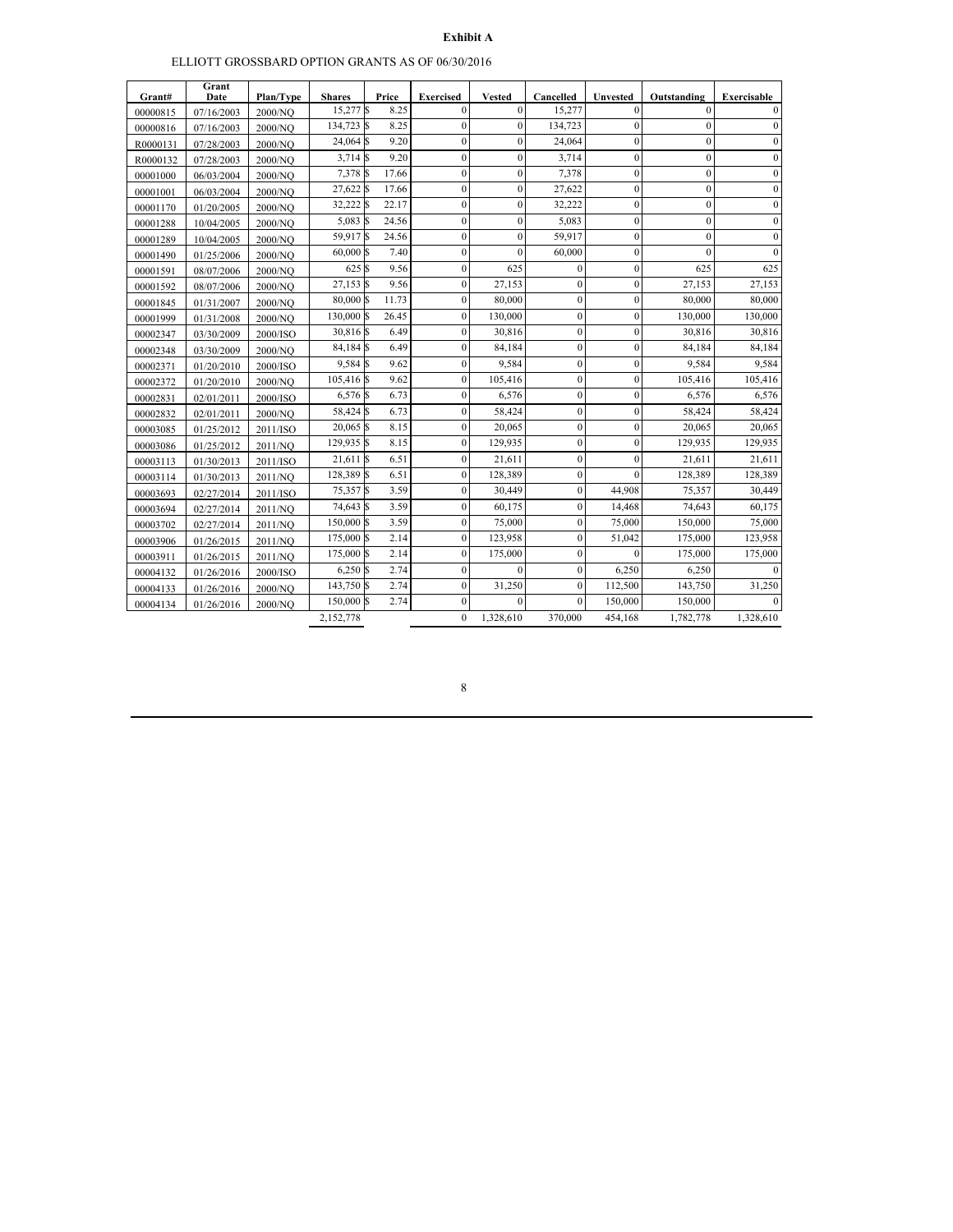## **Exhibit B**

Upon the exercise of a nonstatutory stock option, an optionee generally is taxed based on the excess of the fair market value of the stock on the date of exercise over the exercise price of the option. In general, potentially favorable tax treatment is provided to the holders of stock options that qualify as incentive stock options. Upon the exercise of an incentive stock option, an optionee is typically not subject to tax except for the possible imposition of alternative minimum tax. Rather, the optionee is taxed at the time he or she disposes of the stock subject to the option. Additionally, if the date on which the optionee disposes of the stock subject to an incentive stock option is more than<br>two years from the date on which the incentive stock option was granted (the "2 date on which the optionee exercised the option (the "1-Year Holding Period"), then the optionee's entire gain or loss is characterized as long-term capital gain or loss, rather than ordinary income.

On the other hand, if the optionee fails to satisfy either the 2-Year Holding Period and the 1-Year Holding Period, then a portion of the optionee's profit from the sale of the stock subject to the incentive stock option w the profit that is characterized as ordinary income will be equal to the lesser of (a) the excess of the fair market value of the stock on the date of exercise over the exercise price of the option and (b) the excess of the sales price over the exercise price of the option. Any profit over the amount characterized as ordinary income will be characterized as capital ga incentive stock options.

Section 424(h) of the Code provides that if the terms of an incentive stock option are modified, then such modification shall be considered as the granting of a new option. The proposed Amendment would be deemed a modification and, thus, the grant of a new option. As a result, the 2-Year Holding Period would restart as of the date of the Amendment.

Section 422(d) of the Code provides that to the extent that the aggregate fair market value of stock with respect to which incentive<br>stock options are exercisable for the first time by any individual during any calendar ye options which are not incentive stock options. An amendment extending the post-termination exercise period of the Options would be treated as the grant of a new option (as described above) and, thus, would require a reappl limitation. As a result, absent a delay in exercisability until a later calendar year, a portion of Employee's Options may fail to be treated as incentive stock options.

Section 422(b) of the Code provides that an option is treated as an incentive stock option only if the option price is not less than the fair market value of the stock at the time such option is granted. An amendment extending the post-termination exercise period of each Option would be treated as the grant of a new option (as described above) and, thus, would require a new comparison of the option price and<br>the current fair market value of the stock. As a result, to the extent that one or market value of the Company's common stock as of the date of the Amendment, then each such Option would fail to be treated as an incentive stock option.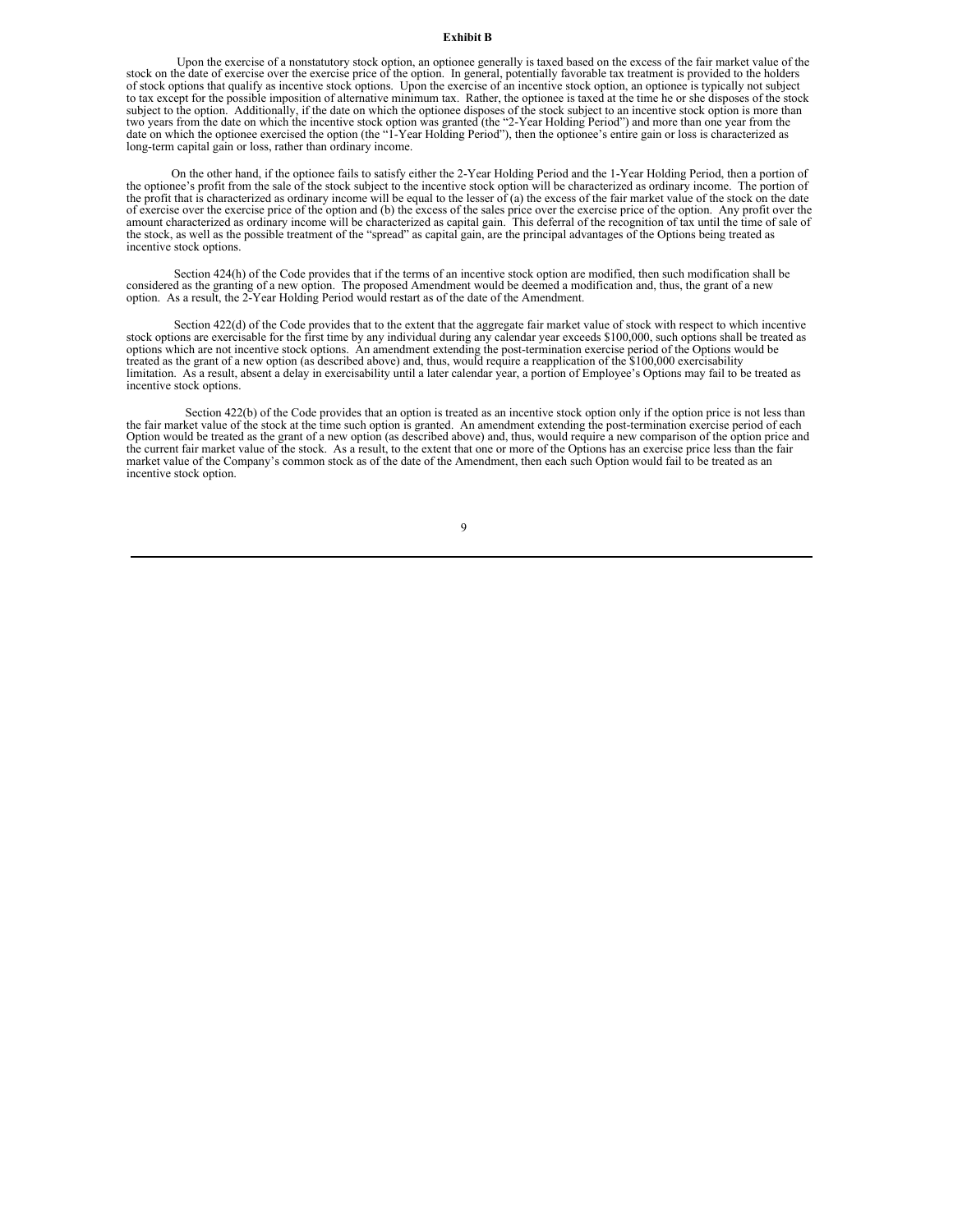# **CLINICAL RESEARCH CONSULTING AGREEMENT**

**This Clinical Research Consulting Agreement** (the "Agreement") is made and entered into by and between**Rigel Pharmaceuticals, Inc.,** a Delaware corporation located at 1180 Veterans Boulevard, South San Francisco, CA 94080 (**"Rigel"**), and **Elliott Grossbard** located at (**"Consultant")**. Rigel and Consultant are sometimes referred to herein individually as a "**Party**" and collectively as the "**Parties**".

**Whereas**, Rigel desires to engage Consultant to assist Rigel in connection with the clinical development of its proprietary compounds;

**Whereas,** Consultant has the requisite expertise in the area of clinical trials and is willing to serve as a clinical research consultant to Rigel;

**Therefore**, Rigel and Consultant desire to enter into this Agreement.

In consideration of the foregoing and the mutual promises and covenants contained in this Agreement, Rigel and Consultant agree to the following:

1. Engagement of Services; Compensation. Consultant, pursuant to the provisions of this Agreement, agrees to provide<br>consulting services to Rigel as such services are further described in Exhibit A (collectively, the "Serv nature and amount of Services, the location and time for providing Services (if designated), the rate of payment for Consultant's Services, the timing of such payments, the nature of any equity compensation Consultant will receive as compensation for Services (if applicable), reimbursable expenses, and other terms and conditions appropriate or necessary for or relevant to the performance of Services. Consultant will perform all Services for Rigel in good faith and to the best of Consultant's ability, consistent with accepted standards for human clinical trial program management in the biopharmaceutical industry.

# **2. Rigel's Confidential Information**.

**(a) "Confidential Information"** During the term of this Agreement and in the course of Consultant's performance hereunder, Consultant may receive and otherwise be exposed to confidential and proprietary information relating to Rigel's business practices, strategies and technologies as well as information of third parties as to which Rigel has an obligation of confidentiality. Such confidentiality. Such confidential and proprietary information may include, but is clinical development, protocols and clinical research programs, pre-clinical or clinical data, standard operating procedures, patents, trade<br>secrets, research technology and business strategies, Consultant Work Product and respectively), developments, designs, applications, improvements, trade secrets, formulae, compound structures, ideas, know-how, methods or processes, discoveries, techniques, information regarding plans for research, development, new products, marketing business plans, budgets and unpublished financial statements, licenses, prices and costs, suppliers and customers; and information regarding the skills and compensation of employees of Rigel. Consultant agrees that all Confidential Information, whether presently existing or developed in the future, whether or not patentable or registrable under copyright law, shall be the sole property of Rigel and its assigns, and that Rigel and its assigns shall be the sole owner of intellectual property and other rights in connection with such Confidential Information.

(b) Recognition of Rigel's Rights; Nondisclosure. During the term of this Agreement and for seven (7) years after its termination, Consultant will keep in confidence and trust all Confidential Information. Consultant shall party, Confidential Information or anything related to such information without the prior written consent of Rigel, unless such actions are required in the ordinary course of performing Services for Rigel pursuant to this Agreement. Consultant agrees not to disclose, without the prior written consent of Rigel the terms and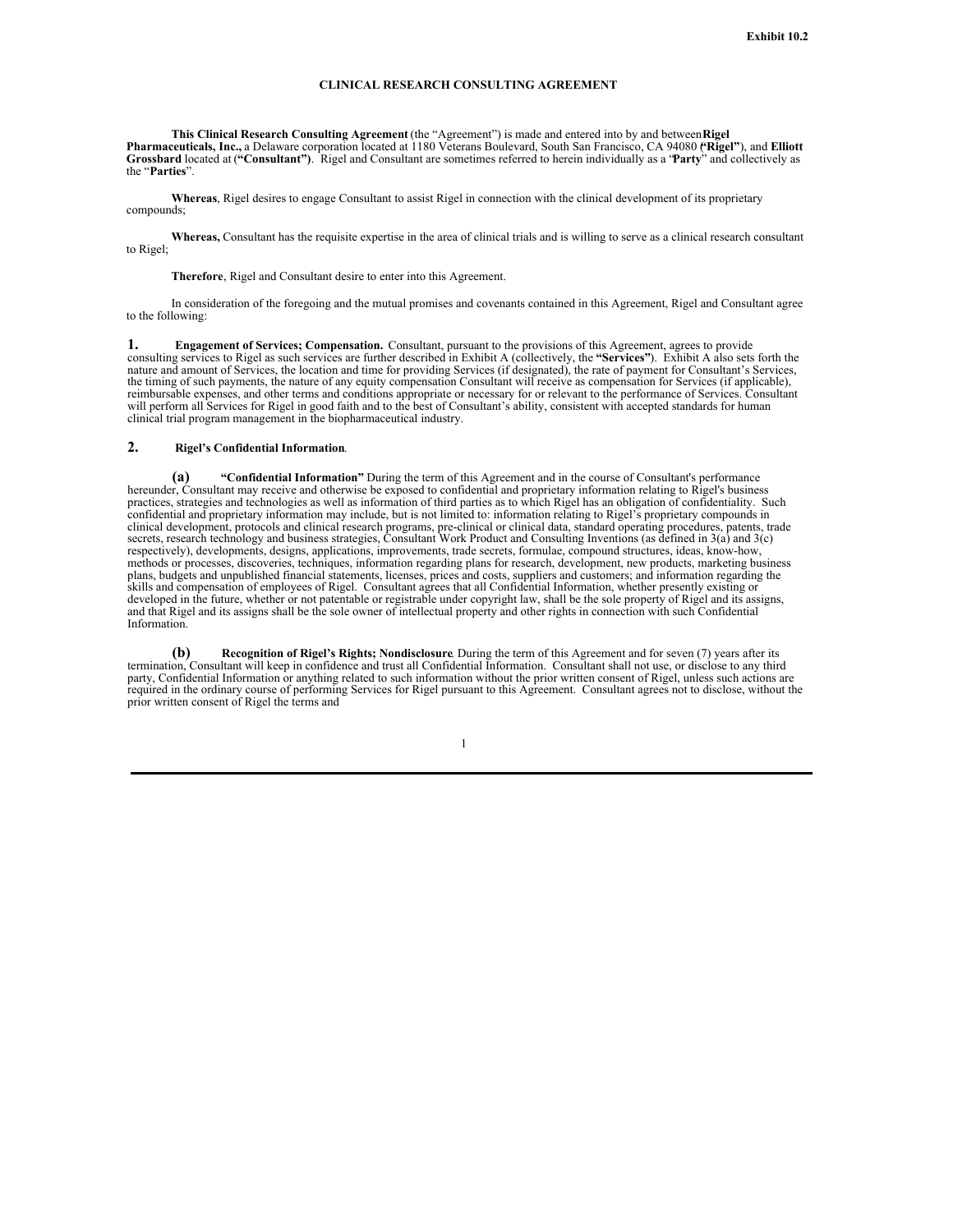conditions under which Consultant will provide Services under this Agreement. Consultant may disclose the fact that Consultant serves as<br>a Consultant to Rigel Pharmaceuticals, Inc., a biotechnology company. Consultant agre

**(c) Nondisclosure of Third-Party Information**. Consultant understands that Rigel has received, and in the future will receive, information from third parties that is confidential or proprietary (**"Third-Party Information"**). Consultant recognizes Rigel's duty to maintain the confidentiality of such information. During the term of this Agreement and thereafter, Consultant will hold Third-Party Information in the strictest confidence and will not disclose or use Third-Party Information except as permitted by the agreement between Rigel and such third party, and as necessary for performing Services under this Agreement, unless expressly authorized to act otherwise by a written statement of an authorized representative of Rigel.

# **3. Ownership of Work Product; Background Technology and Consulting Inventions.**

**(a) Work Product.** Consultant may, in the course of providing Services on Rigel's behalf, generate, create, conceive of and modify work product (collectively "**Work Product**"), and Consultant agrees that all such Work Product is considered "work made for hire" (as defined in 17 USC §§ 101 et seq.) and is the sole and exclusive property of Rigel. To the extent that any Work Product does not qualify as a "work made for hire", Consultant shall assign all Work Product to Rigel Consultant hereby assigns all of its right, title and interest in and to all Work Product to Rigel, including without limitation, all patents, trademarks, copyrights and other proprietary rights relating thereto.

**(b) Consulting Inventions; Assignment.** Consultant agrees to disclose to Rigel, and hereby assigns to Rigel, Consultant's entire right, title and interest in and to any and all inventions, ideas, methods, works of authorship, know-how or discoveries made, conceived or reduced to practice by Consultant, alone or jointly with others, in the performance of Services hereunder or arising from Consultant's use of Rigel's Confidential Information, whether or not patentable or otherwise protectable (the "**Consulting Inventions**"). Consultant agrees that all such Consulting Inventions are the sole and exclusive property of Rigel.

(c) Assistance. Consultant further agrees to execute all papers, including patent applications, invention assignments and copyright assignments, and otherwise assist Rigel as reasonably required to perfect in Rigel all rig Product and Consultant Inventions expressly granted to Rigel under this Agreement. Such assistance shall include but not be limited to providing affidavits or testimony in connection with patent interference, validity or infringement proceedings and other legal proceedings. Costs related to such assistance, if required, shall be paid by Rigel. Consultant's obligation to assist Rigel as described<br>above in this paragraph shall continue beyond the termination of this Agreement. If R Consultant's signature on any document as provided in this Section 3(d), Consultant hereby designates and appoints Rigel and its duly authorized officers and agents as its agent and attorney in fact to execute, verify and file applications, and to do all other lawfully permitted acts necessary to achieve the intent of this Section 3(d) with the same legal force and effect as if executed by Consultant.

**4. No Conflicting Obligation.**Consultant certifies that Consultant has not and will not enter into any agreement either written or oral, in conflict with this Agreement. Absent a conflict of interest, Consultant is free to provide Services to any other entity during the performance of this Agreement. Consultant shall list the names of all other entities for which Consultant performs consulting services on<br>Exhibit B, which shall be updated from time to time during the term of this Agreemen

**5. No Improper Use of Third-Party Materials.** Consultant agrees not to bring to Rigel or to use in the performance of Services any materials or documents of a present or former employer of Consultant, or of Consultant's employees, or any materials or documents obtained by Consultant under a binder of confidentiality imposed by reason of another of Consultant's contracting relationships, unless such materials or documents are generally available to the public or Consultant has authorization from such present or former employer or client for the possession and unrestricted use of such materials. Consultant understands that Consultant is not to breach any obligation of confidentiality or non-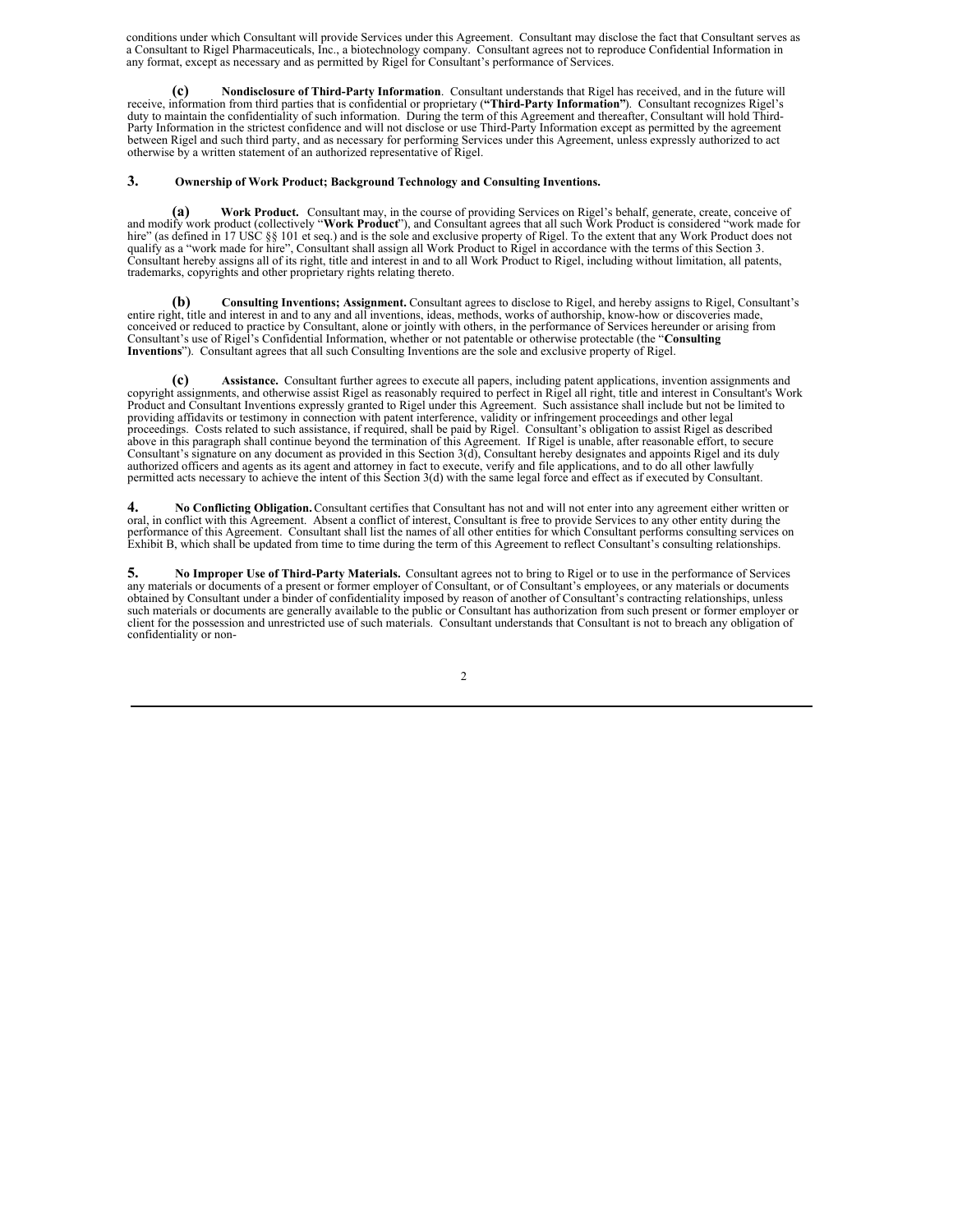use of confidential information that Consultant has to present or former employers and agrees to fulfill all such obligations during the term of this Agreement.

**6.** Independent Contractor. Rigel and Consultant agree that Consultant is an independent contractor and not an agent or employee of Rigel. Consultant has no authority to act on behalf of Rigel or obligate Rigel by contract or otherwise except as expressly<br>authorized by Rigel's Vice President of Clinical Development or her designee. Consulta applicable income taxes or other taxes in connection with his/her work and Consultant will not be eligible to participate in any benefit plan, program, employment policies, or workers' compensation insurance provided by Rigel.

7. Term and Termination. Unless previously terminated as set forth below, the term of this Agreement shall commence on July 2, 2016 and shall terminate twnty four (24) months thereafter (the "Initial Term"), subject to ren (each a "Renewal Term") upon the mutual written consent of both parties. Notwithstanding the foregoing, if the Consultant continues to<br>provide Services at Rigel's request beyond Initial Term or Renewal Term, this Agreement until such Services are complete. Consultant may terminate this Agreement upon two weeks written notice to Rigel. Rigel may terminate this Agreement at any time with notice to Consultant.

# **8. Effect of Termination.**

**(a)** Upon the termination of this Agreement, Consultant shall be released from all obligations to perform Services, except that any termination of this Agreement shall not relieve Consultant of Consultant's obligations under Sections 2, 3, 6, 8, 9 and 10 hereof, nor shall any such termination relieve Consultant or Rigel from any liability arising from any breach of this Agreement.

**(b)** Upon any termination of this Agreement pursuant to Section 7, Consultant shall promptly deliver to Rigel all documents and other materials of any nature in Consultant's possession pertaining to the Services, together with all documents and other items containing or pertaining to any Confidential Information. Consultant shall not retain copies of any such documents or other materials after termination of this Agreement.

**9. Legal and Equitable Remedies.** Because Consultant's services are personal and unique and because Consultant will have access to and become acquainted with the Confidential Information of Rigel, Rigel shall have the right to enforce this Agreement and any of its provisions by injunction, specific performance or other equitable relief without prejudice to any other rights and remedies that Rigel may have for a breach of this Agreement.

**10. General.** This Agreement shall inure to the benefit of and be binding upon the successors and assigns of the parties hereto; provided that Consultant may not assign or delegate Consultant's obligations under this Agreement. This Agreement shall be interpreted and enforced in accordance with the laws of the State of California, regardless of its choice of law principles. In connection with any claim or controversy arising out of or related to this Agreement, each of the Parties hereby consents to a court of applicable jurisdiction in the state of California, and each party hereby consents to the jurisdiction and venue of such court. If one or more of the provisions in this Agreement are deemed unenforceable by law, then such provision will be deemed stricken from this Agreement and the remaining provisions will continue in full force and effect. This Agreement, together with its Exhibits, constitute the final, exclusive and complete nderstanding and agreement of the parties hereto and supersede all prior understandings and agreements. Any waiver, modification or amendment of any provision of this Agreement shall be effective only if in writing and sig party. All notices under this Agreement shall be in writing and shall be deemed given upon personal delivery or sent by certified or registered mail, three (3) days after the date of mailing to the Party's address listed in the preamble of this Agreement.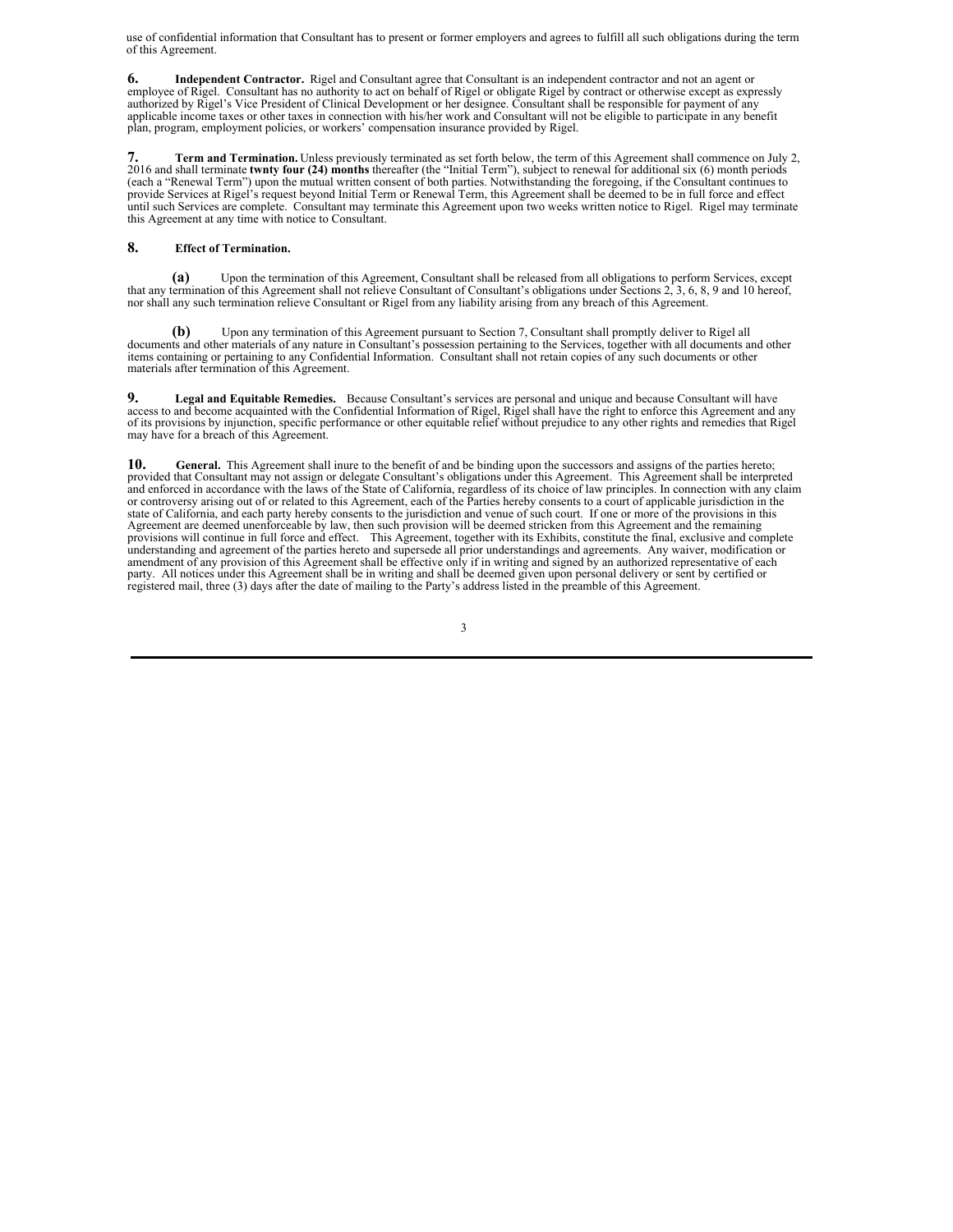**In Witness Whereof,** the parties hereto have executed this Agreement as of the Effective Date.

**Rigel Pharmaceuticals, Inc. Elliott Grossbard**

By: /s/ James Diehl By: /s/ Elliott Grossbard Name: James Diehl Title: VP of IP & Assoc. GC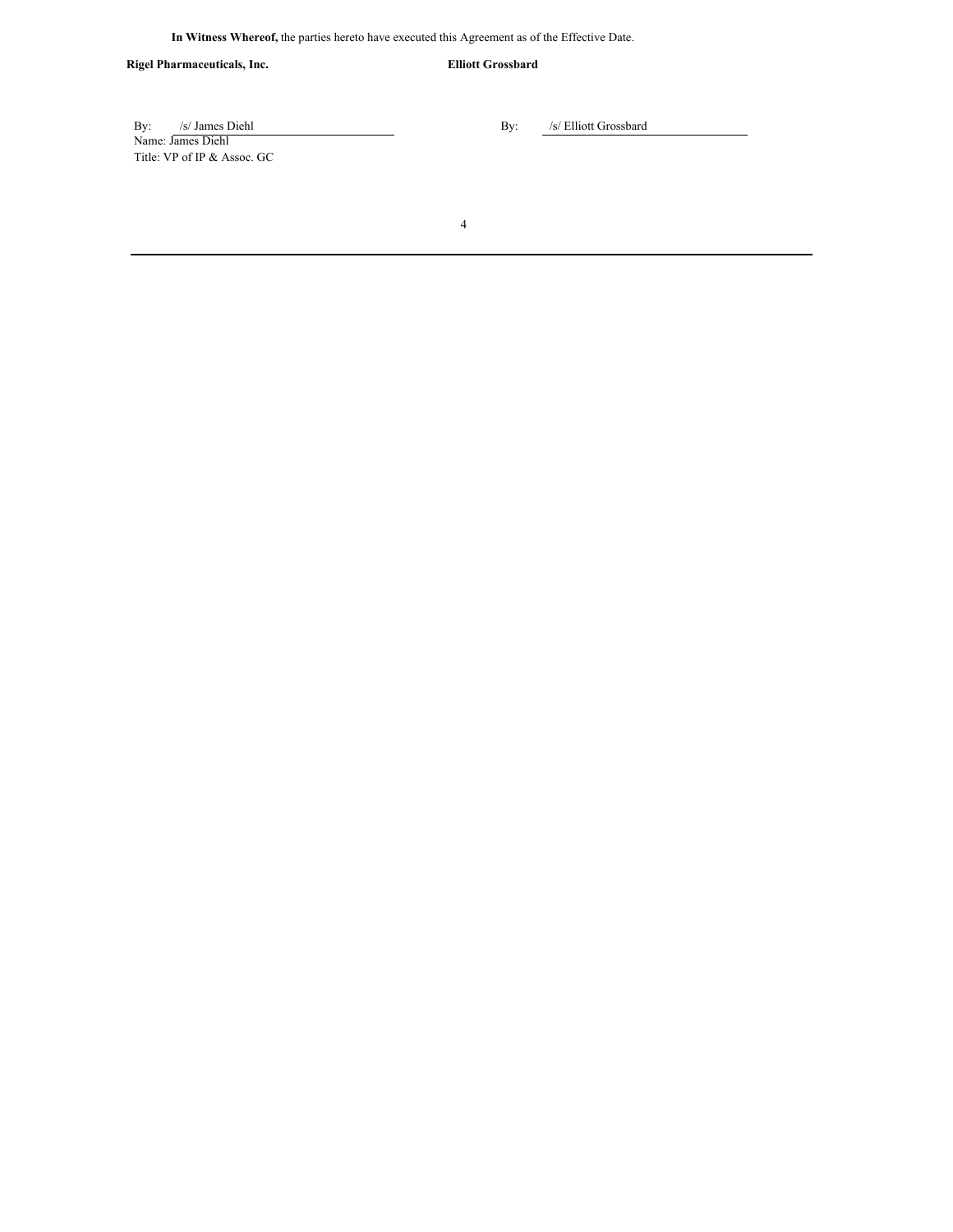# **SERVICES AND COMPENSATION**

# **Consulting Services (the "Services"):**

#### **Consult**

#### **Provision of Services; Location for Provision of Services; Reporting**:

Consultant shall provide Services under this Agreement as requested or authorized in writing by Rigel's Chief Medical Officer (CMO) or her designee. Services will be performed either remotely or in person at Rigel's facilities located at 1180 Veterans Boulevard, South San<br>Francisco, California. During the term of the Consulting Period, Consultant will rep performance of the Services.

# **Compensation for Services; Contingencies on Term:**

Consultant shall be paid \$500.00 (USD) per hour for Services requested by Rigel's CMO and actually provided, up to 30 hours per month, to a maximum amount of \$180,000 (USD) per year over the two (2) year term.

#### **Invoicing and Timing of payment(s); Retainer:**

Consultant shall invoice Rigel within thirty (30) days from the date of Services provided for the Services provided in the preceding 30 day period. Consultant and Rigel may agree on weekly or bi-monthly invoicing and payment, if preferred by Consultant and approved by Rigel.<br>Consultant's invoice shall contain the date(s) and the number of hours of Service actu the total amount due to Consultant by Rigel. Rigel will issue payment by check within thirty (30) days of receipt of each invoice and send payment to the Address for Payment listed below.

Address for Payment:

 $\sqrt{s}/\sqrt{g}$  /s/ EG Initials Initials Rigel Pharmaceuticals, Inc. Consultant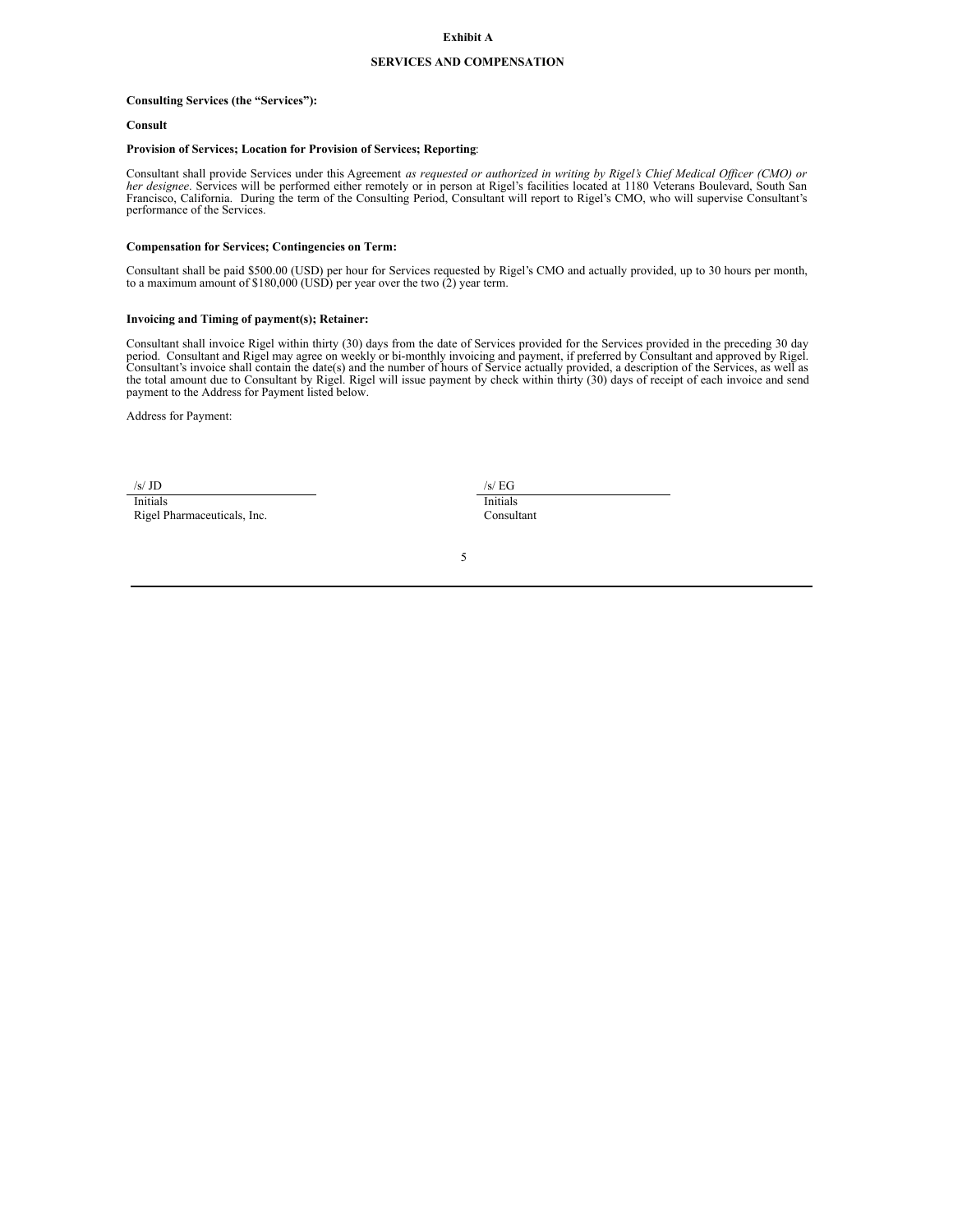# **Exhibit B**

# **OTHER CONSULTING ACTIVITIES**

None

 $\frac{1}{s}$ /s/ JD  $\frac{1}{s}$  Initials Rigel Pharmaceuticals, Inc.

Initials<br>
Consultant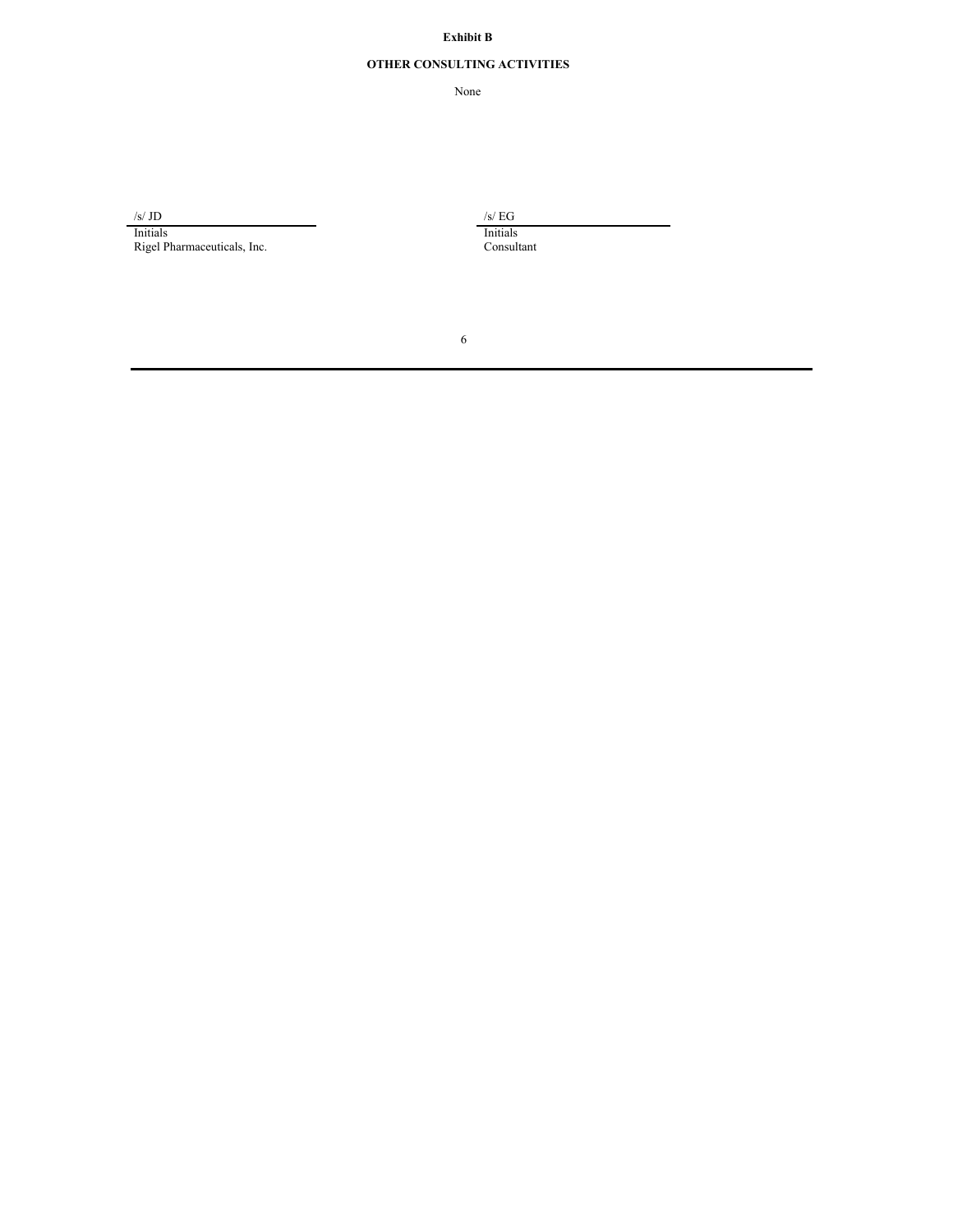# **RIGEL PHARMACEUTICALS, INC.**

# **2000 NON-EMPLOYEE DIRECTORS' STOCK OPTION PLAN**



# **1. PURPOSES.**

**(a) Eligible Option Recipients**. The persons eligible to receive Options are the Non-Employee Directors of the Company.

**(b) Available Options**. The purpose of the Plan is to provide a means by which Non-Employee Directors may be given an opportunity to benefit from increases in value of the Common Stock through the granting of Nonstatutory Stock Options.

(c) General Purpose. The Company, by means of the Plan, seeks to retain the services of its Non-Employee Directors, to secure<br>and retain the services of new Non-Employee Directors and to provide incentives for such persons success of the Company and its Affiliates.

#### **2. DEFINITIONS.**

(a) "*Affiliate*" means, at the time of determination, any "parent" or "subsidiary" of the Company as such terms are defined in Rule 405 of the Securities Act. The Board shall have the authority to determine the time or ti is determined within the foregoing definition.

**(b)** "*Annual Grant*" means an Option granted annually to all Non-Employee Directors who meet the criteria specified in subsection 6(b) of the Plan.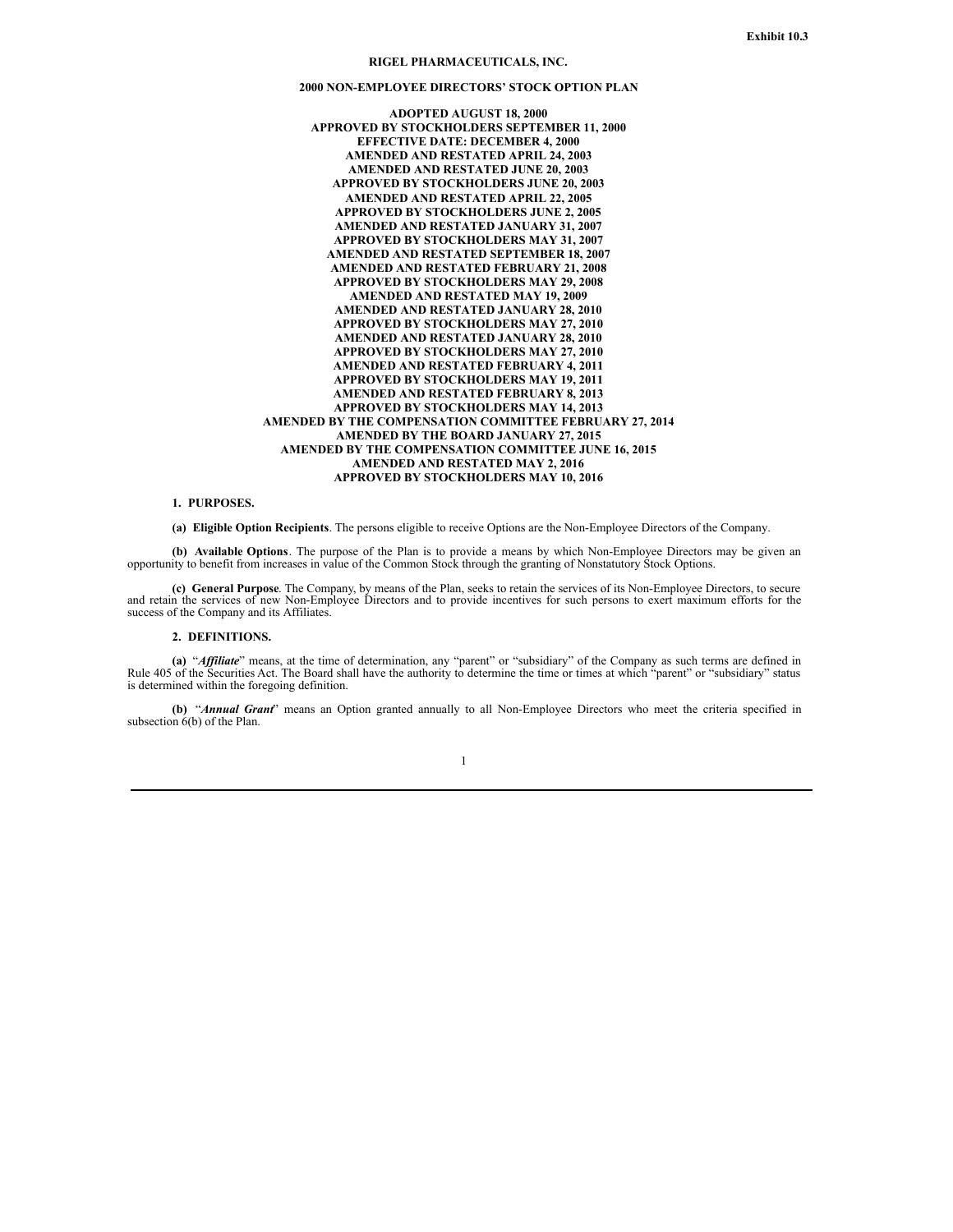- **(c)** "*Annual Meeting*" means the annual meeting of the stockholders of the Company.
- **(d)** "*Board*" means the Board of Directors of the Company.

**(e)** A "*Change in Control,*" with respect to Options granted on or after the effective date of the Plan, will be deemed to have occurred upon the first to occur of an event set forth in any one of the following paragraphs:

**(i)** the acquisition (other than from the Company, by any person (as such term is defined in Section 13(c) or 14(d) of the Exchange Act of beneficial ownership (within the meaning of Rule 13d-3 promulgated under the Exchange Act) of fifty percent (50%) or more of the combined voting power of the Company's then outstanding voting securities;

**(ii)** the individuals who, as of the effective date of the Plan, are members of the Board (the"*Incumbent Board*"), cease for any reason to constitute at least a majority of the Board, unless the election, or nomination for election by the Company's stockholders, of any new director was approved by a vote of at least a majority of the Incumbent Board, and such new director shall, for purposes of this Plan, be considered as a member of the Incumbent Board; or

#### **(iii)** the closing of:

(1) a merger or consolidation involving the Company if the stockholders of the Company, immediately before such merger or consolidation, do not, as a result of such merger or consolidation, own, directly or indirectly, mor combined voting power of the then outstanding voting securities of the corporation resulting from such merger or consolidation in<br>substantially the same proportion as their ownership of the combined voting power of the vot immediately before such merger or consolidation; or

**(2)** a complete liquidation or dissolution of the Company or an agreement for the sale or other disposition of all or substantially all of the assets of the Company.

Notwithstanding the foregoing, a Change in Control shall not be deemed to occur solely because fifty percent (50%) or more of the combined voting power of the Company's then outstanding securities is acquired by (i) a trustee or other fiduciary holding securities under one or more employee benefit plans maintained by the Company or any of its subsidiaries or (ii) any corporation which, immediately prior to such acquisition, is owned directly or indirectly by the stockholders of the Company in the same proportion as their ownership of stock in the Company immediately prior to such acquisition.

For the avoidance of doubt, the term Change in Control shall not include a sale of assets, merger or other transaction effected exclusively for the purpose of changing the domicile of the Company.

Notwithstanding the foregoing or any other provision of this Plan, the definition of Change in Control (or any analogous term) in an individual written agreement between the Company or any Affiliate and the Optionholder shall supersede the foregoing definition with respect to Options subject to such agreement; *provided, however,* that if no definition of Change in Control or any analogous term is set forth in such an individual written agreement, the foregoing definition shall apply.

- **(f)** "*Code*" means the Internal Revenue Code of 1986, as amended.
- **(g)** "*Common Stock*" means the common stock of the Company.
- **(h)** "*Company*" means Rigel Pharmaceuticals, Inc., a Delaware corporation.

**(i)** "*Consultant*" means any person, including an advisor, (i) engaged by the Company or an Affiliate to render consulting or advisory services and who is compensated for such services or (ii) who is a member of the Board of Directors of an Affiliate. However, the term "Consultant" shall not include either Directors of the Company who are not compensated by the Company for their services as Directors or Directors of the Company who are merely paid a director's fee by the Company for their services as Directors.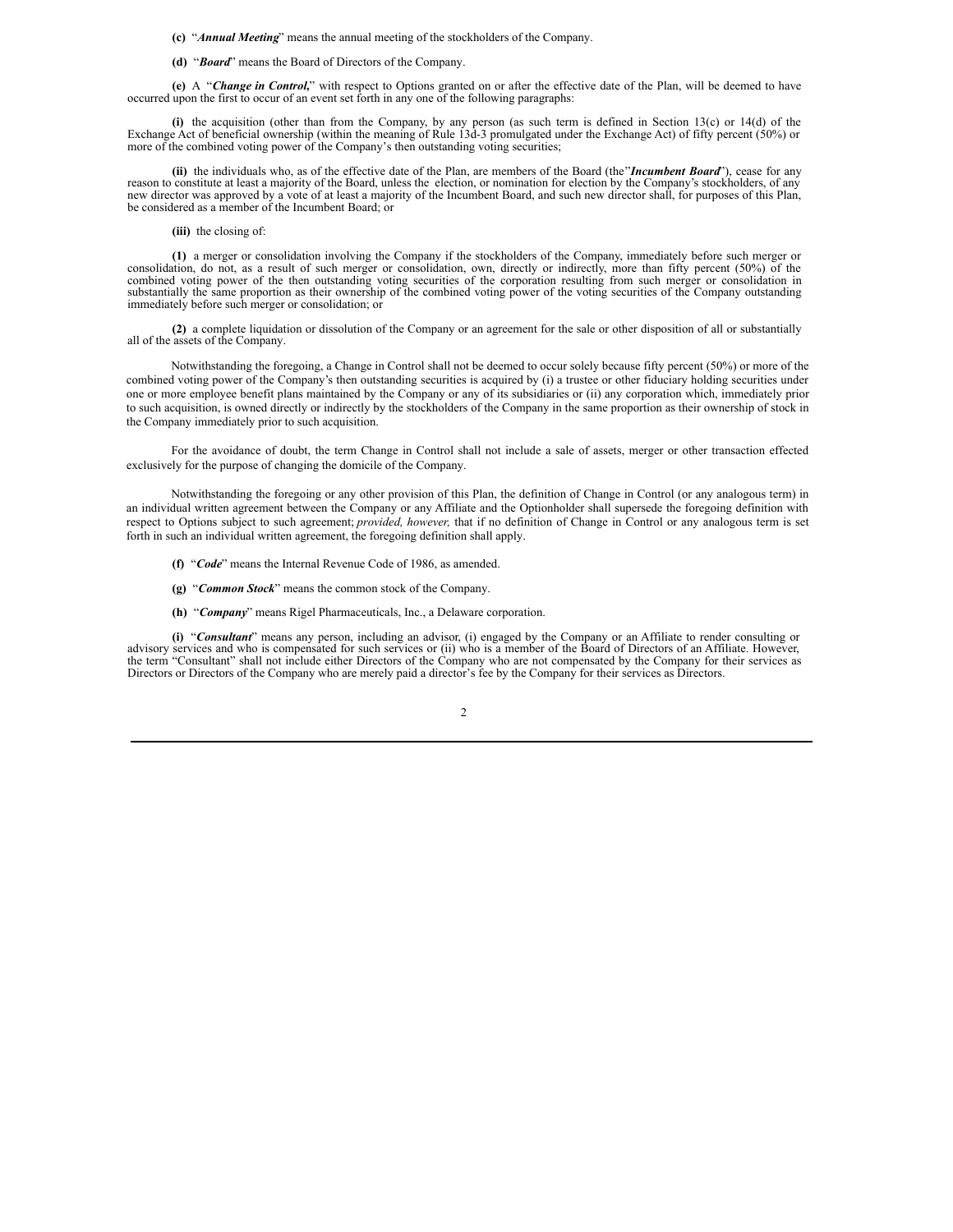(j) "Continuous Service" means that the Optionholder's service with the Company or an Affiliate, whether as an Employee,<br>Director or Consultant, is not interrupted or terminated. The Optionholder's Continuous Service shall merely because of a change in the capacity in which the Optionholder renders service to the Company or an Affiliate as an Employee, Consultant or Director or a change in the entity for which the Optionholder renders such service, provided that there is no interruption or termination of the Optionholder's service. For example, a change in status without interruption from a Non-Employee Director of the Company to a Consultant of an Affiliate or an Employee of the Company will not constitute an interruption of Continuous Service. The Board or the chief executive officer of the Company, in that party's sole discretion, may determine whether Continuous Service shall be considered interrupted in the case of any leave of absence approved by that party, including sick leave, military leave or any other personal leave.

- **(k)** "*Director*" means a member of the Board of Directors of the Company.
- **(l)** "*Disability*" means the permanent and total disability of a person within the meaning of Section 22(e)(3) of the Code.

**(m)** "*Employee*" means any person employed by the Company or an Affiliate. Mere service as a Director or payment of a director's fee by the Company or an Affiliate shall not be sufficient to constitute "employment" by the Company or an Affiliate.

- **(n)** "*Exchange Act*" means the Securities Exchange Act of 1934, as amended.
- **(o)** "*Fair Market Value*" means, as of any date, the value of the Common Stock determined as follows:

(i) If the Common Stock is listed on any established stock exchange or traded on the Nasdaq National Market or the Nasdaq<br>SmallCap Market, the Fair Market Value of a share of Common Stock shall be the closing sales price f no sales were reported) as quoted on such exchange or market (or the exchange or market with the greatest volume of trading in the<br>Common Stock) on the last market trading day prior to the day of determination, as reported source as the Board deems reliable.

**(ii)** In the absence of such markets for the Common Stock, the Fair Market Value shall be determined in good faith by the Board.

**(p)** "*Initial Grant*" means an Option granted to a Non-Employee Director who meets the criteria specified in subsection 6(a) of the Plan.

- **(q)** "*IPO Date*" means the effective date of the initial public offering of the Common Stock.
- **(r)** "*Non-Employee Director*" means a Director who is not an Employee.

**(s)** "*Nonstatutory Stock Option*" means an Option not intended to qualify as an incentive stock option within the meaning of Section 422 of the Code and the regulations promulgated thereunder.

**(t)** "*Of icer*" means a person who is an officer of the Company within the meaning of Section 16 of the Exchange Act and the rules and regulations promulgated thereunder.

**(u)** "*Option*" means a Nonstatutory Stock Option granted pursuant to the Plan.

**(v)** "*Option Agreement*" means a written agreement between the Company and an Optionholder evidencing the terms and conditions of an individual Option grant. Each Option Agreement shall be subject to the terms and conditions of the Plan.

**(w)** "*Optionholder*" means a person to whom an Option is granted pursuant to the Plan or, if applicable, such other person who holds an outstanding Option.

**(x)** "*Plan*" means this Rigel Pharmaceuticals, Inc. 2000 Non-Employee Directors' Stock Option Plan.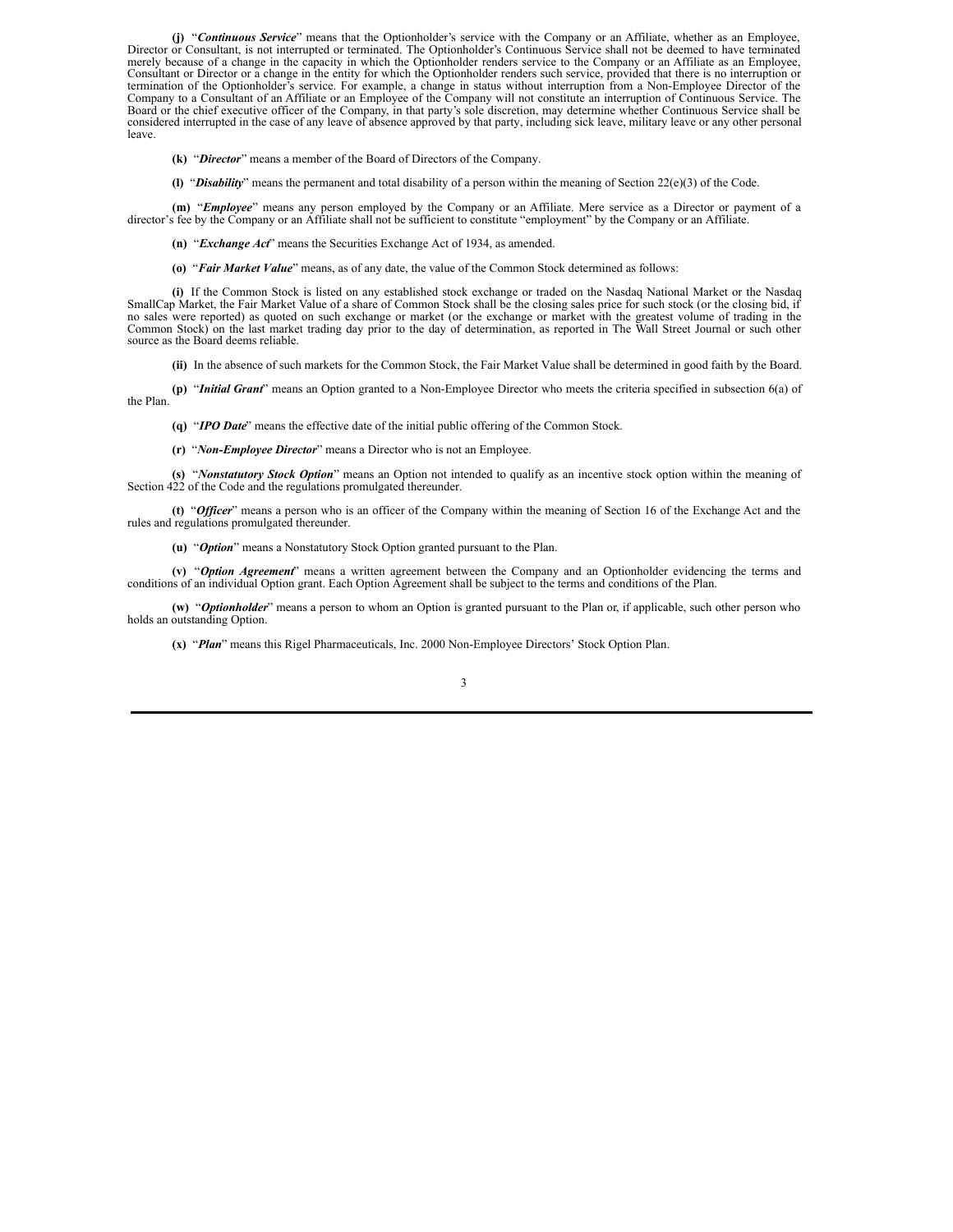**(y)** "*Rule 16b-3*" means Rule 16b-3 promulgated under the Exchange Act or any successor to Rule 16b-3, as in effect from time to time.

- **(z)** "*Securities Act*" means the Securities Act of 1933, as amended.
- **3. ADMINISTRATION.**

**(a) Administration by Board**. The Board shall administer the Plan. The Board may not delegate administration of the Plan to a committee.

**(b) Powers of Board**. The Board shall have the power, subject to, and within the limitations of, the express provisions of the Plan:

**(i)** To determine the provisions of each Option to the extent not specified in the Plan.

**(ii)** To construe and interpret the Plan and Options granted under it, and to establish, amend and revoke rules and regulations for its administration. The Board, in the exercise of this power, may correct any defect, omission or inconsistency in the Plan or in any Option Agreement, in a manner and to the extent it shall deem necessary or expedient to

- **(iii)** To amend the Plan or an Option as provided in Section 12.
- **(iv)** To terminate or suspend the Plan as provided in Section 13.

**(v)** Generally, to exercise such powers and to perform such acts as the Board deems necessary or expedient to promote the best interests of the Company that are not in conflict with the provisions of the Plan.

**(c) Effect of Board's Decision**. All determinations, interpretations and constructions made by the Board in good faith shall not be subject to review by any person and shall be final, binding and conclusive on all persons.

**(d) Cancellation and Re-Grant of Options**. Notwithstanding anything to the contrary in the Plan, neither the Board nor any Committee shall have the authority to: (i) reprice any outstanding Option under the Plan, (ii) cancel and re-grant any outstanding Option under the Plan, or (iii) effect any other action that is treated as a repricing under generally accepted accounting principles unless, in each case, the stockholders of the Company have approved such an action within twelve (12) months prior to such an event.

#### **4. SHARES SUBJECT TO THE PLAN.**

(a) Share Reserve. Subject to the provisions of Section 11 relating to adjustments upon changes in the Common Stock, the Common Stock that may be issued pursuant to Options shall not exceed in the aggregate 1,235,000 share stock approved by the Board in April 2003 and subsequently approved by the Company's stockholders plus (iii) 225,000 shares of Common Stock approved by the Board in April 2005 and subsequently approved by the Company's stockholders plus (iv) 110,000 shares<br>of Common Stock approved by the Board in January 2007 and subsequently approved by the Compa 350,000 shares of Common Stock approved by the Board in January 2010 and subsequently approved by the Company's stockholders plus<br>(vii) 250,000 shares of Common Stock approved by the Board in February 2011 and subsequently stockholders plus (viii) 100,000 shares of Common Stock approved by the Board in February 2013 and subsequently approved by the Company's stockholders.

**(b) Reversion of Shares to the Share Reserve**. If any Option shall for any reason expire or otherwise terminate, in whole or in part, without having been exercised in full, the shares of Common Stock not acquired under such Option shall revert to and again become available for issuance under the Plan. If any shares subject to an Option are not delivered to an Optionholder because the Option is<br>exercised through a reduction of shares subject to the Option (*i.e.*, "net exercised"), Optionholder because such shares are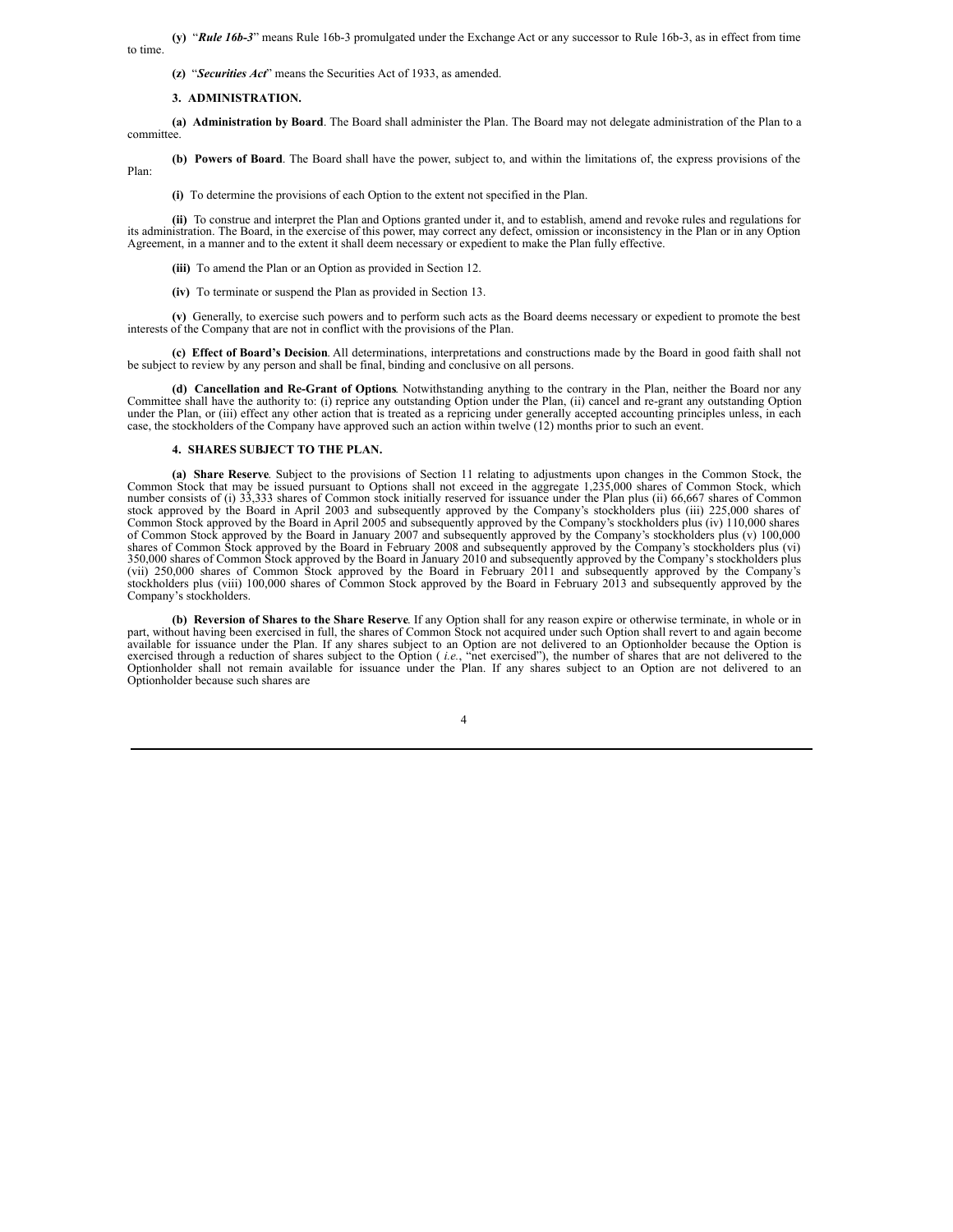withheld in satisfaction of the withholding of taxes incurred in connection with the exercise of an Option, the number of shares that are not delivered to the Optionholder shall not remain available for subsequent issuance under the Plan. If the exercise price of any Option is satisfied by tendering shares of Common Stock held by the Optionholder (either by actual delivery or attestation), then the number of shares so tendered shall not remain available for subsequent issuance under the Plan.

**(c) Source of Shares**. The shares of Common Stock subject to the Plan may be unissued shares or reacquired shares, bought on the market or otherwise.

# **5. ELIGIBILITY.**

The Options as set forth in section 6 automatically shall be granted under the Plan to all Non-Employee Directors who meet the specified criteria.

# **6. NON-DISCRETIONARY GRANTS.**

(a) Initial Grants. Without any further action of the Board, each person who is elected or appointed for the first time to be a<br>Non-Employee Director automatically shall, upon the date of his or her initial election or app the Board or stockholders of the Company, be granted an Initial Grant to purchase eighty thousand (80,000) shares of Common Stock on the terms and conditions set forth herein.

**(b) Annual Grants**. Without any further action of the Board, a Non-Employee Director shall be granted an Annual Grant as follows: On the day following each Annual Meeting commencing with the Annual Meeting in 2014, each person who is then a Non-Employee Director automatically shall be granted an Annual Grant to purchase forty thousand (40,000) shares of Common Stock on the terms and conditions set forth herein; *provided, however*, that if the person has not been serving as a Non-Employee Director for the entire period since the preceding Annual Meeting, then the number of shares subject to the Annual Grant shall be reduced pro rata for each full quarter prior to the date of grant during which such person did not serve as a Non-Employee Director.

**(c) Limitation on Grants to Non-Employee Directors**. The maximum number of shares of Common Stock subject to Stock Awards granted under the Plan or otherwise during any one calendar year to any Non-Employee Director shall not exceed the limits described in Sections 6(a) and 6(b) above. The maximum amount of cash compensation that may be payable by the Company to a Non-Employee Director shall not exceed \$150,000 per year. The Board may make exceptions to the cash compensation limit in the immediately preceding sentence of this Section 6(c) for individual Non-Employee Directors in extraor to compensate such individual for interim service in the capacity of an officer of the Company), as the Board may determine in its discretion, provided that the Non-Employee Director receiving such additional cash compensation may not participate in the decision to award such compensation.

# **7. OPTION PROVISIONS.**

Each Option shall be in such form and shall contain such terms and conditions as required by the Plan. Each Option shall contain such additional terms and conditions, not inconsistent with the Plan, as the Board shall deem appropriate. Each Option shall include (through incorporation of provisions hereof by reference in the Option or otherwise) the substance of each of the following provisions:

**(a) Term**. No Option shall be exercisable after the expiration of ten (10) years from the date it was granted.

(b) Exercise Price. The exercise price of each Option shall be one hundred percent (100%) of the Fair Market Value of the stock subject to the Option on the date the Option is granted. Notwithstanding the foregoing, an Opt lower than that set forth in the preceding sentence if such Option is granted pursuant to an assumption or substitution for another option in a manner satisfying the provisions of Section 424(a) of the Code.

**(c) Consideration**. The purchase price of stock acquired pursuant to an Option may be paid, to the extent permitted by applicable statutes and regulations, in any combination of the following methods:

**(i)** By cash or check.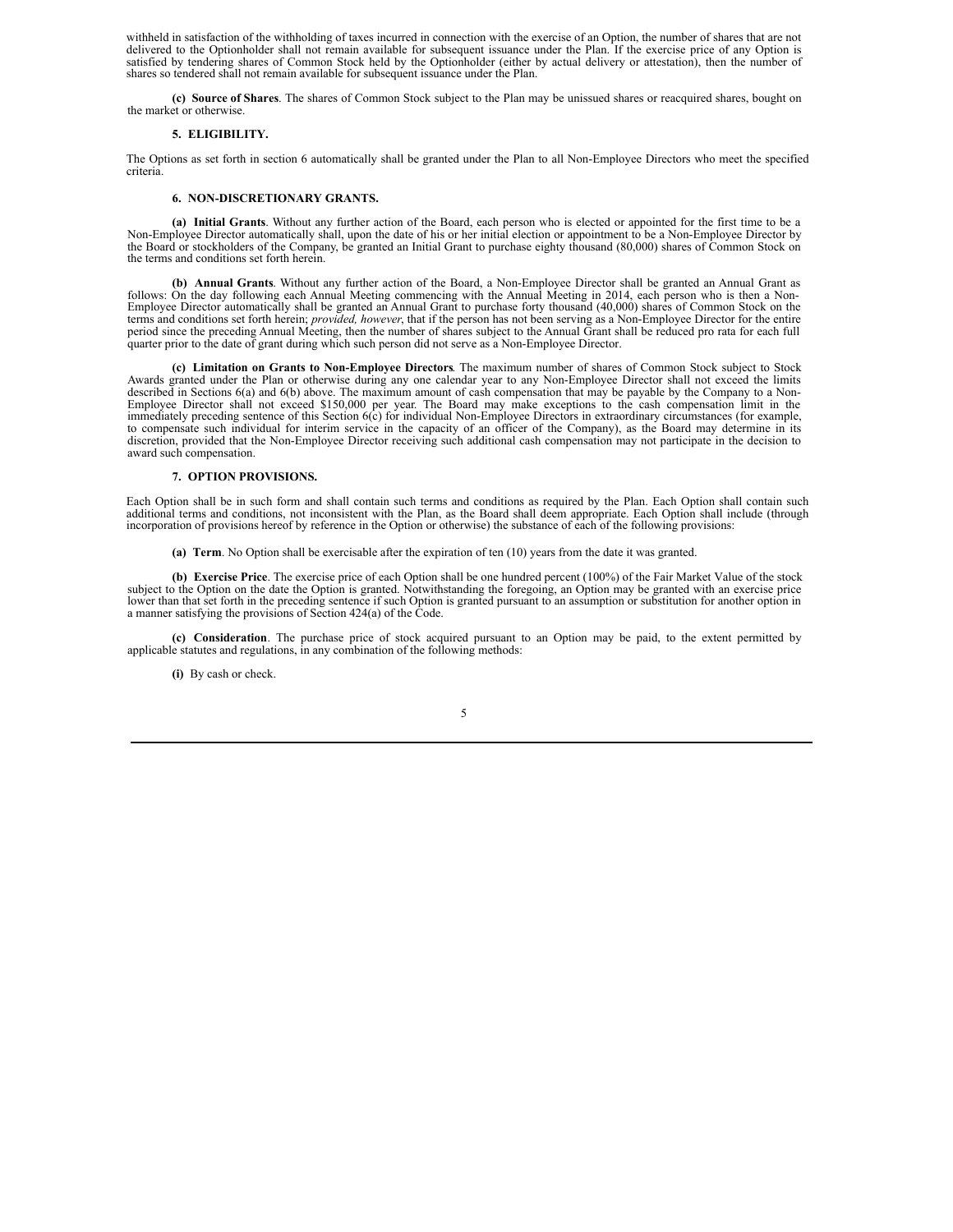**(ii)** Provided that at the time of exercise the Common Stock is publicly traded and quoted regularly in*The Wall Street Journal*, by delivery to the Company of shares of Common Stock that are owned free and clear of any liens, claims, encumbrances or security<br>interests, and that are valued at Fair Market Value on the date of exercise. "Delivery" for Company of the Optionholder's attestation of ownership of such shares of Common Stock in a form approved by the Company. Notwithstanding the foregoing, the Optionholder may not exercise the Option by tender to the Company of Common Stock to the extent such tender would violate the provisions of any law, regulation or agreement restricting the redemption of the Company's stock.

**(iii)** Provided that at the time of exercise the Common Stock is publicly traded and quoted regularly in*The Wall Street Journal*, pursuant to a program developed under Regulation T as promulgated by the Federal Reserve Board that, prior to the issuance of Common Stock, results in either the receipt of cash (or check) by the Company or the receipt of irrevocable instructions to pay the aggregate exercise price to the Company from the sales proceeds.

**(iv)** By a "net exercise" arrangement pursuant to which the Company will reduce the number of shares of Common Stock issued upon exercise by the largest whole number of shares with a Fair Market Value that does not exceed the aggregate exercise price; *provided, however,* that the Company shall accept a cash or other payment from the Optionholder to the extent of any remaining balance of the aggregate exercise price not satisfied by such holding back of whole shares; *provided, further, however*, that shares of Common Stock<br>will no longer be outstanding under an Option and will not be exercisable thereafter to withheld to satisfy tax withholding obligations.

**(d) Transferability**. The Board may, in its sole discretion, impose such limitations on the transferability of Options as the Board shall determine. In the absence of such a determination by the Board to the contrary, the following restrictions on the transferability of Options shall apply:

**(i) Restrictions on Transfer.** An Option shall not be transferable except by will or by the laws of descent and distribution and shall be exercisable during the lifetime of the Optionholder only by the Optionholder; *provided, however*, that the Board may, in its sole discretion, permit transfer of the Option in a manner that is not prohibited by ap

**(ii) Domestic Relations Orders**. Notwithstanding the foregoing, an Option may be transferred pursuant to a domestic relations order.

**(iii) Beneficiary Designation**. Notwithstanding the foregoing, the Optionholder may, by delivering written notice to the Company, in a form provided by or otherwise satisfactory to the Company and any broker designated by the Company to effect Option exercises, designate a third party who, in the event of the death of the Optionholder, shall receive the Common Stock or other consideration resulting from such exercise. In the absence of such a designation, the executor or administrator of the Optionholder's estate shall be entitled to exercise the Option and receive the Common Stock or other consideration resulting from such exercise.

**(e) Exercise Schedule**. The Option shall be exercisable as the shares of Common Stock subject to the Option vest.

#### **(f) Vesting Schedule**.

**(i)** Each Option granted as an initial grant shall vest in accordance with the schedule set forth below that results in a shorter period of full vesting:

**(1)** 1/36th of the shares of Common Stock subject to the Option shall vest each month after the date of grant over a period of three  $(3)$  years; or

**(2)** the Option shall vest in equal monthly installments after the date of grant over a period commencing on the date that the Optionholder is appointed for the first time to be a Non-Employee Director by the Board and ending on the date of the Annual Meeting at which the Optionholder is first scheduled to be considered for election to be a Non-Employee Director by the stockholders of the Company.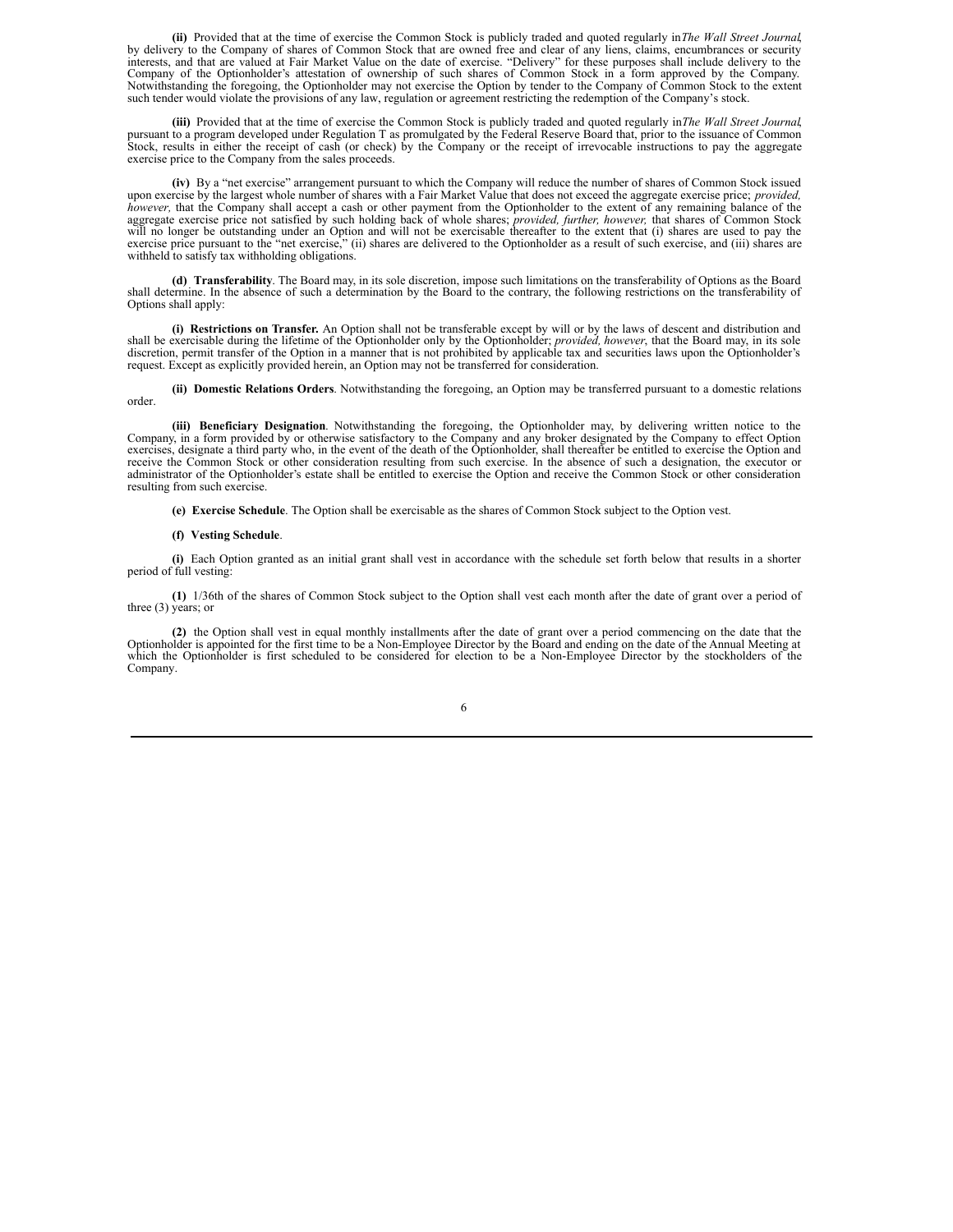(ii) Each Option granted as an annual grant before the Annual Meeting in 2008 shall vest such that 1/36th of the shares of Common Stock subject to such Option shall vest each month after the date of grant over a period of three (3) years; and each Option granted as an annual grant on or after the Annual Meeting in 2008 shall vest such that  $1/$ such Option shall vest each month after the date of grant over a period of one (1) year.

**(g) Termination of Continuous Service**. In the event an Optionholder's Continuous Service terminates (other than upon the Optionholder's death or Disability), the Optionholder may exercise his or her Option (to the extent that the Optionholder was entitled to exercise it as of the date of termination) but only within such period of time ending on the earlier of (i) the date three (3) months following the termination of the Optionholder's Continuous Service, or (ii) the expiration of the term of the Option as set forth in the Option Agreement. If, after termination, the Optionholder does not exercise his or her Option within the time specified in the Option Agreement, the Option shall terminate.

**(h) Extension of Termination Date**. If the exercise of the Option following the termination of the Optionholder's Continuous Service (other than upon the Optionholder's death or Disability) would be prohibited at any time solely because the issuance of shares would violate the registration requirements under the Securities Act, then the Option shall terminate on the earlier of (i) the expiration of the term of the Option set forth in subsection 7(a) or (ii) the expiration of a total period of three (3) months (that need not be consecutive) after the termination of the Optionholder's Continuous Service during which the exercise of the Option would not be in violation of such registration requirements.

**(i) Disability of Optionholder**. In the event an Optionholder's Continuous Service terminates as a result of the Optionholder's Disability, the Optionholder may exercise his or her Option (to the extent that the Optionholder was entitled to exercise it as of the date of termination), but only within such period of time ending on the earlier of (i) the date twelve (12) months following such termination or (ii) the expiration of the term of the Option as set forth in the Option Agreement. If, after termination, the Optionholder does not exercise his or her Option within the time specified herein, the Option shall terminate.

(j) Death of Optionholder. In the event (i) an Optionholder's Continuous Service terminates as a result of the Optionholder's death or (ii) the Optionholder dies within the three-month period after the termination of the O of death) by the Optionholder's estate, by a person who acquired the right to exercise the Option by bequest or inheritance or by a person designated to exercise the Option upon the Optionholder's death, but only within the period ending on the earlier of (1) the date eighteen (18) months following the date of death or (2) the expiration of the term of such Option as set forth in the Option Agreement. If, after death, the Option is not exercised within the time specified herein, the Option shall terminate.

#### **8. COVENANTS OF THE COMPANY.**

**(a) Availability of Shares**. During the terms of the Options, the Company shall keep available at all times the number of shares of Common Stock required to satisfy such Options.

(b) Securities Law Compliance. The Company shall seek to obtain from each regulatory commission or agency having<br>jurisdiction over the Plan such authority as may be required to grant Options and to issue and sell shares of of the Options; provided, however, that this undertaking shall not require the Company to register under the Securities Act the Plan, any Option or any stock issued or issuable pursuant to any such Option. If, after reasonable efforts, the Company is unable to obtain from any such regulatory commission or agency the authority which counsel for the Company de stock under the Plan, the Company shall be relieved from any liability for failure to issue and sell stock upon exercise of such Options unless and until such authority is obtained.

# **9. USE OF PROCEEDS FROM STOCK.**

Proceeds from the sale of stock pursuant to Options shall constitute general funds of the Company.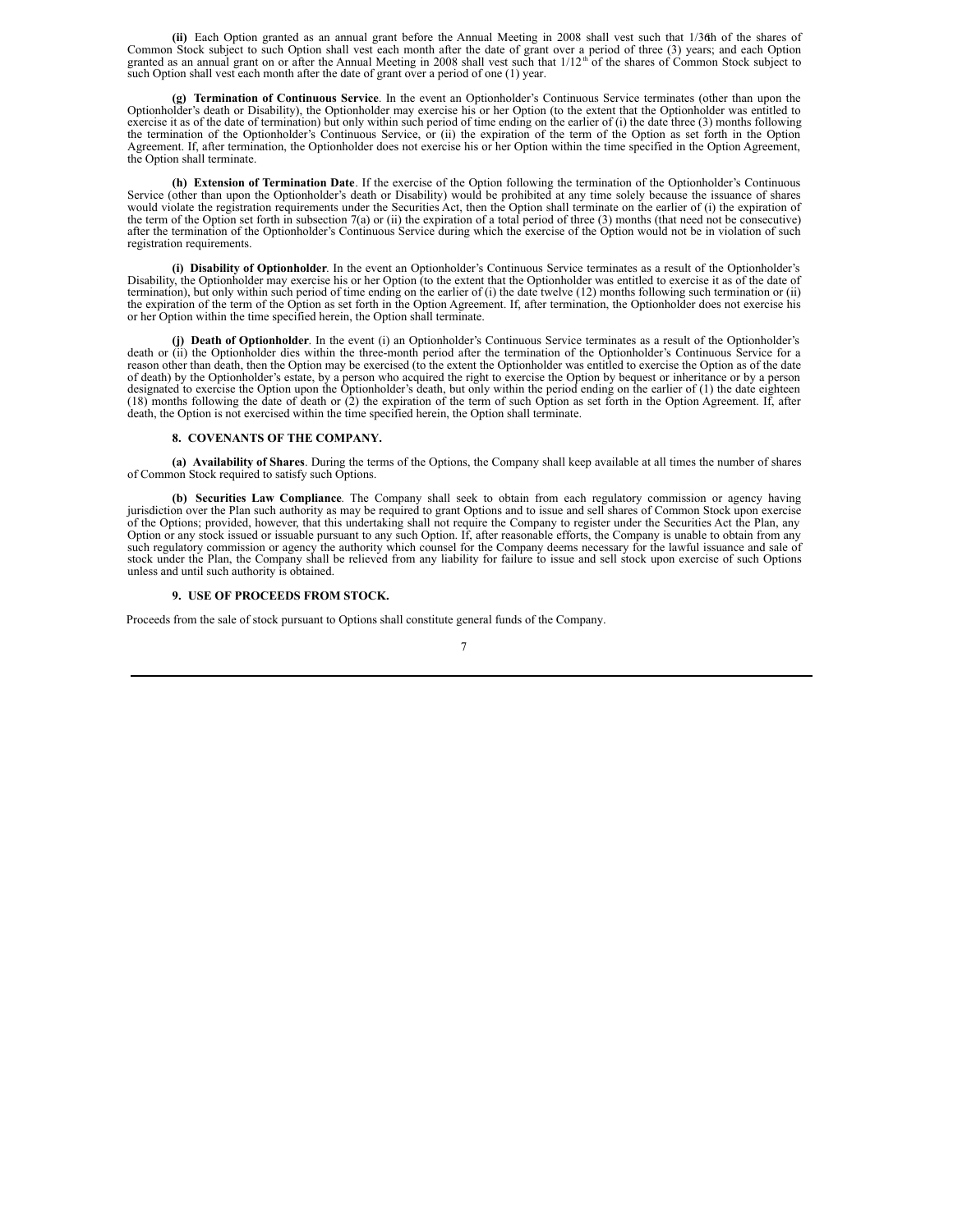# **10. MISCELLANEOUS.**

**(a) Stockholder Rights**. No Optionholder shall be deemed to be the holder of, or to have any of the rights of a holder with respect to, any shares subject to such Option unless and until such Optionholder has satisfied all requirements for exercise of the Option pursuant to its terms.

**(b) No Service Rights**. Nothing in the Plan or any instrument executed or Option granted pursuant thereto shall confer upon any Optionholder any right to continue to serve the Company as a Non-Employee Director or shall affect the right of the Company or an Affiliate to terminate (i) the employment of an Employee with or without notice and with or without cause, (ii) the service of a Consultant pursuant to the terms of such Consultant's agreement with the Company or an Affiliate or (iii) the service of a Director pursuant to the Bylaws of the Company or an Affiliate, and any applicable provisions of the corporate law of the state in which the Company or the Affiliate is incorporated, as the case may be.

**(c) Investment Assurances**. The Company may require an Optionholder, as a condition of exercising or acquiring stock under any Option, (i) to give written assurances satisfactory to the Company as to the Optionholder's knowledge and experience in financial and business matters and/or to employ a purchaser representative reasonably satisfactory to the Company who is knowledgeable and experienced in financial and business matters and that he or she is capable of evaluating, alone or together with the purchaser representative, the merits and risks of exercising the Option; and (ii) to give written assura Optionholder is acquiring the stock subject to the Option for the Optionholder's own account and not with any present intention of selling or otherwise distributing the stock. The foregoing requirements, and any assurances given pursuant to such requirements, shall be inoperative if (iii) the issuance of the shares upon the exercise or acquisition of stock under the Option has been registered under a then currently effective registration statement under the Securities Act or (iv) as to any particular requirement, a determination is made by counsel for the Company that such requirement need not be met in the circumstances under the then applicable securities laws. The Company may, upon advice of counsel to the Company, place legends on stock certificates issued under the Plan as such counsel deems necessary or appropriate in order to comply with applicable securities laws, including, but not limited to, legends restricting the transfer of the stock.

**(d) Withholding Obligations**. The Optionholder may satisfy any federal, state or local tax withholding obligation relating to the exercise or acquisition of stock under an Option by any of the following means (in addition to the Company's right to withhold from any compensation paid to the Optionholder by the Company) or by a combination of such means: (i) tendering a cash payment; (ii) authorizing the Company to withhold shares from the shares of the Common Stock otherwise issuable to the Optionholder as a result of the exercise or acquisition of stock under the Option, provided, however, that no shares of Common Stock are withheld with a value exceeding the minimum amount of tax required to be withheld by law; or (iii) delivering to the Company owned and unencumbered shares of the Common Stock.

**(e) Electronic Delivery**. Any reference herein to a "written" agreement or document shall include any agreement or document delivered electronically or posted on the Company's intranet.

# **11. ADJUSTMENTS UPON CHANGES IN STOCK.**

**(a) Capitalization Adjustments**. If any change is made in the stock subject to the Plan, or subject to any Option, without the receipt of consideration by the Company (through merger, consolidation, reorganization, recapitalization, reincorporation, stock dividend, dividend, dividend in property other than cash, stock split, liquidating dividend, structure or other transaction not involving the receipt of consideration by the Company), the Board shall appropriately and<br>proportionately adjust (i) the class(es) and maximum number of securities subject both to the Pla nondiscretionary Options specified in Section 5, (ii) the class(es) and number of securities and price per share of stock subject to outstanding Options. The Board shall make such adjustments, and its determination shall b conversion of any convertible securities of the Company shall not be treated as a transaction "without receipt of consideration" by the Company.)

**(b) Corporate Transaction**. In the event of (i) a sale, lease or other disposition of all or substantially all of the securities or assets of the Company, (ii) a merger or consolidation in which the Company is not the surviving corporation or (iii) a reverse merger in which the Company is the surviving corporation but the shares of Common Stock outstanding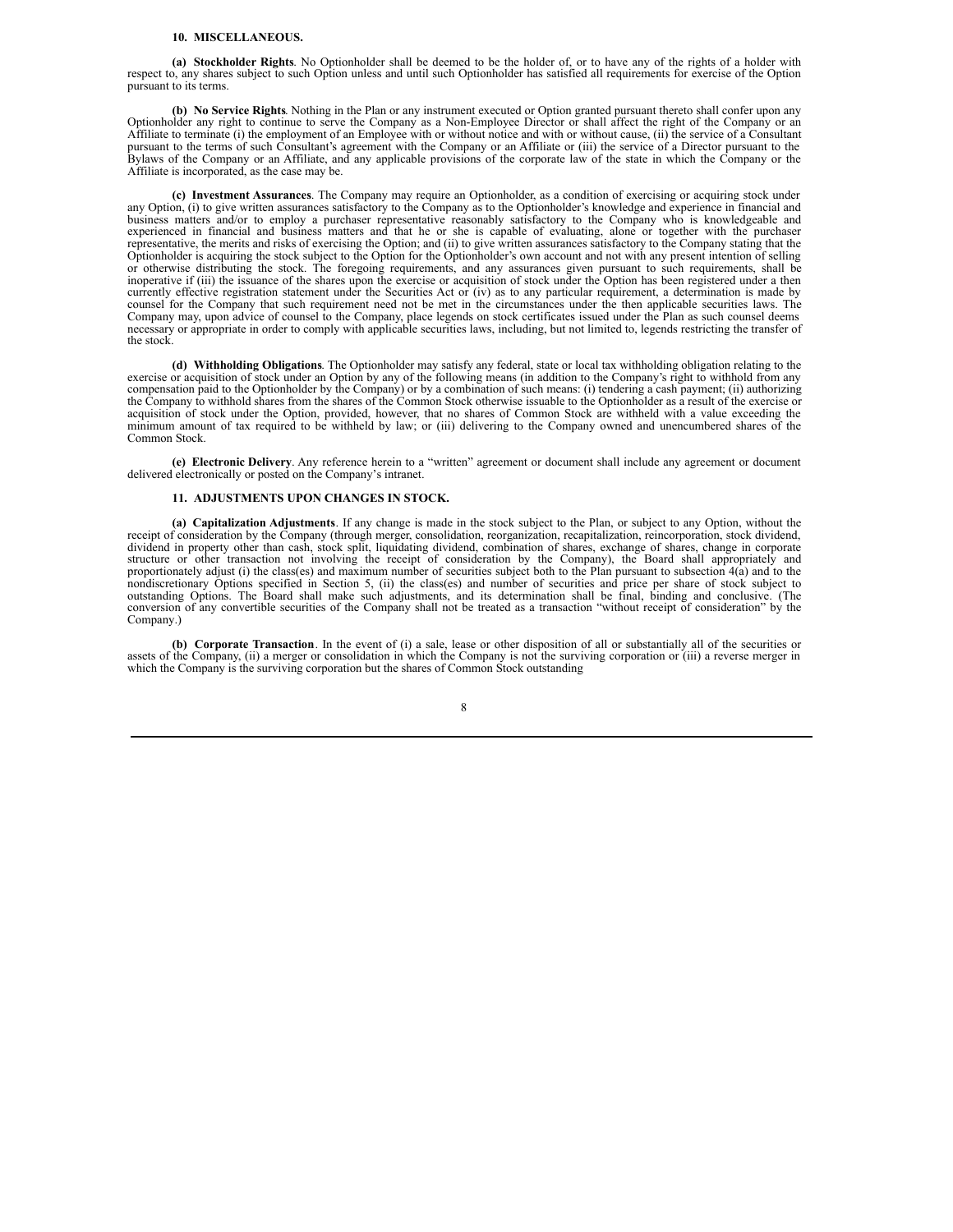immediately preceding the merger are converted by virtue of the merger into other property, whether in the form of securities, cash or otherwise, then any surviving corporation or acquiring corporation may assume any Optio subsection 11(b)) for those outstanding under the Plan. In the event no surviving corporation or acquiring corporation assumes such Options or substitutes similar Options for those outstanding under the Plan, then with respect to Options held by Optionholders who are in Continuous Service immediately prior to such an event, the vesting of such Options (and the time during which such Options may be exercised) shall be accelerated in full, and the Options shall terminate if not exercised at Options outstanding under the Plan, such Options shall terminate if not exercised prior to such event.

**(c) Change in Control**. Upon a Change in Control, all Options held by each Optionholder whose Continuous Service has not terminated immediately prior to the Change in Control shall become fully vested and exercisable immediately prior to the effectiveness of such Change in Control.

# **12. AMENDMENT OF THE PLAN AND OPTIONS.**

**(a) Amendment of Plan**. The Board at any time, and from time to time, may amend the Plan. However, except as provided in Section 11 relating to adjustments upon changes in stock, no amendment shall be effective unless approved by the stockholders of the<br>Company to the extent stockholder approval is necessary to satisfy the requirements of Ru listing requirements ; provided, however, that the Board may not amend Section 6 to increase the non-discretionary grants or limitations on cash compensation described therein without stockholder approval.

**(b) Stockholder Approval**. The Board may, in its sole discretion, submit any other amendment to the Plan for stockholder approval.

**(c) No Impairment of Rights**. Rights under any Option granted before amendment of the Plan shall not be impaired by any amendment of the Plan unless (i) the Company requests the consent of the Optionholder and (ii) the Optionholder consents in writing.

**(d) Amendment of Options**. The Board at any time, and from time to time, may amend the terms of any one or more Options including, but not limited to, amendments to provide terms more favorable than previously provided in the agreement evidencing an Option, subject to any specified limits in the Plan that are not subject to Board discretion; provided, however, that the rights under any Option shall not be impaired by any such amendment unless (i) the Company requests the consent of the Optionholder and (ii) the Optionholder consents in writing.

#### **13. TERMINATION OR SUSPENSION OF THE PLAN.**

**(a) Plan Term**. The Board may suspend or terminate the Plan at any time. No Options may be granted under the Plan while the Plan is suspended or after it is terminated.

**(b) No Impairment of Rights**. Suspension or termination of the Plan shall not impair rights and obligations under any Option granted while the Plan is in effect except with the written consent of the Optionholder.

#### **14. EFFECTIVE DATE OF PLAN.**

The Plan shall become effective on the IPO Date, but no Option shall be exercised unless and until the Plan has been approved by the stockholders of the Company, which approval shall be within twelve (12) months before or after the date the Plan is adopted by the Board.

# **15. CHOICE OF LAW.**

All questions concerning the construction, validity and interpretation of this Plan shall be governed by the law of the State of Delaware, without regard to such state's conflict of laws rules.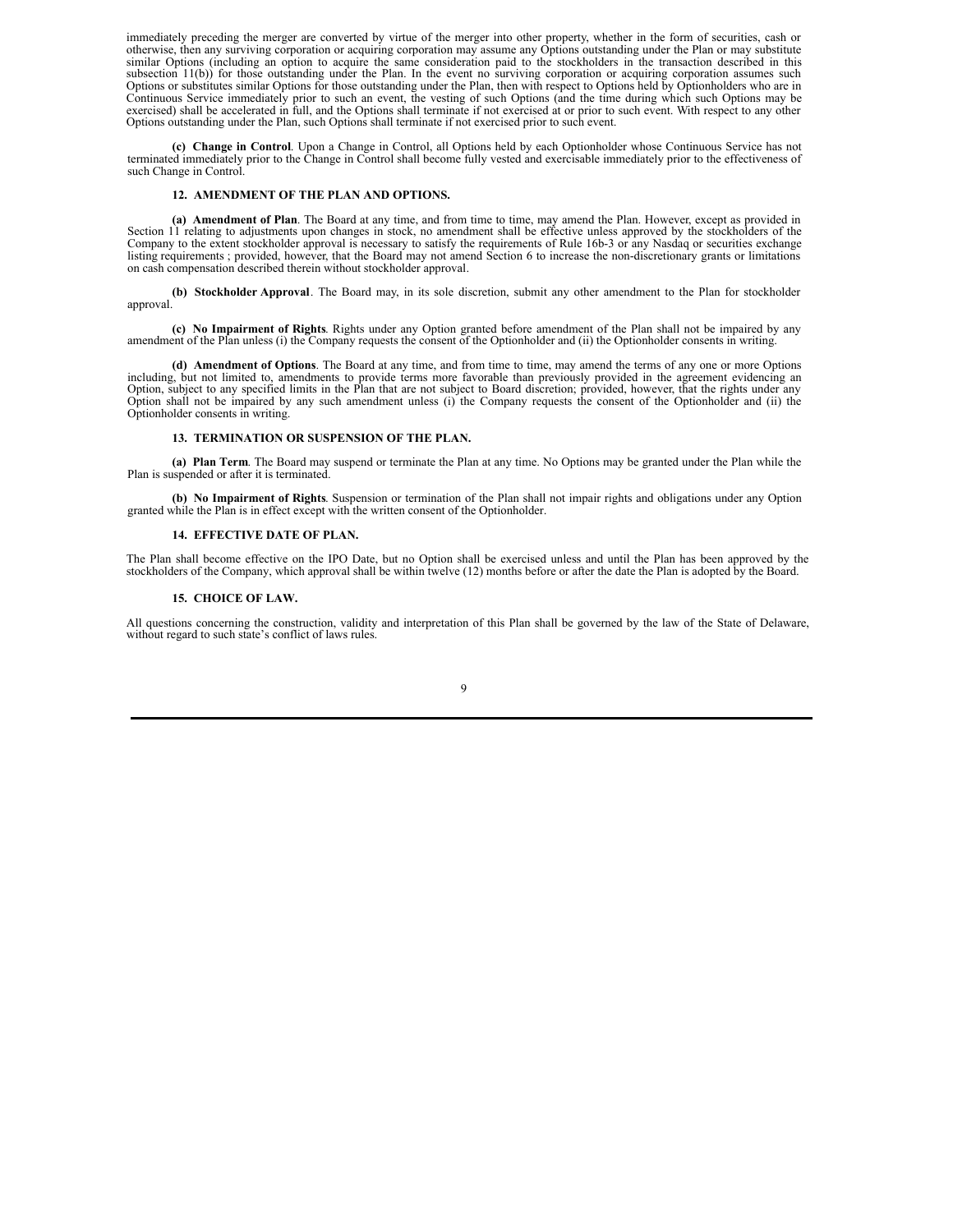# **RIGEL PHARMACEUTICALS, INC. 2011 EQUITY INCENTIVE PLAN**

## **ADOPTED: MARCH 23, 2011 APPROVED BY STOCKHOLDERS MAY 19, 2011 AMENDED FEBRUARY 3, 2012 APPROVED BY STOCKHOLDERS MAY 22, 2012 AMENDED FEBRUARY 8, 2013 APPROVED BY STOCKHOLDERS MAY 14, 2013 AMENDED JANUARY 26, 2016 APPROVED BY STOCKHOLDERS MAY 10, 2016 TERMINATION DATE: MARCH 22, 2021**

**1. PURPOSES.**

**(a)** The persons eligible to receive Stock Awards are the Employees, Directors and Consultants of the Company and its Affiliates.

**(b)** The purpose of the Plan is to provide a means by which eligible recipients of Stock Awards may be given an opportunity to benefit from increases in value of the Common Stock through the granting of the following Stock Awards: (i) Incentive Stock Options, (ii) Nonstatutory Stock Options, (iii) stock bonuses and (iv) rights to acquire restricted stock.

**(c)** The Company, by means of the Plan, seeks to retain the services of the group of persons eligible to receive Stock Awards, to secure and retain the services of new members of this group and to provide incentives for such persons to exert maximum efforts for the success of the Company and its Affiliates.

### **2. DEFINITIONS.**

(a) "Affiliate" means, at the time of determination, any "parent" or "subsidiary" of the Company as such terms<br>are defined in Rule 405 of the Securities Act. The Board shall have the authority to determine the time or time "subsidiary" status is determined within the foregoing definition.

- **(b)** *"Board"* means the Board of Directors of the Company.
- **(c)** *"Code"* means the Internal Revenue Code of 1986, as amended.

**(d)** *"Committee"* means a committee of one or more members of the Board appointed by the Board in accordance with subsection 3(c).

- **(e)** *"Common Stock"* means the common stock of the Company.
- **(f)** *"Company"* means Rigel Pharmaceuticals, Inc., a Delaware corporation.

(g) "Consultant" means any person, including an advisor, (i) engaged by the Company or an Affiliate to render<br>consulting or advisory services and who is compensated for such services or (ii) who is a member of the Board of However, the term "Consultant" shall not include either Directors who are not compensated by the Company for their services as Directors or Directors who are merely paid a director's fee by the Company for their services as Directors.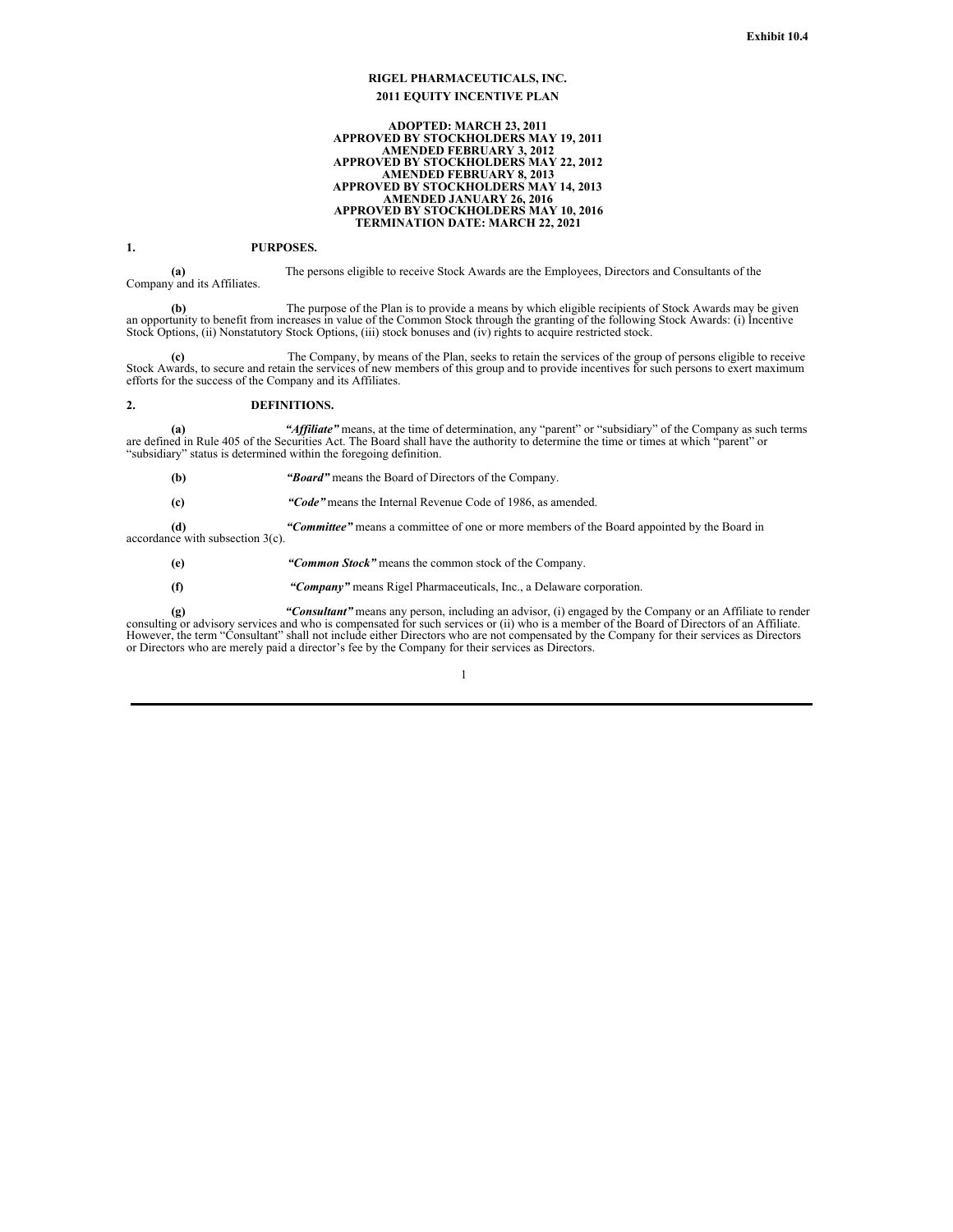**(h)** *"Continuous Service"* means that the Participant's service with the Company or an Affiliate, whether as an Employee, Director or Consultant, is not interrupted or terminated. The Participant's Continuous Service shall not be deemed to have terminated merely because of a change in the capacity in which the Participant renders service to the Company or an Affiliate as an Employee, Consultant or Director or a change in the entity for which the Participant renders such service, provided that there is no interruption or termination of the Participant's service. For example, a change in status without interruption from an Employee of the Company to a Consultant of an Affiliate or a Director will not constitute an interruption of Continuous Service. The Board or the chief executive officer of the Company, in that party's sole discretion, may determine whether Continuous Service shall be considered interrupted in the case of any leave of absence approved by that party, including sick leave, military leave or any other personal leave.

**(i)** *"Covered Employee"* means the chief executive officer and the four (4) other highest compensated officers of the Company for whom total compensation is required to be reported to stockholders under the Exchange Act, as determined for purposes of Section  $162(m)$  of the Code.

**(j)** *"Director"* means a member of the Board of Directors of the Company.

**(k)** *"Disability"* means the permanent and total disability of a person within the meaning of Section 22(e)(3) of the Code.

**(l)** *"Employee"* means any person employed by the Company or an Affiliate. Mere service as a Director or payment of a director's fee by the Company or an Affiliate shall not be sufficient to constitute "employment" by the Company or an Affiliate.

- **(m)** *"Exchange Act"* means the Securities Exchange Act of 1934, as amended.
- **(n) "***Fair Market Value"* means, as of any date, the value of the Common Stock determined as follows:

**(i)** If the Common Stock is listed on any established stock exchange or traded on the Nasdaq National Market or the Nasdaq SmallCap Market, the Fair Market Value of a share of Common Stock shall be the closing sales price for such stock (or the closing bid, if no sales were reported) as quoted on such exchange or market (or the exchange or market with the greatest volume of trading in the Common Stock) on the last market trading day prior to the day of determination, as reported in *The Wall Street Journal* or such other source as the Board deems reliable.

**(ii)** In the absence of such markets for the Common Stock, the Fair Market Value shall be determined in good faith by the Board.

**(o)** *"Incentive Stock Option"* means an Option intended to qualify as an incentive stock option within the (o) **Configured 122** of the Code and the regulations promulgated thereunder.

**(p)** *"Non-Employee Director"* means a Director who either (i) is not a current Employee or Officer of the Company or its parent or a subsidiary, does not receive compensation (directly or indirectly) from the Company or its parent or a subsidiary<br>for services rendered as a consultant or in any capacity other than as a Director in any other transaction as to which disclosure would be required under Item 404(a) of Regulation S-K and is not engaged in a business<br>relationship as to which disclosure would be required under Item 404(b) of Regulation S director" for purposes of Rule 16b-3.

**(q)** *"Nonstatutory Stock Option"* means an Option not intended to qualify as an Incentive Stock Option.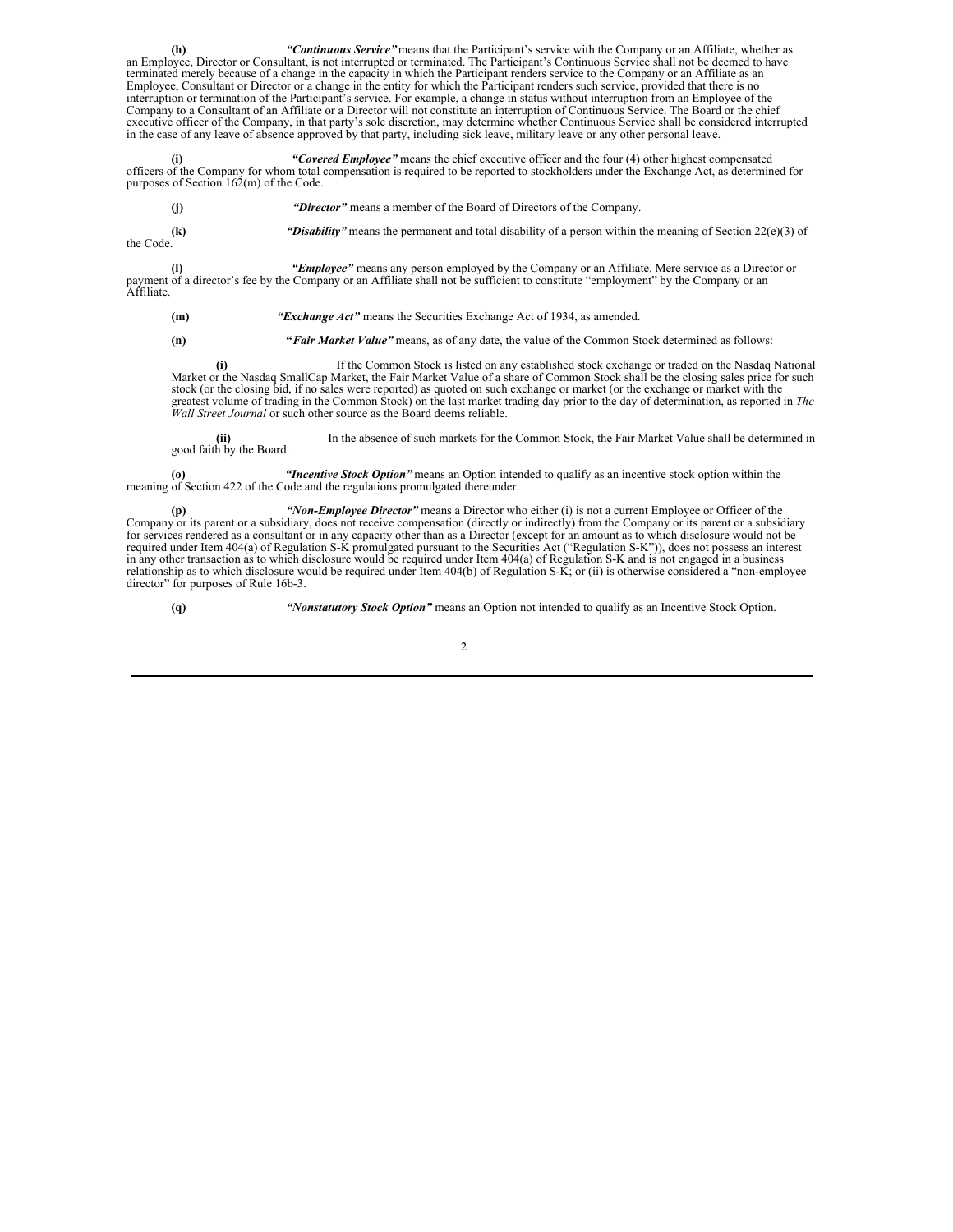**(r)** *"Of icer"* means a person who is an officer of the Company within the meaning of Section 16 of the Exchange Act and the rules and regulations promulgated thereunder.

**(s)** *"Option"* means an Incentive Stock Option or a Nonstatutory Stock Option granted pursuant to the Plan.<br> **(f)** *"Option Agreement"* means a written agreement between the Company and an Optionholder evidencing **(t)** *"Option Agreement"* means a written agreement between the Company and an Optionholder evidencing the terms and conditions of an individual Option grant. Each Option Agreement shall be subject to the terms and conditions of the Plan.

**(u)** *"Optionholder"* means a person to whom an Option is granted pursuant to the Plan or, if applicable, such other person who holds an outstanding Option.

**(v)** *"Outside Director"* means a Director who either (i) is not a current employee of the Company or an "affiliated corporation" (within the meaning of Treasury Regulations promulgated under Section 162(m) of the Code), is not a former employee of the Company or an "affiliated corporation" receiving compensation for prior services (other than benefits under a tax qualified pension plan), was not an officer of the Company or an "affiliated corporation" at any time and is not currently receiving direct or indirect remuneration from the Company or an "affiliated corporation" for services in any capacity other than as a Director or (ii) is otherwise considered an "outside director" for purposes of Section 162(m) of the Code.

**(w)** *"Participant"* means a person to whom a Stock Award is granted pursuant to the Plan or, if applicable, such other person who holds an outstanding Stock Award.

(x) "Performance Criteria" means the one or more criteria that the Board shall select for purposes of<br>establishing the Performance Goals for a Performance Period. The Performance Criteria that shall be used to establish su Goals may be based on any one of, or combination of, the following: (i) earnings per share; (ii) earnings before interest, taxes and depreciation; (iii) earnings before interest, taxes, depreciation and amortization (EBITDA); (iv) net earnings; (v) total stockholder return; (vi) return on equity; (vii) return on assets, investment, or capital employed; (viii) operating margin; (ix) gross margin; (x) operating income; (xi) net income (before or after taxes); (xii) net operating income; (xiii) net operating income after tax; (xiv) pre- and after-tax income; (xv) pre-tax profit; (xvi) operating cash flow; (xvii) sales or revenue targets; (xviii) increases in revenue or product revenue; (xix) expenses and cost reduction goals; (xx) improvement in or attainment of expense levels; (xxi) improvement in or attainment of working capital levels; (xxii) economic value added (or an equivalent metric); (xxiii) market share; (xxiv) cash flow; (xxv) cash flow per share; (xxvi) share price performance; (xxvii) debt reduction; (xxviii) implementation or completion of projects or processes; (xxix) customer satisfaction; (xxx) total stockholder return; (xxxi) stockholders' equity; and (xxxii) other measures of performance selected by the Board. Partial achievement of the specified criteria may result in the payment or vesting corresponding to the degree of achievement as specified in the Stock Award Agreement. The Board shall, in its sole discretion, define the manner of calculating the Performance Criteria it selects to use for such Performance Period.

**(y)** *"Performance Goals"* means, for a Performance Period, the one or more goals established by the Board for the Performance Period based upon the Performance Criteria. The Board is authorized at any time in its sole discretion, to adjust or modify the calculation of a Performance Goal for such Performance Period in order to prevent the dilution or enlargement of the rights of<br>Participants, (a) in the event of, or in anticipation of, any items that are "unusual" in n generally accepted accounting principles; (b) in response to, or in anticipation of, changes in applicable laws, regulations, accounting principles, or business conditions; or (c) in view of the Board's assessment of the business strategy of the Company, performance of comparable organizations, economic and business conditions, and any other circumstances deemed relevant. Specifically, the Board is authorized to make adjustment in the method of calculating attainment of Performance Goals and objectives for a Performance Period as follows: (i) to exclude the dilutive effects of acquisitions or joint ventures; (ii) to assume that any business divested by the Company achieved performance objectives at targeted levels during the balance of a Performance Period following such divestiture; and (iii) to exclude the effect of any change in the outstanding shares of common stock of the Company by reason of any stock dividend or split, stock repurchase, reorganization, recapitalization, merger, consolidation, spin-off, combination or exchange of shares or other similar corporate change, or any distributions to common stockholders other than regular cash dividends. In addition, the Board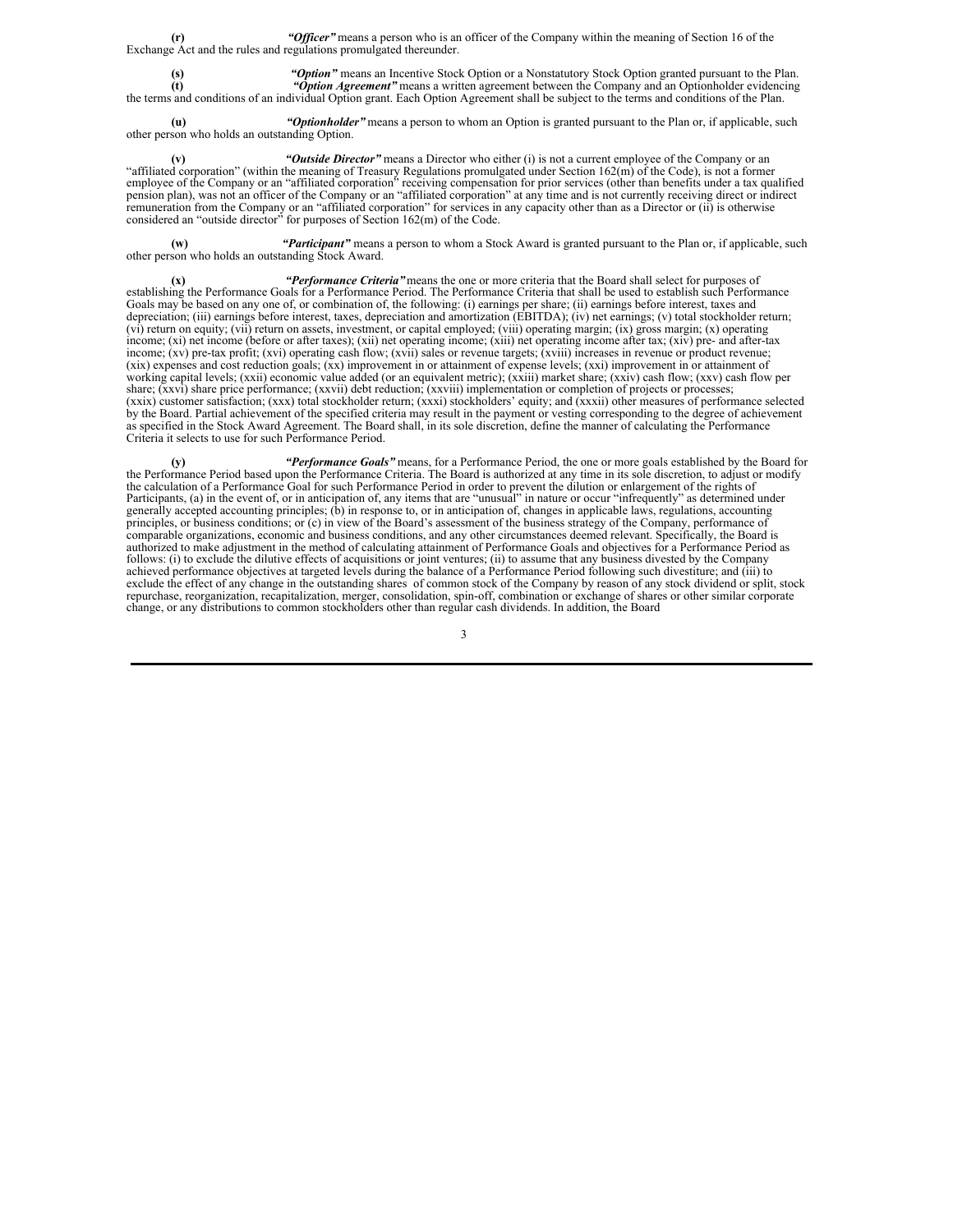is authorized to make adjustment in the method of calculating attainment of Performance Goals and objectives for a Performance Period as follows: (i) to exclude restructuring and/or other nonrecurring charges; (ii) to exclude exchange rate effects, as applicable, for non-U.S. dollar denominated net sales and operating earnings; (iii) to exclude the effects required by the Financial Accounting Standards Board; (iv) to exclude the effects to any statutory adjustments to corporate tax rates; and (v) to exclude the effects of items that are "unusual" in nature or occur "infrequently" as determined under generally accepted accounting principles.

**(z)** *"Performance Period"* means the one or more periods of time, which may be of varying and overlapping durations, as the Board may select, over which the attainment of one or more Performance Goals will be measured for the purpose of determining a Participant's right to and the payment of a Stock Award.

**(aa)** *"Plan"* means this Rigel Pharmaceuticals, Inc. 2011 Equity Incentive Plan.

**(bb)** *"Rule 16b-3"* means Rule 16b-3 promulgated under the Exchange Act or any successor to Rule 16b-3, as in effect from time to time.

**(cc)** *"Securities Act"* means the Securities Act of 1933, as amended.

(dd) *"Stock Award"* means any right granted under the Plan, including an Option, a stock bonus, a right to acquire restricted stock, a stock unit award and a stock appreciation right.

(ee) "Stock Award Agreement" means a written agreement between the Company and a holder of a Stock Award<br>evidencing the terms and conditions of an individual Stock Award grant. Each Stock Award Agreement shall be subject t conditions of the Plan.

**(ff)** *"Ten Percent Stockholder"* means a person who owns (or is deemed to own pursuant to Section 424(d) of the Code) stock possessing more than ten percent (10%) of the total combined voting power of all classes of stock of the Company or of any of its Affiliates.

#### **3. ADMINISTRATION.**

**(a) Administration by Board.** The Board shall administer the Plan unless and until the Board delegates administration to a Committee, as provided in subsection 3(c).

**(b) Powers of Board.** The Board shall have the power, subject to, and within the limitations of, the express provisions of the Plan:

**(i)** To determine from time to time which of the persons eligible under the Plan shall be granted Stock Awards; when and how each Stock Award shall be granted; what type or combination of types of Stock Award shall be granted; the provisions of each Stock Award granted (which need not be identical), including the time or times when a person shall be permitted to receive Common Stock pursuant to a Stock Award; and the number of shares of Common Stock with respect to which a Stock Award shall be granted to each such person.

**(ii)** To construe and interpret the Plan and Stock Awards granted under it, and to establish, amend and revoke rules and regulations for its administration. The Board, in the exercise of this power, may correct any defect, omission or inconsistency in the Plan or in any Stock Award Agreement, in a manner and to the extent it shall deem necessary or expedient to make the Plan fully effective.

**(iii)** To amend the Plan or a Stock Award as provided in Section 12.

**(iv)** To terminate or suspend the Plan as provided in Section 13.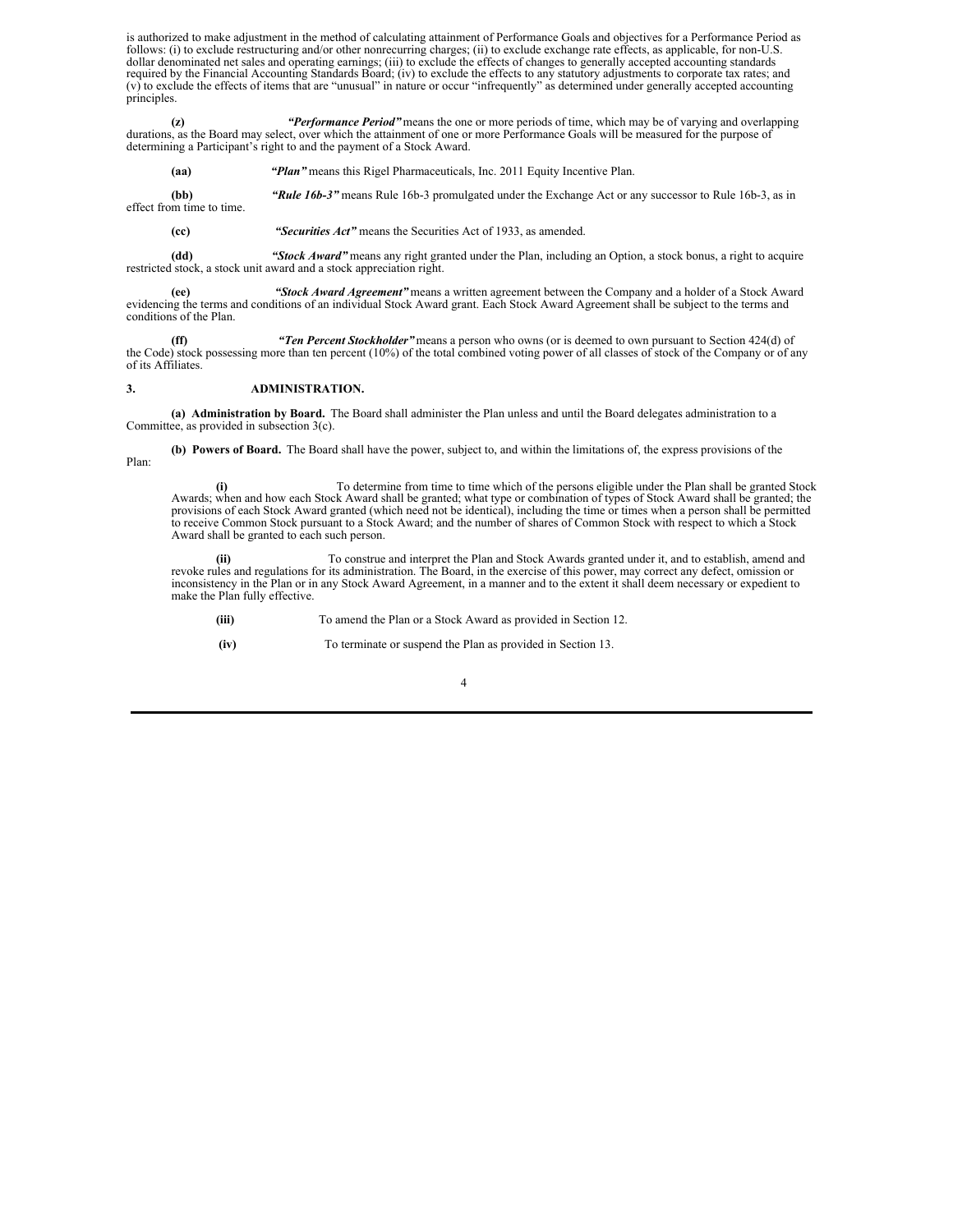**(v)** Generally, to exercise such powers and to perform such acts as the Board deems necessary or expedient to promote the best interests of the Company which are not in conflict with the provisions of the Plan.

# **(c) Delegation to Committee.**

**(i) General.** The Board may delegate administration of the Plan to a Committee or Committees of one (1) or more members of the Board, and the term "Committee" shall apply to any person or persons to whom such authority has been delegated.<br>If administration is delegated to a Committee, the Committee shall have, in connection with the powers theretofore possessed by the Board, including the power to delegate to a subcommittee any of the administrative powers the<br>Committee is authorized to exercise (and references in this Plan to the Board shall thereaft subject, however, to such resolutions, not inconsistent with the provisions of the Plan, as may be adopted from time to time by the Board. The Board may abolish the Committee at any time and revest in the Board the administration of the Plan.

**(ii) Committee Composition when Common Stock is Publicly Traded.** At such time as the Common Stock is publicly traded, in the discretion of the Board, a Committee may consist solely of two or more Outside Directors, in accordance with Section 162(m) of the Code, and/or solely of two or more Non-Employee Directors, in accordance with Rule 16b-3. Within the scope of such authority, the Board or the Committee may (1) delegate to a committee of one or more members of the Board who are<br>not Outside Directors the authority to grant Stock Awards to eligible persons who are either ( not expected to be Covered Employees at the time of recognition of income resulting from such Stock Award or (b) not persons with<br>respect to whom the Company wishes to comply with Section 162(m) of the Code and/or (2) dele members of the Board who are not Non-Employee Directors the authority to grant Stock Awards to eligible persons who are not then subject to Section 16 of the Exchange Act.

**(d) Effect of Board's Decision.** All determinations, interpretations and constructions made by the Board in good faith shall not be subject to review by any person and shall be final, binding and conclusive on all persons.

**(e) Cancellation and Re-Grant of Stock Awards.** Notwithstanding anything to the contrary in the Plan, neither the Board nor any Committee shall have the authority to: (i) reprice any outstanding Stock Awards under the Plan, (ii) cancel any outstanding Options or Stock Appreciation Rights that have an exercise price or strike price greater than the current Fair Market Value of the Common Stock in exchange for cash or other Stock Awards under the Plan, or (iii) effect any other action that is treated as a repricing under generally accepted accounting principles unless, in each case, the stockholders of the Company have approved such an action within twelve (12) months prior to such an event.

### **4. SHARES SUBJECT TO THE PLAN.**

(a) Share Reserve. Subject to the provisions of subsection 11(a) relating to adjustments upon changes in Common Stock, the shares of Common Stock hat may be issued pursuant to Stock Awards shall not exceed in the aggregate shares of Common Stock approved by the Board in February 2012 and subsequently approved by the Company's stockholders plus (iii) 7,000,000 shares of Common Stock approved by the Board in February 2013 and subsequently approved by the Company's stockholders plus (iii) 2,150,000 shares of Common Stock approved by the Board in January 2016 and subsequently approved by the Company's stockholders..

Subject to subsection 4(c), the number of shares available for issuance under the Plan shall be reduced by: (i) one (1) share for each share of stock issued pursuant to (A) an Option granted under Section 6, or (B) a Stock Appreciation Right granted under subsection 7(d) with respect to which the strike price is at least one hundred percent (100%) of the Fair Market Value of the<br>underlying Common Stock on the date of grant; and (ii) one and sixty-four hundredths (1.64 issued pursuant to a Stock Bonus Award, Restricted Stock Award, Stock Unit Award or Performance Stock Award.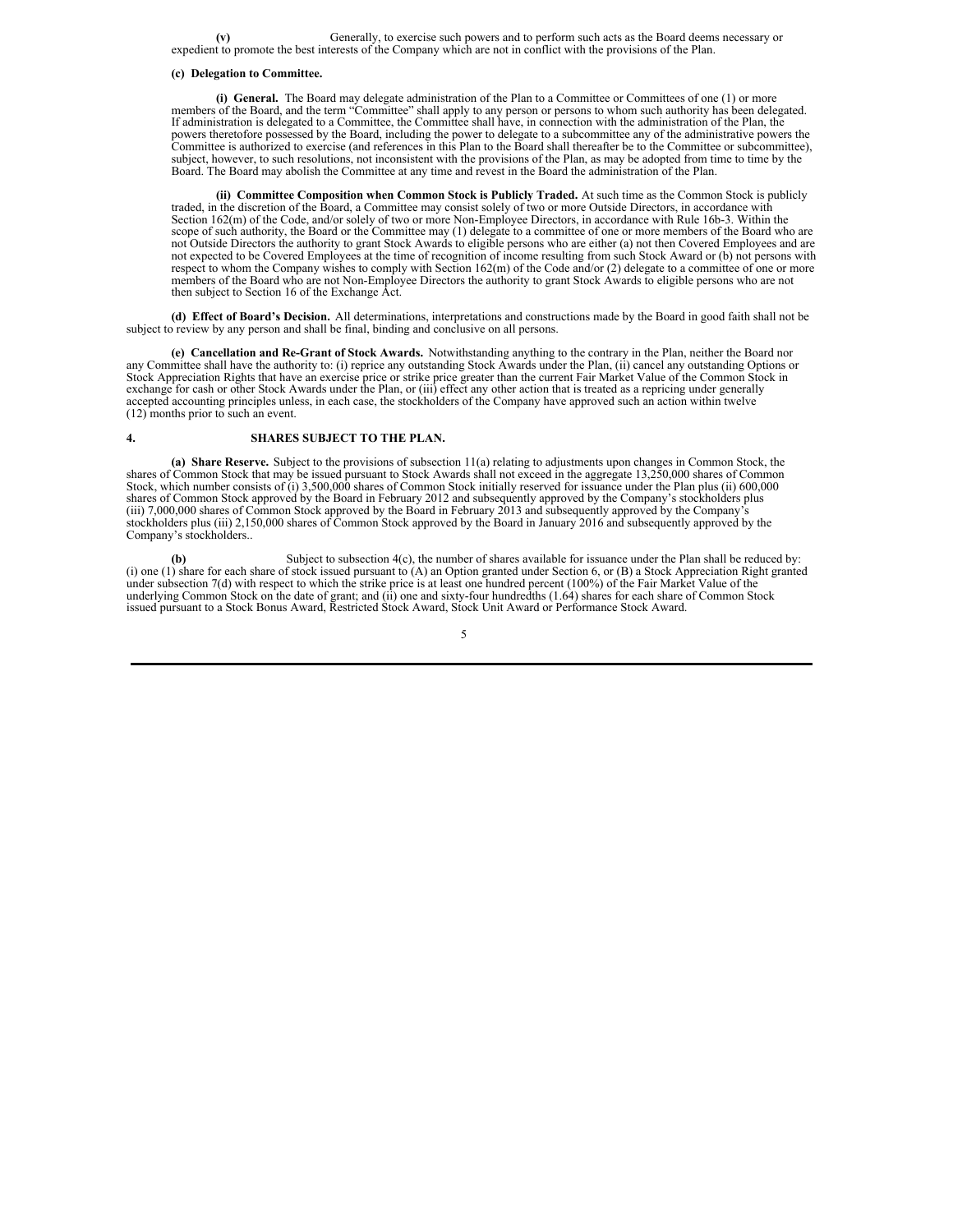# **(c) Reversion of Shares to the Share Reserve.**

**(i) Shares Available For Subsequent Issuance.** If any (i) Stock Award shall for any reason expire or otherwise terminate, in whole or in part, without having been exercised in full, (ii) shares of Common Stock issued to a Participant pursuant to a Stock Award are forfeited to or repurchased by the Company, including any repurchase or forfeiture caused by the failure to meet a contingency or condition required for the vesting of such shares, or (iii) Stock Award is settled in cash, then the shares of Common Stock not issued under such Stock Award, or forfeited to or repurchased by the Company, shall revert to and again become available for issuance under the Plan. To the extent there is issued a share of Common Stock pursuant to a Stock Award that counted as one and sixty-four hundredths (1.64) shares against the number of shares available for issuance under the Plan pursuant to subsection 4(b) and such share of Common Stock again becomes available for issuance under the Plan pursuant to this subsection  $4(c)(i)$ , then the number of shares of Common Stock available for issuance under the Plan shall increase by one and sixty-four hundredths (1.64) shares.

**(ii) Shares Not Available For Subsequent Issuance.** If any shares subject to a Stock Award are not delivered to a Participant because the Stock Award is exercised through a reduction of shares subject to the Stock Award (i.e., "net exercised"), the number of shares that are not delivered to the Participant shall not remain available f taxes incurred in connection with the exercise of an Option or stock appreciation right, or the issuance of shares under a stock bonus<br>award, restricted stock award or stock unit award, the number of shares that are not de available for subsequent issuance under the Plan. If the exercise price of any Stock Award is satisfied by tendering shares of Common Stock held by the Participant (either by actual delivery or attestation), then the number of shares so tendered shall not remain available for subsequent issuance under the Plan.

**(d) Source of Shares.** The shares of Common Stock subject to the Plan may be unissued shares or reacquired shares, bought on the market or otherwise.

#### **5. ELIGIBILITY.**

**(a) Eligibility for Specific Stock Awards.** Incentive Stock Options may be granted only to employees of the Company or a "parent corporation" or "subsidiary corporation" thereof (as such terms are defined in Sections 424(e) and (f) of the Code). Stock Awards other than Incentive Stock Options may be granted to Employees, Directors and Consultants; *provided, however*, Nonstatutory Stock Options and stock appreciation rights may not be granted to Employees, Directors, and Consultants who are providing Continuous Services only to any "parent" of the Company, as such term is defined in Rule 405 promulgated under the Securities Act, unless such Stock Awards comply with the distribution requirements of Section 409A of the Code.

**(b) Ten Percent Stockholders.** A Ten Percent Stockholder shall not be granted an Incentive Stock Option unless the exercise price of such Option is at least one hundred ten percent (110%) of the Fair Market Value of the Common Stock at the date of grant and the Option is not exercisable after the expiration of five (5) years from the date of grant.

**(c) Section 162(m) Limitation.** Subject to the provisions of Section 11 relating to adjustments upon changes in the shares of Common Stock, no Employee shall be eligible to be granted Options covering more than one million five hundred thousand (1,500,000) shares of Common Stock during any calendar year.

# **(d) Consultants.**

**(i)** A Consultant shall not be eligible for the grant of a Stock Award if, at the time of grant, a Form S-8 Registration Statement under the Securities Act ("Form S-8") is not available to register either the offer or the sale of the Company's securities to such Consultant because of the nature of the services that the Consultant is providing to the Company, or because the Consultant is not a natural person, or as otherwise provided by the rules governing the use of Form S-8, unless the Company determines both (i) that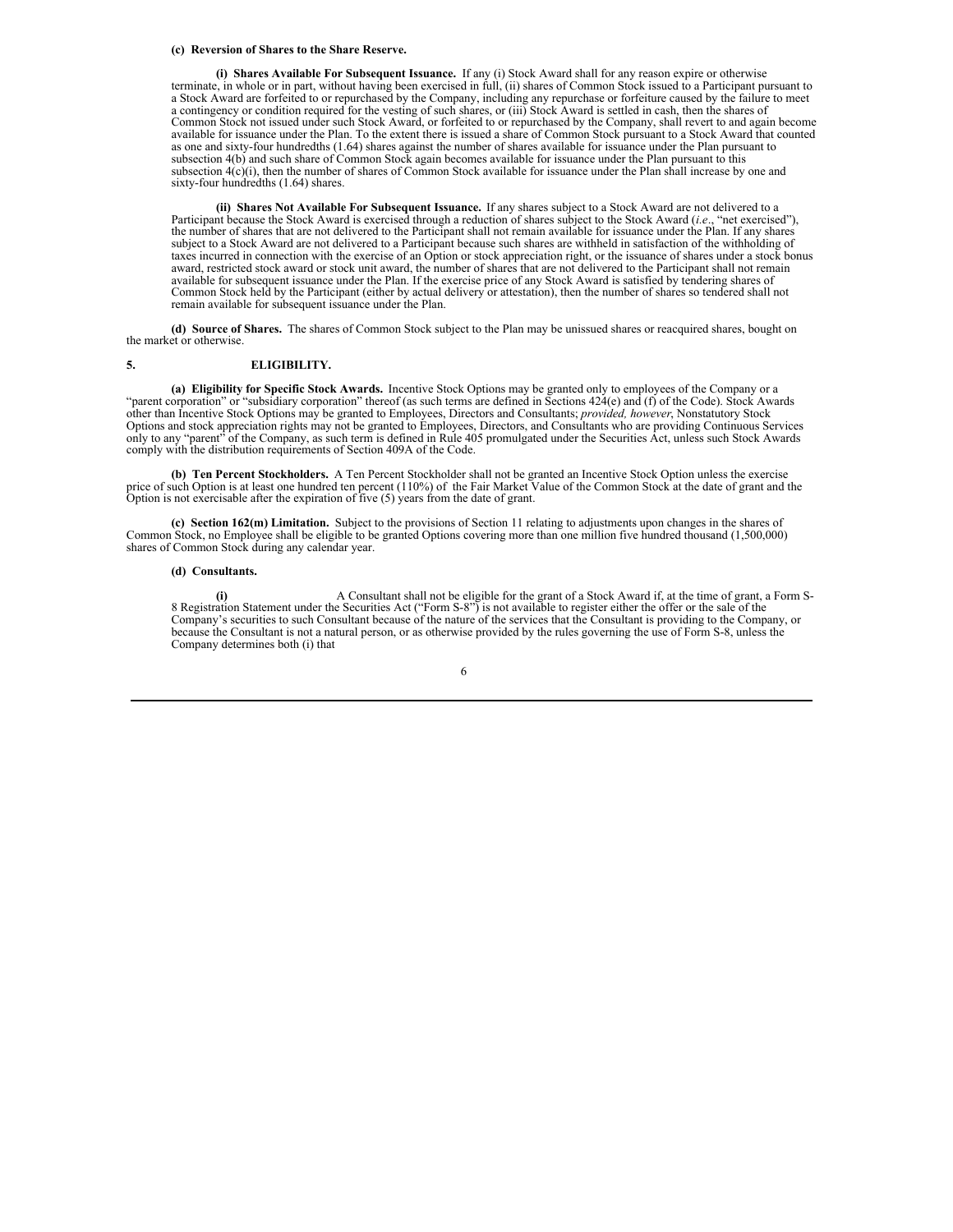such grant (A) shall be registered in another manner under the Securities Act  $(e.g.,$  on a Form S-3 Registration Statement) or (B) does not require registration under the Securities Act in order to comply with the requireme

Form S-8 generally is available to consultants and advisors only if (i) they are natural persons; (ii) they provide bona fide services to the issuer, its parents, its majority-owned subsidiaries or majority-owned subsidiaries of the issuer's parent; and (iii) the services are not in connection with the offer or sale of securities in a capital-raising transaction, and do not directly or indirectly promote or maintain a market for the issuer's securities.

# **6. OPTION PROVISIONS.**

Each Option shall be in such form and shall contain such terms and conditions as the Board shall deem appropriate. All Options shall be separately designated Incentive Stock Options or Nonstatutory Stock Options at the time of grant, and, if certificates are issued, a separate certificate or certificates will be issued for shares of Common Stock purchased on exercise of each type of Option. The provisions of separate Options need not be identical, but each Option shall include (through incorporation of provisions hereof by reference in the Option or otherwise) the substance of each of the following provisions:

**(a) Term.** Subject to the provisions of subsection 5(b) regarding Ten Percent Stockholders, no Option shall be exercisable after the expiration of ten (10) years from the date it was granted.

(b) Exercise Price of an Incentive Stock Option. Subject to the provisions of subsection 5(b) regarding Ten Percent<br>Stockholders, the exercise price of each Incentive Stock Option shall be not less than one hundred percent may be granted with an exercise price lower than that set forth in the preceding sentence if such Option is granted pursuant to an assumption or substitution for another option in a manner satisfying the provisions of Section 424(a) of the Code.

**(c) Exercise Price of a Nonstatutory Stock Option.** The exercise price of each Nonstatutory Stock Option shall be not less than one hundred percent (100%) of the Fair Market Value of the Common Stock subject to the Option on the date the Option is granted. Notwithstanding the foregoing, a Nonstatutory Stock Option may be granted with an exercise price lower than that set forth in the preceding sentence if such Option is granted pursuant to an assumption or substitution for another option in a manner satisfying the provisions of Section 424(a) of the Code.

**(d) Consideration.** The purchase price of Common Stock acquired pursuant to an Option shall be paid, to the extent permitted by applicable statutes and regulations, either (i) in cash at the time the Option is exercised or (ii) at the discretion of the Board (1) by delivery to the Company of other Common Stock; (2) according to a deferred payment or other similar arrangement with the Optionholder; (3) by a "net exercise" arrangement pursuant to which the Company will reduce the number of shares of Common Stock issued upon exercise by the largest whole number of shares with a Fair Market Value that does not exceed the aggregate exercise price; *provided, however,* that the Company shall accept a cash or other payment from the Participant to the extent of any remaining balance of the aggregate exercise price not satisfied by such holding back of whole shares; *provided, further, however,*that shares of Common Stock will no longer be outstanding under an Option and will not be exercisable thereafter to the extent that (i) shares are used to pay the exercise price pursuant to the "net exercise," (ii) shares are delivered to the Participant as a result of such exercise, and (iii) shares are withheld to satisfy tax withholding obligations; or (4) in any other form of legal consideration that may be acceptable to the Board. At any time that the Company is incorporated in Delaware, payment of the Common Stock's "par value," as defined in the Delaware General Corporation Law, shall not be made by deferred payment.

In the case of any deferred payment arrangement, interest shall be compounded at least annually and shall be charged at the minimum rate of interest necessary to avoid (1) the treatment as interest, under any applicable provisions of the Code, of any amounts other than amounts stated to be interest under the deferred payment arrangement and (2) financial accounting purposes.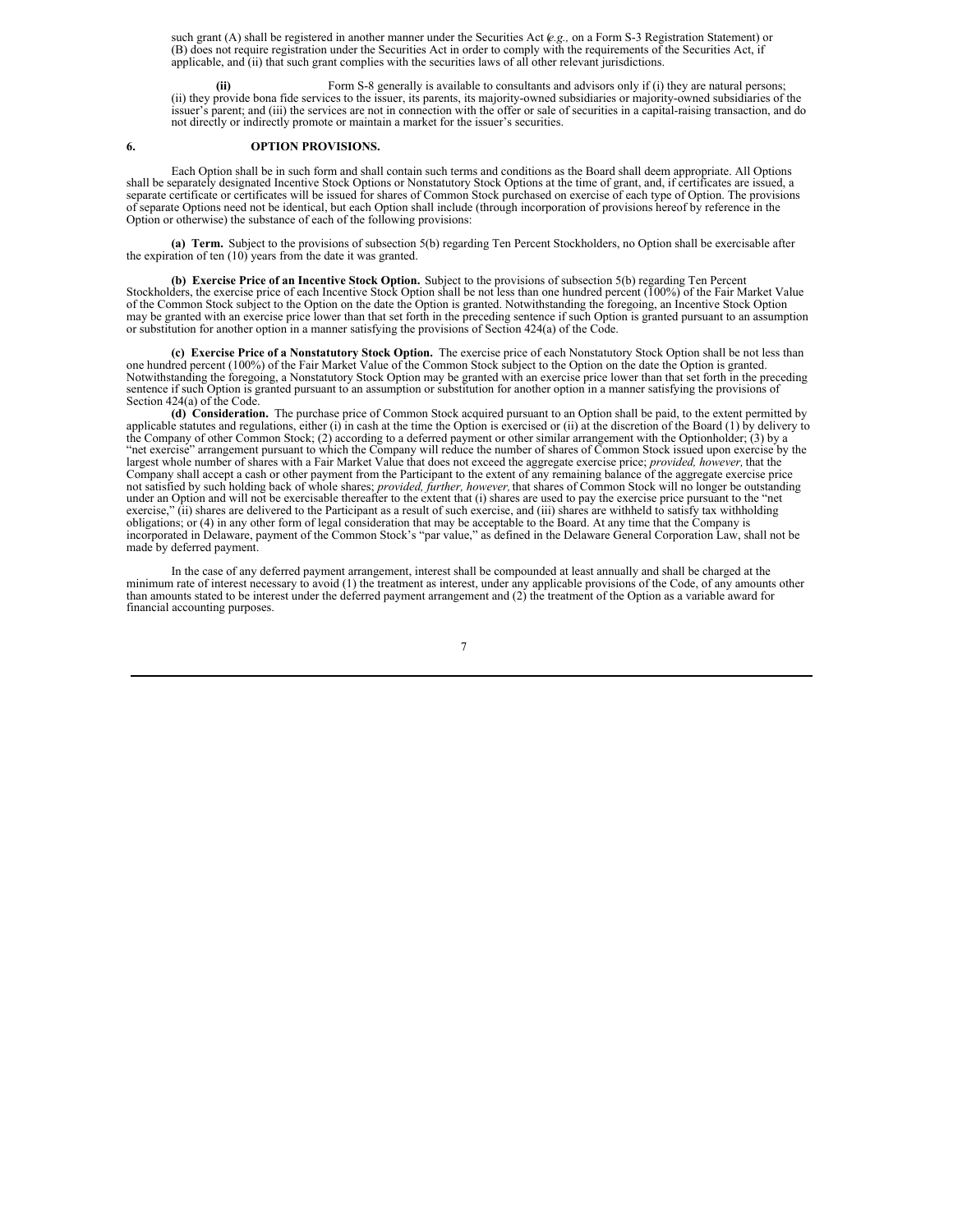**(e) Transferability of Options.** The Board may, in its sole discretion, impose such limitations on the transferability of Options, as the Board shall determine. In the absence of such a determination by the Board to the contrary, the following restrictions on the transferability of Options shall apply:

**(i) Restrictions on Transfer.** An Option shall not be transferable except by will or by the laws of descent and distribution and shall be exercisable during the lifetime of the Optionholder only by the Optionholder; *provided, however*, that the Board may, in its sole discretion, permit transfer of the Option in a manner that is not prohibited by applicable tax and securities laws upon the Optionholder's request. Except as explicitly provided herein, an Option may not be transferred for consideration.

**(ii) Domestic Relations Orders.** Notwithstanding the foregoing, an Option may be transferred pursuant to a domestic relations order; *provided, however*, that if an Option is an Incentive Stock Option, such Option may be deemed to be a Nonstatutory Stock Option as a result of such transfer.

**(iii) Beneficiary Designation.** Notwithstanding the foregoing, the Optionholder may, by delivering written notice to the Company, in a form provided by or otherwise satisfactory to the Company and any broker designated by the Company to effect Option exercises, designate a third party who, in the event of the death of the Optionholder, shall thereafter be entitled to exercise the Option and receive the Common Stock or other consideration resulting from such exercise. In the absence of such a designation, the executor or administrator of the Optionholder's estate shall be entitled to exercise the Op other consideration resulting from such exercise.

(f) Vesting Generally. The total number of shares of Common Stock subject to an Option may, but need not, vest and therefore become exercisable in periodic installments that may, but need not, be equal. The Option may be s The vesting provisions of individual Options may vary. The provisions of this subsection 6(g) are subject to any Option provisions governing the minimum number of shares of Common Stock as to which an Option may be exercised.

**(g) Termination of Continuous Service.** In the event an Optionholder's Continuous Service terminates (other than upon the Optionholder's death or Disability), the Optionholder may exercise his or her Option (to the extent that the Optionholder was entitled to exercise such Option as of the date of termination) but only within such period of time ending on the earlier of (i) the date three (3) months following the termination of the Optionholder's Continuous Service (or such longer or shorter period specified in the Option Agreement), or (ii) the expiration of the term of the Option as set forth in the Option Agreement. If, after termination, the Optionholder does not exercise his or her Option within the time specified in the Option Agreement, the Option shall terminate.

(h) Extension of Termination Date. An Optionholder's Option Agreement may also provide that if the exercise of the Option following the termination of the Optionholder's Continuous Service (other than upon the Optionholder prohibited at any time solely because the issuance of shares of Common Stock would violate the registration requirements under the<br>Securities Act, then the Option shall terminate on the earlier of (i) the expiration of the or (ii) the expiration of a total period of three (3) months (that need not be consecutive) after the termination of the Optionholder's Continuous Service during which the exercise of the Option would not be in violation of such registration requirements.

**(i) Disability of Optionholder.** In the event that an Optionholder's Continuous Service terminates as a result of the Optionholder's Disability, the Optionholder may exercise his or her Option (to the extent that the Optionholder was entitled to exercise such Option as of the date of termination), but only within such period of time endin such termination (or such longer or shorter period specified in the Option Agreement) or (ii) the expiration of the term of the Option as set<br>forth in the Option Agreement. If, after termination, the Optionholder does not the Option shall terminate.

**(j) Death of Optionholder.** In the event (i) an Optionholder's Continuous Service terminates as a result of the Optionholder's death or  $(ii)$  the Optionholder dies within the period  $(if \, \text{any})$  specified in the Option Agreement after the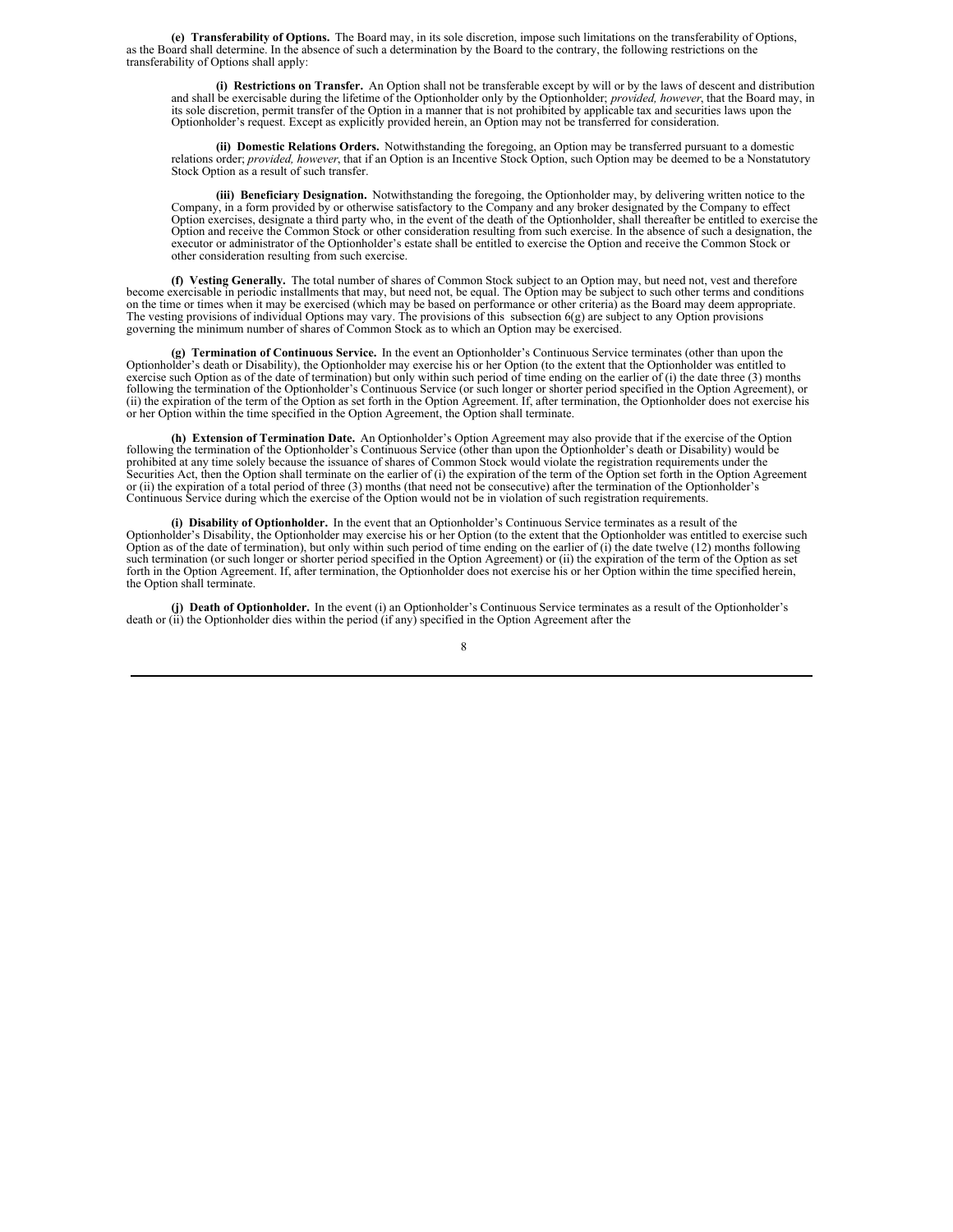termination of the Optionholder's Continuous Service for a reason other than death, then the Option may be exercised (to the extent the Optionholder was entitled to exercise such Option as of the date of death) by the Optionholder's estate, by a person who acquired the right to exercise the Option by bequest or inheritance or by a person designated to exercise the Option upon the Optionholder's death pursuant to subsection  $6(e)$  or  $6(f)$ , but only within the period ending on the earlier of (1) the date eighteen (18) months following the date of death (or such longer or shorter period specified in the Option Agreement) or (2) the expiration of the term of such Option as set forth in the Option Agreement. If, after death, the Option is not exercised within the time specified herein, the Option shall terminate.

**(k) Early Exercise.** The Option may, but need not, include a provision whereby the Optionholder may elect at any time before the Optionholder's Continuous Service terminates to exercise the Option as to any part or all of the shares of Common Stock subject to the Option prior to the full vesting of the Option. Any unvested shares of Common Stock so purchased may be subject to a repurchase option in favor of the Company or to any other restriction the Board determines to be appropriate. The Company will not exercise its repurchase option until at least six (6) months (or such longer or shorter period of time required to avoid a charge to earnings for financial accounting purposes) have elapsed following exercise of the Option unless the Board otherwise specifically provides in the Option.

**(l) Non-Exempt Employees**. No Option granted to an Employee who is a non-exempt employee for purposes of the Fair Labor Standards Act of 1938, as amended, shall be first exercisable for any shares of Common Stock until at least six months following the date of grant of the Option. Notwithstanding the foregoing, consistent with the provisions of the Worker Economic Opportunity Act, (i) in the event<br>of the Participant's death or Disability, (ii) upon a Corporate Transaction (as de continued, or substituted, or (iii) upon the Participant's retirement (as such term may be defined in the Participant's Option Agreement or in another applicable agreement or in accordance with the Company's then current employment policies and guidelines), any such vested Options may be exercised earlier than six months following the date of grant. The foregoing provision is intended to operate so that any income derived by a non-exempt employee in connection with the exercise or vesting of rate of pay.

### **7. PROVISIONS OF STOCK AWARDS OTHER THAN OPTIONS.**

**(a) Stock Bonus Awards.** Each stock bonus agreement shall be in such form and shall contain such terms and conditions as the Board shall deem appropriate. The terms and conditions of stock bonus agreements may change from time to time, and the terms and conditions of separate stock bonus agreements need not be identical, but each stock bonus agreement shall include (through incorporation of provisions hereof by reference in the agreement or otherwise) the substance of each of the following provisions:

**(i) Consideration.** A stock bonus may be awarded in consideration for past services actually rendered to the Company or an Affiliate for its benefit.

**(ii) Vesting.** Shares of Common Stock awarded under the stock bonus agreement may, but need not, be subject to a share repurchase option in favor of the Company in accordance with a vesting schedule to be determined by the Board.

**(iii) Termination of Participant's Continuous Service.** In the event a Participant's Continuous Service terminates, the Company may reacquire any or all of the shares of Common Stock held by the Participant which have not vested as of the date of termination under the terms of the stock bonus agreement.

(iv) Transferability. Rights to acquire shares of Common Stock under the stock bonus agreement shall be transferable by the Participant only upon such terms and conditions as are set forth in the stock bonus agreement, as discretion, so long as Common Stock awarded under the stock bonus agreement remains subject to the terms of the stock bonus agreement.

**(b) Restricted Stock Awards.** Each restricted stock purchase agreement shall be in such form and shall contain such terms and conditions as the Board shall deem appropriate. The terms and conditions of the restricted stock purchase agreements may change from time to time, and the terms and conditions of separate restricted stock purchase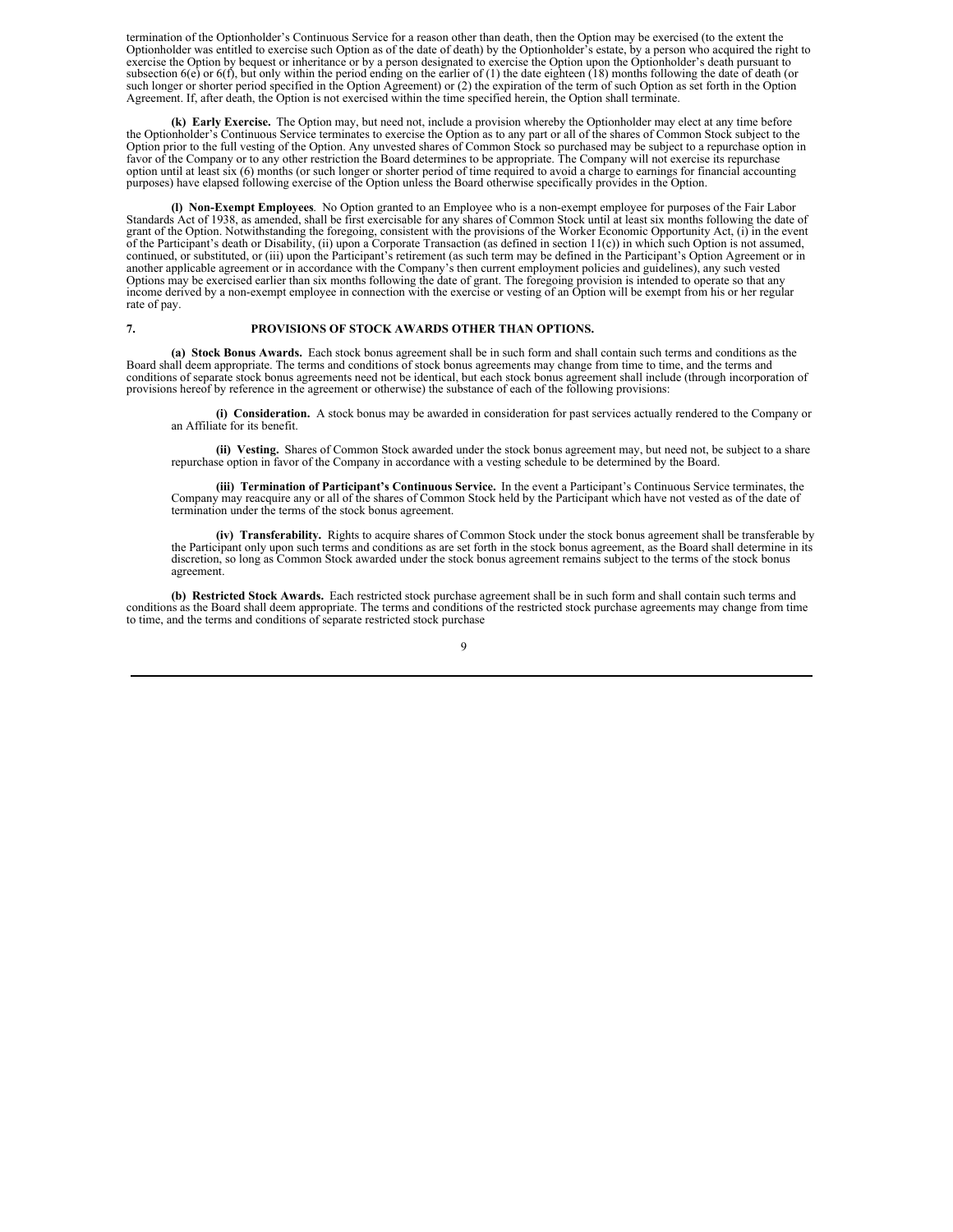agreements need not be identical, but each restricted stock purchase agreement shall include (through incorporation of provisions hereof by reference in the agreement or otherwise) the substance of each of the following provisions:

**(i) Purchase Price.** The purchase price under each restricted stock purchase agreement shall be such amount as the Board shall determine and designate in such restricted stock purchase agreement. The purchase price shall not be less than eighty-five percent (85%) of the Common Stock's Fair Market Value on the date such award is made or at the time the purchase is consummated.

**(ii) Consideration.** The purchase price of Common Stock acquired pursuant to the restricted stock purchase agreement shall be paid either: (i) in cash at the time of purchase; (ii) at the discretion of the Board, according to a deferred payment or other similar arrangement with the Participant; or (iii) in any other form of legal consideration that may be acceptable to the Board in its discretion; *provided, however,* that at any time that the Company is incorporated in Delaware, then payment of the Common Stock's "par value," as defined in the Delaware General Corporation Law, shall not be made by deferred payment.

**(iii) Vesting.** Shares of Common Stock acquired under the restricted stock purchase agreement may, but need not, be subject to a share repurchase option in favor of the Company in accordance with a vesting schedule to be determined by the Board.

**(iv) Termination of Participant's Continuous Service.** In the event a Participant's Continuous Service terminates, the Company may repurchase or otherwise reacquire any or all of the shares of Common Stock held by the Participant that have not vested as of the date of termination under the terms of the restricted stock purchase agreement.

**(v) Transferability.** Rights to acquire shares of Common Stock under the restricted stock purchase agreement shall be transferable by the Participant only upon such terms and conditions as are set forth in the restricted stock purchase agreement, as the Board shall determine in its discretion, so long as Common Stock awarded under the restricted stock purchase agreement remains subject to the terms of the restricted stock purchase agreement.

**(c) Stock Unit Awards.** Each stock unit award agreement shall be in such form and shall contain such terms and conditions as the Board shall deem appropriate. The terms and conditions of stock unit award agreements may change from time to time, and the terms and conditions of separate stock unit award agreements need not be identical, *provided, however,* that each stock unit award agreement shall include (through incorporation of the provisions hereof by reference in the agreement or otherwise) the substance of each of the following provisions:

**(i) Consideration.** At the time of grant of a stock unit award, the Board will determine the consideration, if any, to be paid by the Participant upon delivery of each share of Common Stock subject to the stock unit award. The consideration to be paid (if any) by the Participant for each share of Common Stock subject to a stock unit award may be paid in any form of legal consideration that may be acceptable to the Board in its sole discretion and permissible under applicable law.

**(ii) Vesting.** At the time of the grant of a stock unit award, the Board may impose such restrictions or conditions to the vesting of the stock unit award as it, in its sole discretion, deems appropriate.

**(iii) Payment.** A stock unit award may be settled by the delivery of shares of Common Stock, their cash equivalent, any combination thereof or in any other form of consideration, as determined by the Board and contained in the stock unit award agreement.

**(iv) Additional Restrictions.** At the time of the grant of a stock unit award, the Board, as it deems appropriate, may impose such restrictions or conditions that delay the delivery of the shares of Common Stock (or their cash equivalent) subject to a stock unit award after the vesting of such stock unit award.

**(v) Dividend Equivalents.** Dividend equivalents may be credited in respect of shares of Common Stock covered by a stock unit award, as determined by the Board and contained in the stock unit award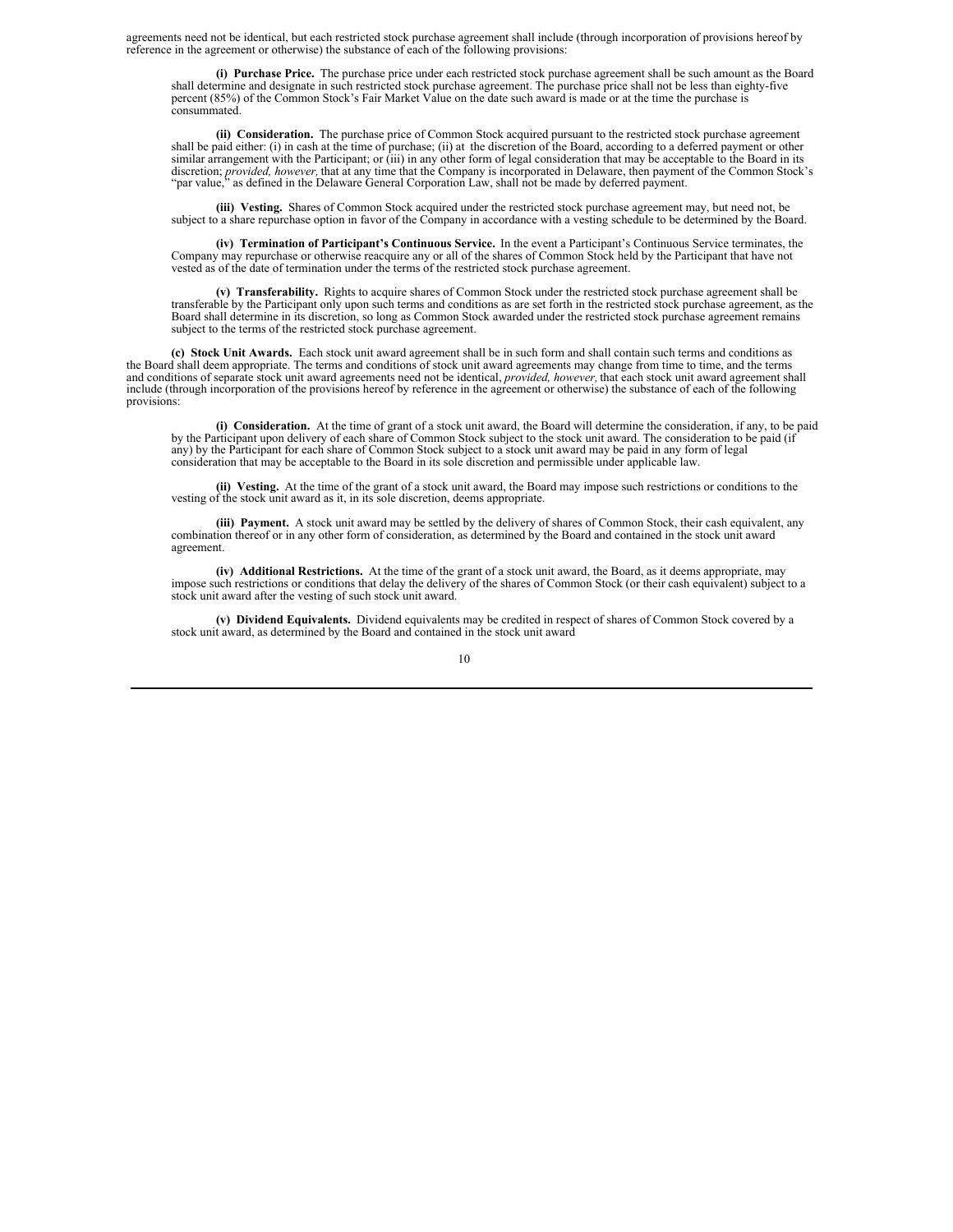agreement. At the sole discretion of the Board, such dividend equivalents may be converted into additional shares of Common Stock<br>covered by the stock unit award in such manner as determined by the Board. Any additional sh credited by reason of such dividend equivalents will be subject to all the terms and conditions of the underlying stock unit award agreement to which they relate.

**(vi) Termination of Participant's Continuous Service.** Except as otherwise provided in the applicable stock unit award agreement, such portion of the stock unit award that has not vested will be forfeited upon the Participant's termination of Continuous Service.

**(d) Stock Appreciation Rights.** Each stock appreciation right agreement shall be in such form and shall contain such terms and conditions as the Board shall deem appropriate. The terms and conditions of stock appreciation right agreements may change from time to time, and the terms and conditions of separate stock appreciation right agreements need not be identical; *provided, however*, that each stock appreciation right agreement shall include (through incorporation of the provisions hereof by reference in the agreement or otherwise) the substance of each of the following provisions:

**(i) Strike Price and Calculation of Appreciation.** Each stock appreciation right will be denominated in shares of Common Stock equivalents. The appreciation distribution payable on the exercise of a stock appreciation right will be not greater than an amount equal to the excess of (i) the aggregate Fair Market Value (on the date of th of a number of shares of Common Stock equal to the number of shares of Common Stock equivalents in which the Participant is vested under such stock appreciation right, and with respect to which the Participant is exercising the stock appreciation right on such date, over (ii) an amount (the strike price) that will be determined by the Board at the time of grant of the stock appreciation right.

(ii) Vesting. At the time of the grant of a stock appreciation right, the Board may impose such restrictions or conditions to the vesting of such stock appreciation right as it, in its sole discretion, deems appropriate.

**(iii) Exercise.** To exercise any outstanding stock appreciation right, the Participant must provide written notice of exercise to the Company in compliance with the provisions of the stock appreciation right agreement evidencing such stock appreciation right.

**(iv) Payment.** The appreciation distribution in respect to a stock appreciation right may be paid in Common Stock, in cash, in any combination of the two or in any other form of consideration, as determined by the Board and contained in the stock appreciation right agreement evidencing such stock appreciation right.

**(v) Termination of Continuous Service.** In the event that a Participant's Continuous Service terminates, the Participant may exercise his or her stock appreciation right (to the extent that the Participant was entitled to exercise such stock appreciation right as of the date of termination) but only within such period of time ending on the earlier of (i) the date three (3) months following the termination of the Participant's Continuous Service (or such longer or shorter period specified in the stock appreciation right agreement), or (ii) the expiration of the term of the stock appreciation right as set fort after termination, the Participant does not exercise his or her stock appreciation right within the time specified herein or in the stock appreciation right agreement (as applicable), the stock appreciation right shall terminate.

### **8. COVENANTS OF THE COMPANY.**

**(a) Availability of Shares.** During the terms of the Stock Awards, the Company shall keep available at all times the number of shares of Common Stock required to satisfy such Stock Awards.

**(b) Securities Law Compliance.** The Company shall seek to obtain from each regulatory commission or agency having jurisdiction over the Plan such authority as may be required to grant Stock Awards and to issue and sell shares of Common Stock upon exercise of the Stock Awards; *provided, however*, that this undertaking shall not requir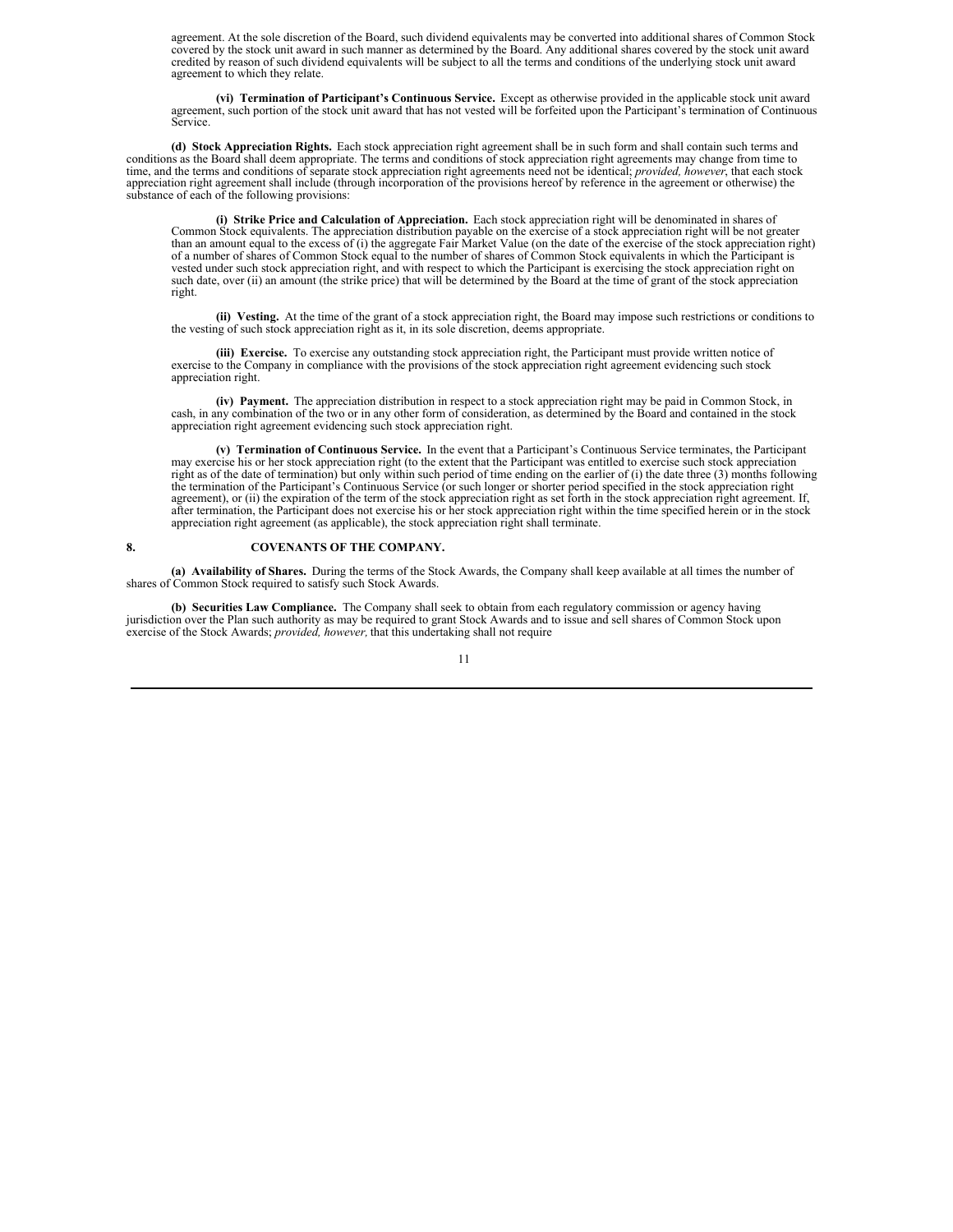the Company to register under the Securities Act the Plan, any Stock Award or any Common Stock issued or issuable pursuant to any such Stock Award. If, after reasonable efforts, the Company is unable to obtain from any such regulatory commission or agency the authority<br>which counsel for the Company deems necessary for the lawful issuance and sale of Commo relieved from any liability for failure to issue and sell Common Stock upon exercise of such Stock Awards unless and until such authority is obtained.

**(c) No Obligation to Notify or Minimize Taxes.** The Company shall have no duty or obligation to any Participant to advise such holder as to the time or manner of exercising such Stock Award. Furthermore, the Company shall have no duty or obligation to warn or otherwise advise such holder of a pending termination or expiration of a Stock Award or a possible period in which the Stock Award may not be exercised. The Company has no duty or obligation to minimize the tax consequences of a Stock Award to the holder of such Stock Award.

### **9. USE OF PROCEEDS FROM STOCK.**

Proceeds from the sale of Common Stock pursuant to Stock Awards shall constitute general funds of the Company.

# **10. MISCELLANEOUS.**

**(a) Corporate Action Constituting Grant of Stock Awards.** Corporate action constituting a grant by the Company of a Stock Award to any Participant shall be deemed completed as of the date of such corporate action, unless otherwise determined by the Board, regardless of when the instrument, certificate, or letter evidencing the Stock Award is communicated to, or actually received or accepted by, the Participant.

(b) Acceleration of Exercisability and Vesting. The Board shall have the power to accelerate the time at which a Stock Award may first be exercised or the time during which a Stock Award or any part thereof will vest in ac provisions in the Stock Award stating the time at which it may first be exercised or the time during which it will vest.

**(c) Stockholder Rights.** No Participant shall be deemed to be the holder of, or to have any of the rights of a holder with respect to, any shares of Common Stock subject to such Stock Award unless and until such Participant has satisfied all requirements for exercise of the Stock Award pursuant to its terms.

**(d) No Employment or other Service Rights.** Nothing in the Plan or any instrument executed or Stock Award granted pursuant thereto shall confer upon any Participant any right to continue to serve the Company or an Affiliate in the capacity in effect at the time the Stock Award was granted or shall affect the right of the Company or an Affiliate to terminate (i) the employment of an Employee with or without notice and with or without cause, (ii) the service of a Consultant pursuant to the terms of such Consultant's agreement with the Company or an Affiliate or (iii) the service of a Director pursuant to the Bylaws of the Company or an Affiliate, and any applicable provisions of the corporate law of the state in which the Company or the Affiliate is inc

(e) Incentive Stock Option \$100,000 Limitation. To the extent that the aggregate Fair Market Value (determined at the time of grant) of Common Stock with respect to which Incentive Stock Options are exercisable for the fir calendar year (under all plans of the Company and its Affiliates) exceeds one hundred thousand dollars (\$100,000), the Options or portions thereof which exceed such limit (according to the order in which they were granted)

(f) Investment Assurances. The Company may require a Participant, as a condition of exercising or acquiring Common Stock under any Stock Award, (i) to give written assurances satisfactory to the Company as to the Participa financial and business matters and/or to employ a purchaser representative reasonably satisfactory to the Company who is knowledgeable and experienced in financial and business matters and that he or she is capable of evaluating, alone or together with the purchaser representative, the merits and risks of exercising the Stock Award; and (ii) to give written assurances satisfactory to the Company stating that the Participant is acquiring Common Stock subject to the Stock Award for the Participant's own account and not with any present intention of selling or otherwise distributing the Common Stock. The foregoing requirements, and any assurances given pursuant to such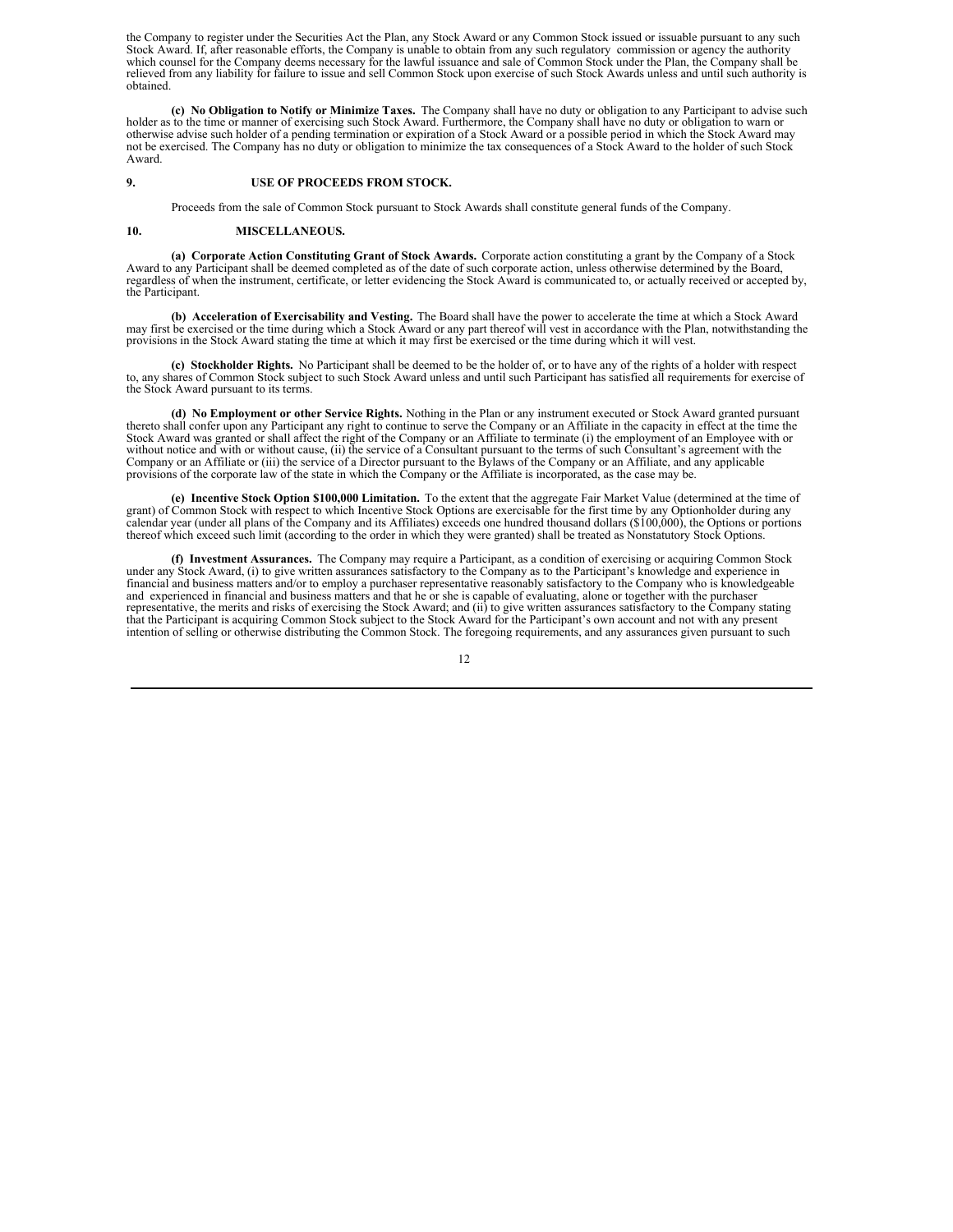requirements, shall be inoperative if (1) the issuance of the shares of Common Stock upon the exercise or acquisition of Common Stock under the Stock Award has been registered under a then currently effective registration statement under the Securities Act or (2) as to any particular requirement, a determination is made by counsel for the Company that such requirement need not be met in the circumstances under the then applicable securities laws. The Company may, upon advice of counsel to the Company, place legends on stock certificates<br>issued under the Plan as such counsel deems necessary or appropriate in order to comply limited to, legends restricting the transfer of the Common Stock.

**(g) Withholding Obligations.** To the extent provided by the terms of a Stock Award Agreement, the Participant may satisfy any federal, state or local tax withholding obligation relating to the exercise or acquisition of Common Stock under a Stock Award by any of the following means (in addition to the Company's right to withhold from any compensation paid to the Participant by the Company) or by a combination of such means: (i) tendering a cash payment; (ii) authorizing the Company to withhold shares of Common Stock from the shares of Common Stock otherwise issuable to the Participant as a result of the exercise or acquisition of Common Stock under the Stock Award, *provided, however,* that no shares of Common Stock are withheld with a value exceeding the minimum amount of tax required to be withheld by law (or such lesser amount as may be necessary to avoid variable award accounting); or (iii) delivering to the Company (either<br>by actual delivery or attestation) owned and unencumbered shares of Common Stock of

(h) Performance Stock Awards. A Stock Award may be granted, may vest, or may be exercised based upon service conditions, upon the attainment during a Performance Period of certain Performance Goals, or both. The length of Performance Goals to be achieved during the Performance Period, and the measure of whether and to what degree such Performance Goals<br>have been attained shall be conclusively determined by the Board in its sole discretion. individual in any calendar year attributable to Stock Awards described in this subsection 10(h) shall not exceed the value of one million five hundred thousand (1,500,000) shares of Common Stock.

**(i) Electronic Delivery.** Any reference herein to a "written" agreement or document shall include any agreement or document delivered electronically or posted on the Company's intranet.

**(j) Compliance with Section 409A.** To the extent that the Board determines that any Stock Award granted hereunder is subject to Section 409A of the Code, the Stock Award Agreement evidencing such Stock Award shall incorporate the terms and conditions necessary to avoid the consequences specified in Section 409A(a)(1) of the Code. To the extent applicable, the Plan and Stock Award Agreements shall be interpreted in accordance with Section 409A of the Code. Notwithstanding anything to the contrary in this Plan (and unless the Stock Award Agreement specifically provides otherwise), if the Shares are publicly traded and a Participant holding a Stock<br>Award that constitutes "deferred compensation" under Section 409A of the Code is a "spe following the date of such Participant's "separation from service" (as defined in Section 409A of the Code without regard to alternative definitions thereunder) or, if earlier, the date of the Participant's death.

### **11. ADJUSTMENTS UPON CHANGES IN STOCK.**

(a) Capitalization Adjustments. If any change is made in the Common Stock subject to the Plan, or subject to any Stock Award, without the receipt of consideration by the Company (through merger, consolidation, reorganizati dividend, dividend in property other than cash, stock split, liquidating dividend, combination of shares, exchange of shares, change in corporate structure or other transaction not involving the receipt of consideration by the Company), the Board shall appropriately and<br>proportionately adjust: (i) the class(es) and maximum number of securities subject to t number of securities subject to award to any person pursuant to subsection 5(c) and 10(h) and (ii) the class(es) and number of securities and<br>price per share of Common Stock subject to such outstanding Stock Awards. The Bo shall be final, binding and conclusive. (The conversion of any convertible securities of the Company shall not be treated as a transaction "without receipt of consideration" by the Company.)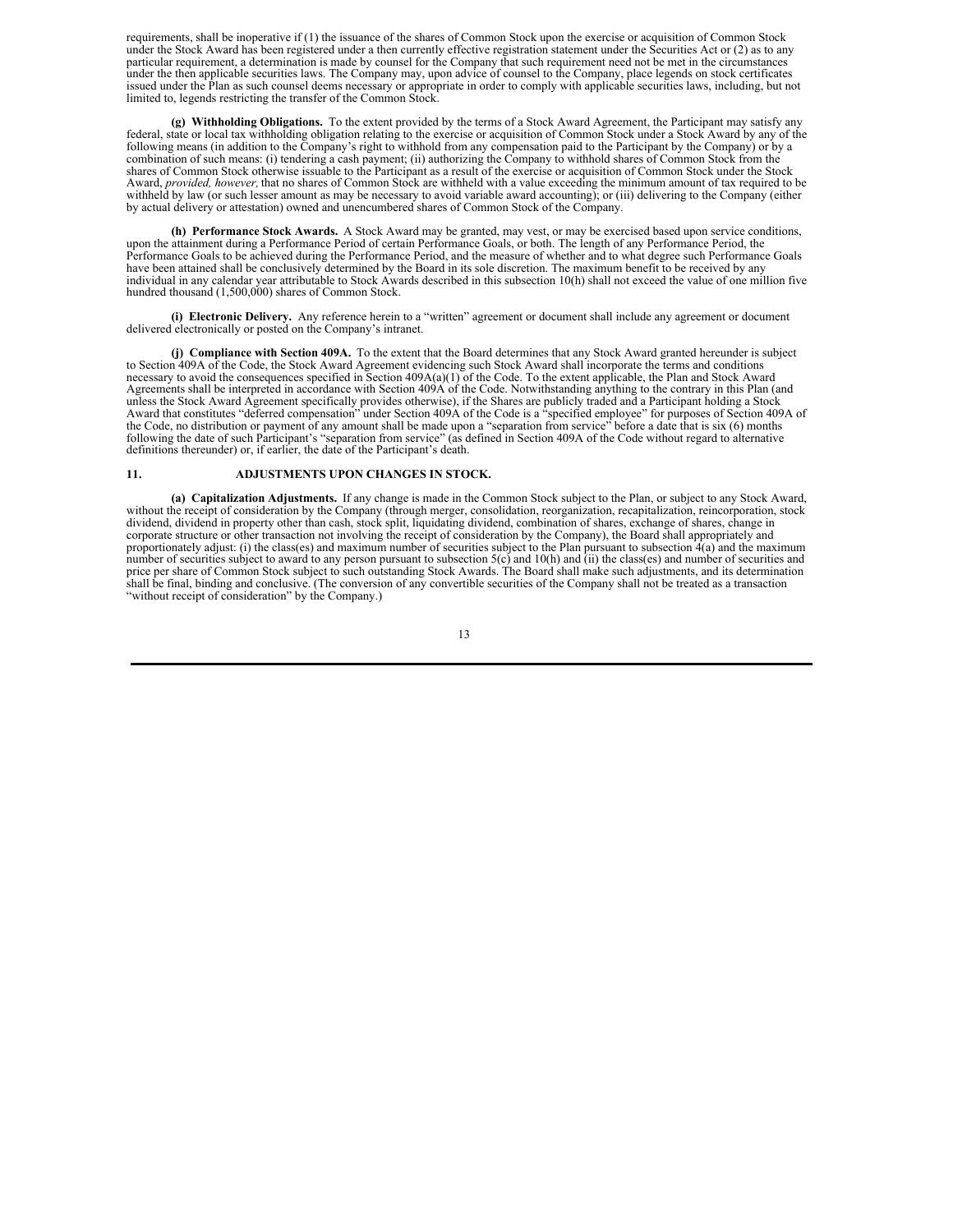**(b) Dissolution or Liquidation.** In the event of a dissolution or liquidation of the Company, then all outstanding Stock Awards shall terminate immediately prior to such event, and shares of Common Stock subject to the Company's repurchase option may be repurchased by the Company notwithstanding the fact that the holder of such stock is still in Continuous Service. Notwithstanding the foregoing, Options granted under the 1997 Stock Option Plan shall be subject to subsection 11(c) below in the event of a dissolution or liquidation of the Company.

**(c) Corporate Transaction.** In the event of (i) a sale, lease or other disposition of all or substantially all of the securities or assets of the Company, (ii) a merger or consolidation in which the Company is not the surviving corporation or (iii) a reverse merger in which the Company is the surviving corporation but the shares of Common Stock outstanding immediately preceding the merger are converted by virtue of the merger into other property, whether in the form of securities, cash or otherwise, then any surviving corporation or acquiring corporation may assume any Stock Awards outstanding under the Plan or may substitute similar stock awards (including an award to acquire the same consideration paid to the stockholders in the transaction described in this subsection 11(c)) for those outstanding under the Plan. In the event any surviving corporation or acquiring corporation does not assume such Stock Awards or substitute similar stock awards for those outstanding under the Plan, then with respect to Stock Awards held by Participants whose Continuous Service has not terminated, the vesting of such Stock Awards (and, if applicable, the time during which such Stock Awards may be exercised) shall be accelerated in full, and the Stock Awards shall terminate if not exercised (if applicable) at or prior to such event. With respect to any other Stock Awards outstanding under the Plan, such Stock Awards shall terminate if not exercised (if applicable) prior to such event.

### **12. AMENDMENT OF THE PLAN AND STOCK AWARDS.**

(a) Amendment of Plan. The Board at any time, and from time to time, may amend the Plan. However, except as provided in<br>Section 11 relating to adjustments upon changes in Common Stock, no amendment shall be effective unles Nasdaq or securities exchange listing requirements.

(b) Stockholder Approval. The Board may, in its sole discretion, submit any other amendment to the Plan for stockholder approval, including, but not limited to, amendments to the Plan intended to satisfy the requirements o regulations thereunder regarding the exclusion of performance-based compensation from the limit on corporate deductibility of compensation paid to certain executive officers.

**(c) Contemplated Amendments.** It is expressly contemplated that the Board may amend the Plan in any respect the Board deems necessary or advisable to provide eligible Employees with the maximum benefits provided or to be provided under the provisions of the Code and the regulations promulgated thereunder relating to Incentive Stock Options and/or to bring the Plan and/or Incentive Stock Options granted under it into compliance therewith.

**(d) No Impairment of Rights.** Rights under any Stock Award granted before amendment of the Plan shall not be impaired by any amendment of the Plan unless (i) the Company requests the consent of the Participant and (ii) the Participant consents in writing.

**(e) Amendment of Stock Awards.** The Board at any time, and from time to time, may amend the terms of any one or more Stock Awards; *provided, however,* that the rights under any Stock Award shall not be impaired by any such amendment unless (i) the Company requests the consent of the Participant and (ii) the Participant consents in writing.

# **13. TERMINATION OR SUSPENSION OF THE PLAN.**

**(a) Plan Term.** Unless sooner terminated by the Board pursuant to Section 3, the Plan shall automatically terminate on the day before the tenth (10th) anniversary of the date the Plan is adopted by the Board or approved by the stockholders of the Company, whichever is earlier. No Stock Awards may be granted under the Plan while the Plan is suspend

**(b) No Impairment of Rights.** Suspension or termination of the Plan shall not impair rights and obligations under any Stock Award granted while the Plan is in effect except with the written consent of the Participant.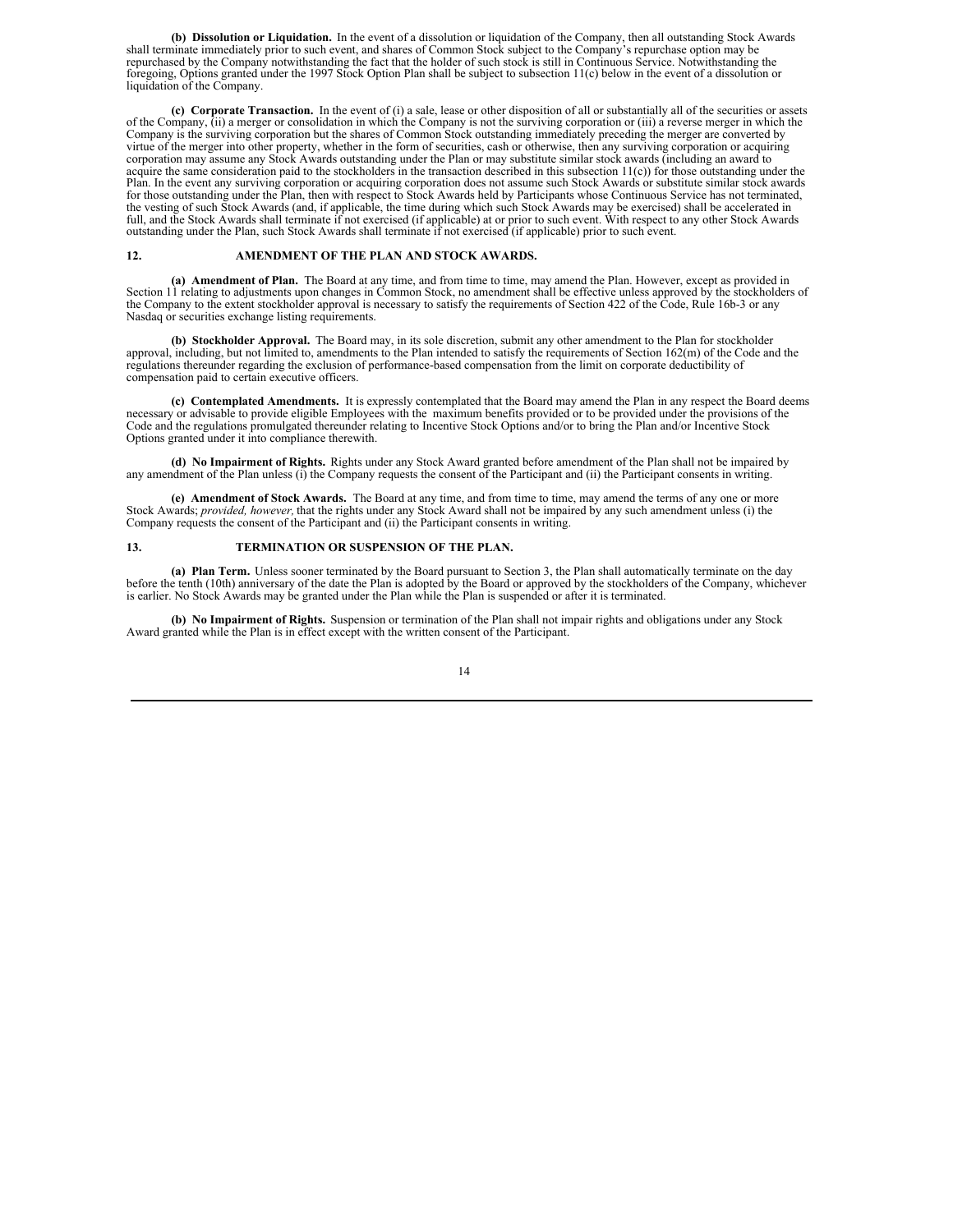# **14. EFFECTIVE DATE OF PLAN.**

The Plan shall become effective upon its adoption by the Board, but no Stock Award shall be exercised (or, in the case of a stock<br>bonus, shall be granted) unless and until the Plan has been approved by the stockholders of

# **15. CHOICE OF LAW.**

The law of the State of Delaware shall govern all questions concerning the construction, validity and interpretation of this Plan, without regard to such state's conflict of laws rules.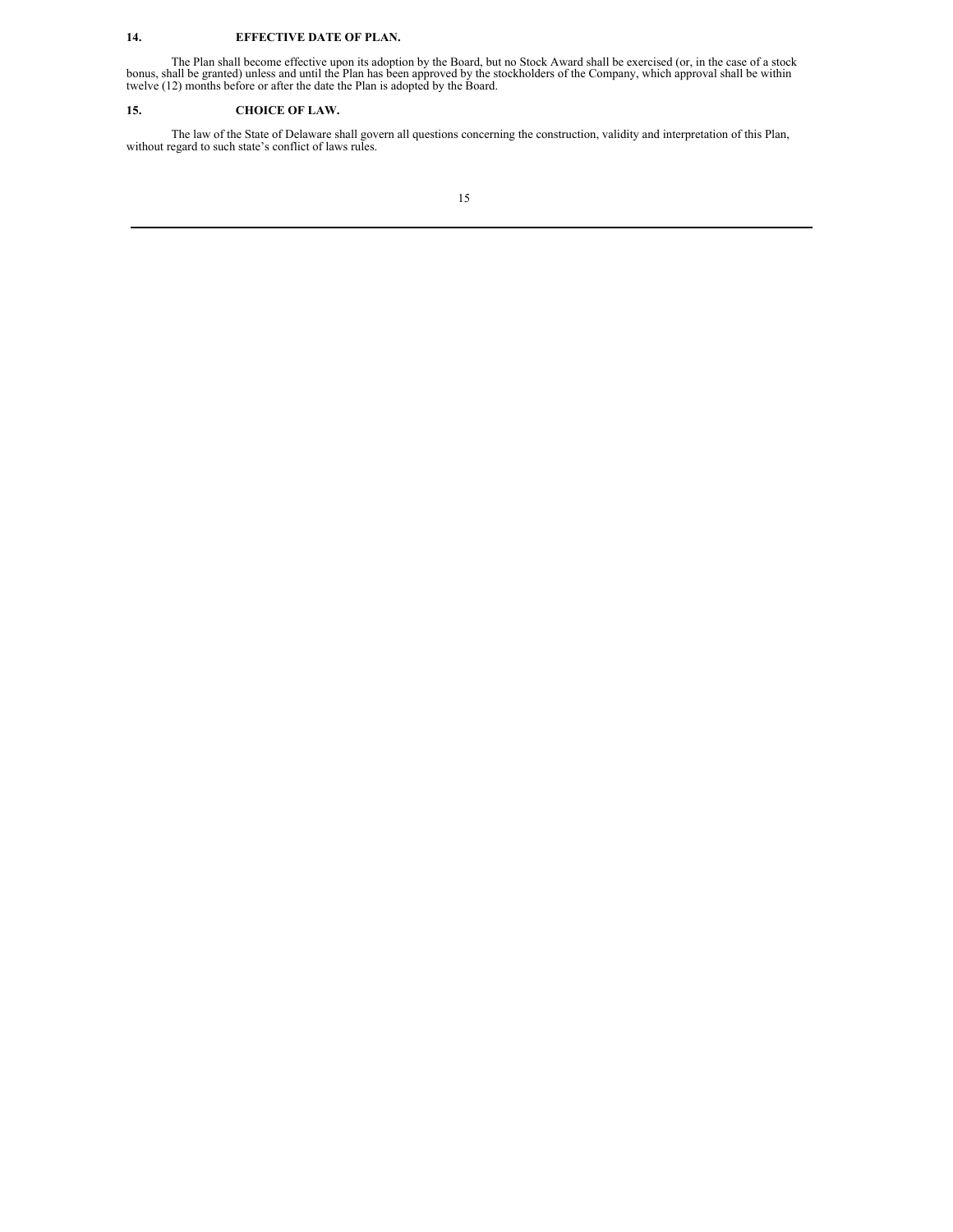I, Raul R. Rodriguez, certify that:

- 1. I have reviewed this quarterly report on Form 10-Q of Rigel Pharmaceuticals, Inc.;
- 2. Based on my knowledge, this report does not contain any untrue statement of a material fact or omit to state a material fact necessary to make the statements made, in light of the circumstances under which such statements were made, not misleading with respect to the period covered by this report;
- 3. Based on my knowledge, the financial statements, and other financial information included in this report, fairly present in all material respects the financial condition, results of operations and cash flows of the regi this report;
- 4. The registrant's other certifying officer(s) and I are responsible for establishing and maintaining disclosure controls and procedures (as defined in Exchange Act Rules 13a-15(e) and 15d-15(e)) and internal control over financial reporting (as defined in Exchange Act Rules 13a-15(f) and 15d-15(f)) for the registrant and have:
	- a) Designed such disclosure controls and procedures, or caused such disclosure controls and procedures to be designed under our supervision, to ensure that material information relating to the registrant, including its consolidated subsidiaries, is made known to us by others within those entities, particularly during the period in which this report is being prepared;
	- b) Designed such internal control over financial reporting, or caused such internal control over financial reporting to be designed under our supervision, to provide reasonable assurance regarding the reliability of financial reporting and the preparation of financial statements for external purposes in accordance with generally accepted accounting principles;
	- c) Evaluated the effectiveness of the registrant's disclosure controls and procedures and presented in this report our conclusions about the effectiveness of the disclosure controls and procedures, as of the end of the period covered by this report based on such evaluation; and
	- d) Disclosed in this report any change in the registrant's internal control over financial reporting that occurred during the registrant's most recent fiscal quarter (the registrant's fourth fiscal quarter in the case of a materially affected, or is reasonably likely to materially affect, the registrant's internal control over financial reporting; and
- 5. The registrant's other certifying officer(s) and I have disclosed, based on our most recent evaluation of internal control over financial reporting, to the registrant's auditors and the audit committee of the registrant's board of directors (or persons performing the equivalent functions):
	- a) All significant deficiencies and material weaknesses in the design or operation of internal control over financial reporting which are reasonably likely to adversely affect the registrant's ability to record, process, summarize and report financial information; and
	- b) Any fraud, whether or not material, that involves management or other employees who have a significant role in the registrant's internal control over financial reporting.

Date: August 2, 2016

/s/ RAUL R. RODRIGUEZ

Raul R. Rodriguez Chief Executive Officer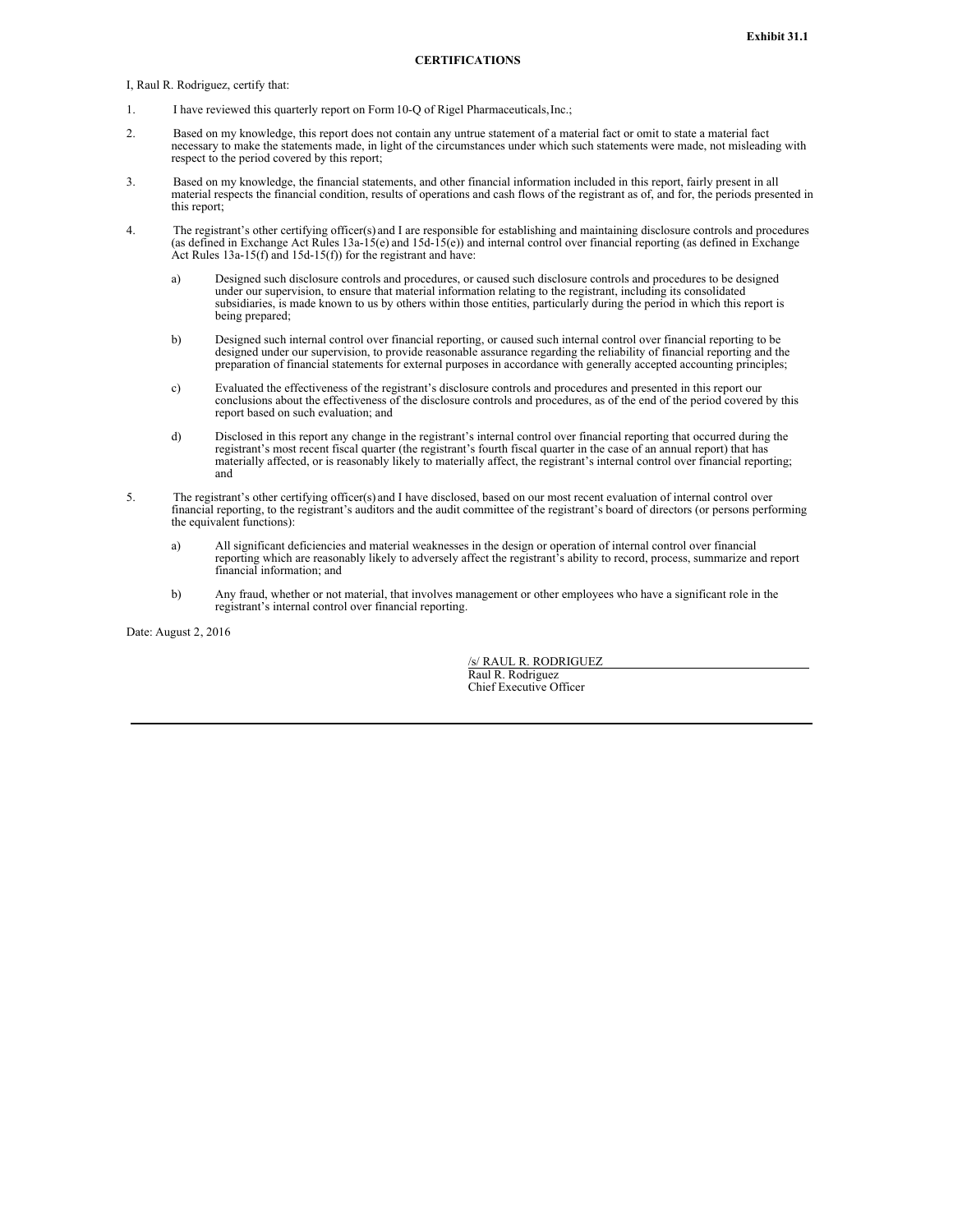# **CERTIFICATIONS**

I, Ryan D. Maynard, certify that:

- 1. I have reviewed this quarterly report on Form 10-Q of Rigel Pharmaceuticals, Inc.;
- 2. Based on my knowledge, this report does not contain any untrue statement of a material fact or omit to state a material fact necessary to make the statements made, in light of the circumstances under which such statements were made, not misleading with respect to the period covered by this report;
- 3. Based on my knowledge, the financial statements, and other financial information included in this report, fairly present in all material respects the financial condition, results of operations and cash flows of the regi this report;
- 4. The registrant's other certifying officer(s) and I are responsible for establishing and maintaining disclosure controls and procedures (as defined in Exchange Act Rules 13a-15(e) and 15d-15(e)) and internal control over financial reporting (as defined in Exchange Act Rules 13a-15(f) and 15d-15(f)) for the registrant and have:
	- a) Designed such disclosure controls and procedures, or caused such disclosure controls and procedures to be designed under our supervision, to ensure that material information relating to the registrant, including its consolidated subsidiaries, is made known to us by others within those entities, particularly during the period in which this report is being prepared;
	- b) Designed such internal control over financial reporting, or caused such internal control over financial reporting to be designed under our supervision, to provide reasonable assurance regarding the reliability of financial reporting and the preparation of financial statements for external purposes in accordance with generally accepted accounting principles;
	- c) Evaluated the effectiveness of the registrant's disclosure controls and procedures and presented in this report our conclusions about the effectiveness of the disclosure controls and procedures, as of the end of the period covered by this report based on such evaluation; and
	- d) Disclosed in this report any change in the registrant's internal control over financial reporting that occurred during the registrant's most recent fiscal quarter (the registrant's fourth fiscal quarter in the case of an annual report) that has materially affected, or is reasonably likely to materially affect, the registrant's internal control
- 5. The registrant's other certifying officer(s) and I have disclosed, based on our most recent evaluation of internal control over financial reporting, to the registrant's auditors and the audit committee of the registrant's board of directors (or persons performing the equivalent functions):
	- a) All significant deficiencies and material weaknesses in the design or operation of internal control over financial reporting which are reasonably likely to adversely affect the registrant's ability to record, process, summarize and report financial information; and
	- b) Any fraud, whether or not material, that involves management or other employees who have a significant role in the registrant's internal control over financial reporting.

Date: August 2, 2016

/s/ RYAN D. MAYNARD Ryan D. Maynard Executive Vice President and Chief Financial Officer